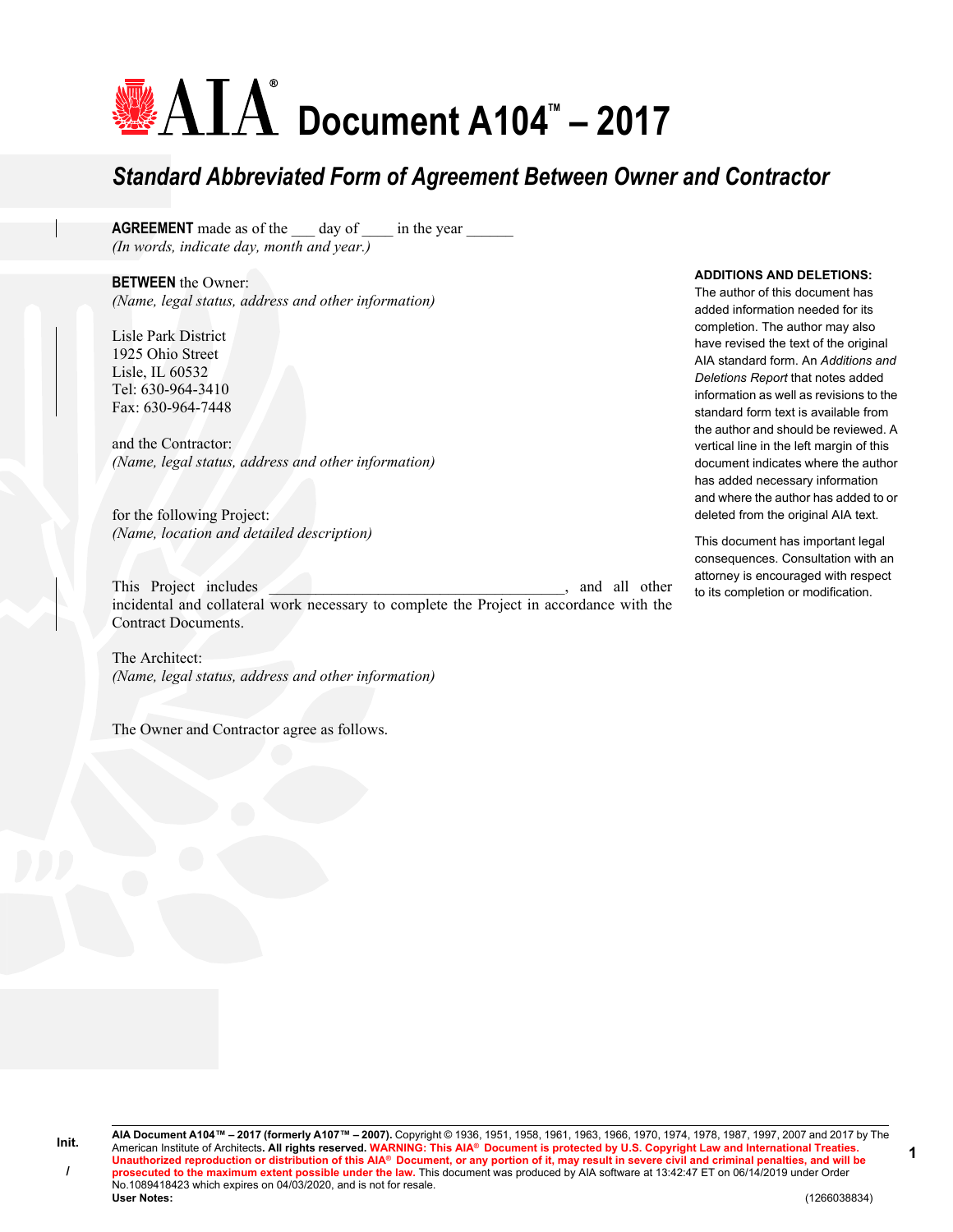# **TABLE OF ARTICLES**

- **1 THE WORK OF THIS CONTRACT**
- **2 DATE OF COMMENCEMENT AND SUBSTANTIAL COMPLETION**
- **3 CONTRACT SUM**
- **4 PAYMENT**
- **5 DISPUTE RESOLUTION**
- **6 ENUMERATION OF CONTRACT DOCUMENTS**
- **7 GENERAL PROVISIONS**
- **8 OWNER**
- **9 CONTRACTOR**
- **10 ARCHITECT**
- **11 SUBCONTRACTORS**
- **12 CONSTRUCTION BY OWNER OR BY SEPARATE CONTRACTORS**
- **13 CHANGES IN THE WORK**
- **14 TIME**
- **15 PAYMENTS AND COMPLETION**
- **16 PROTECTION OF PERSONS AND PROPERTY**
- **17 INSURANCE AND BONDS**
- **18 CORRECTION OF WORK**
- **19 MISCELLANEOUS PROVISIONS**
- **20 TERMINATION OF THE CONTRACT**
- **21 CLAIMS AND DISPUTES**
- **22 OTHER CONDITIONS OR PROVISIONS**
- **23 COMPLIANCE WITH LAWS**
- **EXHIBIT A DETERMINATION OF THE COST OF THE WORK**

AIA Document A104™ – 2017 (formerly A107™ – 2007). Copyright © 1936, 1951, 1958, 1961, 1963, 1966, 1970, 1974, 1978, 1987, 1997, 2007 and 2017 by The<br>American Institute of Architects**. All rights reserved. WARNING: This A Unauthorized reproduction or distribution of this AIA® Document, or any portion of it, may result in severe civil and criminal penalties, and will be prosecuted to the maximum extent possible under the law.** This document was produced by AIA software at 13:42:47 ET on 06/14/2019 under Order No.1089418423 which expires on 04/03/2020, and is not for resale. **User Notes:** (1266038834)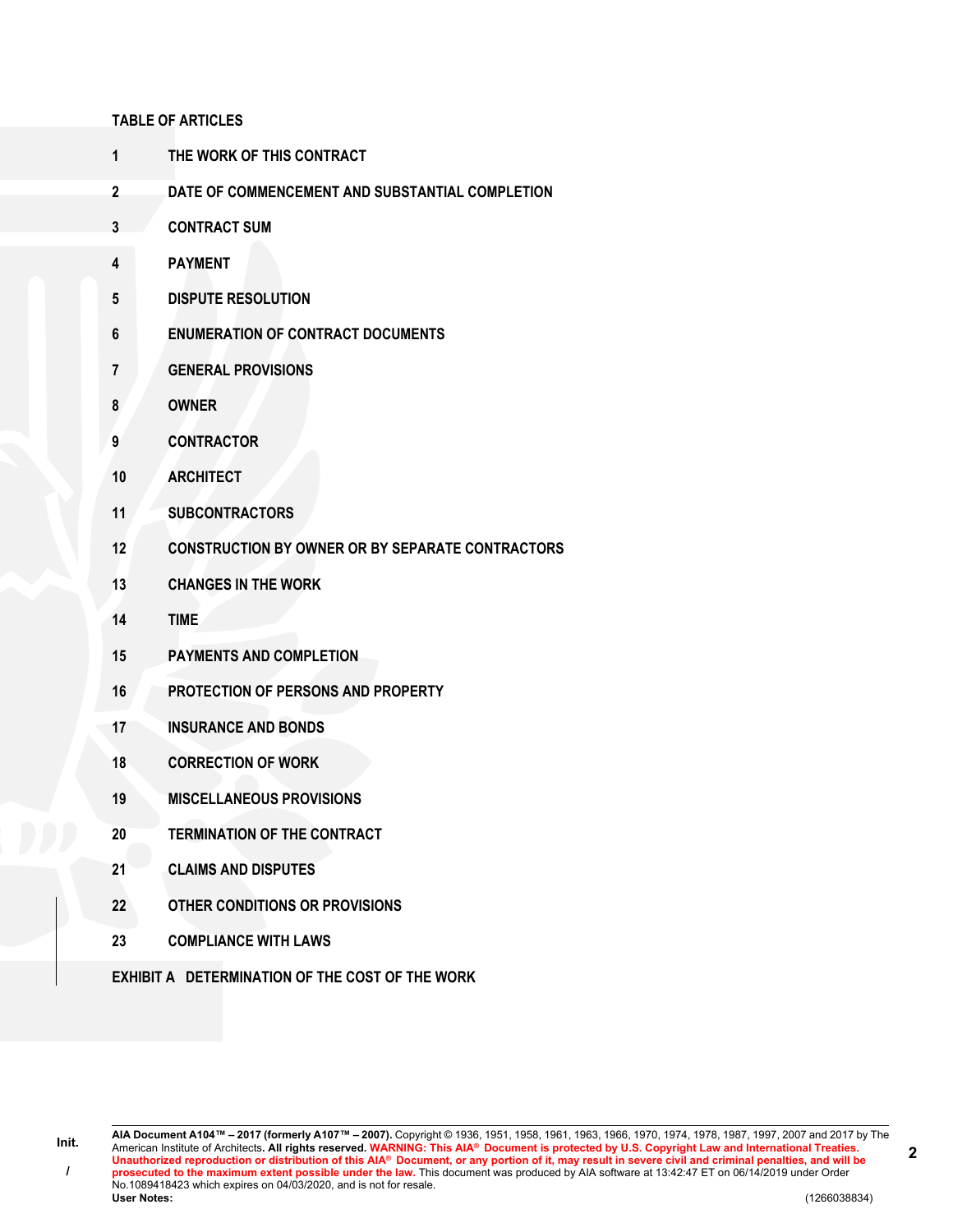# **ARTICLE 1 THE WORK OF THIS CONTRACT**

The Contractor shall execute the Work described in the Contract Documents, except as specifically indicated in the Contract Documents to be the responsibility of others.

#### **ARTICLE 2 DATE OF COMMENCEMENT AND SUBSTANTIAL COMPLETION**

§ 2.1 The date of commencement of the Work shall be: *(Check one of the following boxes.)*

- [ ] The date of this Agreement.
- [ $X$ ] A date set forth in a notice to proceed issued by the Owner.
- [ ] Established as follows: *(Insert a date or a means to determine the date of commencement of the Work.)*

If a date of commencement of the Work is not selected, then the date of commencement shall be the date of this Agreement.

**§ 2.2** The Contract Time shall be measured from the date of commencement.

#### **§ 2.3 Substantial Completion**

**§ 2.3.1** Subject to adjustments of the Contract Time as provided in the Contract Documents, the Contractor shall achieve Substantial Completion of the entire Work:

*(Check the appropriate box and complete the necessary information.)*

- [ ] Not later than ( ) calendar days from the date of commencement of the Work.
- $[X]$  By the following date:

**§ 2.3.2** Subject to adjustments of the Contract Time as provided in the Contract Documents, if portions of the Work are to be completed prior to Substantial Completion of the entire Work, the Contractor shall achieve Substantial Completion of such portions by the following dates:

**Portion of Work Substantial Completion Date**

**§ 2.3.3** If the Contractor fails to achieve Substantial Completion as provided in this Section 2.3, liquidated damages, if any, shall be assessed as set forth in Section 3.5.

# **§ 2.4 Final Completion**

**Init. /**

§ 2.4.1 Subject to adjustments of the Contract Time as provided in the Contract Documents, the Contractor shall achieve Final Completion of the entire Work:

*(Check the appropriate box and complete the necessary information.)*

- [ ] Not later than ( ) calendar days from the date of commencement of the Work.
- [ $X$ ] By the following date:

**§ 2.4.2** If the Contractor fails to achieve Final Completion as provided in this Section 2.4, liquidated damages, if any, shall be assessed as set forth in Section 3.5.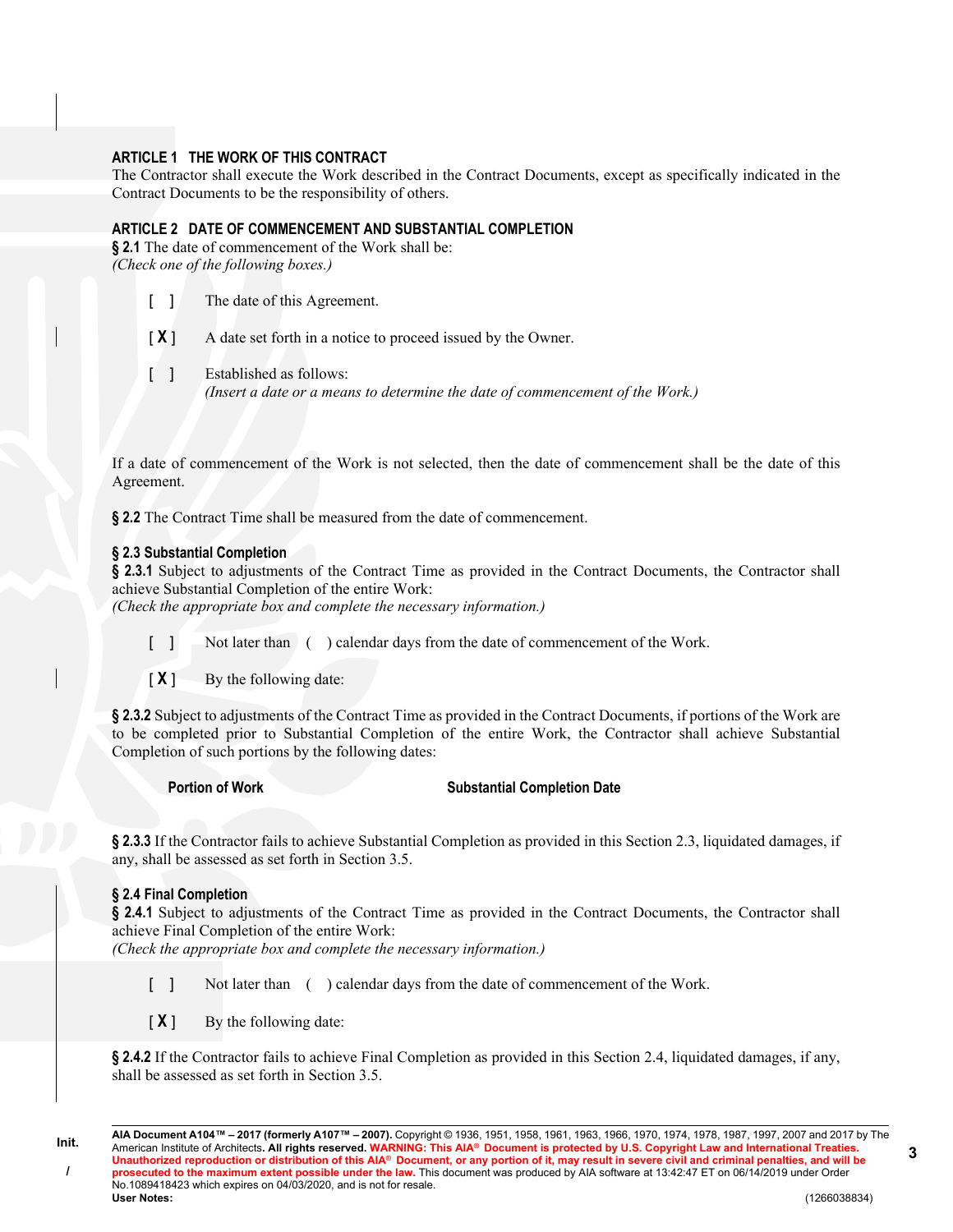#### **ARTICLE 3 CONTRACT SUM**

**§ 3.1** The Owner shall pay the Contractor the Contract Sum in current funds for the Contractor's performance of the Contract. The Contract Sum shall be one of the following: *(Check the appropriate box.)*

- [ $X$ ] Stipulated Sum, in accordance with Section 3.2 below
- [ ] Cost of the Work plus the Contractor's Fee, in accordance with Section 3.3 below
- [ ] Cost of the Work plus the Contractor's Fee with a Guaranteed Maximum Price, in accordance with Section 3.4 below

*(Based on the selection above, complete Section 3.2, 3.3 or 3.4 below.)*

**§ 3.2** The Stipulated Sum shall be  $\qquad \qquad$  Dollars (\$  $\qquad \qquad$  ), subject to additions and deductions as provided in the Contract Documents.

**§ 3.2.1** The Stipulated Sum is based upon the following alternates, if any, which are described in the Contract Documents and are hereby accepted by the Owner:

*(State the numbers or other identification of accepted alternates. If the bidding or proposal documents permit the Owner to accept other alternates subsequent to the execution of this Agreement, attach a schedule of such other alternates showing the amount for each and the date when that amount expires.)*

#### **§ 3.2.2** Unit prices, if any:

*(Identify the item and state the unit price and the quantity limitations, if any, to which the unit price will be applicable.)*

**Item Units and Limitations Price per Unit (\$0.00)**

**§ 3.2.3** Allowances, if any, included in the stipulated sum: *(Identify each allowance.)*

**Item Price**

**§ 3.5** Liquidated damages, if any: *(Insert terms and conditions for liquidated damages, if any.)*

*(Paragraphs deleted)*Time is of the essence to this Contract. Should a Contractor fail to complete the Work on or before the Final Completion Date as stipulated in the Contract or within such extended time as may have been allowed by Owner, the Contractor shall be liable and shall pay to the Owner the sum of \$500.00 per calendar day, not as a penalty but as liquidated damages for each day of overrun in the Contract Time or such extended time as may have been allowed by Owner. The liquidated damages for failure to complete the Contract on time are approximate, due to the impracticality of calculating and proving actual delay costs. The costs of delay represented by the liquidated damages amount are understood to be a fair and reasonable estimate of the costs that will be borne by the Owner during extended and delayed performance by the Contractor for the Work. The liquidated damages amount specified will accrue and be assessed until Final Completion of the *(Table deleted)*

#### *(Paragraphs deleted)*

total physical Work of the Contract even though the Work may be substantially complete. The Owner will deduct these liquidated damages from any monies due or to become due to the Contractor from the Owner.

**Init. /**

**AIA Document A104™ – 2017 (formerly A107™ – 2007).** Copyright © 1936, 1951, 1958, 1961, 1963, 1966, 1970, 1974, 1978, 1987, 1997, 2007 and 2017 by The American Institute of Architects**. All rights reserved. WARNING: This AIA® Document is protected by U.S. Copyright Law and International Treaties. Unauthorized reproduction or distribution of this AIA® Document, or any portion of it, may result in severe civil and criminal penalties, and will be prosecuted to the maximum extent possible under the law.** This document was produced by AIA software at 13:42:47 ET on 06/14/2019 under Order No.1089418423 which expires on 04/03/2020, and is not for resale.<br>User Notes: **User Notes:** (1266038834)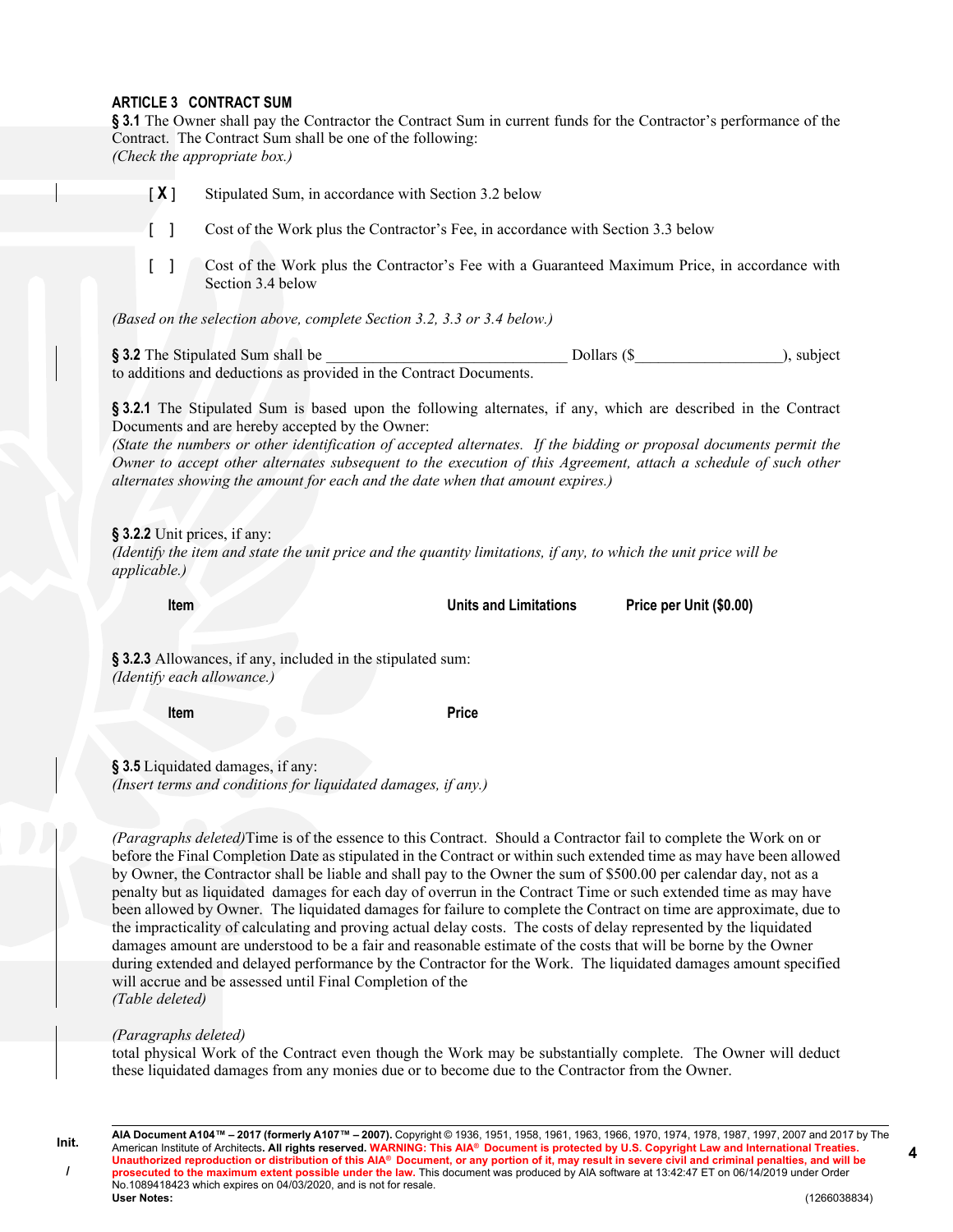# **ARTICLE 4 PAYMENT**

# **§ 4.1 Progress Payments**

**§ 4.1.1** Based upon Applications for Payment, properly completed and accompanied by all supporting documentation and other submittals required by the Contract Documents, submitted to the Architect by the Contractor and Certificates for Payment issued by the Architect, and agreed to by the Owner and not subsequently nullified by the Architect in accordance with the Contract Documents, the Owner shall make progress payments on account of the Contract Sum to the Contractor as provided below and elsewhere in the Contract Documents.

**§ 4.1.2** The period covered by each Application for Payment shall be one calendar month ending on the last day of the month.

**§ 4.1.3** Provided that an Application for Payment, which is in proper form and accompanied by the required supporting documents and submittals, in form and substance required by the Contract Documents, is received by the Architect not later than the tenth  $(10<sup>th</sup>)$  day of a month, certified by the Architect and not subsequently nullified by the Architect, the Owner shall make payment of the certified amount to the Contractor not later than the fifteenth  $(15<sup>th</sup>)$  day of the following month. If an Application for Payment is received by the Architect after the date fixed above, payment shall be made by the Owner not later than forty-five (45) days after the Architect receives the Application for Payment. *(Federal, state or local laws may require payment within a certain period of time.)*

**§ 4.1.4** For each progress payment made prior to Final Completion of the Work, the Owner may withhold retainage from the payment otherwise due as follows:

*(Insert a percentage or amount to be withheld as retainage from each Application for Payment and any terms for reduction of retainage during the course of the Work. The amount of retainage may be limited by governing law.)*

Ten percent (10%) of the Contract Sum.

**§ 4.1.5** Payments due and unpaid under the Contract, and any late payment penalties associated with same, shall be paid in accordance with the provisions of the Illinois Local Government Prompt Payment Act, 50 ILCS 5051/1 *et seq*.

# *(Paragraph deleted)*

**§ 4.2 Final Payment**

§ 4.2.1 Final payment, constituting the entire unpaid balance of the Contract Sum, shall be made by the Owner to the Contractor when

- **1.** the Contractor has achieved Final Completion of the Work, including except for the Contractor's responsibility to correct Work as provided in Section 18.2, and to satisfy other requirements, if any, which extend beyond final payment;
- **2.** the Contractor has submitted a final accounting for the Cost of the Work, where payment is on the basis of the Cost of the Work with or without a Guaranteed Maximum Price; and
- **3.** a final Certificate for Payment has been issued by the Architect in accordance with Section 15.7.1.

**§ 4.2.2** Subject to § 4.2.1, Owner's final payment to the Contractor shall be made no later than thirty (30) days after the issuance of the Architect's final Certificate for Payment and approval by Owner.

# **ARTICLE 5 DISPUTE RESOLUTION**

# **§ 5.1 Binding Dispute Resolution**

The method of binding dispute resolution shall be as follows: *(Check the appropriate box.)*

- [ ] Arbitration pursuant to Section 21.6 of this Agreement
- [ **X** ] Litigation in a court of competent jurisdiction
- [ ] Other *(Specify)*

**Init. /**

**AIA Document A104™ – 2017 (formerly A107™ – 2007).** Copyright © 1936, 1951, 1958, 1961, 1963, 1966, 1970, 1974, 1978, 1987, 1997, 2007 and 2017 by The American Institute of Architects**. All rights reserved. WARNING: This AIA® Document is protected by U.S. Copyright Law and International Treaties. Unauthorized reproduction or distribution of this AIA® Document, or any portion of it, may result in severe civil and criminal penalties, and will be prosecuted to the maximum extent possible under the law.** This document was produced by AIA software at 13:42:47 ET on 06/14/2019 under Order No.1089418423 which expires on 04/03/2020, and is not for resale.<br>User Notes: **User Notes:** (1266038834)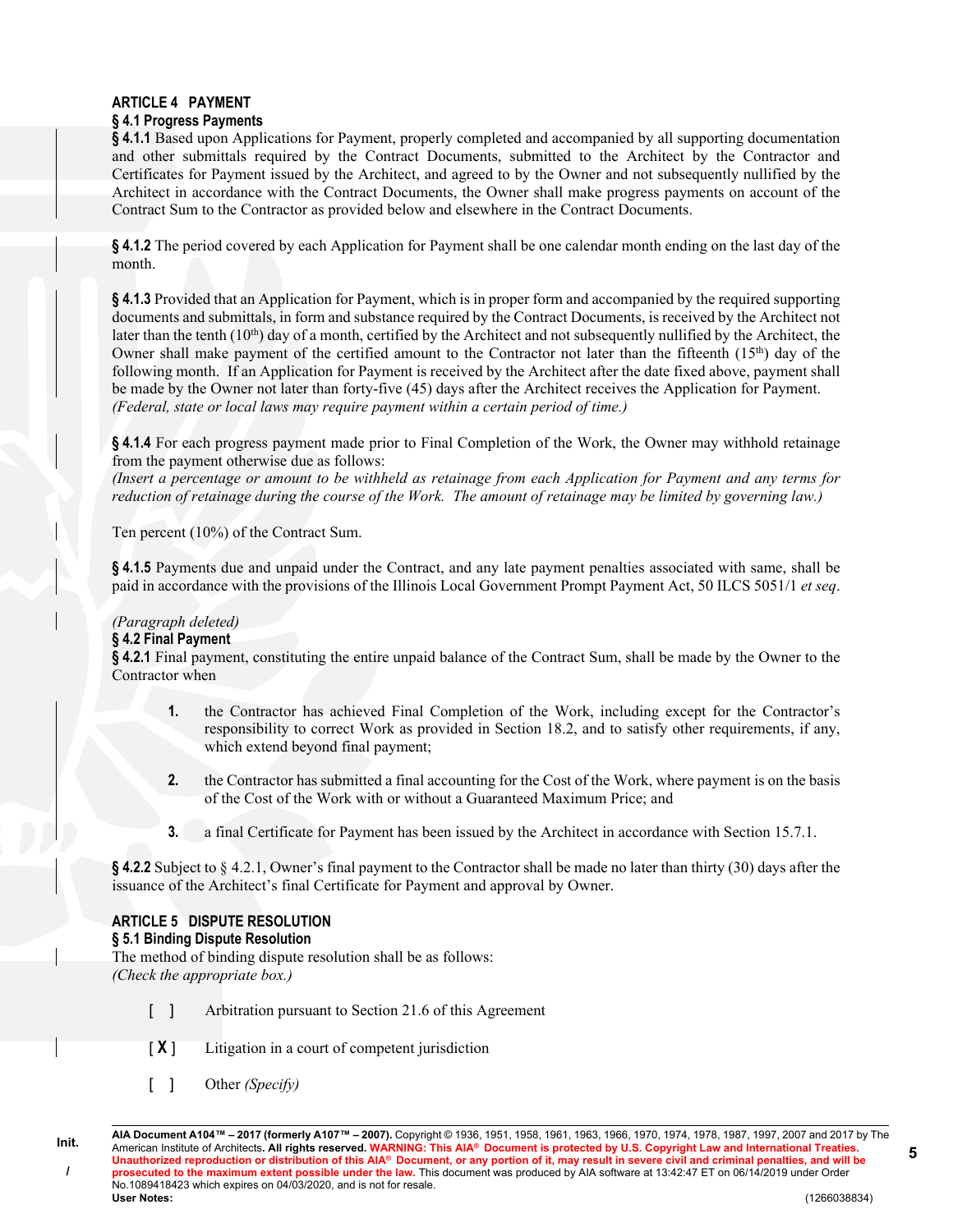#### **ARTICLE 6 ENUMERATION OF CONTRACT DOCUMENTS**

**§ 6.1** The Contract Documents are defined in Article 7 and, except for Modifications issued after execution of this Agreement, are enumerated in the sections below.

§ 6.1.1 The Agreement is this executed AIA Document A104<sup>TM</sup>–2017, Standard Abbreviated Form of Agreement Between Owner and Contractor, as modified by Owner.

**§ 6.1.2** *(Paragraphs deleted)* **Intentionally Omitted.**

**§ 6.1.3** The Supplementary and other Conditions of the Contract are those included in the Project Manual dated

*(Table deleted)*

 $\mathcal{L}=\mathcal{L}$  , where  $\mathcal{L}=\mathcal{L}$ 

*(Paragraphs deleted)***§ 6.1.4** The Specifications are those included in the Project Manual dated \_\_\_\_\_\_\_\_\_\_\_\_\_\_. *(Table deleted)* **§ 6.1.5** The Drawings are those included in the Project Manual dated \_\_\_\_\_\_\_\_\_\_\_\_\_\_\_.

**§ 6.1.6** The Addenda, if any: N/A

*(Paragraphs deleted)*

Portions of Addenda relating to bidding or proposal requirements are not part of the Contract Documents unless the bidding or proposal requirements are enumerated in this Article 6.

**§ 6.1.7** Additional documents, if any, forming part of the Contract Documents:

- **1.** Other Exhibits: *(Check all boxes that apply.)*
	- [  $\Box$  Exhibit A, Determination of the Cost of the Work.
	- [ ] AIA Document E204™–2017, Sustainable Projects Exhibit, dated as indicated below: *(Insert the date of the E204-2017 incorporated into this Agreement.)*
	- [ ] The Sustainability Plan:

**Title Date Pages** [ ] Supplementary and other Conditions of the Contract: **Document Title Date Pages**

**2.** Other documents, if any, listed below: *(List here any additional documents that are intended to form part of the Contract Documents.)*

**6**

**Init. /**

AIA Document A104™ – 2017 (formerly A107™ – 2007). Copyright © 1936, 1951, 1958, 1961, 1963, 1966, 1970, 1974, 1978, 1987, 1997, 2007 and 2017 by The<br>American Institute of Architects**. All rights reserved. WARNING: This A Unauthorized reproduction or distribution of this AIA® Document, or any portion of it, may result in severe civil and criminal penalties, and will be prosecuted to the maximum extent possible under the law.** This document was produced by AIA software at 13:42:47 ET on 06/14/2019 under Order No.1089418423 which expires on 04/03/2020, and is not for resale. **User Notes:** (1266038834)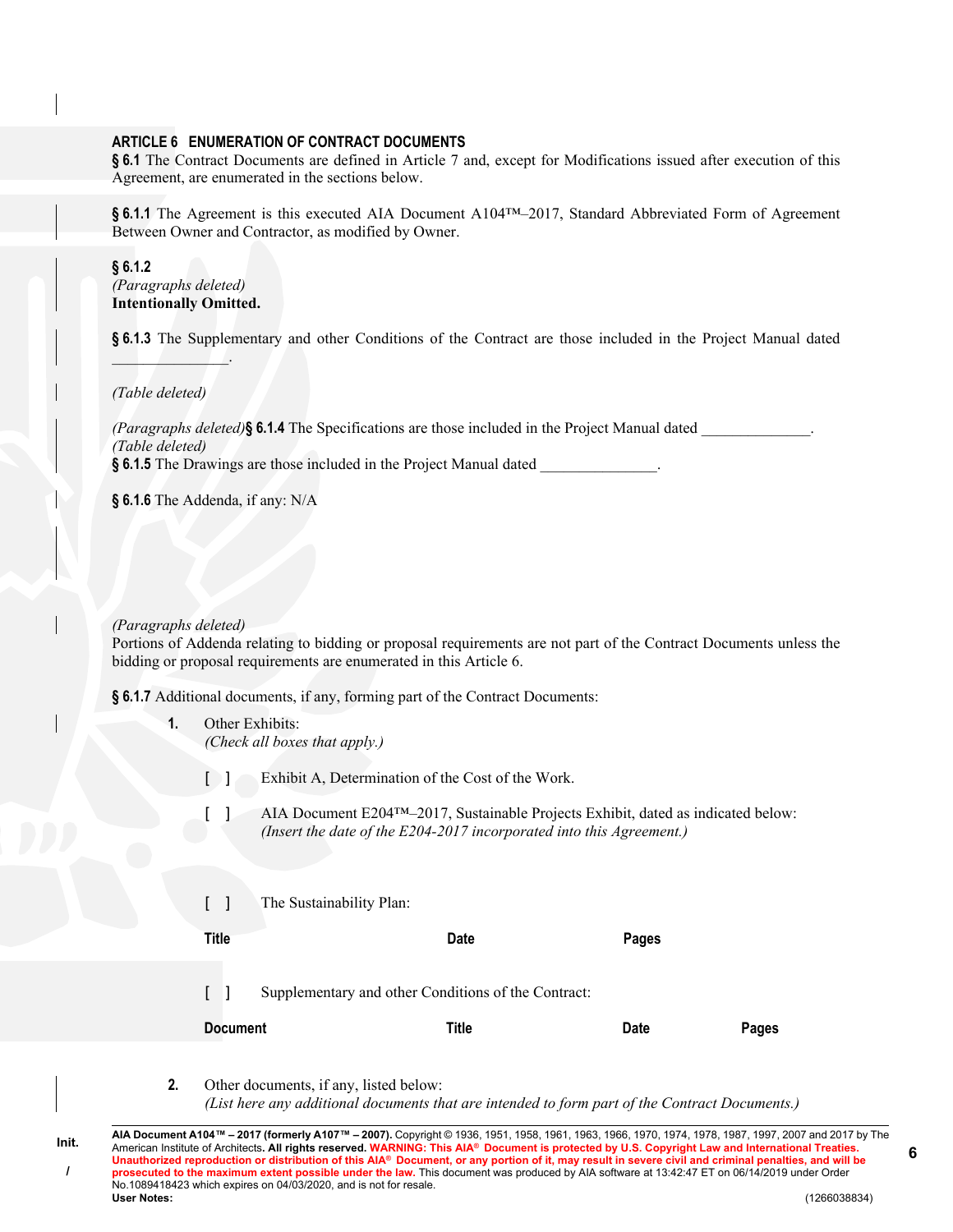- a. Project Manual for the Lisle Park District's 2019 Tennis and Basketball Court Repairs Project dated
- b. Contractor's Proposal, dated herein by reference. , attached hereto as Exhibit A and incorporated herein by reference.
- c. Contractor's Compliance and Certification attached hereto as Exhibit B and incorporated herein by reference.
- d. Performance Bond and Labor and Material Payment Bond attached hereto as Exhibit C and incorporated herein by reference.

# **ARTICLE 7 GENERAL PROVISIONS**

# **§ 7.1 The Contract Documents**

The Contract Documents are enumerated in Article 6 and consist of this Agreement (including, if applicable, Supplementary and other Conditions of the Contract), Drawings, Specifications, Addenda issued prior to the execution of this Agreement, other documents listed in this Agreement, and Modifications issued after execution of this Agreement. A Modification is (1) a written amendment to the Contract signed by both parties, (2) a Change Order, (3) a Construction Change Directive, or (4) a written order for a minor change in the Work issued by the Architect. The intent of the Contract Documents is to include all items necessary for the proper execution and completion of the Work by the Contractor. The Contract Documents are complementary, and what is required by one shall be as binding as if required by all; performance by the Contractor shall be required to the extent consistent with the Contract Documents and reasonably inferable from them as being necessary to produce the indicated results.

#### **§ 7.2 The Contract**

The Contract Documents form the Contract for Construction. The Contract represents the entire and integrated agreement between the parties hereto and supersedes prior negotiations, representations, or agreements, either written or oral. The Contract may be amended or modified only by a Modification. The Contract Documents shall not be construed to create a contractual relationship of any kind between any persons or entities other than the Owner and the Contractor.

#### **§ 7.3 The Work**

The term "Work" means the construction and services required by the Contract Documents, whether completed or partially completed, and includes all other labor, materials, equipment, and services provided or to be provided by the Contractor to fulfill the Contractor's obligations. The Work may constitute the whole or a part of the Project.

#### **§ 7.4 Instruments of Service**

Instruments of Service are representations, in any medium of expression now known or later developed, of the tangible and intangible creative work performed by the Architect and the Architect's consultants under their respective professional services agreements. Instruments of Service may include, without limitation, studies, surveys, models, sketches, drawings, specifications, and other similar materials.

#### **§ 7.5 Ownership and use of Drawings, Specifications and Other Instruments of Service**

§ 7.5.1 The Contractor, Subcontractors, Sub-subcontractors, and suppliers shall not own or claim a copyright in the Instruments of Service. Submittal or distribution to meet official regulatory requirements or for other purposes in connection with the Project is not to be construed as publication in derogation of the Architect's or Architect's consultants' reserved rights.

**§ 7.5.2** The Contractor, Subcontractors, Sub-subcontractors and suppliers are authorized to use and reproduce the Instruments of Service provided to them, subject to the protocols established pursuant to Sections 7.6 and 7.7, if applicable, solely and exclusively for execution of the Work. All copies made under this authorization shall bear the copyright notice, if any, shown on the Instruments of Service. The Contractor, Subcontractors, Sub-subcontractors, and suppliers may not use the Instruments of Service on other projects or for additions to this Project outside the scope of the Work without the specific written consent of the Owner, Architect and the Architect's consultants.

**Init. /**

**AIA Document A104™ – 2017 (formerly A107™ – 2007).** Copyright © 1936, 1951, 1958, 1961, 1963, 1966, 1970, 1974, 1978, 1987, 1997, 2007 and 2017 by The American Institute of Architects**. All rights reserved. WARNING: This AIA® Document is protected by U.S. Copyright Law and International Treaties. Unauthorized reproduction or distribution of this AIA® Document, or any portion of it, may result in severe civil and criminal penalties, and will be prosecuted to the maximum extent possible under the law.** This document was produced by AIA software at 13:42:47 ET on 06/14/2019 under Order No.1089418423 which expires on 04/03/2020, and is not for resale.<br>User Notes: **User Notes:** (1266038834)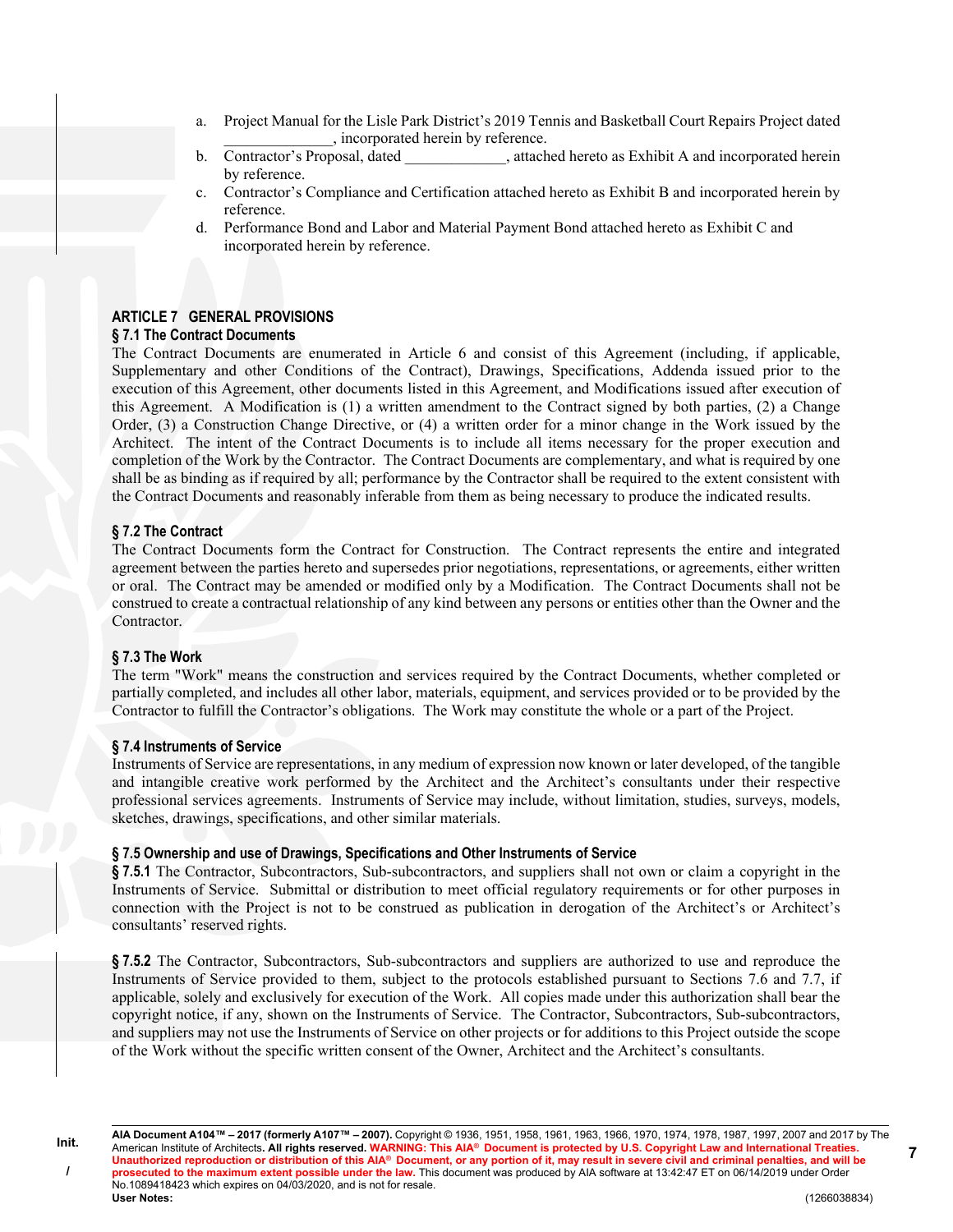**§ 7.5.3** The Owner is the owner of the Contract Documents. The Contractor may retain one record set for use with this Project only. All copies of the Contract Documents except Contractor's record set shall be returned or suitably accounted for to the Owner on request upon completion of the Work.

#### **§ 7.6 Digital Data Use and Transmission**

The parties shall agree upon protocols governing the transmission and use of Instruments of Service or any other information or documentation in digital form. If applicable, the Parties may use AIA Document E203™–2013, Building Information Modeling and Digital Data Exhibit, to establish the protocols for the development, use, transmission, and exchange of digital data.

#### **§ 7.7 Building Information Models Use and Reliance**

Any use of, or reliance on, all or a portion of a building information model without agreement to protocols governing the use of, and reliance on, the information contained in the model and without having those protocols set forth in AIA Document E203™–2013, Building Information Modeling and Digital Data Exhibit, if completed, and the requisite AIA Document G202™–2013, Project Building Information Modeling Protocol Form, if completed, shall be at the using or relying party's sole risk and without liability to the other party and its contractors or consultants, the authors of, or contributors to, the building information model, and each of their agents and employees.

#### **§ 7.8 Severability**

The invalidity of any provision of the Contract Documents shall not invalidate the Contract or its remaining provisions. If it is determined that any provision of the Contract Documents violates any law, or is otherwise invalid or unenforceable, then that provision shall be revised to the extent necessary to make that provision legal and enforceable. In such case the Contract Documents shall be construed, to the fullest extent permitted by law, to give effect to the parties' intentions and purposes in executing the Contract.

# **§ 7.9 Notice**

**§ 7.9.1** Except as otherwise provided in Section 7.9.2, where the Contract Documents require one party to notify or give notice to the other party, such notice shall be provided in writing to the designated representative of the party to whom the notice is addressed and shall be deemed to have been duly served if delivered in person, by mail, by courier, or by electronic transmission in accordance with AIA Document E203™–2013, Building Information Modeling and Digital Data Exhibit, if completed, or as otherwise set forth below:

*(If other than in accordance with AIA Document E203–2013, insert requirements for delivering Notice in electronic format such as name, title and email address of the recipient and whether and how the system will be required to generate a read receipt for the transmission.)*

**§ 7.9.2** Notice of Claims shall be provided in writing and shall be deemed to have been duly served only if delivered to the designated representative of the party to whom the notice is addressed by certified or registered mail, or by courier providing proof of delivery.

*(Paragraphs deleted)* **ARTICLE 8 OWNER § 8.1 Information and Services Required of the Owner § 8.1.1 Intentionally Omitted**.

**§ 8.1.2** The Owner shall furnish all necessary surveys and a legal description of the site.

**§ 8.1.3** Subject to the Contactor's duties and obligations under the Contract Documents and § 9.1.1 of this Agreement, Contractor shall be entitled to rely on the accuracy of information furnished by the Owner but shall exercise proper precautions relating to the safe performance of the Work.

§ 8.1.4 Except for permits and fees that are the responsibility of the Contractor under the Contract Documents, including those required under Section 9.6.1, the Owner shall secure and pay for other necessary approvals, easements, assessments, and charges required for the construction, use, or occupancy of permanent structures or for permanent changes in existing facilities.

**Init. /**

**AIA Document A104™ – 2017 (formerly A107™ – 2007).** Copyright © 1936, 1951, 1958, 1961, 1963, 1966, 1970, 1974, 1978, 1987, 1997, 2007 and 2017 by The American Institute of Architects**. All rights reserved. WARNING: This AIA® Document is protected by U.S. Copyright Law and International Treaties. Unauthorized reproduction or distribution of this AIA® Document, or any portion of it, may result in severe civil and criminal penalties, and will be prosecuted to the maximum extent possible under the law.** This document was produced by AIA software at 13:42:47 ET on 06/14/2019 under Order No.1089418423 which expires on 04/03/2020, and is not for resale.<br>User Notes: **User Notes:** (1266038834)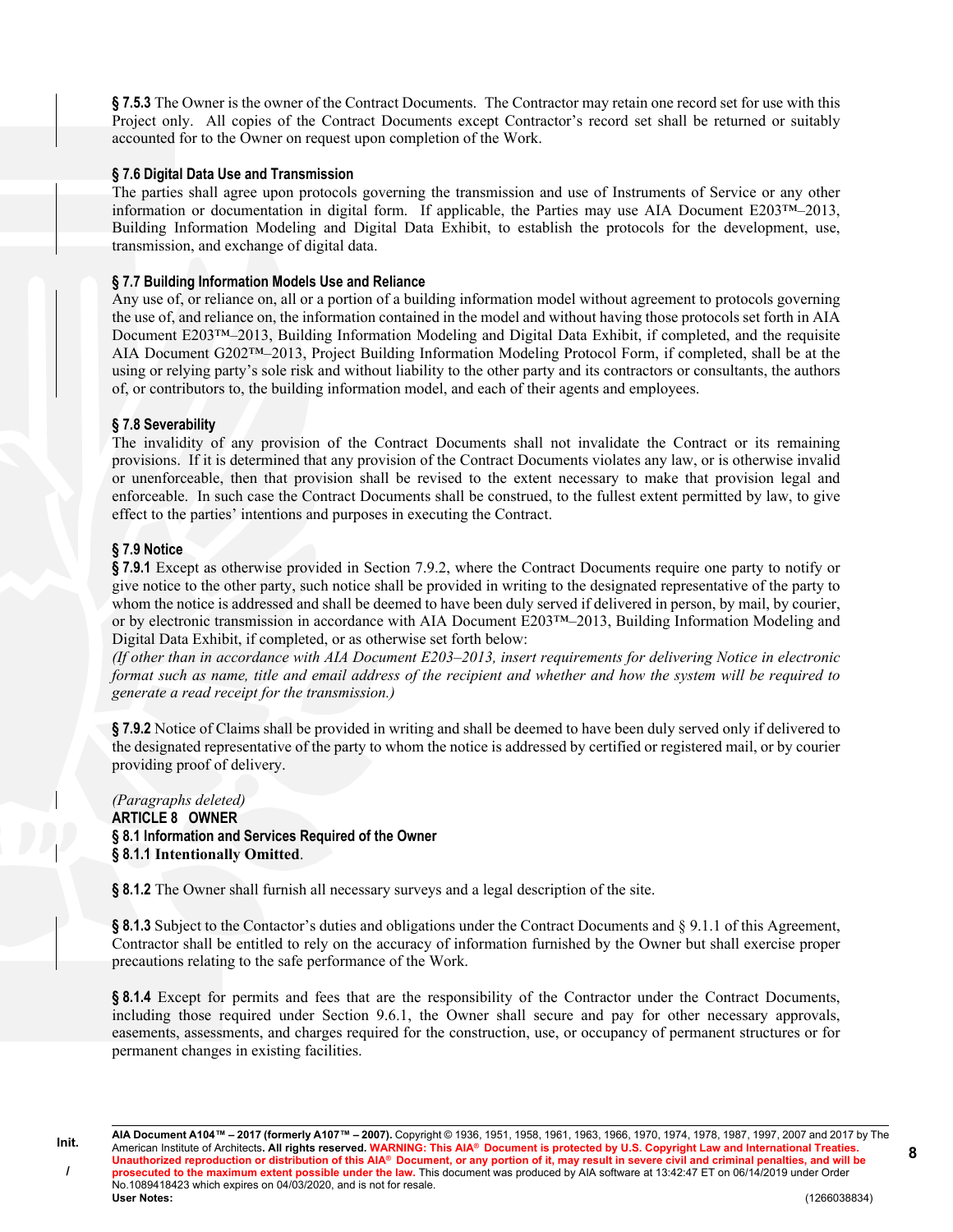#### **§ 8.2 Owner's Right to Stop the Work**

If the Contractor fails to correct Work which is not in accordance with the requirements of the Contract Documents, or fails or refuses to provide a sufficient amount of properly supervised and coordinated labor, material, or equipment so as to be able to complete the Work with the Contract Time, or fails to pay subcontractors or material suppliers timely, or to remove or discharge within ten (10) days any lien filed upon the Owner's property or funds by anyone claiming by, through, or under the Contractor, or disregards the instructions of the Architect or Owner when based on the requirements of the Contract Documents, or otherwise fails to carry out the Work in accordance with the Contract Documents, the Owner may issue a written order to the Contractor to stop the Work, or any portion thereof, until the cause for such order is eliminated; however, the right of the Owner to stop the Work shall not give rise to a duty on the part of the Owner to exercise this right for the benefit of the Contractor or any other person or entity.

#### **§ 8.3 Owner's Right to Carry Out the Work**

If the Contractor defaults or neglects to carry out the Work in accordance with the Contract Documents, or fails to perform a duty under or comply with a provision of the Contract Documents or fails within a seven-day period after receipt of written notice from the Owner to commence and continue correction of such default or neglect with diligence and promptness, or fails within such seven (7)-day period to eliminate (or diligently commence to eliminate) the cause of any stop work order issued under Section 8.2 of this Agreement, the Owner may, without prejudice to any other remedies the Owner may have, correct such deficiencies, default, or neglect and may deduct the actual cost thereof, including the Owner's expenses and compensation for the Architect's services made necessary thereby, from the payment then or thereafter due the Contractor. Architect may, pursuant to Section 15.4.3, withhold or nullify a Certificate for Payment in whole or in part, to the extent reasonably necessary to reimburse the Owner for the reasonable cost of correcting such deficiencies, including the Owner's expenses and compensation for the Architect's additional services made necessary by such default, neglect, or failure. If the Contractor disagrees with the actions of the Owner or the Architect, or the amounts claimed as costs to the Owner, the Contractor may file a Claim pursuant to Article 21.

#### **ARTICLE 9 CONTRACTOR**

#### **§ 9.1 Review of Contract Documents and Field Conditions by Contractor**

**§ 9.1.1** By its execution of the Contract, the Contractor acknowledges, agrees, represents, and warrants that: (a) the Contractor has carefully and thoroughly examined the Contract Documents, and the Contract Documents are full and complete, include all items necessary for the proper execution and completion of the Work, are sufficient to have enabled the Contractor to determine the cost of the Work and the time required for performance of the Work and to enable Contractor to construct the Work indicated therein in accordance with laws, ordinances, codes, regulations and rules applicable to the Work, and otherwise to fulfill all its obligations thereunder, including, but not limited to, Contractor's obligation to construct the Work for an amount not in excess of the Contract Sum on or before the date(s) of Substantial and Final Completion established in the Contract; (b) the omission from the Contract Documents of minor details which ordinarily form a part of first class work and are necessary to the completion of the Work as indicated, shall not be cause for any extra cost but shall be included as if specifically mentioned or detailed; (c) the Contractor has visited and examined the Project site and surrounding areas, examined all physical, legal and other conditions affecting the Work and correlated its personal observations with the requirements of the Contract Documents, and understands, is familiar with, and satisfied itself as to the same, including, without limitation: (i) the nature, location, and character of the Project and the site, including, without limitation surface conditions of the site and subsurface conditions observable or ascertainable upon the exercise of reasonable diligence including all structures and obstructions thereon and thereunder, both natural and manmade and all surface and subsurface water conditions of the site and the surrounding area; (ii) the nature, location, and character of the general area in which the Project is located, including without limitation, its generally prevailing climatic conditions, available labor supply and labor costs, and available equipment supply and equipment costs; (iii) the availability, quality, quantity and cost of all labor, materials, supplies, tools, equipment and professional services necessary to complete the Work in the manner and within the cost and time frame indicated by the Contract Documents.

By its execution of the Contract, the Contractor acknowledges, agrees, represents and warrants that it has carefully examined the Drawings, Specifications and other Contract Documents and having visited the Project site it has no actual knowledge of any discrepancies, omissions, ambiguities, or conflicts in or between the Contract Documents except those, if any, which have been clarified by Architect by Addenda to the Contractor's satisfaction, and that if it becomes aware of any such discrepancies, omissions, ambiguities, or conflicts, it has an obligation to and will immediately notify Owner and Architect of such fact, and will not proceed until it shall have received the written interpretation of Owner or Architect. If any such differences or conflicts which were ascertainable by careful review

**Init. /**

**AIA Document A104™ – 2017 (formerly A107™ – 2007).** Copyright © 1936, 1951, 1958, 1961, 1963, 1966, 1970, 1974, 1978, 1987, 1997, 2007 and 2017 by The American Institute of Architects**. All rights reserved. WARNING: This AIA® Document is protected by U.S. Copyright Law and International Treaties. Unauthorized reproduction or distribution of this AIA® Document, or any portion of it, may result in severe civil and criminal penalties, and will be prosecuted to the maximum extent possible under the law.** This document was produced by AIA software at 13:42:47 ET on 06/14/2019 under Order No.1089418423 which expires on 04/03/2020, and is not for resale. **User Notes:** (1266038834)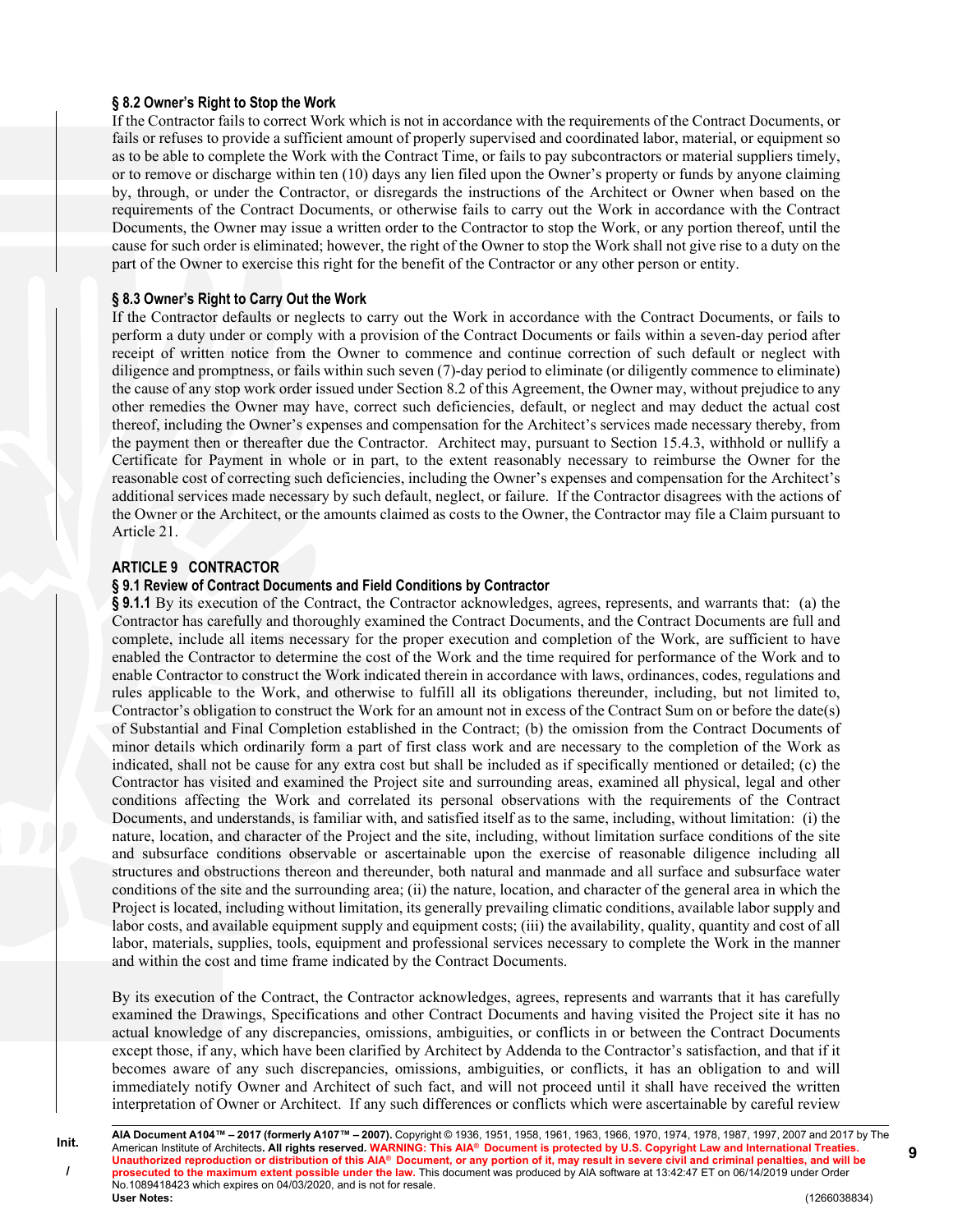of the documents were not called to the Owner's and Architect's attention prior to submission by the Contractor of its bid proposal, the Architect shall decide which of the conflicting requirements will govern based upon the most stringent or highest quality of the requirements and, subject to the approval of the Owner, the Contractor shall perform the Work at no additional cost and/or time to the Owner in accordance with the Architect's decision.

**§ 9.1.2** Because the Contract Documents are complementary, the Contractor shall, before starting each portion of the Work, carefully study and compare the various Contract Documents relative to that portion of the Work, as well as the information furnished by the Owner pursuant to Section 8.1.2, shall take field measurements of any existing conditions related to that portion of the Work and shall observe any conditions at the site affecting it. These obligations are for the purpose of facilitating coordination and construction by the Contractor and are not for the purpose of discovering errors, omissions, or inconsistencies in the Contract Documents; however, the Contractor shall promptly report to the Architect any errors, inconsistencies, or omissions discovered by or made known to the Contractor as a request for information in such form as the Architect may require. It is recognized that the Contractor's review is made in the Contractor's capacity as a contractor and not as a licensed design professional unless otherwise specifically provided in the Contract Documents.

**§ 9.1.3** Except as otherwise required by the Contract Documents, the Contractor is not required to ascertain that the Contract Documents are in accordance with applicable laws, statutes, ordinances, codes, rules and regulations, or lawful orders of public authorities, but the Contractor shall promptly report to the Architect any nonconformity discovered by or made known to the Contractor as a request for information in such form as the Architect may require.

# **§ 9.2 Supervision and Construction Procedures**

**§ 9.2.1** The Contractor shall supervise and direct the Work, using the Contractor's best skill and attention under the full-time supervision of an approved site superintendent or foreman capable of communicating clearly with the Architect and Owner in English. The Contractor shall be solely responsible for and have control over construction means, methods, techniques, sequences, and procedures, and for coordinating all portions of the Work under the Contract, unless the Contract Documents give other specific instructions concerning these matters.

**§ 9.2.2** The Contractor shall be responsible to the Owner for acts and omissions of the Contractor's employees, Subcontractors and their agents and employees, and other persons or entities performing portions of the Work for or on behalf of the Contractor or any of its Subcontractors.

**§ 9.2.3** The Contractor has the responsibility to ensure that all material suppliers and Subcontractors, their agents, and employees adhere to the Contract Documents, and that they order materials on time, taking into account the current market and delivery conditions and that they provide materials on time. The Contractor shall coordinate its Work with that of all others on the Project including deliveries, storage, installations, and construction utilities. The Contractor shall be responsible for the space requirements, locations, and routing of its equipment. In areas and locations where the proper and most effective space requirements, locations, and routing cannot be made as indicated, the Contractor shall meet with all others involved, before installation, to plan the most effective and efficient method of overall installation.

#### **§ 9.3 Labor and Materials**

§ 9.3.1 Unless otherwise provided in the Contract Documents, the Contractor shall provide and pay for labor, materials, equipment, tools, construction equipment and machinery, water, heat, utilities, transportation, and other facilities and services necessary for proper execution and completion of the Work whether temporary or permanent and whether or not incorporated or to be incorporated in the Work.

**§ 9.3.2** The Contractor shall enforce strict discipline and good order among the Contractor's employees and other persons carrying out the Work. The Contractor shall not permit employment of unfit persons or persons not skilled in tasks assigned to them.

**§ 9.3.3** The Contractor may make a substitution equivalent to or superior to the specified materials only with the consent of the Owner, after evaluation by the Architect and approval by the Owner and in accordance with a Modification.

**§ 9.3.4** The Contractor shall only employ labor on the Project or in connection with the Work capable of working harmoniously with all trades, crafts and any other individuals associated with the Project. The Contractor shall also

**Init. /**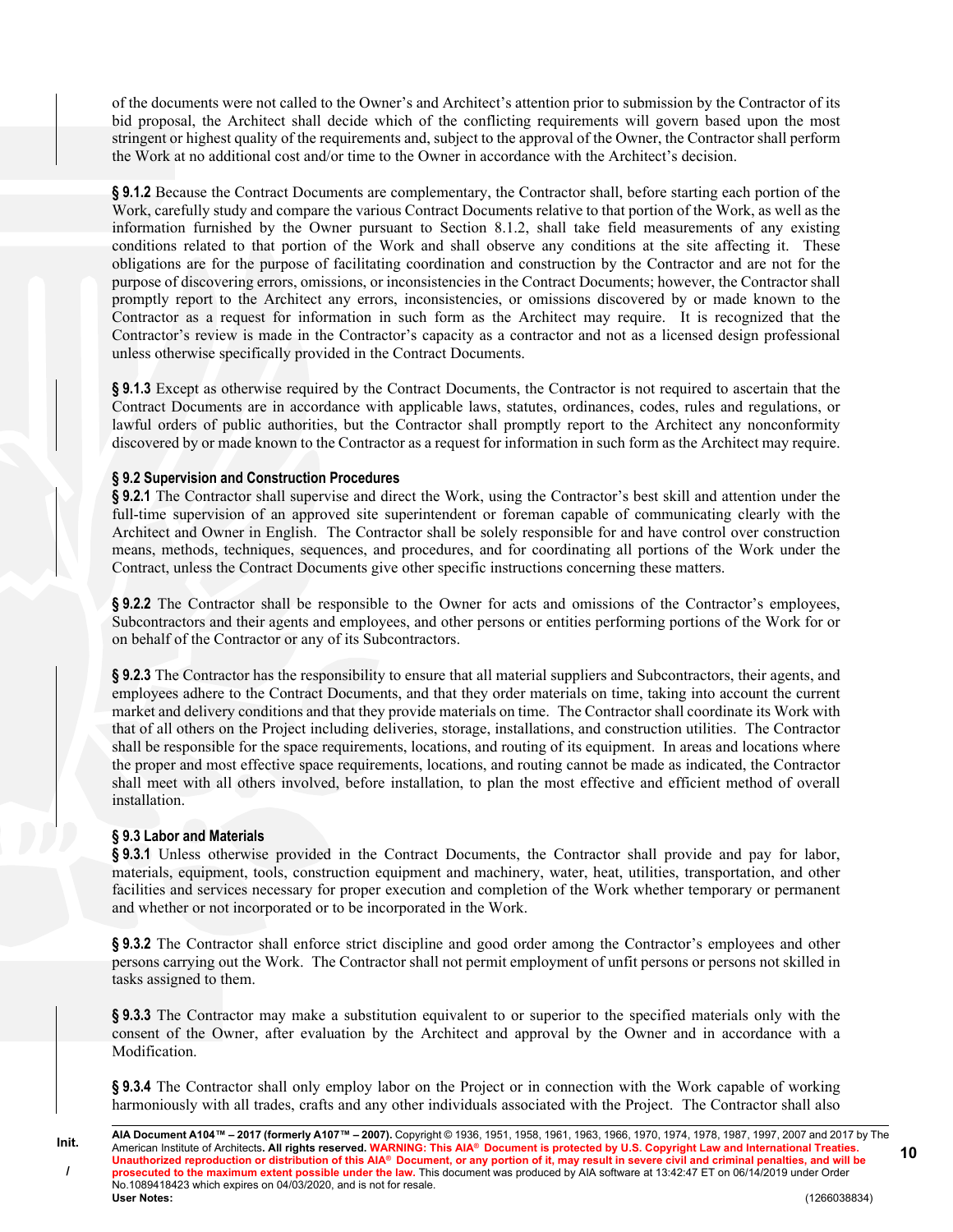use its reasonable best efforts to minimize the likelihood of any strike, work stoppage or other labor disturbance. The Contractor shall comply with all requirements of OSHA and shall indemnify and hold harmless the Owner against and from any claims, losses, damages or expenses it may incur as a result of the failure of the Contractor or any of its Subcontractors to comply with OSHA requirements.

**§ 9.3.5** If the Work is to be performed by trade unions, the Contractor shall make all necessary arrangements to reconcile, without delay, damage, or cost to the Owner and without recourse to the Architect, Owner's representative or the Owner, any conflict between the Contract Documents and any agreements or regulations of any kind at any time in force among members of councils which regulate or distinguish what activities shall not be included in the Work of any particular trade. In case the progress of the Work is affected by any undue delay in furnishing or installing any items or materials or equipment required under the Contract Documents because of the conflict involving any such agreement or regulations, the Architect or Owner's representative with the Owner's approval may require that other materials or equipment of equal kind and quality be provided at no additional cost to the Owner.

**§ 9.3.6** The Contractor shall carefully inspect all materials delivered on and to the Project site and reject defective materials without waiting for the Architect or Owner to observe the materials.

**§ 9.3.7** The Contractor shall deliver, handle, store and install materials in accordance with manufacturers' or suppliers' instructions.

**§ 9.3.8** Before ordering any material or doing any Work, the Contractor shall verify all measurements at the Project Site and Contractor shall be responsible for the correctness of same. No extra charge or compensation will be allowed to the Contractor on account of any difference between actual dimensions and the measurements shown by the Project Drawings.

**§ 9.3.9** If any person employed by the Contractor on the Work shall appear to the Owner to be incompetent or conduct himself in a disorderly or improper manner, such person or persons shall be removed from the Work immediately on the request of the Owner. Said removal shall not create any additional cost to Owner and shall not extend the time for completion of the Work.

#### **§ 9.4 Warranty**

The Contractor warrants to the Owner and Architect that materials and equipment furnished under the Contract will be of good quality and new unless the Contract Documents require or permit otherwise. The Contractor further warrants that the Work will conform to the requirements of the Contract Documents and will be free from faults and defects. Work, materials, or equipment not conforming to these requirements may be considered defective. The Contractor's warranty excludes remedy for damage or defect caused by abuse, alterations to the Work by persons other than Contractor or subcontractor, improper or insufficient maintenance, improper operation or normal wear and tear under normal usage. All other warranties required by the Contract Documents shall be issued in the name of the Owner, or shall be transferable to the Owner. Inability, failure or refusal of the subcontractor or supplier responsible for the defective materials, equipment or Work to correct the same shall not excuse the Contractor from performing under the warranty. If required by the Architect or the Owner, the Contractor shall furnish satisfactory evidence as to the kind and quality of materials being furnished.

All warranties shall include labor and materials and shall be signed by the manufacturer or Subcontractor as the case may be and countersigned by the Contractor. All warranties shall be addressed to the Owner and delivered to the Owner upon completion of the Work and before or with the submission of request for final payment. Except as otherwise provided in this Agreement or elsewhere in the Contract Documents, or in any Certificate of Substantial or Partial Completion approved by the Owner and Contractor and/or Subcontractor, as applicable, all warranties shall become effective on the date of Final Completion of the entire Work unless otherwise provided in any Certificate of Partial or Substantial Completion approved by the Owner and the Contractor or Subcontractor, as applicable, but only with respect to warranties for that specific portion of the Work, and shall run for a twelve (12)-month period, unless a longer period is provided for in the Contract Documents or by law. Where warranties overlap, the more stringent requirement shall govern. The Contractor shall consult with the Owner prior to the submission of any application to the appropriate permitting agency or authority in order to afford Owner the opportunity to obtain a waiver or reduction of any fees or costs associated therewith.

**Init. /**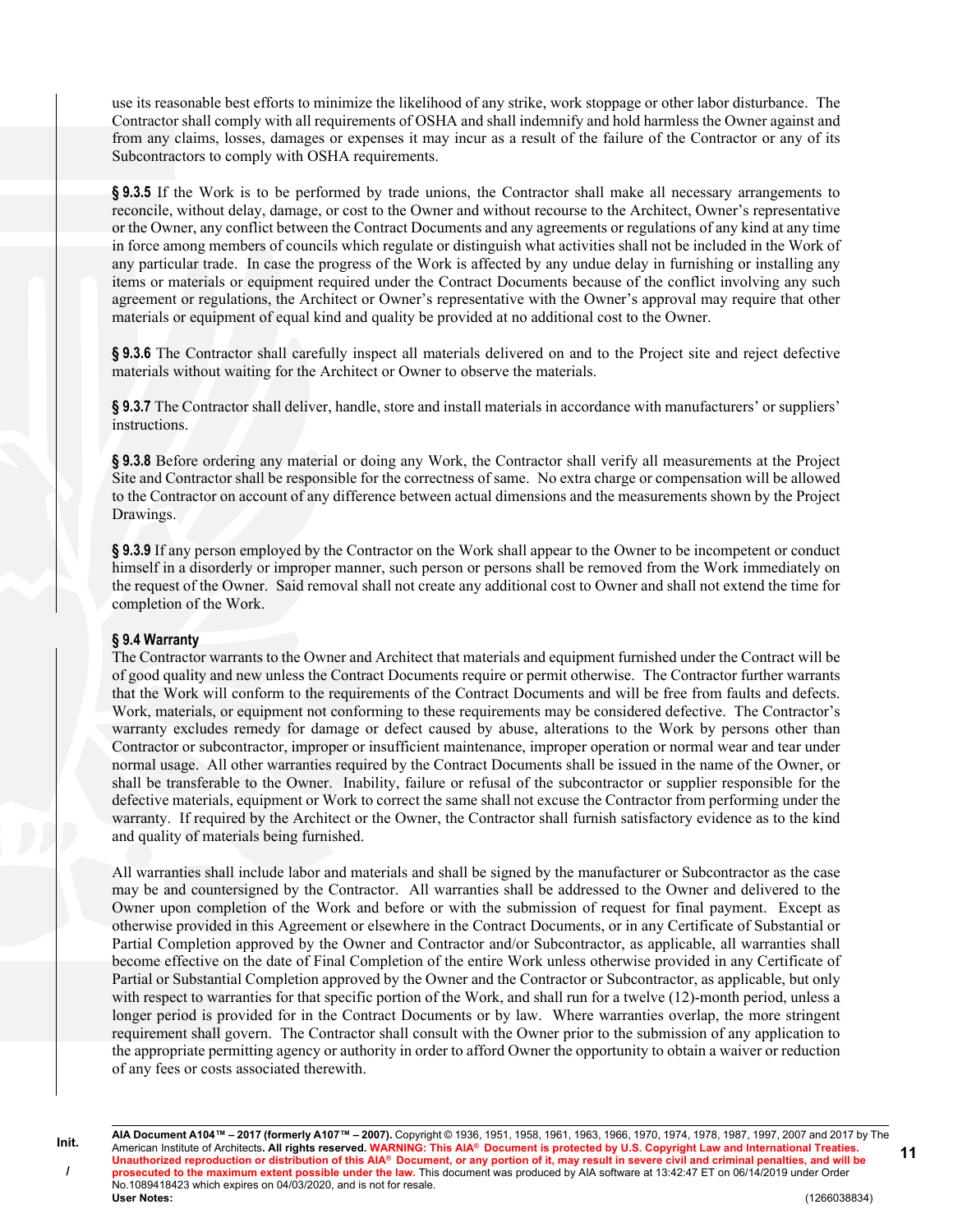Defective materials, equipment or workmanship occurring within the Warranty period may be repaired where such produces results conforming to the Contract Documents relating to appearance, performance and reliability. Where the nature of the defective materials, equipment or workmanship is such that acceptable results cannot be obtained by repair, such defective items shall be removed and replace with new materials, equipment or workmanship complying with the Contract Documents.

#### **§ 9.5 Taxes**

The Contractor shall pay sales, consumer, use, and other similar taxes that are legally enacted when bids are received or negotiations concluded, whether or not yet effective or merely scheduled to go into effect. Because the Owner is an Illinois unit of local government, the Illinois sales tax is not applicable to materials, equipment and supplies incorporated in the Work or wholly consumed in the performance of the Work. The Owner will provide its sales tax exemption number for use by Contractor in purchasing such materials, equipment and supplies for this Project.

#### **§ 9.6 Permits, Fees, Notices, and Compliance with Laws**

**§ 9.6.1** Unless otherwise provided in the Contract Documents, the Contractor shall secure and pay for the building permit as well as other permits, fees, licenses, and inspections by government agencies necessary for proper execution and completion of the Work that are customarily secured after execution of the Contract and legally required at the time bids are received or negotiations concluded.

**§ 9.6.2** The Contractor shall comply with and give notices and permit inspections required by applicable laws, statutes, ordinances, codes, rules and regulations, and lawful orders of public authorities applicable to performance of the Work or having jurisdiction over the Work. The Contractor shall promptly notify the Architect and Owner if any of the Contract Documents appear to be a variance therewith. If the Contractor performs Work knowing it to be contrary to applicable laws, statutes, ordinances, codes, rules and regulations, or lawful orders of public authorities, or had it carried out its obligations under the Contract Documents generally, and under Section 9.1.1 of this Agreement in particular, should reasonably have known it to be contrary to applicable laws, statutes, ordinances, codes, rules and regulations, or lawful orders of public authorities, the Contractor shall assume appropriate responsibility for such Work and shall bear the costs attributable to correction.

#### **§ 9.7 Allowances**

The Contractor shall include in the Contract Sum all allowances stated in the Contract Documents. The Owner shall select materials and equipment under allowances with reasonable promptness. Allowance amounts shall include the costs to the Contractor of materials and equipment delivered at the site and all required taxes, less applicable trade discounts. Contractor's costs for unloading and handling at the site, labor, installation, overhead, profit, and other expenses contemplated for stated allowance amounts shall be included in the Contract Sum but not in the allowance.

#### **§ 9.8 Contractor's Construction Schedules**

§ 9.8.1 The Contractor, promptly after being awarded the Contract, shall submit for the Owner's and Architect's information a Contractor's construction schedule for the Work. The schedule shall not exceed time limits current under the Contract Documents, shall be revised at appropriate intervals as required by the conditions of the Work and Project, shall be related to the entire Project to the extent required by the Contract Documents, and shall provide for expeditious and practicable execution of the Work.

**§ 9.8.2** The Contractor shall perform the Work in general accordance with the most recent schedule submitted to the Owner and Architect.

# **§ 9.9 Submittals**

**§ 9.9.1** The Contractor shall review for compliance with the Contract Documents and submit to the Architect Shop Drawings, Product Data, Samples, and similar submittals required by the Contract Documents in coordination with the Contractor's construction schedule and in such sequence as to allow the Architect reasonable time for review. By submitting Shop Drawings, Product Data, Samples, and similar submittals, the Contractor represents to the Owner and Architect that the Contractor has (1) reviewed and approved them; (2) determined and verified materials, field measurements, and field construction criteria related thereto, or will do so; and (3) checked and coordinated the information contained within such submittals with the requirements of the Work and of the Contract Documents. The Work shall be in accordance with approved submittals.

**§ 9.9.2** Shop Drawings, Product Data, Samples and similar submittals are not Contract Documents.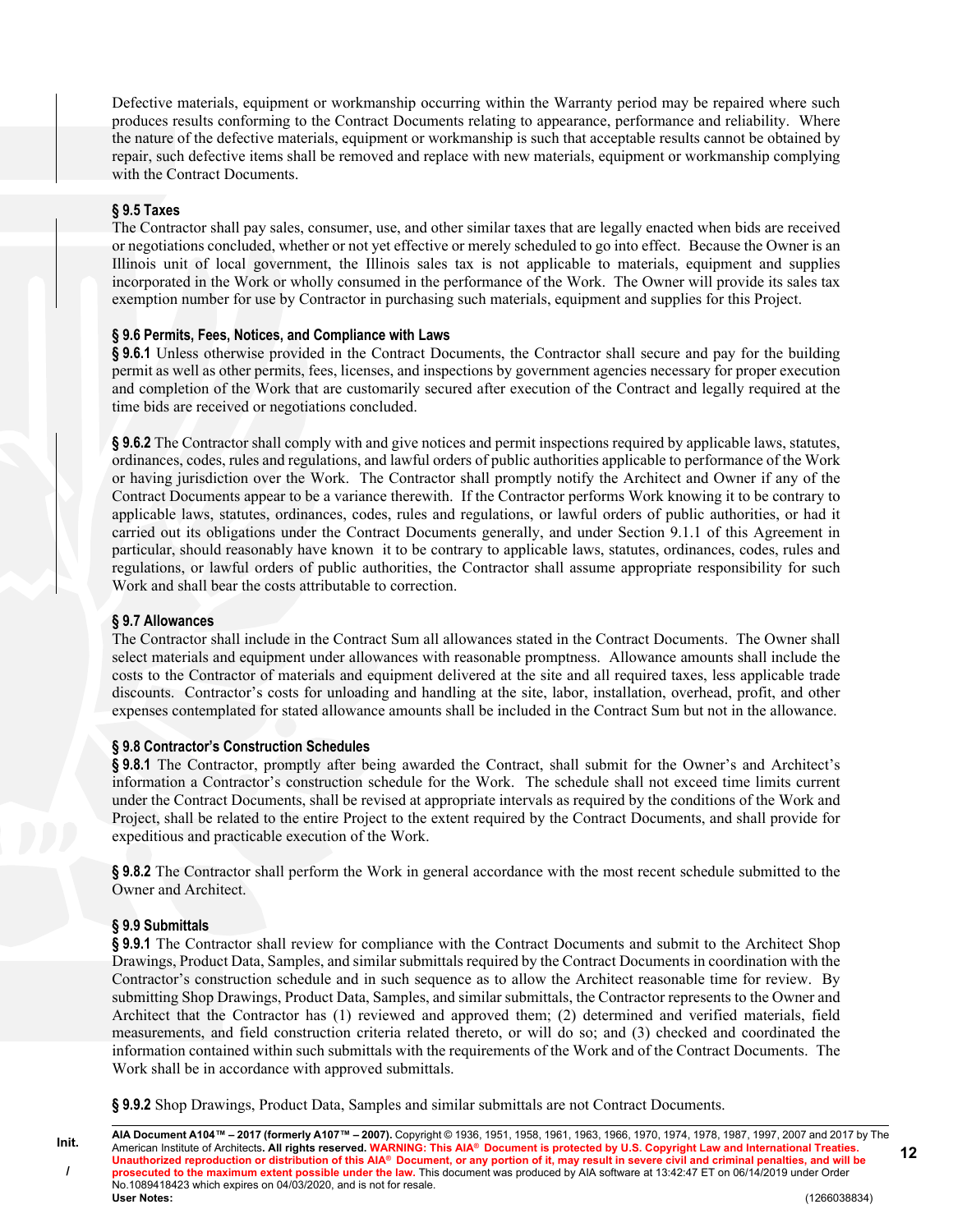**§ 9.9.3** The Contractor shall not be required to provide professional services that constitute the practice of architecture or engineering unless such services are specifically required by the Contract Documents or unless the Contractor needs to provide such services in order to carry out the Contractor's own responsibilities. If professional design services or certifications by a design professional are specifically required, the Owner and the Architect will specify the performance and design criteria that such services must satisfy. The Contractor shall cause such services or certifications to be provided by an appropriately licensed design professional. If no criteria are specified, the design shall comply with applicable codes and ordinances. Each Party shall be entitled to rely upon the information provided by the other Party. The Architect will review and approve or take other appropriate action on submittals for the limited purpose of checking for conformance with information provided and the design concept expressed in the Contract Documents. The Architect's review of Shop Drawings, Product Data, Samples, and similar submittals shall be for the limited purpose of checking for conformance with information given and the design concept expressed in the Contract Documents. In performing such review, the Architect will approve, or take other appropriate action upon, the Contractor's Shop Drawings, Product Data, Samples, and similar submittals.

#### **§ 9.10 Use of Site**

The Contractor shall confine operations at the site to areas permitted by applicable laws, statutes, ordinances, codes, rules and regulations, lawful orders of public authorities, the Contract Documents, and as otherwise directed by Owner, and shall not unreasonably encumber the site with materials or equipment.

#### **§ 9.10.1 Parking & Traffic.**

Parking of construction vehicles on the site by the Contractor shall not inhibit construction nor prevent access for emergency or other official vehicles. Parking of private vehicles on the site by the Contractor is prohibited unless said vehicle is necessary in the execution of the Contract. No construction vehicles shall be parked near or under any existing vegetation on the site.

Construction traffic and staging shall be permitted only within construction limits as indicated on plan. The contractor is responsible for repair of any areas disturbed outside of this area, including grading and sodding. No staging will be permitted on existing asphalt without Owner's prior written consent. The cost to repair any damage to existing asphalt will be backcharged to the Contractor.

#### **§ 9.10.2 Fencing.**

The Contractor will be responsible for erecting and maintaining construction fencing around the limits of the Project site at all times of construction. Failure to erect or maintain this fencing will result in the correction of the problem by the Park District at the expense of the Contractor. The Contractor's expense will be back charged to the contract, and may include, but are not limited to, the cost of any materials and staff time. This fence must be installed and fully erected before construction operations beginning and tied-up at the end of each working day.

#### **§ 9.10.3 Water Removal.**

If, during construction, standing water caused by heavy rains or poor drainage becomes a hazard in the proper execution of the Contract, it shall be the responsibility of the Contractor to provide and make payment for removal of said water to existing drainage swales, storm sewers or other natural or man-made drainage ways.

# **§ 9.11 Cutting and Patching**

The Contractor shall be responsible for cutting, fitting, or patching required to complete the Work or to make its parts fit together properly.

# **§ 9.12 Cleaning Up**

The Contractor shall keep the premises and surrounding area free from accumulation of waste materials and rubbish caused by operations under the Contract. At completion of the Work, the Contractor shall remove, and properly and lawfully dispose of as applicable, waste materials, rubbish, the Contractor's tools, construction equipment, machinery, and surplus material from and about the Project. The Contractor shall clean up and keep all streets, sidewalks and other public ways used for access to the Project site free from accumulation of spillage of fill or soils or other materials caused by operations under the Contract. The Contractor shall strictly comply with all laws and regulations pertaining to same be solely responsible for, and shall pay any fines or penalties assessed as the result of, any violation.

**Init. /**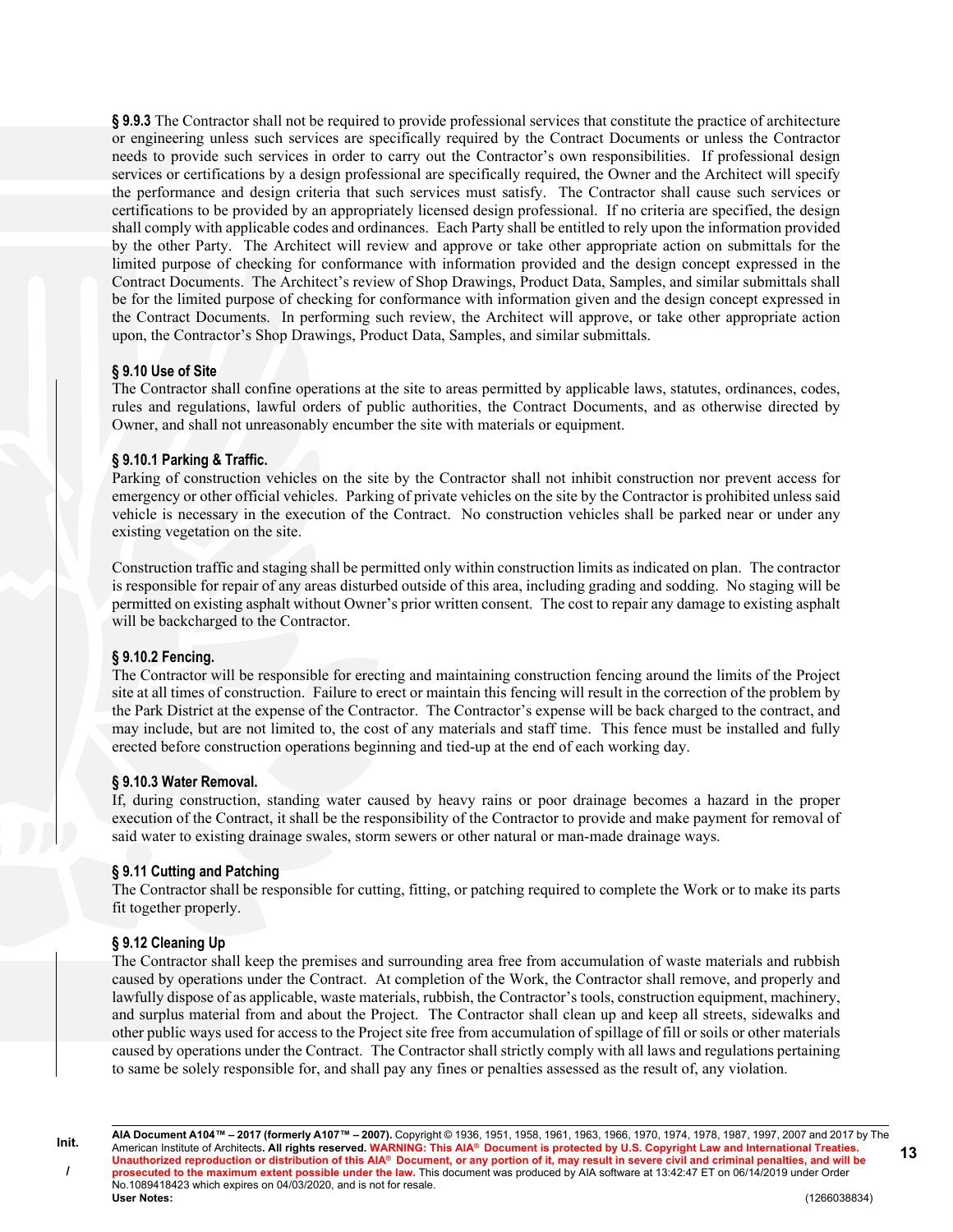# **§ 9.13 Access to Work**

The Contractor shall provide the Owner and Architect with access to the Work in preparation and progress wherever located.

# **§ 9.14 Royalties, Patents and Copyrights**

The Contractor shall pay all royalties and license fees. The Contractor shall defend suits or claims for infringement of copyrights and patent rights and shall hold the Owner and Architect harmless from loss on account thereof, but shall not be responsible for defense or loss when a particular design, process, or product of a particular manufacturer or manufacturers is required by the Contract Documents or where the copyright violations are contained in Drawings, Specifications or other documents prepared by the Owner or Architect. However, if an infringement of a copyright or patent is discovered by, or made known to, the Contractor, the Contractor shall be responsible for the loss unless the information is promptly furnished to the Architect.

#### **§ 9.15 Indemnification**

**§ 9.15.1** To the fullest extent permitted by law, the Contractor waives any right of contribution against, and shall indemnify and hold harmless the Owner and its elected and appointed officials, officers, employees, agents, and volunteers from and against all claims, damages, losses and expenses, including but not limited to attorneys' fees, paralegals' fees and court costs, arising out of or resulting from the performance of the Contractor's work, provided that any such claim, damage, loss, or expense (i) is attributable to bodily injury, sickness, disease or death, or to injury to or destruction of tangible property, other than the work itself, , including the loss of use resulting therefrom and (ii) is caused in whole or in part by any wrongful or negligent act or omission of the Contractor, any Subcontractor, anyone directly or indirectly employed by any of them, or anyone for whose acts any of them may be liable, regardless of whether or not it is caused in part by a party indemnified hereunder. Such obligation shall not be construed to negate, abridge, or otherwise reduce any other right or obligation of indemnity which would otherwise exist as to any other party or person described in this Paragraph. Contractor shall similarly protect, indemnify and hold and save harmless the Owner, its elected and appointed officials, officers, employees, agents, and volunteers against and from any and all claims, costs, causes, actions and expenses including but not limited to legal fees, incurred by reason of Contractor's breach of any of its obligations under, or Contractor's default of, any provision of the Contract.

"Claims," "damages," "losses," and "expenses" as those words are used in this Agreement shall be construed to include, but not limited to (1) injury or damage consequent upon the failure of or use or misuse by Contractor, its subcontractors, agents, servants, or employees, of any hoist, rigging, blocking, scaffolding, or any and all other kinds of equipment or other mechanical or structural contrivance erected or construed by any person, or any or all other kinds of equipment whether or not the same is owned, furnished, or loaned by the Owner; (2) all attorneys' fees and costs incurred in bringing an action to enforce the provisions of this indemnity or any other indemnity contained herein; (3) all costs and expenses incurred by the indemnified party; and (4) errors and omissions or defect in any submission made to Architect or its approval or review.

**§ 9.15.2** In claims against any person or entity indemnified under this Section 9.15 by an employee of the Contractor, a Subcontractor, anyone directly or indirectly employed by them, or anyone for whose acts they may be liable, the indemnification obligation under Section 9.15.1 shall not be limited by a limitation on amount or type of damages, compensation or benefits payable by or for the Contractor or Subcontractor under workers' compensation acts, disability benefit acts or other employee benefit acts.

# **ARTICLE 10 ARCHITECT**

**§ 10.1** The Architect will provide administration of the Contract as described in the Contract Documents and will be an Owner's representative during construction, until the date the Architect issues the final Certificate for Payment. The Architect will have authority to act on behalf of the Owner only to the extent provided in the Contract Documents, unless otherwise modified in writing in accordance with other provisions of the Contract.

**§ 10.2** Duties, responsibilities, and limitations of authority of the Architect as set forth in the Contract Documents shall not be restricted, modified, or extended without written consent of the Owner and Architect. Consent shall not be unreasonably withheld.

**§ 10.3** The Architect will visit the site at intervals appropriate to the stage of the construction to become generally familiar with the progress and quality of the portion of the Work completed, and to determine in general, if the Work

**Init. /**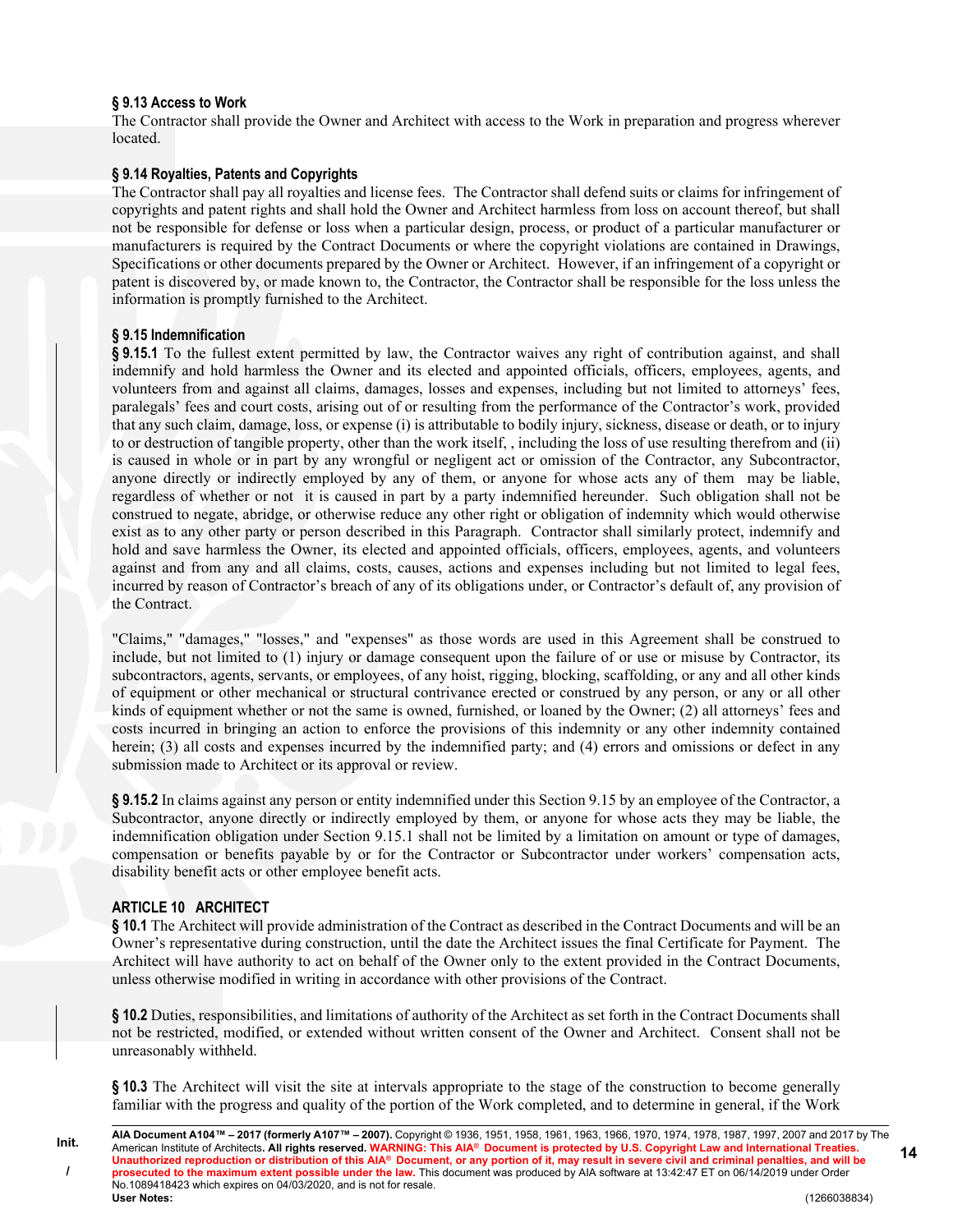observed is being performed in a manner indicating that the Work, when fully completed, will be in accordance with the Contract Documents. However, the Architect will not be required to make exhaustive or continuous on-site inspections to check the quality or quantity of the Work. The Architect will not have control over, charge of, or responsibility for the construction means, methods, techniques, sequences, or procedures, or for safety precautions and programs in connection with the Work, since these are solely the Contractor's rights and responsibilities under the Contract Documents.

**§ 10.4** On the basis of the site visits, the Architect will keep the Owner reasonably informed about the progress and quality of the portion of the Work completed, and promptly report to the Owner (1) known deviations from the Contract Documents, (2) known deviations from the most recent construction schedule submitted by the Contractor, and (3) defects and deficiencies observed in the Work.The Architect will not be responsible for the Contractor's failure to perform the Work in accordance with the requirements of the Contract Documents. The Architect will not have control over or charge of and will not be responsible for acts or omissions of the Contractor, Subcontractors, or their agents or employees, or any other persons or entities performing portions of the Work.

**§ 10.5** Based on the Architect's evaluations of the quality and progress of the Work and of the Contractor's Applications for Payment, the Architect will review and certify the amounts due the Contractor and will issue Certificates for Payment in such amounts.

**§ 10.6** The Architect has authority to reject Work that does not conform to the Contract Documents and to require inspection or testing of the Work.

**§ 10.7** The Architect will review and approve or take other appropriate action upon, the Contractor's submittals such as Shop Drawings, Product Data, and Samples, but only for the limited purpose of checking for conformance with information given and the design concept expressed in the Contract Documents.

**§ 10.8** The Architect will interpret and decide matters concerning performance under, and requirements of, the Contract Documents on written request of either the Owner or Contractor. The Architect will make initial decisions on all claims, disputes, and other matters in question between the Owner and Contractor but will not be liable for results of any interpretations or decisions rendered in good faith.

**§ 10.9** The Architect's decisions on matters relating to aesthetic effect will be final if consistent with the intent expressed in the Contract Documents.

# **ARTICLE 11 SUBCONTRACTORS**

**§ 11.1** A Subcontractor is a person or entity who has a direct contract with the Contractor to perform a portion of the Work at the site.

**§ 11.2** Unless otherwise stated in the Contract Documents, the Contractor, as soon as practicable after award of the Contract, shall notify the Owner and Architect in writing of the name, trade, and subcontract amount of each Subcontractor and supplier proposed for each of the principal portions of the Work. The Contractor shall not contract with any Subcontractor or supplier to whom the Owner or Architect has made reasonable written objection within ten (10) days after receipt of the Contractor's written list of Subcontractors and suppliers. If the proposed but rejected Subcontractor was reasonably capable of performing the Work, the Contract Sum and Contract Time shall be increased or decreased by the difference, if any, occasioned by such change, and an appropriate Change Order shall be issued before commencement of the substitute Subcontractor's Work. The Contractor shall not be required to contract with anyone to whom the Contractor has made reasonable objection.

§ 11.3 Contracts between the Contractor and Subcontractors shall (1) require each Subcontractor, to the extent of the Work to be performed by the Subcontractor, to be bound to the Contractor by the terms of the Contract Documents, and to assume toward the Contractor all the obligations and responsibilities, including the responsibility for safety of the Subcontractor's Work, which the Contractor, by the Contract Documents, assumes toward the Owner and Architect, and (2) allow the Subcontractor the benefit of all rights, remedies and redress against the Contractor that the Contractor, by these Contract Documents, has against the Owner.

**§ 11.4** All subcontracts shall be in writing and shall specifically provide that the Owner is an intended third-party beneficiary of such subcontract and that the Owner shall have the right to enforce the Subcontractor's obligations

**Init. /**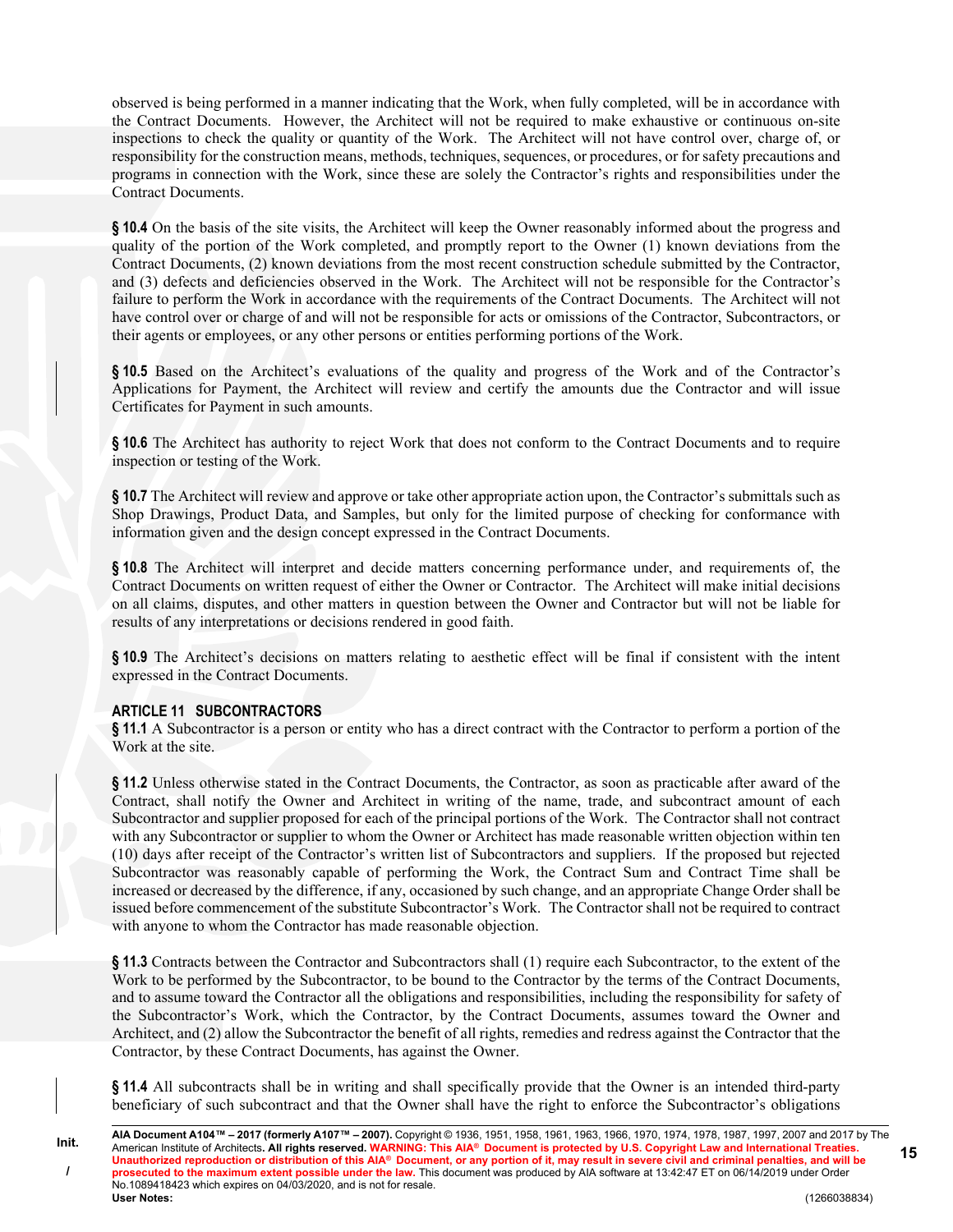thereunder after the occurrence of a default under the Contract by the contractor. Each subcontract agreement shall preserve and protect the rights of the Owner and Architect under the Contract Documents with respect to the Work to be performed by the Subcontractor so that subcontracting thereof will not prejudice such rights, and shall allow to the Subcontractor, unless specifically provided otherwise in the subcontract agreement, the benefit of all rights, remedies and redress against the Contractor that the Contractor, by these Contract Documents, has against the Owner. Where appropriate, the Contractor shall require each Subcontractor to enter into similar written agreements with Sub-subcontractors. The Contractor shall make available to each proposed Subcontractor, prior to the execution of the subcontract agreement, copies of the Contract Documents to which the Subcontractor will be bound, and upon written request of the Subcontractor, identify to the Subcontractor terms and conditions of the proposed subcontract agreement which may be at variance with the Contract Documents. Subcontractors shall similarly make copies of applicable portions of such documents available to their representatives proposed Sub-subcontractors.

**§ 11.5** All subcontracts shall conform to the requirements of the Contract Documents and the Contractor hereby irrevocably assigns to the Owner and Owner's permitted assigns all its interest in any subcontract agreements and purchase orders now existing or hereinafter entered into the contactor for performance of any part of the Work, which assignment will be effective in the event of the Contractor's failure to perform the Work in accordance with the Contract Documents and upon acceptance by the Owner in writing and only as to those subcontract agreements and purchase orders that Owner designates in said writing. It is agreed and understood that the Owner may accept said assignment at any time during the course of construction prior to Final Completion. The Contractor shall promptly submit to the Owner a true and complete copy of each subcontract upon execution of same. Each subcontract shall contain a contingent assignment of the subcontract to the Owner, consistent with this Subparagraph. Upon acceptance by the Owner of a subcontract: (1) the Contractor shall promptly furnish to the Owner true and complete copies of the designated subcontract agreements and purchase orders, both as may have been amended by approved change order together with copies of any and all such amendments, and (2) the Owner shall only be required to compensate the designated Subcontractor(s) or supplier(s) for compensation accruing to such party(ies) for Work done or materials delivered from and after the date on which the Owner accepts the subcontract agreement(s) or purchase order(s). All sums due and owing by the Contractor to the designated Subcontractor(s) or supplier(s) for work performed or material supplied prior to the Owner's acceptance of the subcontract agreement(s) or purchase order(s) shall constitute a debt between such parties and the Contractor. It is further agreed that no subcontract agreement or purchase order shall contain any restriction that would prohibit assignment under the terms and conditions stated hereinabove. It is further agreed and understood that such assignment is part of the consideration to Owner for entering into the Contract with the Contractor and may not be withdrawn prior to Final Completion.

# **ARTICLE 12 CONSTRUCTION BY OWNER OR BY SEPARATE CONTRACTORS**

§ 12.1 The term "Separate Contractor(s)" shall mean other contractors retained by the Owner under separate agreements. The Owner reserves the right to perform construction or operations related to the Project with the Owner's own forces, and with Separate Contractors retained under Conditions of the Contract substantially similar to those of this Contract, including those provisions of the Conditions of the Contract related to insurance and waiver of subrogation.

**§ 12.2** The Contractor shall afford the Owner and Separate Contractors reasonable opportunity for introduction and storage of their materials and equipment and performance of their activities and shall connect and coordinate the Contractor's activities with theirs as required by the Contract Documents.

**§ 12.3** The Owner shall be reimbursed by the Contractor for costs incurred by the Owner which are payable to a Separate Contractor because of delays, improperly timed activities, or defective construction of the Contractor. The Owner shall be responsible to the Contractor for costs incurred by the Contractor because of delays, improperly timed activities, damage to the Work, or defective construction of a Separate Contractor.

# **ARTICLE 13 CHANGES IN THE WORK**

**Init. /**

**§ 13.1** By appropriate Modification, changes in the Work may be accomplished after execution of the Contract. The Owner, without invalidating the Contract, may order changes in the Work within the general scope of the Contract consisting of additions, deletions, or other revisions, with the Contract Sum and Contract Time being adjusted accordingly. Such changes in the Work shall be authorized by written Change Order signed by the Owner, Contractor, and Architect, or by written Construction Change Directive signed by the Owner and Architect. Upon issuance of the Change Order or Construction Change Directive, the Contractor shall proceed promptly with such changes in the Work, unless otherwise provided in the Change Order or Construction Change Directive.

AIA Document A104™ – 2017 (formerly A107™ – 2007). Copyright © 1936, 1951, 1958, 1961, 1963, 1966, 1970, 1974, 1978, 1987, 1997, 2007 and 2017 by The<br>American Institute of Architects**. All rights reserved. WARNING: This A Unauthorized reproduction or distribution of this AIA® Document, or any portion of it, may result in severe civil and criminal penalties, and will be prosecuted to the maximum extent possible under the law.** This document was produced by AIA software at 13:42:47 ET on 06/14/2019 under Order No.1089418423 which expires on 04/03/2020, and is not for resale.<br>User Notes: **User Notes:** (1266038834) **16**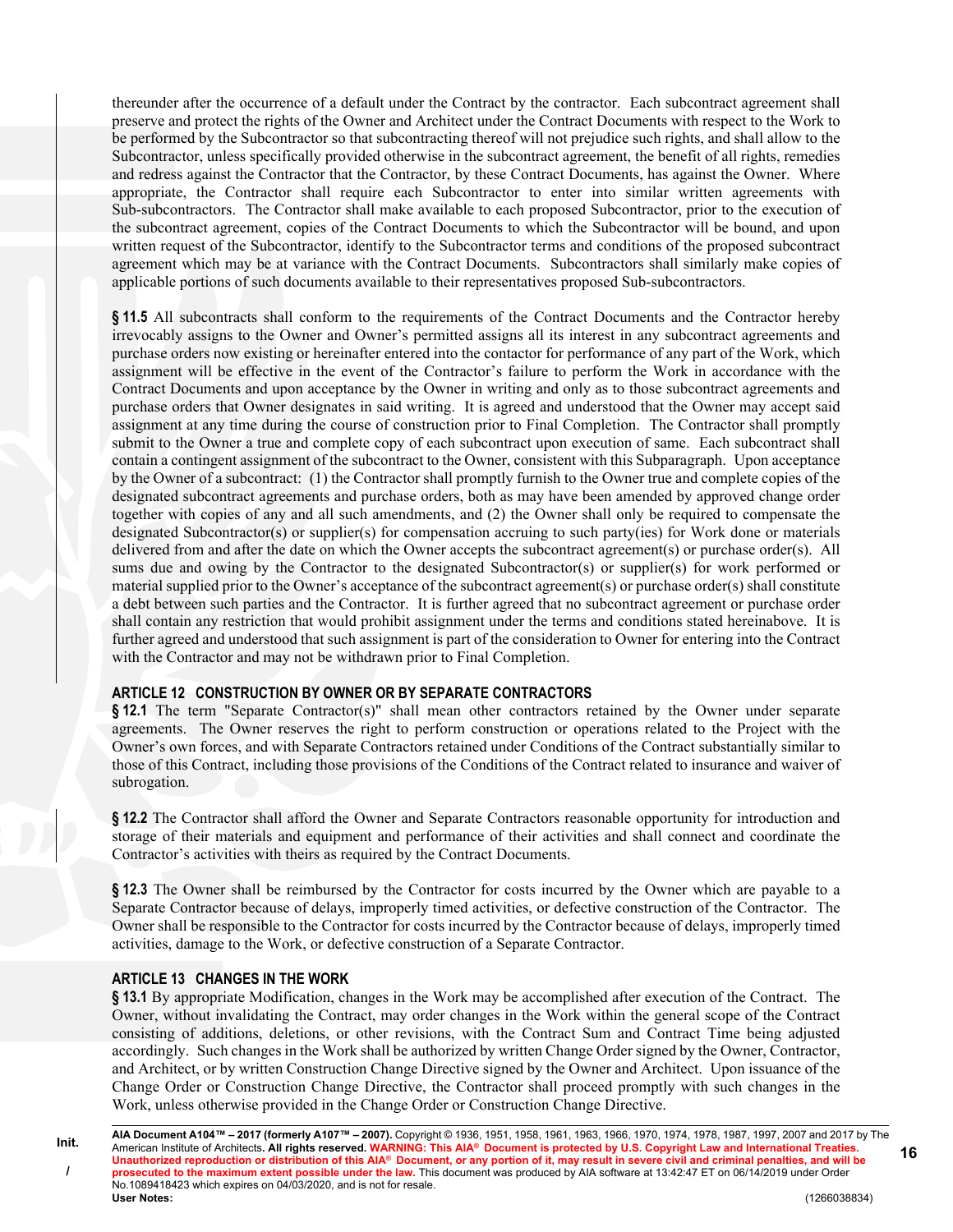**§ 13.2** Adjustments in the Contract Sum and Contract Time resulting from a change in the Work shall be determined by mutual agreement of the parties or, in the case of a Construction Change Directive signed only by the Owner and Architect, by the Contractor's cost of labor, material, equipment, and reasonable overhead and profit, unless the parties agree on another method for determining the cost or credit. Pending final determination of the total cost of a Construction Change Directive, the Contractor may request payment for Work completed pursuant to the Construction Change Directive. The Architect will make an interim determination of the amount of payment due for purposes of certifying the Contractor's monthly Application for Payment. When the Owner and Contractor agree on adjustments to the Contract Sum and Contract Time arising from a Construction Change Directive, the Architect will prepare a Change Order.

**§ 13.3** The Architect will have authority to order minor changes in the Work not involving adjustment in the Contract Sum or extension of the Contract Time and not inconsistent with the intent of the Contract Documents. Such changes shall be effected by written order and shall be binding on the Owner and Contractor. The Contractor shall carry out such written orders promptly. If the Contractor believes that the proposed minor change in the Work will affect the Contract Sum or Contract Time, the Contractor shall notify the Architect and shall not proceed to implement the change in the Work.

§ **13.4** If concealed or unknown physical conditions are encountered at the site that differ materially from those indicated in the Contract Documents or from those conditions ordinarily found to exist, and the Contractor could not have discovered same in the exercise of reasonable diligence as required under subsection 9.1.1 of this Agreement, the Contract Sum and Contract Time shall be equitably adjusted as mutually agreed between the Owner and Contractor; provided that the Contractor provides notice to the Owner and Architect promptly and before conditions are disturbed.

**§ 13.5** Agreement on any Change Order shall constitute a final settlement, and accord and satisfaction between the Owner and Contractor, of all matters relating to the change in the Work which is the subject of the Change Order, including, but not limited to, all direct and indirect costs associated with such change and any and all adjustments to the Contract Sum, Contract Time and Construction Schedule. In the event a Change Order increases the Contract Sum, the Contractor shall include the Work covered by such Change Order in Applications for Payment as if such Work were originally part of the Contract Documents.

**§ 13.6** No change in the Work, whether by way of alteration or addition to the Work, shall be the bases of an addition to the Contract Sum or change in the Contract Time unless and until such alteration or addition has been authorized by a Change Order executed and issued in accordance with and in strict compliance with the requirements of the Contract Documents and applicable law. Accordingly, no course of conduct or dealing between the parties, nor any express or implied acceptance of alterations or additions to the Work and no claim that the Owner has been unjustly enriched shall be the basis of any claim to an increase in the Contract Sum or change in the Contract Time.

# **ARTICLE 14 TIME**

**§ 14.1** Time limits stated in the Contract Documents are of the essence of the Contract. By executing this Agreement, the Contractor confirms that the Contract Time is a reasonable period for performing the Work.

**§ 14.2** Unless otherwise provided, Contract Time is the period of time, including authorized adjustments, allotted in the Contract Documents for Substantial Completion and for Final Completion of the Work.

§ 14.3 The term "day" as used in the Contract Documents shall mean calendar day unless otherwise specifically defined.

**§ 14.4** The dates of Substantial Completion and Final Completion are the dates certified by the Architect in accordance with Section 15.6.3.

**§ 14.5** If the Contractor is delayed at any time in the commencement or progress of the Work by (1) changes ordered in the Work; (2) by labor disputes, fire, unusual delay in deliveries, abnormal adverse weather conditions not reasonably anticipatable, unavoidable casualties, or any causes beyond the Contractor's control; or (3) by other causes that the Contractor asserts, and the Architect determines and the Owner agrees, justify delay, then, as Contractor's sole remedy, the Contract Time shall be extended for such reasonable time as the Architect may determine.

**Init. /**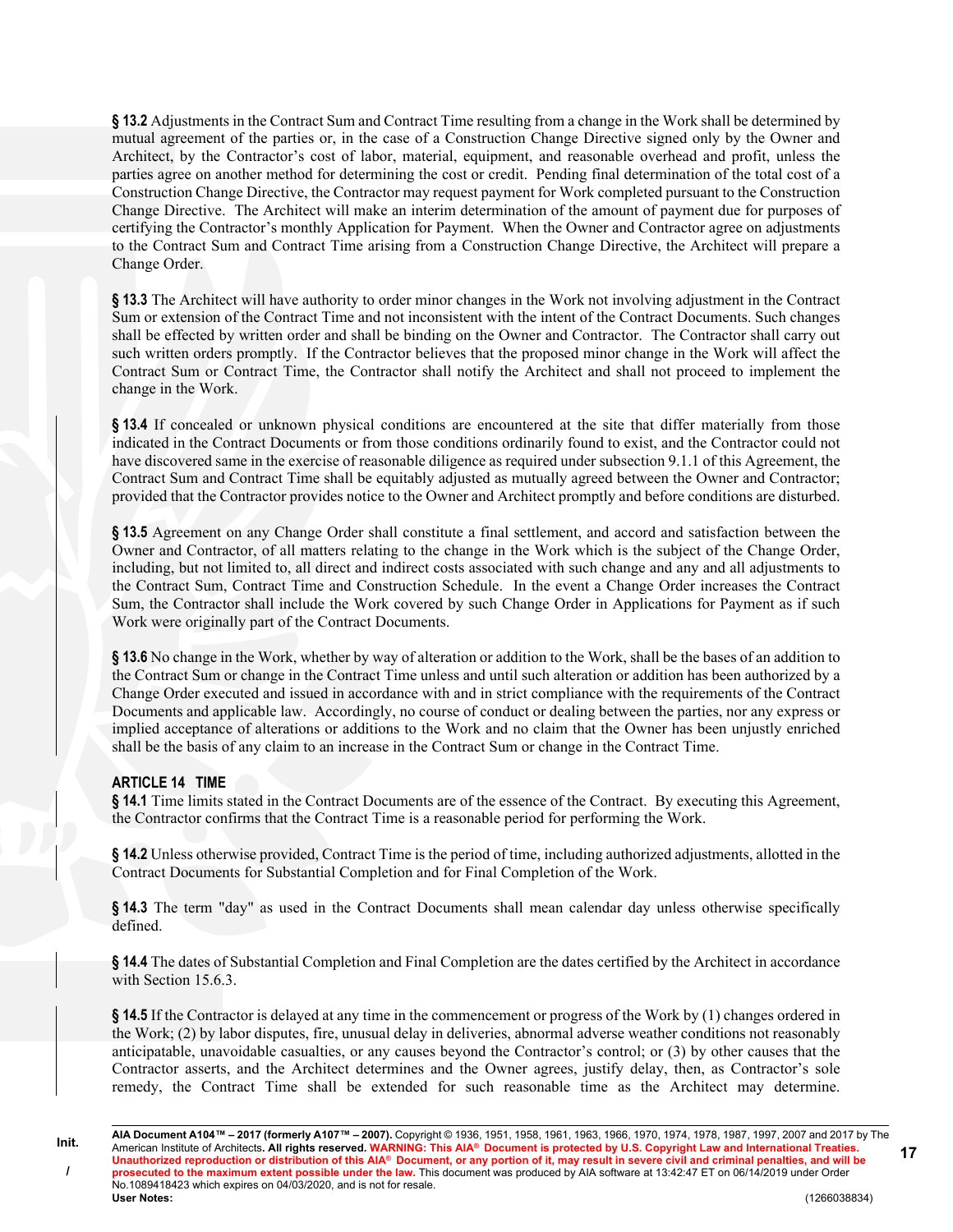Notwithstanding the foregoing, delays of the Contractor to carry out its obligations under or in accordance with the provisions of the Contract, shall not extend the Contract Time.

**§ 14.6** The Contractor shall carry the Work forward regularly, diligently, uninterruptedly and expeditiously and in a good workmanlike and professional manner at such a rate of progress and with an adequate work force as will insure the completion of the Work in accordance with the Contract Documents by the date established in the Contract. It is expressly understood and agreed by and between Contractor and Owner that the time for completion of the Work is a reasonable time, taking into consideration the average climatic range, usual industrial conditions, and all other conditions and actors prevailing in this locality.

# **ARTICLE 15 PAYMENTS AND COMPLETION**

#### **§ 15.1 Schedule of Values**

**§ 15.1.1** Where the Contract is based on a Stipulated Sum or the Cost of the Work with a Guaranteed Maximum Price pursuant to Section 3.2 or 3.4, the Contractor shall submit a schedule of values to the Architect before the first Application for Payment, allocating the entire Stipulated Sum or Guaranteed Maximum Price to the various portions of the Work. The schedule of values shall be prepared in the form, and supported by the data to substantiate its accuracy required by the Architect. This schedule of values shall be used as a basis for reviewing the Contractor's Applications for Payment.

**§ 15.1.2** The allocation of the Stipulated Sum or Guaranteed Maximum Price under this Section 15.1 shall not constitute a separate stipulated sum or guaranteed maximum price for each individual line item in the schedule of values.

#### **§ 15.2 Control Estimate**

**§ 15.2.1** Where the Contract Sum is the Cost of the Work, plus the Contractor's Fee without a Guaranteed Maximum Price pursuant to Section 3.3, the Contractor shall prepare and submit to the Owner a Control Estimate within fourteen (14) days of executing this Agreement. The Control Estimate shall include the estimated Cost of the Work plus the Contractor's Fee.

**§ 15.2.2** The Control Estimate shall include:

- **1.** the documents enumerated in Article 6, including all Modifications thereto;
- **2.** a list of the assumptions made by the Contractor in the preparation of the Control Estimate to supplement the information provided by the Owner and contained in the Contract Documents;
- **3.** a statement of the estimated Cost of the Work organized by trade categories or systems and the Contractor's Fee;
- **4.** a project schedule upon which the Control Estimate is based, indicating proposed Subcontractors, activity sequences and durations, milestone dates for receipt and approval of pertinent information, schedule of shop drawings and samples, procurement and delivery of materials or equipment the Owner's occupancy requirements, and the date of Substantial Completion; and
- **5.** a list of any contingency amounts included in the Control Estimate for further development of design and construction.

**§ 15.2.3** When the Control Estimate is acceptable to the Owner and Architect, the Owner shall acknowledge it in writing. The Owner's acceptance of the Control Estimate does not imply that the Control Estimate constitutes a Guaranteed Maximum Price.

**§ 15.2.4** The Contractor shall develop and implement a detailed system of cost control that will provide the Owner and Architect with timely information as to the anticipated total Cost of the Work. The cost control system shall compare the Control Estimate with the actual cost for activities in progress and estimates for uncompleted tasks and proposed changes. This information shall be reported to the Owner, in writing, no later than the Contractor's first Application for Payment and shall be revised and submitted with each Application for Payment.

**Init. /**

**AIA Document A104™ – 2017 (formerly A107™ – 2007).** Copyright © 1936, 1951, 1958, 1961, 1963, 1966, 1970, 1974, 1978, 1987, 1997, 2007 and 2017 by The American Institute of Architects**. All rights reserved. WARNING: This AIA® Document is protected by U.S. Copyright Law and International Treaties. Unauthorized reproduction or distribution of this AIA® Document, or any portion of it, may result in severe civil and criminal penalties, and will be prosecuted to the maximum extent possible under the law.** This document was produced by AIA software at 13:42:47 ET on 06/14/2019 under Order No.1089418423 which expires on 04/03/2020, and is not for resale.<br>User Notes: **User Notes:** (1266038834) **18**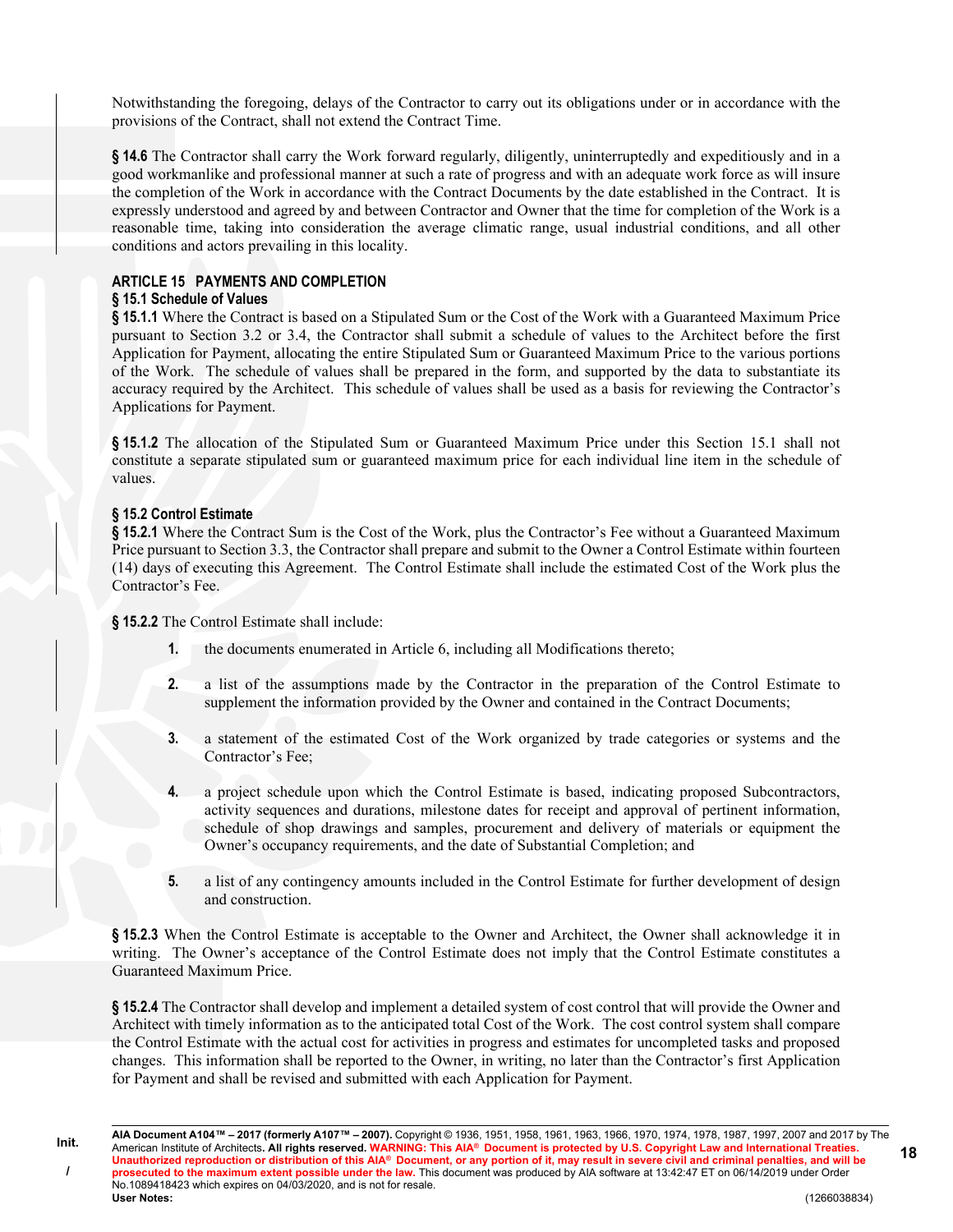**§ 15.2.5** The Owner shall authorize preparation of revisions to the Contract Documents that incorporate the agreed-upon assumptions contained in the Control Estimate. The Owner shall promptly furnish such revised Contract Documents to the Contractor. The Contractor shall notify the Owner and Architect of any inconsistencies between the Control Estimate and the revised Contract Documents.

# **§ 15.3 Applications for Payment**

**Init. /**

**§ 15.3.1** At least ten (10) days before the date established for each progress payment, the Contractor shall submit to the Architect an itemized Application for Payment prepared in accordance with the schedule of values, if required under Section 15.1, for completed portions of the Work. The application shall be notarized, if required; be supported by all data substantiating the Contractor's right to payment that the Owner or Architect require; shall reflect retainage if provided for in the Contract Documents; and include any revised cost control information required by Section 15.2.4. Applications for Payment shall not include requests for payment for portions of the Work for which the Contractor does not intend to pay a Subcontractor or supplier, unless such Work has been performed by others whom the Contractor intends to pay.

**§ 15.3.2** With each Application for Payment where the Contract Sum is based upon the Cost of the Work, or the Cost of the Work with a Guaranteed Maximum Price, the Contractor shall submit payrolls, petty cash accounts, receipted invoices or invoices with check vouchers attached, and any other evidence required by the Owner to demonstrate that cash disbursements already made by the Contractor on account of the Cost of the Work equal or exceed progress payments already received by the Contractor plus payrolls for the period covered by the present Application for Payment, less that portion of the progress payments attributable to the Contractor's Fee.

**§ 15.3.3** Unless approved in advance by the Owner in writing payment shall be made only account of materials and equipment incorporated in the Work. If approved in advance by the Owner, payments shall be made on account of materials and equipment delivered and suitably stored and protected from damage and loss at the site for subsequent incorporation in the Work. If approved in advance by the Owner, payment may similarly be made for materials and equipment delivered and suitably stored, and protected from damage and loss off the site at a location agreed upon in writing. The Owner may condition such approvals on such terms as the Owner in its discretion deems necessary for its protection.

**§ 15.3.4** The Contractor warrants that title to all Work covered by an Application for Payment will pass to the Owner no later than the time of payment. The Contractor further warrants that upon submittal of an Application for Payment all Work for which Certificates for Payment have been previously issued and payments received from the Owner shall, to the best of the Contractor's knowledge, information and belief, be free and clear of liens, claims, security interests or other encumbrances adverse to the Owner's interests.

**§ 15.3.5** Failure to supply waivers of lien or acceptable evidence of payment of all current accounts incurred by this Contract work will be considered grounds for withholding final payment.

**§ 15.3.6** The first payment application shall be accompanied by the Contractor's Partial Waiver of Lien only**,** for the full amount of the payment. Each subsequent monthly payment application shall be accompanied by the Contractor Partial Waiver, and by the Partial lien Waivers of Subcontractor and Suppliers who were included in the immediately preceding payment application to the extent of that payment. Application for Final Payment shall be accompanied by Final Waivers of Lien from the Contractor, Subcontractors and Suppliers who have not previously furnished such Final Waivers. Final Waivers shall be for the full amount of the Contract. All applications for payment shall be accompanied by affidavits, in triplicate, from the Contractor and Subcontractors containing such information and in such form as to comply with the Illinois Mechanics Lien Act (770 ILCS 60/0.01 *et seq.*) and showing in detail the sources of all labor and materials used and contracted to be used on the Project, including names and addresses of subcontractors and material suppliers; amounts paid and remaining to be paid to each; together with all documents as shall be necessary, in the sole judgment of the Architect and Owner, to waive all claims of liens to date and comply with all applicable state and local laws.

All waivers (partial and final) shall include language, as applicable, indicating either that: (i) all material was taken from fully paid stock and delivered to the job site in contractor's or subcontractors' own vehicles and all labor has been fully paid in accordance with prevailing wage laws; or (ii) materials were provided by the following suppliers from whom waivers of lien are attached and all labor has been fully paid in accordance with prevailing wage laws.

**AIA Document A104™ – 2017 (formerly A107™ – 2007).** Copyright © 1936, 1951, 1958, 1961, 1963, 1966, 1970, 1974, 1978, 1987, 1997, 2007 and 2017 by The American Institute of Architects**. All rights reserved. WARNING: This AIA® Document is protected by U.S. Copyright Law and International Treaties. Unauthorized reproduction or distribution of this AIA® Document, or any portion of it, may result in severe civil and criminal penalties, and will be prosecuted to the maximum extent possible under the law.** This document was produced by AIA software at 13:42:47 ET on 06/14/2019 under Order No.1089418423 which expires on 04/03/2020, and is not for resale.<br>User Notes: **19**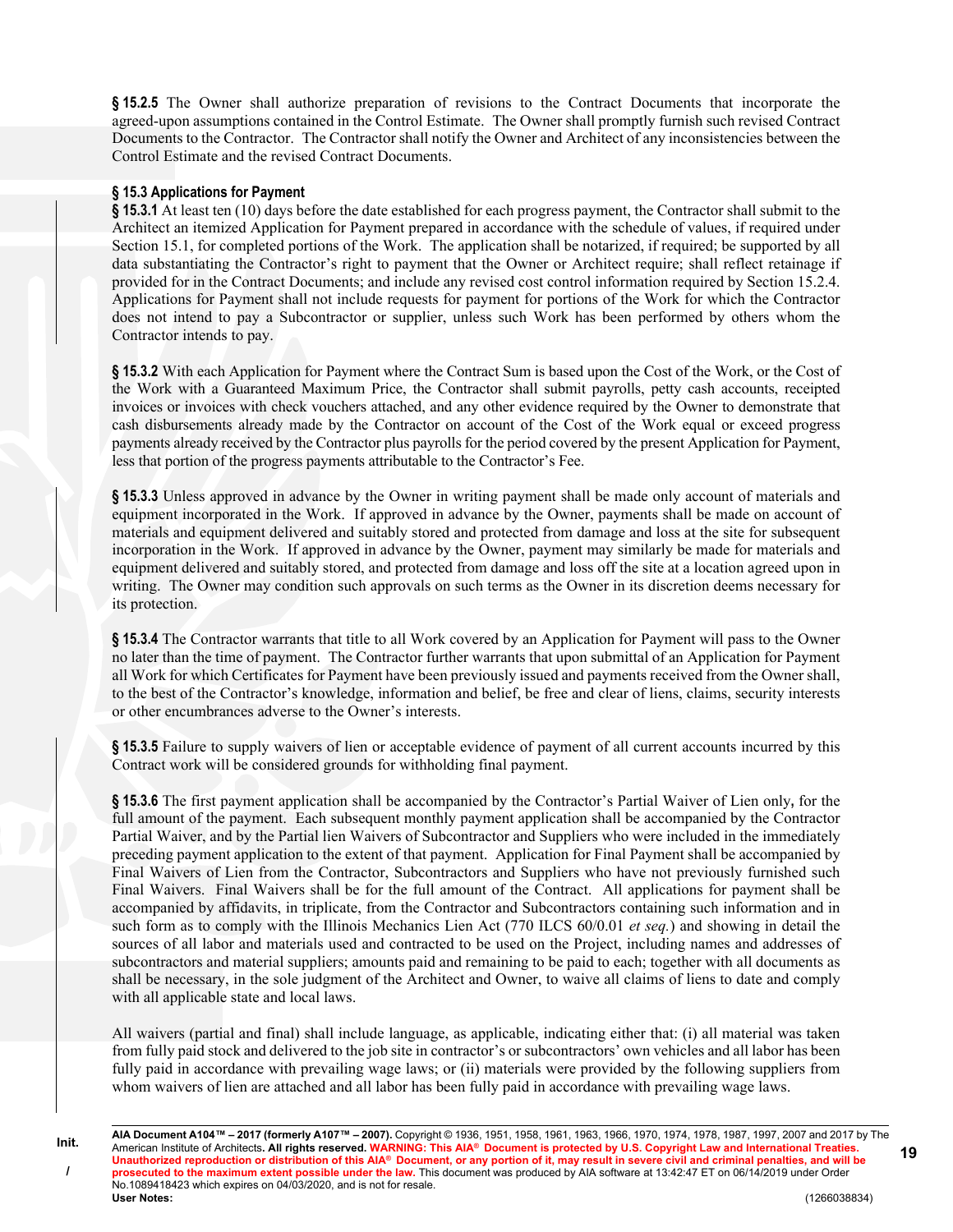# **§ 15.4 Certificates for Payment**

**§ 15.4.1** The Architect will, within seven (7) days after receipt of the Contractor's Application for Payment, either issue to the Owner a Certificate for Payment, with a copy to the Contractor, for such amount as the Architect determines is properly due, or notify the Contractor and Owner of the Architect's reasons for withholding certification in whole or in part as provided in Section 15.4.3.

**§ 15.4.2** The issuance of a Certificate for Payment will constitute a representation by the Architect to the Owner, but not to the Contractor, based on the Architect's evaluations of the Work and the data in the Application for Payment, that, to the best of the Architect's knowledge, information, and belief, the Work has progressed to the point indicated, the quality of the Work is in accordance with the Contract Documents, and the Contractor is entitled to payment in the amount certified. The foregoing representations are subject to an evaluation of the Work for conformance with the Contract Documents upon Substantial Completion, to results of subsequent tests and inspections, to correction of minor deviations from the Contract Documents prior to completion and to specific qualifications expressed by the Architect. The issuance of a Certificate for Payment will further constitute a representation to the Owner but not to the Contractor that the Contractor is entitled to payment in the amount certified. However, the issuance of a Certificate for Payment will not be a representation that the Architect has (1) made exhaustive or continuous on-site inspections to check the quality or quantity of the Work; (2) reviewed construction means, methods, techniques, sequences, or procedures; (3) reviewed copies of requisitions received from Subcontractors and suppliers and other data requested by the Owner to substantiate the Contractor's right to payment; or (4) made examination to ascertain how or for what purpose the Contractor has used money previously paid on account of the Contract Sum.

**§ 15.4.3** The Architect may withhold a Certificate for Payment in whole or in part, to the extent reasonably necessary to protect the Owner, if in the Architect's opinion the representations to the Owner required by Section 15.4.2 cannot be made. If the Architect is unable to certify payment in the amount of the Application, the Architect will notify the Contractor and Owner as provided in Section 15.4.1. If the Contractor and the Architect cannot agree on a revised amount, the Architect will promptly issue a Certificate for Payment for the amount for which the Architect is able to make such representations to the Owner. The Architect may also withhold a Certificate for Payment or, because of subsequently discovered evidence, may nullify the whole or a part of a Certificate for Payment previously issued, to such extent as may be necessary in the Architect's opinion to protect the Owner from loss for which the Contractor is responsible, including loss resulting from acts and omissions described in Section 9.2.2, because of

- **1.** defective Work not remedied;
- **2.** third-party claims filed or reasonable evidence indicating probable filing of such claims unless security acceptable to the Owner is provided by the Contractor;
- **3.** failure of the Contractor to make payments properly to Subcontractors or suppliers for labor, materials or equipment;
- **4.** reasonable evidence that the Work cannot be completed for the unpaid balance of the Contract Sum;
- **5.** damage to the Owner or a Separate Contractor;
- **6.** reasonable evidence that the Work will not be completed within the Contract Time and that the unpaid balance would not be adequate to cover actual or liquidated damages for the anticipated delay; or
- **7.** failure to carry out the Work in accordance with the Contract Documents.

**§ 15.4.4** When the above reasons for withholding certification are removed, certification will be made for amounts previously withheld. No interest will be paid on amounts withheld.

# **§ 15.5 Progress Payments**

**Init. /**

**§ 15.5.1** The Contractor shall pay each Subcontractor, no later than seven (7) days after receipt of payment from the Owner, the amount to which the Subcontractor is entitled, reflecting percentages actually retained from payments to the Contractor on account of the Subcontractor's portion of the Work. The Contractor shall, by appropriate agreement with each Subcontractor, require each Subcontractor to make payments to sub-subcontractors in a similar manner. This provision is not to be construed as a "conditional payment" or "pay when paid" clause. In the event that payment to the Contractor is delayed without fault of the Subcontractor, payment to the Subcontractor shall be made within a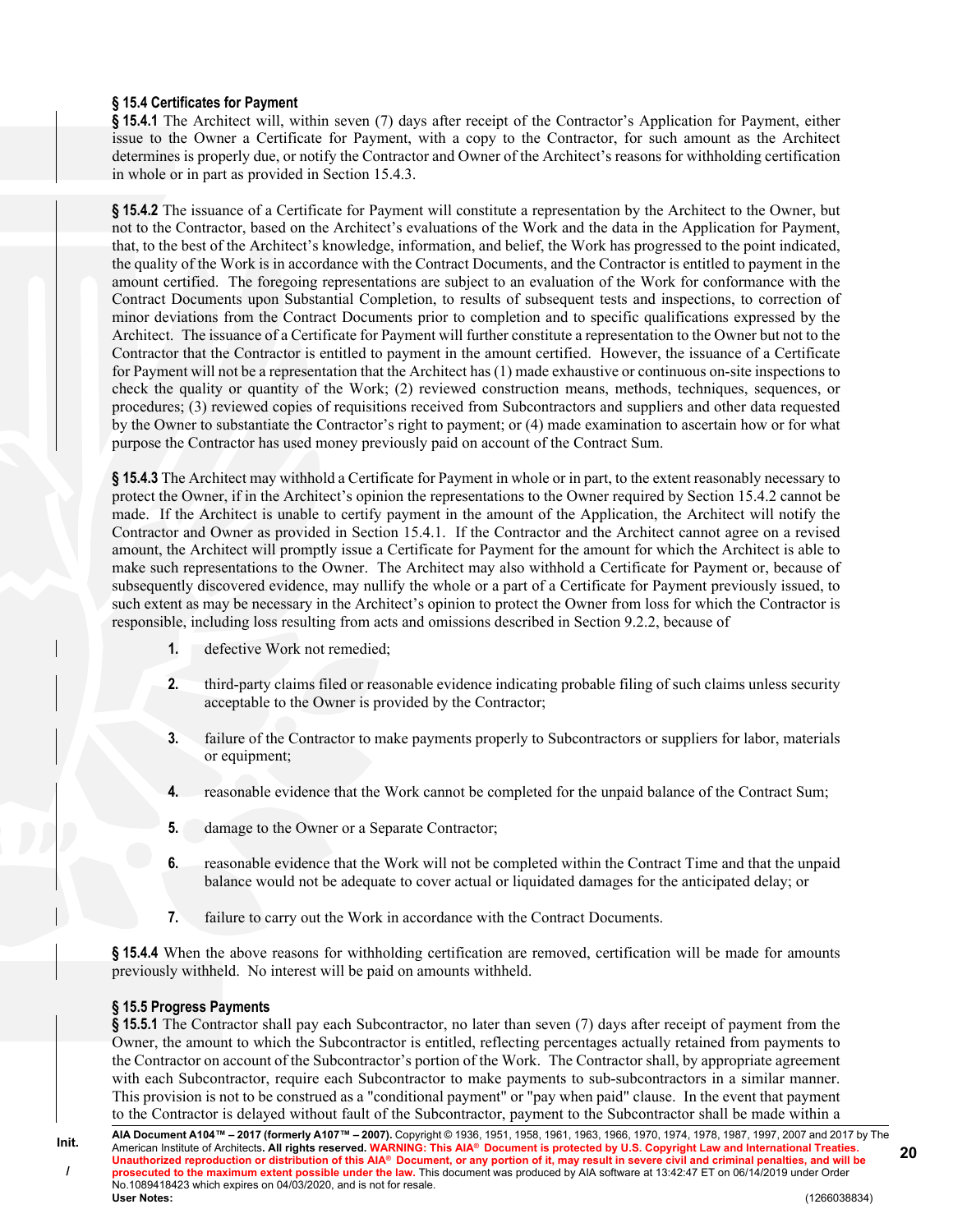reasonable time after work is properly performed by a subcontractor irrespective of any delay in payment to the Contractor.

**§ 15.5.2** Neither the Owner nor Architect shall have an obligation to pay or see to the payment of money to a Subcontractor or supplier except as may otherwise be required by law.

**§ 15.5.3** A Certificate for Payment, a progress payment, or partial or entire use or occupancy of the Project by the Owner shall not constitute acceptance of Work not in accordance with the Contract Documents.

§ 15.5.4 Contractor shall defend and indemnify the Owner from all loss, liability, damage or expense, including reasonable attorney's fees and litigation expenses, arising out of any lien claim or other claim for payment by any Subcontractor or supplier of any tier. Upon receipt of notice of a lien claim or other claim for payment, the Owner shall notify the Contractor. If approved by the applicable court, when required, the Contractor may substitute a surety bond for the property against which the lien or other claim for payment has been asserted.

**§15.5.5** Anything to the contrary contained or implied herein notwithstanding, no progress payment need be made by Owner until such time as Contractor, Subcontractors or any other persons performing the Work or furnishing materials or equipment for the Project furnishes such documents as Owner may reasonably require (including without limitation sworn notarized contractor's statement, affidavits and waivers of lien).

#### **§ 15.6 Substantial Completion**

**§ 15.6.1** Substantial Completion is the stage in the progress of the Work when the Work or designated portion thereof is completed in accordance with the Contract Documents so that the Owner can occupy or utilize the Work for its intended use and has been accepted by Owner to receive all required occupancy permits.

"Punch List Items" mean and shall be limited to uncompleted items of Work (a) that do not interfere with the use and occupancy of any area of the Site for its intended purpose and (b) that, as a group, are capable of being completed by the Contractor within thirty (30) days of issuance of any Punch List. The "Punch List" is the list containing the Punch List Items.

**§ 15.6.2** When the Contractor considers that the Work, or a portion thereof which the Owner agrees to accept separately, is substantially complete, the Contractor shall prepare and submit to the Architect a comprehensive list of items to be completed or corrected prior to final payment. Failure to include an item on such list does not alter the responsibility of the Contractor to complete all Work in accordance with the Contract Documents.

**§ 15.6.3** Upon receipt of the Contractor's list, the Architect and Owner will make an inspection to determine whether the Work or designated portion thereof is substantially complete. If the Architect's or Owner's inspection discloses an item, whether or not included in the Contractor's list, which is not in accordance with the Contract Documents and is necessary for Owner's occupancy or utilization of the Work, the Contractor shall before issuance of a Certificate of Substantial Completion, complete such items upon notification from the Architect and Owner. The cost of this and any additional inspections required to establish Substantial Completion due to the failure of the Contractor to properly complete all items of the Work necessary for the Owner's use or occupancy of the Work shall be charged to the Contractor. When the Architect determines that the Work or designated portion thereof is substantially complete, the Architect will issue a Certificate of Substantial Completion to the Owner for review and concurrence by the Owner which shall establish the date of Substantial Completion; establish responsibilities of the Owner and Contractor for security, maintenance, heat, utilities, damage to the Work and insurance; and fix the time within which the Contractor shall finish all items on the Punch List accompanying the Certificate. Warranties required by the Contract Documents shall commence on the date of Final Completion of the Work or designated portion thereof, with the exception of the items of Work contained in the Punch List accompanying the Certificate of Substantial Completion. With respect to Work enumerated on the Punch List, the guarantee or warranty period shall commence upon Contractor's completion and Owner's approval of the Punch List items.

**§ 15.6.4** The Certificate of Substantial Completion shall be submitted to the Owner and Contractor for their written acceptance of responsibilities assigned to them in the Certificate.

**Init. /**

**AIA Document A104™ – 2017 (formerly A107™ – 2007).** Copyright © 1936, 1951, 1958, 1961, 1963, 1966, 1970, 1974, 1978, 1987, 1997, 2007 and 2017 by The American Institute of Architects**. All rights reserved. WARNING: This AIA® Document is protected by U.S. Copyright Law and International Treaties. Unauthorized reproduction or distribution of this AIA® Document, or any portion of it, may result in severe civil and criminal penalties, and will be prosecuted to the maximum extent possible under the law.** This document was produced by AIA software at 13:42:47 ET on 06/14/2019 under Order No.1089418423 which expires on 04/03/2020, and is not for resale.<br>User Notes: **User Notes:** (1266038834) **21**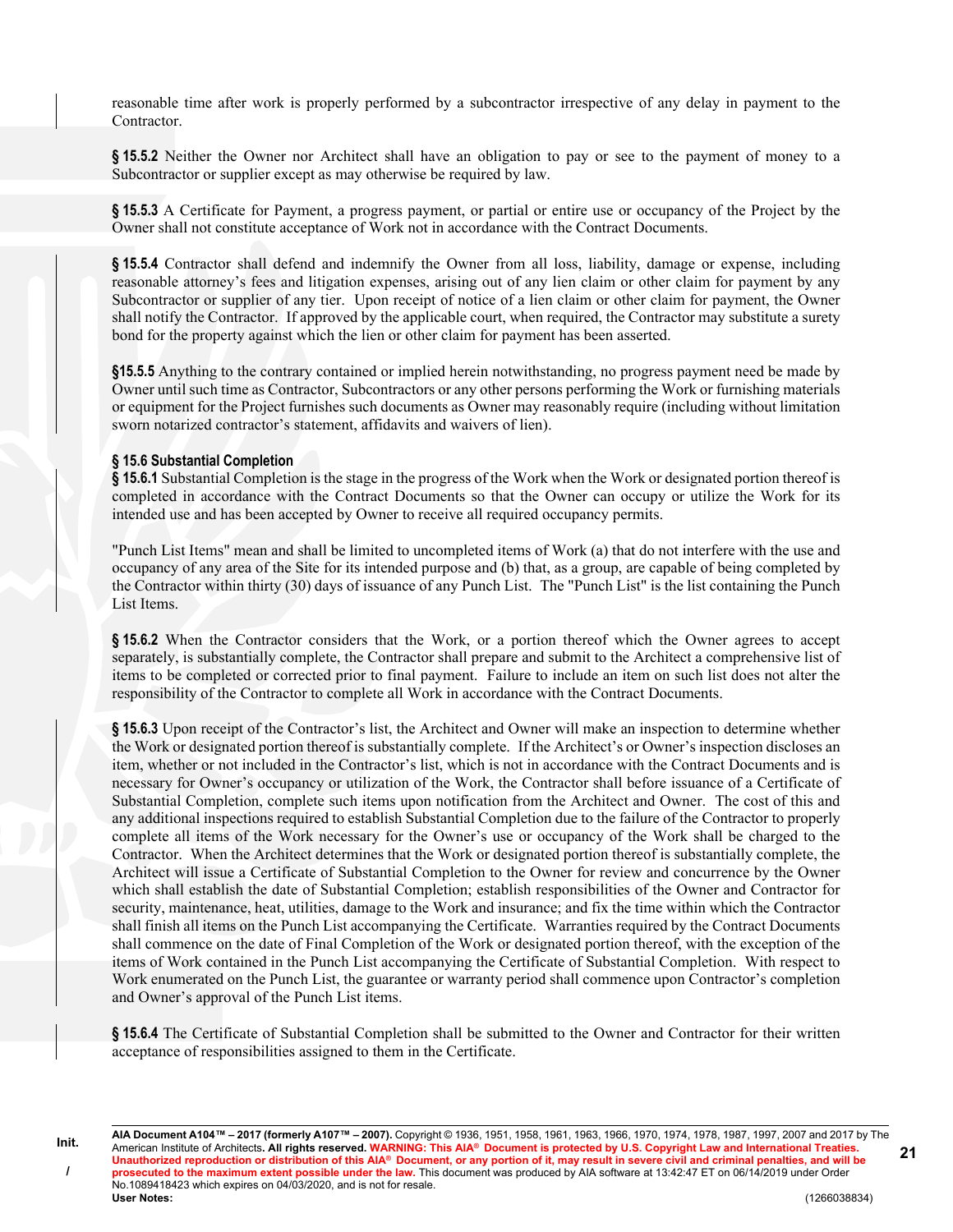# **§ 15.7 Final Completion and Final Payment**

**§ 15.7.1** Upon receipt of the Contractor's notice that the Work is ready for final inspection and acceptance and upon receipt of a final Application for Payment, the Architect will promptly make such inspection and, when the Architect finds the Work acceptable under the Contract Documents and the Contract fully performed, and the Architect has advised the Owner of that finding and Owner has not advised Architect of any objection to such finding, the Architect will promptly issue a final Certificate for Payment to the Owner but not the Contractor stating that to the best of the Architect's knowledge, information and belief, and on the basis of the Architect's on-site visits and inspections, the Work has been completed in accordance with the Contract Documents and that the entire balance found to be due the Contractor and noted in the final Certificate is due and payable. The Architect's final Certificate for Payment will constitute a further representation that conditions stated in Section 15.7.2 as precedent to the Contractor's being entitled to final payment have been fulfilled. The Owner's failure to object to, and the Owner's acceptance of, the Architect's findings and/or certifications hereunder shall not constitute Owner's acceptance of Work not complying with the Contract Documents, or Owner's waiver of any claims or remedies it may have with respect to any such defective or delayed Work.

**§ 15.7.2** Final payment shall not become due until the Contractor has fully performed the contract, including but not limited to delivery of all manufacturer's and supplier's warranties, operating manuals, as-build drawings, and consent of the surety to final payment, pursuant to the Contract Documents, and has delivered to the Owner a complete release of all liens arising out of this Contract or receipts in full covering all labor, materials and equipment for which a lien could be filed, or a bond satisfactory to the Owner to indemnify the Owner against such lien. If such lien remains unsatisfied after payments are made, the Contractor shall refund to the Owner all money that the Owner may be compelled to pay in discharging such lien, including costs and reasonable attorneys' fees.

**§ 15.7.3** The making of final payment shall constitute a waiver of claims by the Owner except those arising from

- **1.** liens, claims, security interests or encumbrances arising out of the Contract and unsettled;
- **2.** failure of the Work to comply with the requirements of the Contract Documents;
- **3.** terms of special warranties required by the Contract Documents; or
- **4.** audits performed by the Owner, if permitted by the Contract Documents, after final payment.

The final payment by Owner shall not relieve the Contractor of the responsibility for the correction of any and all defects in the work performed. Contractor shall correct all defects as notified for the applicable warranty period after final payment.

**§ 15.7.4** Acceptance of final payment by the Contractor, a Subcontractor or supplier shall constitute a waiver of claims by that payee except those previously made in writing and identified by that payee as unsettled at the time of the final Application for Payment.

# **ARTICLE 16 PROTECTION OF PERSONS AND PROPERTY**

# **§ 16.1 Safety Precautions and Programs**

The Contractor shall be responsible for initiating, maintaining, and supervising all safety precautions and programs in connection with the performance of the Contract. The Contractor shall take reasonable precautions for safety of, and shall provide reasonable protection to prevent damage, injury, or loss to

- **1.** employees on the Work and other persons who may be affected thereby;
- **2.** the Work and materials and equipment to be incorporated therein, whether in storage on or off the site, under care, custody, or control of the Contractor, a Subcontractor, or a Sub-subcontractor; and
- **3.** other property at the site or adjacent thereto, such as trees, shrubs, lawns, walks, pavements, roadways, structures and utilities not designated for removal, relocation, or replacement in the course of construction.
- **Init. /**

**AIA Document A104™ – 2017 (formerly A107™ – 2007).** Copyright © 1936, 1951, 1958, 1961, 1963, 1966, 1970, 1974, 1978, 1987, 1997, 2007 and 2017 by The American Institute of Architects**. All rights reserved. WARNING: This AIA® Document is protected by U.S. Copyright Law and International Treaties. Unauthorized reproduction or distribution of this AIA® Document, or any portion of it, may result in severe civil and criminal penalties, and will be prosecuted to the maximum extent possible under the law.** This document was produced by AIA software at 13:42:47 ET on 06/14/2019 under Order No.1089418423 which expires on 04/03/2020, and is not for resale.<br>User Notes: **User Notes:** (1266038834) **22**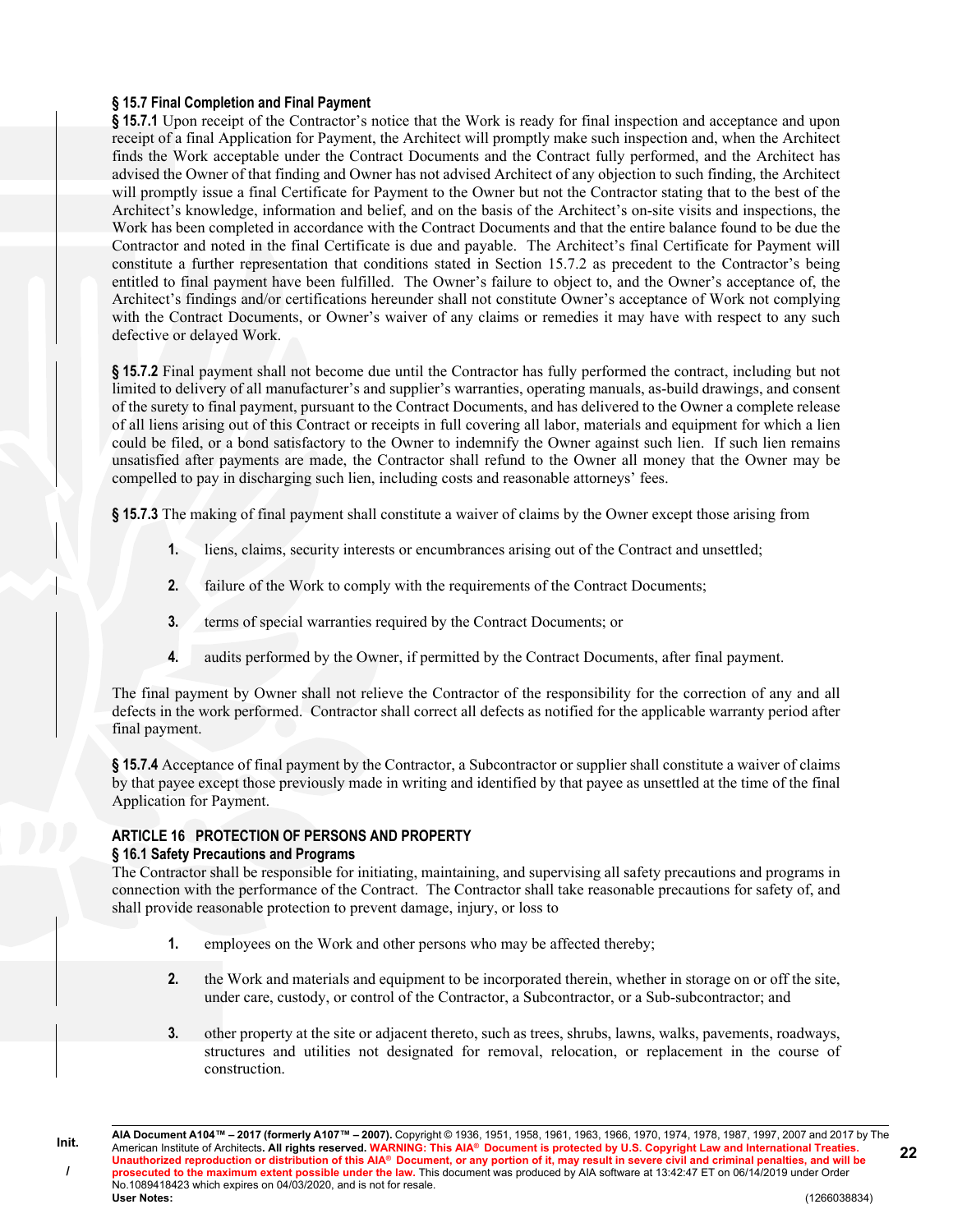The Contractor shall comply with, and give notices required by, applicable laws, statutes, ordinances, codes, rules and regulations, and lawful orders of public authorities bearing on safety of persons and property and their protection from damage, injury, or loss. The Contractor shall promptly remedy damage and loss to property caused in whole or in part by the Contractor, a Subcontractor, a sub-subcontractor, or anyone directly or indirectly employed by any of them, or by anyone for whose acts they may be liable and for which the Contractor is responsible under Sections 16.1.2 and 16.1.3. The Contractor may make a claim for the cost to remedy the damage or loss to the extent such damage or loss is attributable to acts or omissions of the Owner or Architect or by anyone for whose acts either of them may be liable, and not attributable to the fault or negligence of the Contractor. The foregoing obligations of the Contractor are in addition to the Contractor's obligations under Section 9.15.

#### **§ 16.2 Hazardous Materials and Substances**

**§ 16.2.1** The Contractor is responsible for compliance with the requirements of the Contract Documents regarding hazardous materials or substances. If the Contractor encounters a hazardous material or substance not addressed in the Contract Documents, and if reasonable precautions will be inadequate to prevent foreseeable bodily injury or death to persons resulting from a material or substance, including but not limited to asbestos or polychlorinated biphenyl (PCB), encountered on the site by the Contractor, the Contractor shall, upon recognizing the condition, immediately stop Work in the affected area and notify the Owner and Architect of the condition. When the material or substance has been rendered harmless, Work in the affected area shall resume upon written agreement of the Owner and Contractor. By Change Order, the Contract Time shall be extended appropriately and the Contract Sum shall be increased in the amount of the Contractor's reasonable additional costs of shutdown, delay, and start-up.

**§ 16.2.2** To the fullest extent permitted by law, the Owner shall indemnify and hold harmless the Contractor, Subcontractors, Architect, Architect's consultants, and agents and employees of any of them from and against claims, damages, losses, and expenses, including but not limited to attorneys' fees, arising out of or resulting from performance of the Work in the affected area, if in fact, the material or substance presents the risk of bodily injury or death as described in Section 16.2.1 and has not been rendered harmless, provided that such claim, damage, loss, or expense is attributable to bodily injury, sickness, disease or death, or to injury to or destruction of tangible property (other than the Work itself), except to the extent that such damage, loss, or expense is due to the fault or negligence of the party seeking indemnity.

**§ 16.2.3** If, without negligence on the part of the Contractor, the Contractor is held liable by a government agency for the cost of remediation of a hazardous material or substance solely by reason of performing Work as required by the Contract Documents, the Owner shall indemnify the Contractor for all cost and expense thereby incurred.

#### **ARTICLE 17 INSURANCE AND BONDS § 17.1 Contractor's Insurance**

**§ 17.1.1** The Contractor shall purchase and maintain insurance of the types and limits of liability, containing the endorsements, and subject to the terms and conditions, as described in this Section 17.1 and in the Contract Documents. The Contractor shall purchase and maintain the insurance required by this Agreement from an insurance company or insurance companies lawfully authorized to issue insurance in the jurisdiction where the Project is located. Contractor shall procure insurance from insurance companies that have obtained A.M. Best ratings of no less than A VII using the most recent edition of the A.M. Best's Key Rating Guide. If the Best's rating is less than A VII or a Best's rating is not obtained, the Owner has the right to reject insurance written by an insurer it deems unacceptable. Failure to maintain the required insurance may result in termination of the Contract at the Owner's option. Owner shall have the right, but not the obligation, of prohibiting Contractor or any Subcontractor from entering the Project site until such certificates or other evidence that insurance has been placed in complete compliance with these requirements is received and approved by Owner.

The Contractor shall maintain the required insurance until the expiration of the period for correction of Work as set forth in Section 18.4, unless a different duration is stated below:

Contractor shall maintain commercial general liability (CGL) and, if necessary, commercial umbrella liability insurance with a limit of not less than Two Million Dollars (\$2,000,000.00) each occurrence for at least three (3) years following Substantial Completion of the Work.

**§ 17.1.2** Commercial General Liability insurance for the Project written on an occurrence form with policy limits of not less than Two Million Dollars (\$2,000,000.00) each occurrence, Two Million Dollars (\$2,000,000.00) general aggregate,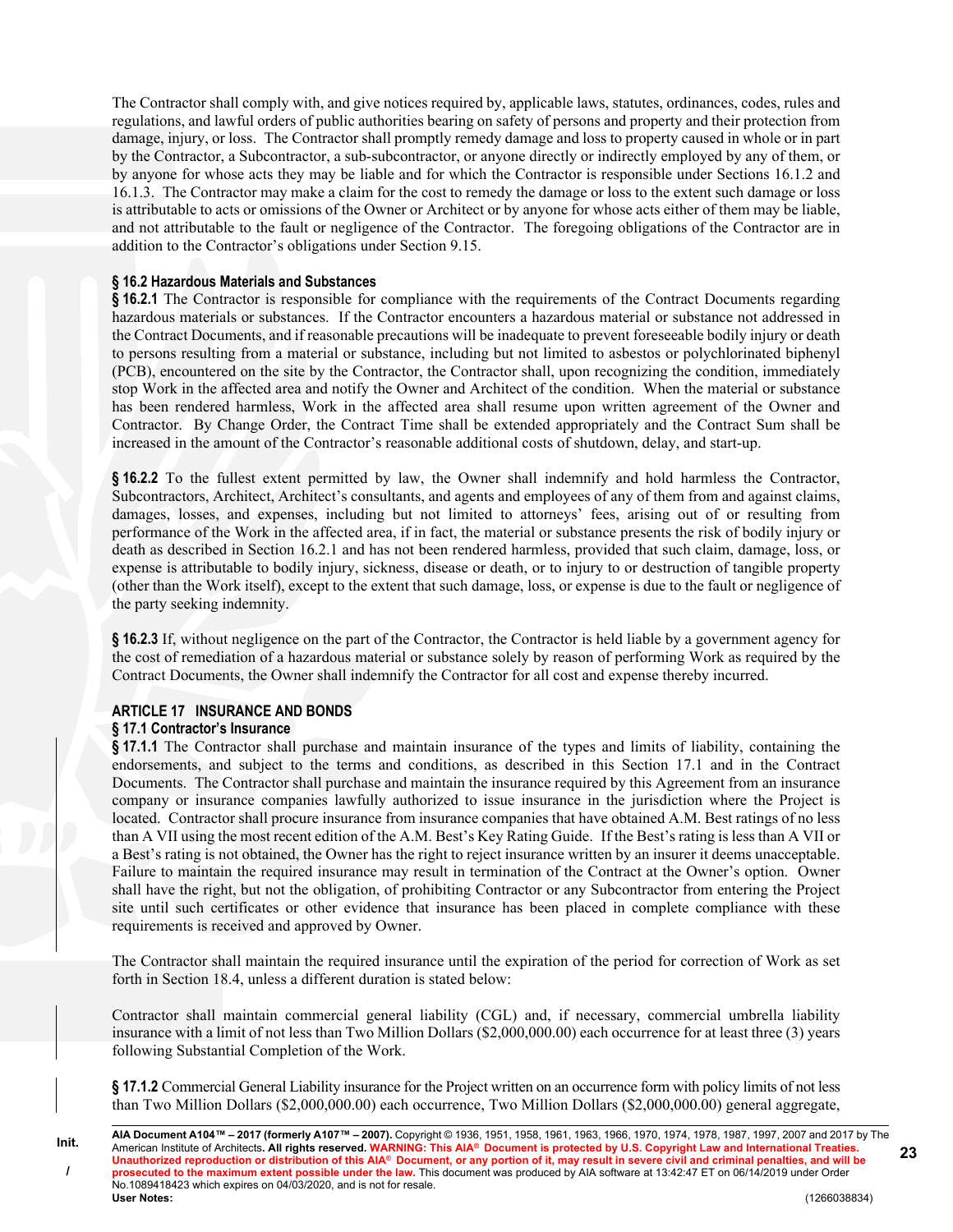and Two Million Dollars (\$2,000,000.00) aggregate for products-completed operations hazard, providing coverage for claims including

- **1.** damages because of bodily injury, sickness or disease, including occupational sickness or disease, and death of any person;
- **2.** personal and advertising injury;
- **3.** damages because of physical damage to or destruction of tangible property, including the loss of use of such property;
- **4.** bodily injury or property damage arising out of completed operations; and
- **5.** the Contractor's indemnity obligations under Section 9.15.

CGL insurance shall be written on Insurance Services Office (ISO) occurrence form or a substitute form providing equivalent coverage, and shall cover liability arising from premise-operations, independent contractors, products-completed operations, personal injury and advertising injury, and liability assumed under an insured contract (including the tort liability of another assumed in a business contract).

This insurance shall apply as primary insurance with respect to any other insurance or self-insurance afforded to Owner.

There shall be no endorsement or modification of the CGL limiting the scope of coverage for liability Arising from pollution, explosion, collapse, or underground property damage.

#### **For Contractor's Continuing Completed Operations Liability Insurance:**

Continuing CGL insurance shall be written on ISO occurrence form CG 00 01 10 93, or substitute form providing equivalent coverage, and shall, at minimum, cover liability arising from products-completed operations and liability assumed under an insured contract.

Continuing CGL insurance shall have a products-completed operations aggregate of at least two (2) times its each occurrence limit.

Continuing commercial umbrella coverage, if any, shall include liability coverage for damage to the insured's completed work equivalent to that provided under ISO form CG 00 01.

**§ 17.1.3** Automobile Liability covering vehicles owned by the Contractor, hired, and non-owned vehicles used by the Contractor, with policy limits of not less than Two Million Dollars (\$2,000,000.00) per accident, for bodily injury, death of any person, and property damage arising out of the ownership, maintenance, and use of those motor vehicles along with any other statutorily required automobile coverage. Business auto insurance shall be written on Insurance Services Office (ISO) form CA 00 01, CA 00 05, CA 00 12, CA 00 20, or a substitute form providing equivalent liability coverage. If necessary, the policy shall be endorsed to provide contractual liability coverage equivalent to that provided in the 1990 and later editions of CA 00 01.

**§ 17.1.4** The Contractor may achieve the required limits and coverage for Commercial General Liability and Automobile Liability through a combination of primary and excess or umbrella liability insurance, provided such primary and excess or umbrella insurance policies result in the same or greater coverage as those required under Sections 17.1.2 and 17.1.3, and in no event shall any excess or umbrella liability insurance provide narrower coverage than the primary policy. The excess policy shall not require the exhaustion of the underlying limits only through the actual payment by the underlying insurers.

# **§ 17.1.5 Workers' Compensation**

Contractor shall maintain workers' compensation as required by statute and employers' liability insurance. The commercial umbrella and/or employer's liability limits shall not be less than One Million Dollars (\$1,000,000.00)

**AIA Document A104™ – 2017 (formerly A107™ – 2007).** Copyright © 1936, 1951, 1958, 1961, 1963, 1966, 1970, 1974, 1978, 1987, 1997, 2007 and 2017 by The American Institute of Architects**. All rights reserved. WARNING: This AIA® Document is protected by U.S. Copyright Law and International Treaties. Unauthorized reproduction or distribution of this AIA® Document, or any portion of it, may result in severe civil and criminal penalties, and will be prosecuted to the maximum extent possible under the law.** This document was produced by AIA software at 13:42:47 ET on 06/14/2019 under Order No.1089418423 which expires on 04/03/2020, and is not for resale.<br>User Notes: **User Notes:** (1266038834) **24**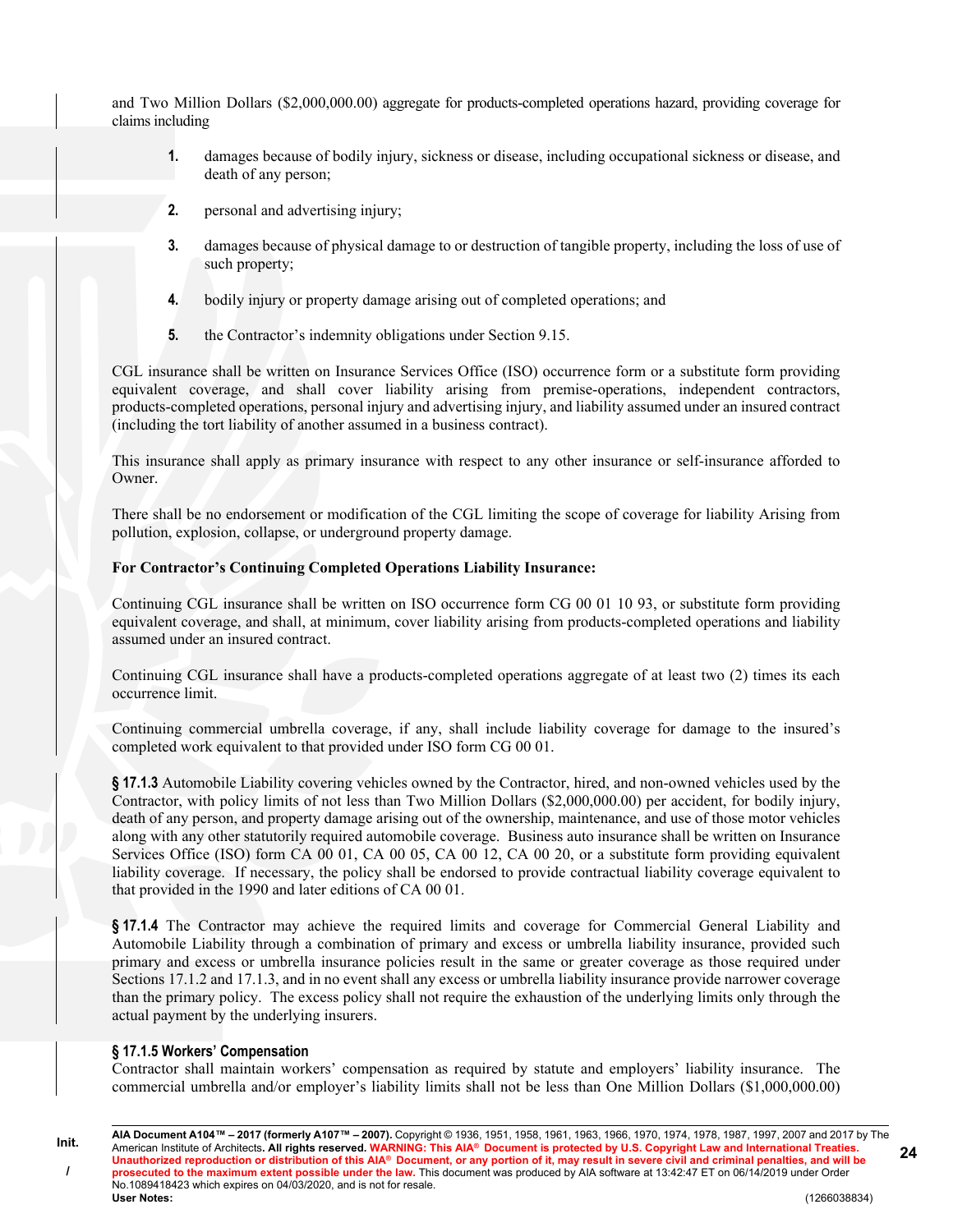each accident for bodily injury by accident or One Million Dollars (\$1,000,000.00) each employee for bodily injury by disease.

If Owner has not been included as an insured under the CGL using ISO additional insured endorsement CG 20 10 under the Commercial General and Umbrella Liability Insurance required in this Contract, the Contractor waives all rights against Owner and its officers, officials, employees, volunteers and agents for recovery of damages arising out of or incident to the Contractor's work

**§ 17.1.6** Employers' Liability with policy limits not less than One Million Dollars (\$1,000,000.00) each accident, One Million Dollars (\$1,000,000.00) each employee, and One Million Dollars (\$1,000,000.00) policy limit.

# **§ 17.1.7 Intentionally Omitted.**

#### **§ 17.1.8 Intentionally Omitted.**

#### **§ 17.1.9 Intentionally Omitted.**

**§ 17.1.10** The Contractor shall provide certificates of insurance acceptable to the Owner evidencing compliance with the requirements in this Section 17.1 at the following times: (1) prior to commencement of the Work; (2) upon renewal or replacement of each required policy of insurance; and (3) within ten (10) days upon the Owner's written request. An additional certificate evidencing continuation of liability coverage, including coverage for completed operations, shall be submitted with the final Application for Payment and thereafter upon renewal or replacement of such coverage until the expiration of the period required by Section 17.1.1 or upon Owner's written request for same. The certificates will show the Owner, and its elected and appointed officials, officers, employees, agents, and volunteers as an additional insured on the Contractor's Commercial General Liability and excess or umbrella liability policy. Failure of Owner to demand such certificate, endorsement or other evidence of full compliance with these insurance requirements or failure of Owner to identify a deficiency from evidence that is provided shall not be construed as a waiver of Contractor's obligation to maintain such insurance.

**§ 17.1.11** The Contractor shall disclose to the Owner any deductible or self- insured retentions applicable to any insurance required to be provided by the Contractor. At the option of the Owner, the Contractor may be asked to eliminate such deductibles or self-insured retentions as respects the Owner, its officers, officials, employees, volunteers and agents or required to procure a bond guaranteeing payment of losses and other related costs including but not limited to investigations, claim administration and defense expenses.

**§ 17.1.12** To the fullest extent permitted by law, the Contractor shall cause the commercial liability coverage required by this Section 17.1 to include (1) the Owner, and its elected and appointed officials, officers, employees, agents and volunteers as additional insureds for claims caused in whole or in part by the Contractor's negligent acts or omissions during the Contractor's operations; and (2) the Owner as an additional insured for claims caused in whole or in part by the Contractor's negligent acts or omissions for which loss occurs during completed operations. The additional insured coverage shall be primary and non-contributory to any of the Owner's general liability insurance policies and shall apply to both ongoing and completed operations. The additional insured coverage shall be no less than that provided by Insurance Services Office, Inc. (ISO) forms CG 20 10 07 04, CG 20 37 07 04, and, with respect to the Architect and the Architect's Consultants, CG 20 32 07 04, or a substitute providing equivalent coverage, and under the commercial umbrella, if any. If Contractor's liability policies do not contain the standard ISO separation of insured's provision, or a substantially similar clause, they shall be endorsed to provide cross-liability coverage.

**§ 17.1.13** All certificates shall provide for thirty (30) days' written notice to Owner prior to the cancellation or material change of any insurance referred to therein. Written notice to Owner shall be by certified mail, return receipt requested. Upon receipt of notice from the Contractor, the Owner shall have the right to either stop the Work until the lapse in coverage has been cured by the procurement of replacement coverage by the Contractor or terminate the Contract, at the Owner's option. In the event Owner does not terminate, the furnishing of notice by the Contractor shall not relieve the Contractor of any contractual obligation to provide any required coverage.

#### **§ 17.1.14 Other Insurance Provided by the Contractor**

*(List below any other insurance coverage to be provided by the Contractor and any applicable limits.)*

**AIA Document A104™ – 2017 (formerly A107™ – 2007).** Copyright © 1936, 1951, 1958, 1961, 1963, 1966, 1970, 1974, 1978, 1987, 1997, 2007 and 2017 by The American Institute of Architects**. All rights reserved. WARNING: This AIA® Document is protected by U.S. Copyright Law and International Treaties. Unauthorized reproduction or distribution of this AIA® Document, or any portion of it, may result in severe civil and criminal penalties, and will be prosecuted to the maximum extent possible under the law.** This document was produced by AIA software at 13:42:47 ET on 06/14/2019 under Order No.1089418423 which expires on 04/03/2020, and is not for resale.<br>User Notes: **User Notes:** (1266038834) **25**

**Init. /**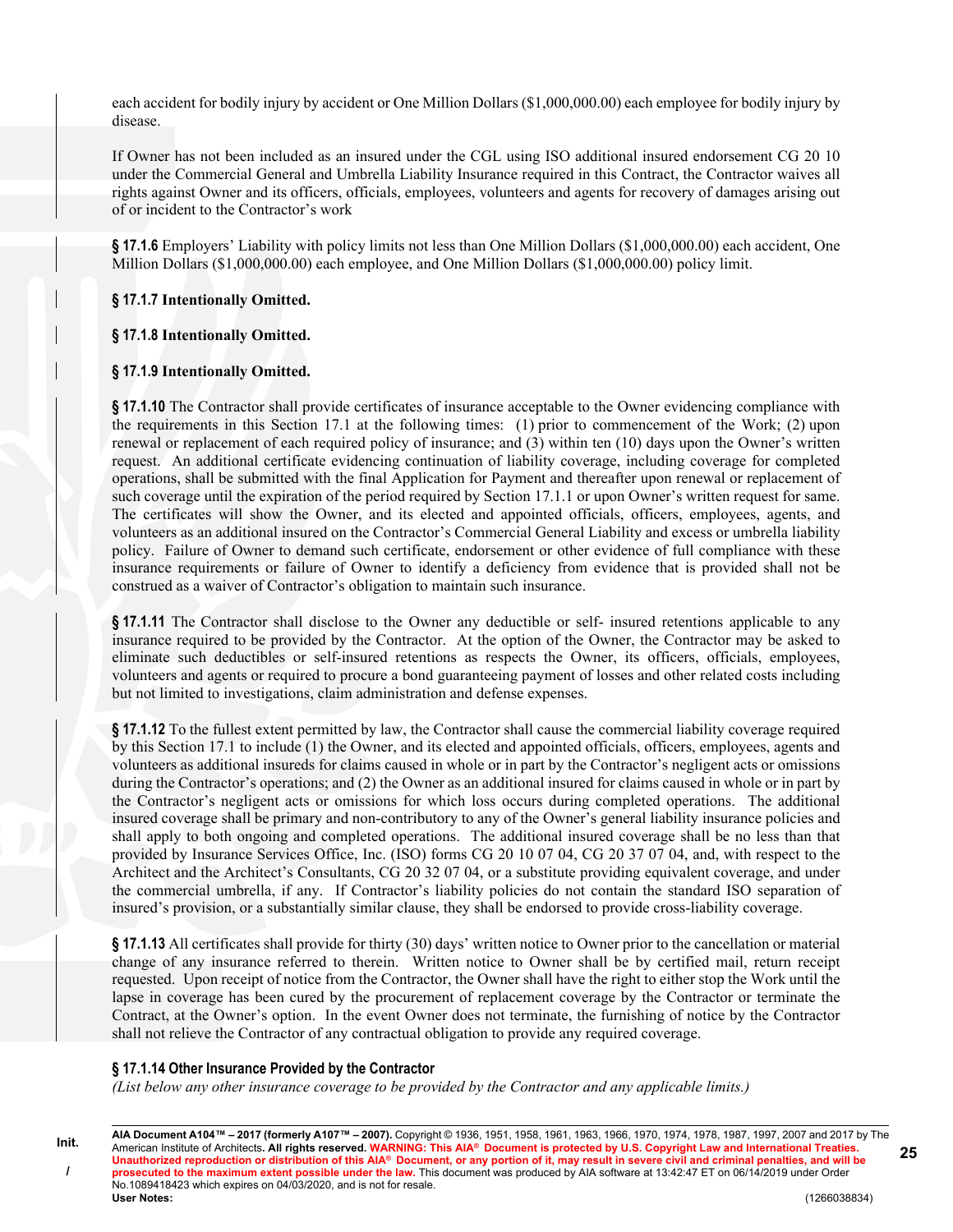# *(Table deleted)*

Contractor shall cause each subcontractor employed by Contractor to purchase and maintain insurance of the type specified above. When requested by the Owner, Contractor shall furnish copies of certificates of insurance evidencing coverage for each subcontractor.

# **§ 17.2 Owner's Insurance**

**§ 17.2.1** Unless otherwise provided, the Owner shall purchase and maintain, in a company or companies lawfully authorized to do business in the jurisdiction in which the Project is located, property insurance in the amount of the initial Contract Sum as well as subsequent modifications thereto for the entire Work at the site on a replacement cost basis without voluntary deductibles. Such property insurance shall be maintained, unless otherwise provided in the Contract Documents or otherwise agreed in writing by all persons and entities who are beneficiaries of such insurance, until final payment has been made as provided in Article 15.7 or until no person or entity other than the Owner has an insurable interest in the property required by this Paragraph 17.2.1 to be covered, whichever is earlier. This insurance shall include the respective interests of the Owner, the Contractor, Subcontractors and Sub-subcontractors in the Work.

**§ 17.2.2** Property insurance shall be on a course of construction policy form and shall insure against the perils of fire and extended coverage and physical loss or damage including, without duplication of coverage, theft, vandalism, malicious mischief, collapse, false work, windstorm, testing and start-up, temporary buildings and debris removal, including demolition, and shall cover reasonable compensation for the Architect's, any of the Owner's Consultant's services and expenses required as a result of such insured loss. Coverage for other perils shall not be required unless otherwise provided in the Contract Documents. Property insurance provided by the Owner shall not cover Contractor's, Subcontractor's or Sub-subcontractor's liability or any tools, apparatus, machinery, scaffolding, hoists, forms, staging, shoring or other similar items commonly referred to as construction equipment, which may be on the site and the capital value of which is not included in the Work. The Contractor shall make his own arrangements for any insurance he may require on such construction equipment.

# *(Paragraphs deleted)*

# **§ 17.2.3 Other Insurance Provided by the Owner**

The Contractor shall effect insurance which will protect the interests of the Contractor, Subcontractors and Sub-subcontractors in the Work.

**§ 17.2.4** If the property insurance requires minimum deductibles and such deductibles are identified in the Contract Documents, the Contractor shall pay costs not covered because of deductibles. If the Owner or insurer increases the required minimum deductibles above the amounts so identified or if the Owner elects to purchase this insurance with voluntary deductible amounts, the Owner shall be responsible for payment of the additional costs not covered because of such increased or voluntary deductibles. If deductibles are not identified in the Contract Documents, the Owner shall pay costs not covered because of deductibles.

**§ 17.2.5** Unless otherwise provided in the Contract Documents, this property insurance shall cover portions of the Work stored off the site and paid for by Owner after written approval of the Owner at the value established in the approval, and also portions of the Work in transit and paid for by Owner.

**§ 17.2.6** Partial occupancy or use shall not commence until the insurance company or companies providing property insurance have consented to such partial occupancy or use by endorsement or otherwise. The Owner and the Contractor shall take reasonable steps to obtain consent of the insurance company or companies and shall, without mutual written consent, take no action with respect to partial occupancy or use that would cause cancellation, lapse or reduction of insurance.

**§ 17.2.7** The Owner shall purchase and maintain boiler and machinery insurance required by the Contract Documents or by law, which shall specifically cover such insured objects during installation and until final acceptance by the Owner; this insurance shall include interests of the Owner, Contractor Subcontractors and Sub-subcontractors in the Work, and the Owner and the Contractor shall be named insureds.

**§ 17.2.8** If the Contractor requests in writing that insurance for risks other than those described herein or other special causes of loss be included in the property insurance policy, the Owner shall, if possible, include such insurance, and the cost thereof shall be charged to the Contractor by appropriate Change Order.

**AIA Document A104™ – 2017 (formerly A107™ – 2007).** Copyright © 1936, 1951, 1958, 1961, 1963, 1966, 1970, 1974, 1978, 1987, 1997, 2007 and 2017 by The American Institute of Architects**. All rights reserved. WARNING: This AIA® Document is protected by U.S. Copyright Law and International Treaties. Unauthorized reproduction or distribution of this AIA® Document, or any portion of it, may result in severe civil and criminal penalties, and will be prosecuted to the maximum extent possible under the law.** This document was produced by AIA software at 13:42:47 ET on 06/14/2019 under Order No.1089418423 which expires on 04/03/2020, and is not for resale.<br>User Notes: **User Notes:** (1266038834) **26**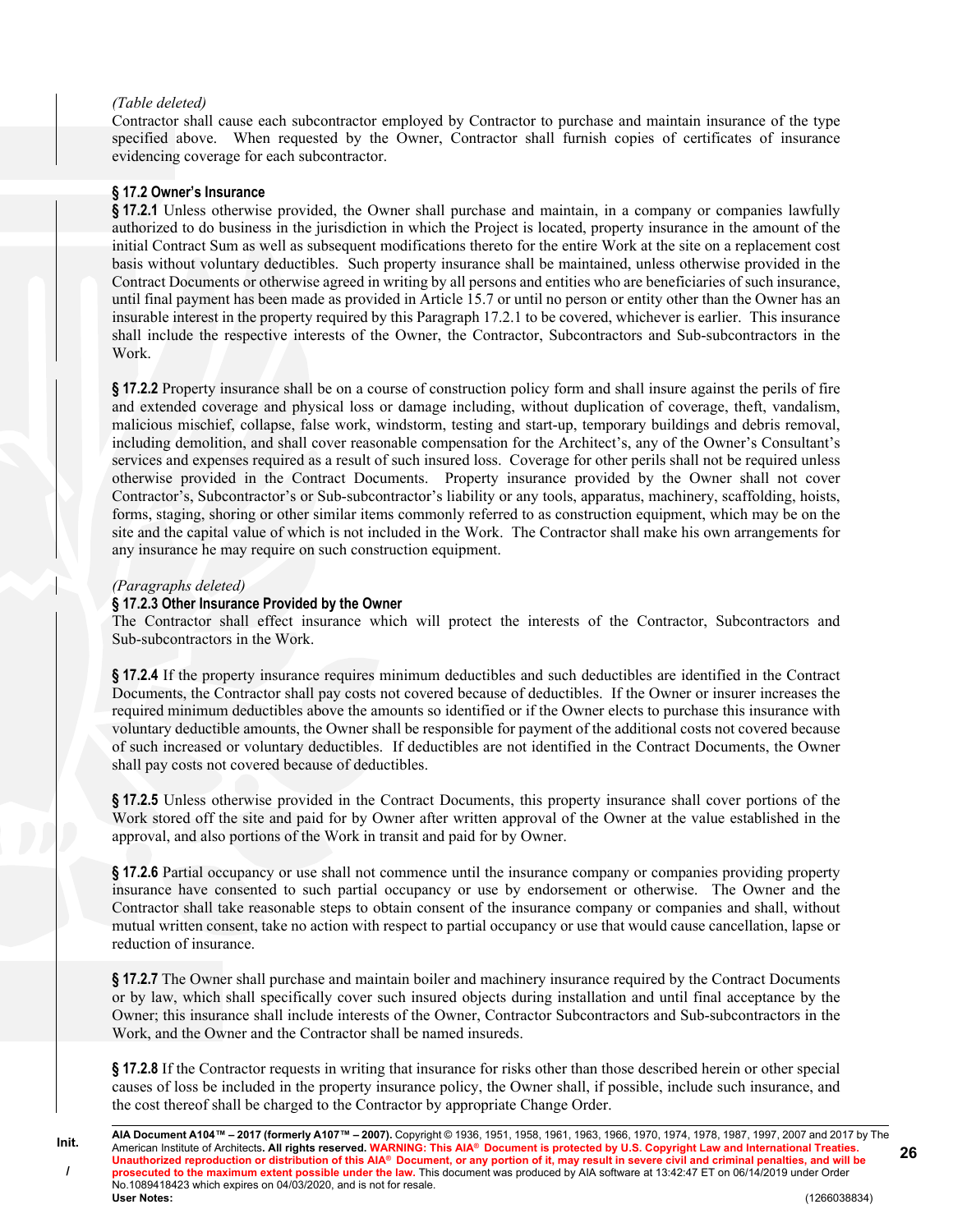#### *(Table deleted)*

**§ 17.2.9** Notwithstanding any provision contained in Article 17, the Owner's obligation to purchase insurance shall herein be deemed satisfied by the Owner's membership in a self-insured risk management agency or pool. The Contractor agrees that any obligation the Owner has to purchase property insurance shall be satisfied by the Owner's membership in a self-insured risk management agency or pool. The Contractor further agrees that it will only have rights allowable to it under any coverage provided through the Owner's membership in a self-insured risk management agency or pool.

#### **§ 17.3 Performance Bond and Payment Bond**

**§ 17.3.1** The Owner shall have the right to require the Contractor to furnish bonds covering faithful performance of the Contract and payment of obligations arising thereunder as stipulated in the Contract Documents on the date of execution of the Contract.

**§ 17.3.2** Upon the request of any person or entity appearing to be a potential beneficiary of bonds covering payment of obligations arising under the Contract, the Contractor shall promptly furnish a copy of the bonds or shall authorize a copy to be furnished.

**§ 17.3.3** If required by the Owner, the Contractor, before commencing the Work, shall furnish a Performance Bond and a Labor and Material Payment Bond. The Performance Bond shall be in an amount equal to 110% of the full amount of the Contract Sum as security for the faithful performance of the obligations of the Contract Documents, including the payment of prevailing wages in accordance with Article 23 of this Agreement, and the Labor and Material Payment Bond shall be in an amount equal to 110% of the full amount of the Contract Sum as security for required payments to all persons performing labor and furnishing materials in connection with the Work. Such bonds shall be on AIA Document A-312 (**2010 Edition**), issued by the American Institute of Architects, shall be issued by a surety satisfactory to the Owner, and shall name the Owner as primary co-obligee. Such bonds shall be from an Illinois Admitted Bonding Company acceptable to the Owner and having a minimum policy holder rating of "B+" in the latest edition of Best's Insurance Guide in effect as of the date of the Contract. Bonds shall remain in full force and effect for at least one year following the date of Final Completion of the Work or for the entire duration of the longest warranty period provided for the Work, whichever is longer. The cost of the bonds is to be included in the Contract Sum stated by the Contractor in its Bid Proposal.

**§ 17.3.4** The Contractor shall (i) furnish with all bonds a certified copy of the power of attorney from the Surety Company stating that the person executing said bond is duly authorized by the Surety Company to execute said bond; (ii) furnish a certified copy of the certificate from said Surety Company's state showing said Surety Company licensed and authorized to transact business and execute said bond in Illinois; and (iii) if requested by Owner, furnish a copy of current financial statements of said Surety Company.

#### **ARTICLE 18 CORRECTION OF WORK**

§ 18.1 The Contractor shall promptly correct Work rejected by the Architect or failing to conform to the requirements of the Contract Documents, whether discovered before or after Substantial Completion and whether or not fabricated, installed, or completed. Costs of correcting such rejected Work, including additional testing and inspections, the cost of uncovering and replacement, and compensation for the Architect's services and expenses made necessary thereby, shall be at the Contractor's expense. If prior to the date of Final Completion the Contractor, a Subcontractor, or anyone for who either of them is responsible, uses or damages any portion of the Work, including but not limited to mechanical, electrical, plumbing or other building system, machinery, equipment or other mechanical device, the Contractor shall cause such item to be replaced or if permitted by the Owner restored to " like new" condition, at no expense to the Owner.

**§ 18.2** In addition to the Contractor's obligations under Section 9.4, if, within one year after the date of Final Completion of the Work or designated portion thereof or after the date for commencement of warranties established under Section 15.6.3, or by terms of an applicable special warranty required by the Contract Documents, any of the Work is found to be not in accordance with the requirements of the Contract Documents, the Contractor shall correct it promptly after receipt of notice from the Owner to do so unless the Owner has previously given the Contractor a written acceptance of such condition. The Owner shall give such notice promptly after discovery of the condition. The obligation under this Section 18.2 shall survive acceptance of the Work under the Contract and termination of the Contract. Corrective Work shall be warranted to be free from defects for a period equal to the longer of twelve (12) months after the completion of the corrective Work or one (1) year from the date of Final Completion of the Work, or

**Init. /**

**AIA Document A104™ – 2017 (formerly A107™ – 2007).** Copyright © 1936, 1951, 1958, 1961, 1963, 1966, 1970, 1974, 1978, 1987, 1997, 2007 and 2017 by The American Institute of Architects**. All rights reserved. WARNING: This AIA® Document is protected by U.S. Copyright Law and International Treaties. Unauthorized reproduction or distribution of this AIA® Document, or any portion of it, may result in severe civil and criminal penalties, and will be prosecuted to the maximum extent possible under the law.** This document was produced by AIA software at 13:42:47 ET on 06/14/2019 under Order No.1089418423 which expires on 04/03/2020, and is not for resale.<br>User Notes: **User Notes:** (1266038834) **27**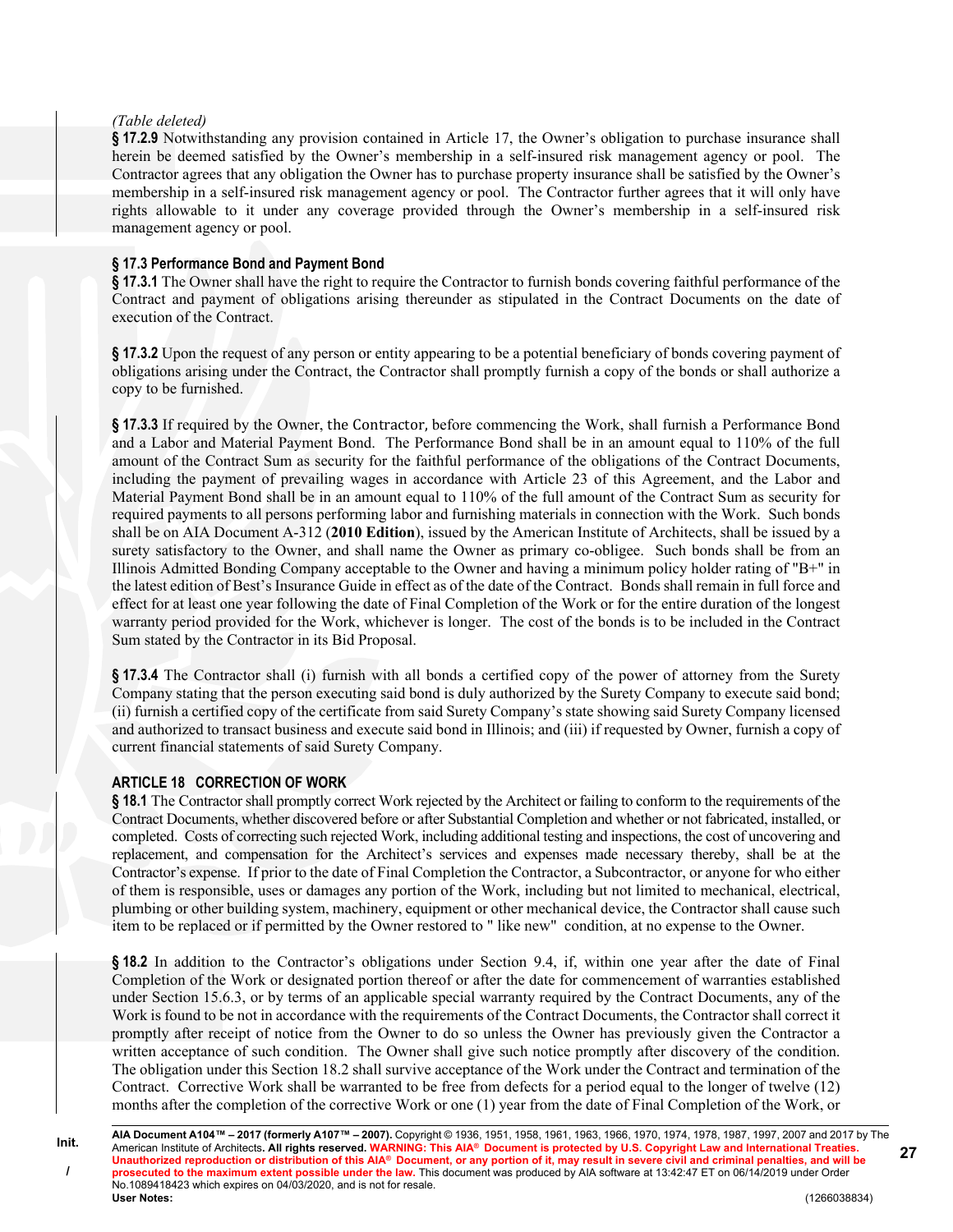such longer period of time as may be prescribed by law or in equity or by the terms of any applicable special warranty. Notwithstanding the foregoing, Contractor shall correct Work deficiently or defectively performed and replace defective or non-conforming materials and equipment, even though such deficiency, defect or non-conformity may be discovered more than one (1) year after Final Completion, if the correction is of a latent defect and arises from poor workmanship or improper materials or equipment, or is required to be made to Work, materials or equipment covered by the Contractor or a Subcontractor contrary to the Architect's or Owner's request or to the request of a governmental officer, or to the requirements of the Contract Documents or Governmental Requirements, and was therefore not visible for inspection by the Architect, Owner or governmental officer, as applicable, at the time of inspection. Contractor shall, within a reasonable time under the circumstances, after receipt of written notice thereof, correct, repair, replace and otherwise make good any defects or non-conformity in the Work.

**§ 18.3** If the Contractor fails to correct nonconforming Work within a reasonable time, the Owner may correct it in accordance with Section 8.3.

**§ 18.4** The one-year period for correction of Work shall be extended with respect to portions of Work first performed after Substantial Completion by the period of time between Substantial Completion and the actual completion of that portion of the Work.

**§ 18.5** The Contractor shall remove from the site portions of the Work that are not in accordance with the requirements of the Contract Documents and are neither corrected by the Contractor nor accepted by the Owner.

§ 18.6 The Contractor shall bear the cost of correcting destroyed or damaged construction, whether completed or partially completed, of the Owner or separate contractors caused by the Contractor's correction or removal of the Work that is not in accordance with the requirements of the Contract Documents.

#### **ARTICLE 19 MISCELLANEOUS PROVISIONS**

#### **§ 19.1 Assignment of Contract**

Neither party to the Contract shall assign the Contract without written consent of the other, except that the Owner may, without consent of the Contractor, assign the Contract to a lender providing construction financing for the Project if the lender assumes the Owner's rights and obligations under the Contract Documents. The Contractor shall execute all consents reasonably required to facilitate such assignment.

#### **§ 19.2 Governing Law**

The Contract shall be governed by the law of the place where the Project is located.

#### **§ 19.3 Tests and Inspections**

Tests, inspections, and approvals of portions of the Work required by the Contract Documents or by applicable laws, statutes, ordinances, codes, rules and regulations, or lawful orders of public authorities shall be made at an appropriate time. Unless otherwise provided, the Contractor shall make arrangements for such tests, inspections, and approvals with an independent testing laboratory or entity acceptable to the Owner, or with the appropriate public authority, and shall bear all related costs of tests, inspections, and approvals. The Contractor shall give the Architect timely notice of when and where tests and inspections are to be made so that the Architect may be present for such procedures. The Owner shall bear the costs of: (1) tests, inspections, or approvals that do not become requirements until after bids are received or negotiations concluded; and (2) tests, inspections or approvals where building codes or applicable laws or regulations prohibit the Owner from delegating the costs to the Contractor, unless such tests, inspection or approvals were necessitated by the Contractor's failure to perform the Work in accordance with the Contract Documents in which event the Contractor shall bear the costs. The Owner shall directly arrange and pay for tests, inspections, or approvals where building codes or applicable laws or regulations so require.

**§ 19.4** The Owner's representative: *(Name, address, email address and other information)*

Aaron Cerutti Superintendent of Parks and Facilities Lisle Park District 1925 Ohio Street Lisle, IL 60532

**AIA Document A104™ – 2017 (formerly A107™ – 2007).** Copyright © 1936, 1951, 1958, 1961, 1963, 1966, 1970, 1974, 1978, 1987, 1997, 2007 and 2017 by The American Institute of Architects**. All rights reserved. WARNING: This AIA® Document is protected by U.S. Copyright Law and International Treaties. Unauthorized reproduction or distribution of this AIA® Document, or any portion of it, may result in severe civil and criminal penalties, and will be prosecuted to the maximum extent possible under the law.** This document was produced by AIA software at 13:42:47 ET on 06/14/2019 under Order No.1089418423 which expires on 04/03/2020, and is not for resale.<br>User Notes: **User Notes:** (1266038834) **28**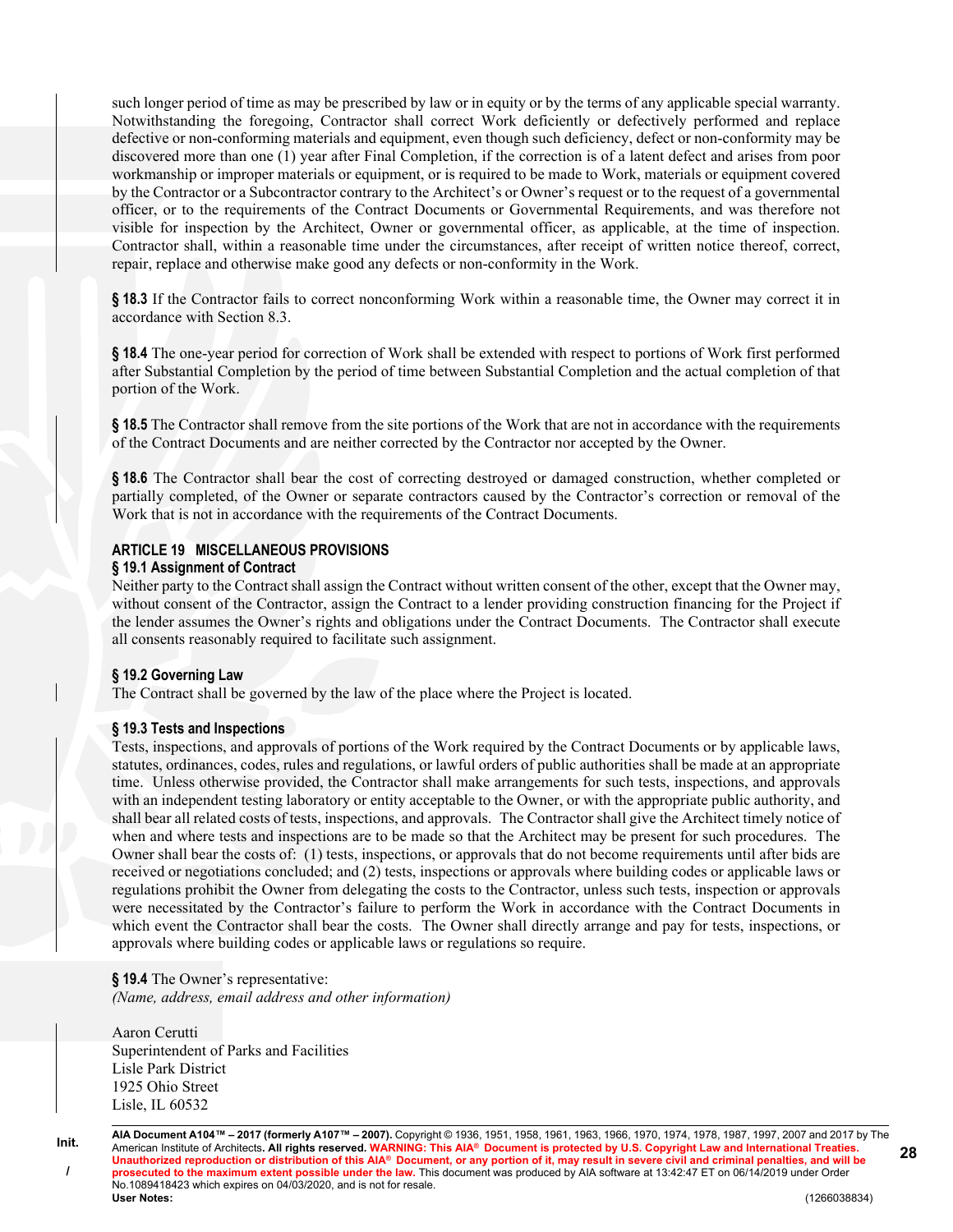Tel: 630-353-4381 Fax: 630-964-7448

**§ 19.5** The Contractor's representative: *(Name, address, email address and other information)*

§ 19.6 Neither the Owner's nor the Contractor's representative shall be changed without ten (10) days' prior notice to the other party.

# **ARTICLE 20 TERMINATION OF THE CONTRACT**

#### **§ 20.1 Termination by the Contractor**

If the Architect fails to certify payment as provided in Section 15.4.1 for a period of thirty (30) days through no fault of the Contractor or for any undisputed payment and has not notified Contractor for the reason for withholding payment, or if the Owner fails to make payment as provided in Section 4.1.3 for a period of thirty (30) days through no fault of the Contractor or for any undisputed payment and has not notified Contractor for the reason for withholding payment, and such failure continues for a period of ninety (90) days after notice from the Contractor, the Contractor may, as its sole remedy, upon seven additional days' notice to the Owner and the Architect, unless this reason is cured prior to the expiration of the notice period, terminate the Contract and recover from the Owner payment for Work properly executed in accordance with the Contract Documents (the basis for such payment shall be as provided in the Contract) provided said Work was authorized in advance by Owner. The Owner shall have the right to cure any defect or default prior to the date of termination stated in any written notice from Contractor as provided herein, in which event Contractor shall continue with the Work. If the Contractor terminates the Work and receives payment in connection with his equipment, tools or materials such items shall be left and remain on the Site if the Owner so elects. Owner shall not be responsible for damages for loss of anticipated profits on Work not performed.

#### **§ 20.2 Termination by the Owner for Cause**

#### **§ 20.2.1** The Owner may terminate the Contract if the Contractor

#### *(Paragraphs deleted)*

shall institute proceedings or consent to proceeding requesting relief or arrangement under the Federal Bankruptcy Act or any applicable Federal or State Law, or if a petition under any federal or state insolvency law is filed against the Contractor and such petition is not dismissed within sixty (60) days from the date of the filing, or if the Contractor admits in writing his inability to pay his debts generally as they become due, or if he makes a general assignment for the benefit of his creditors, or if a receiver, liquidator, trustee, or assignee is appointed on account of his bankruptcy or insolvency; or if a receiver of all or any substantial portion of the Contractor's properties is appointed; or if the Contractor abandons the Work; or if he fails, except in cases for which extension of time is provided, to prosecute promptly and diligently the Work or to supply enough properly skilled workmen or proper materials for the Work; or if the Contactor submits an application for payment, sworn statement, waiver of lien, affidavit or document of any nature whatsoever which is intentionally falsified; or if the Contractor fails to make prompt payment to Subcontractors for materials or labor

#### *(Paragraphs deleted)*

or otherwise breaches obligations under any subcontract with a Subcontractor; or if a lien or a notices of lien is filed against any part of the Project or Project funds or if the Contractor disregards any laws, statues, ordinances, rules, regulations or orders of any governmental body or public or quasi-public authority having jurisdiction of the Work or the Project premises; or if the Contractor otherwise violates any material provision of the Contract Documents, then, without prejudice to any right or remedy available Owner may, after giving the Contractor seven (7) days' written notice, terminate the Contractor, and take possession of the Project and all materials, equipment, tools, construction equipment and machinery thereon owned by the Contractor and accept assignment of Subcontracts and may complete the Work by whatever reasonable method the Owner may deem expedient. If requested by the Owner, the Contractor shall remove any part or all of this equipment, machinery and supplies from the Project within seven (7) days from the date of such request, and in such event at the Contractor's expense. Upon request of the Contractor, the Owner shall furnish to the Contractor a reasonably detailed accounting of the costs incurred by the Owner in completing the Work.

# **§ 20.2.2** Intentionally Omitted.

**AIA Document A104™ – 2017 (formerly A107™ – 2007).** Copyright © 1936, 1951, 1958, 1961, 1963, 1966, 1970, 1974, 1978, 1987, 1997, 2007 and 2017 by The American Institute of Architects**. All rights reserved. WARNING: This AIA® Document is protected by U.S. Copyright Law and International Treaties. Unauthorized reproduction or distribution of this AIA® Document, or any portion of it, may result in severe civil and criminal penalties, and will be prosecuted to the maximum extent possible under the law.** This document was produced by AIA software at 13:42:47 ET on 06/14/2019 under Order No.1089418423 which expires on 04/03/2020, and is not for resale.<br>User Notes: **User Notes:** (1266038834) **29**

**Init. /**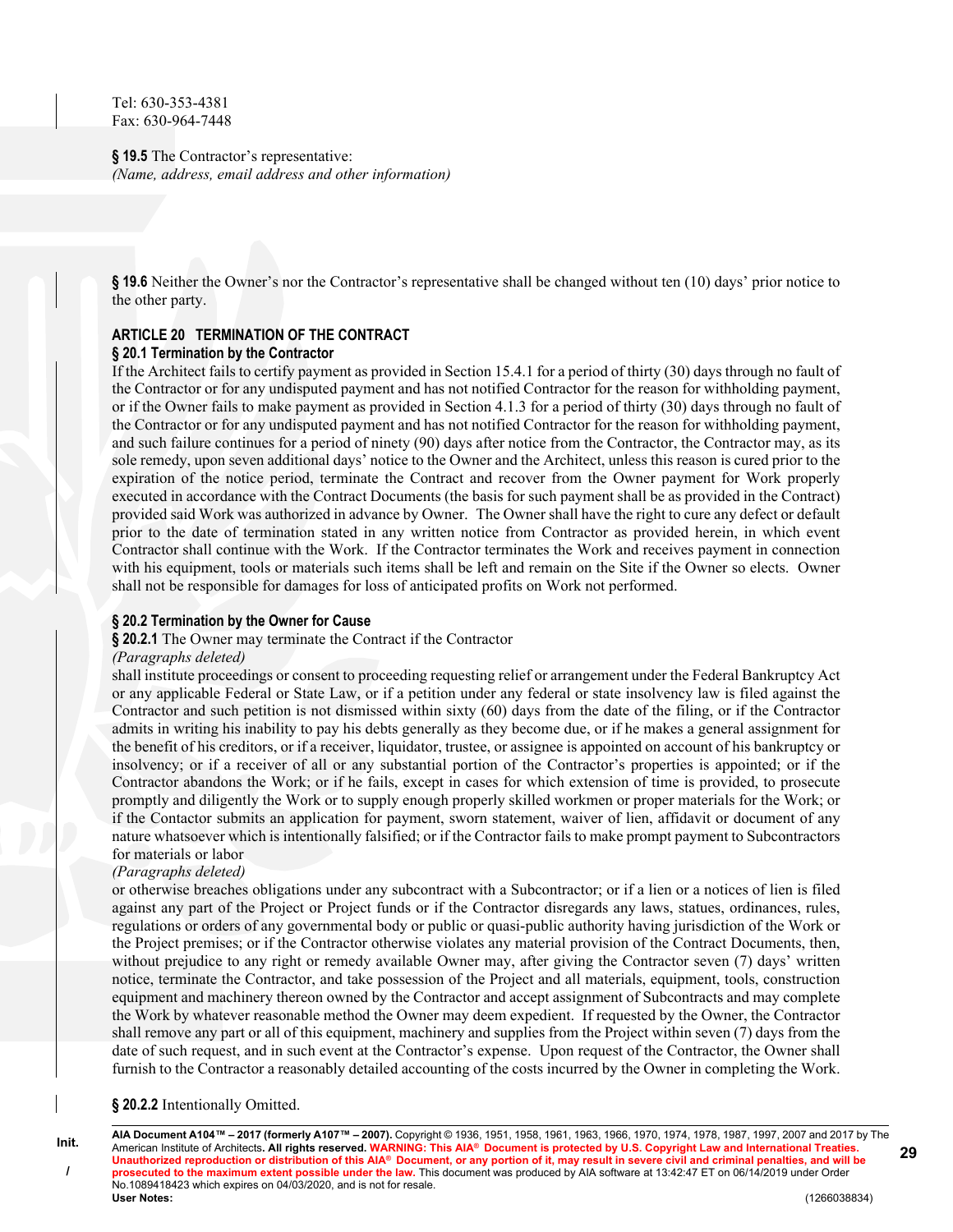**§ 20.2.3** When the Owner terminates the Contract for one of the reasons stated in Section 20.2.1, the Contractor shall not be entitled to receive further payment until the Work is finished.

**§ 20.2.4** If the unpaid balance of the Contract Sum exceeds costs of finishing the Work, including compensation for the Architect's services and expenses made necessary thereby, and other damages incurred by the Owner and not expressly waived, such excess shall be paid to the Contractor. If such costs and damages exceed the unpaid balance, the Contractor shall pay the difference to the Owner. The amount to be paid to the Contractor or Owner, as the case may be, shall be certified by the Architect, upon application, and this obligation for payment shall survive termination of the Contract.

**§ 20.2.5** The Owner's right to terminate the contract pursuant to Section 20.3 shall be in addition to and not in limitation of its right to stop the Work without terminating the Contract as provided elsewhere in this Agreement.

#### **§ 20.3 Termination by the Owner for Convenience**

The Owner may, at any time, terminate the Contract for the Owner's convenience and without cause.

*(Paragraphs deleted)*

**Init. /**

Termination by the Owner under this Section 20.3 shall be by a written notice of termination specifying the extent of termination and the effective date.

**§ 20.3.1** Upon receipt of a notice of termination for convenience, the Contractor shall immediately, in accordance with instructions from the Owner, proceed with performance of the following duties:

- **1.** cease operation as specified in the notice;
- **2.** place no further orders and enter into no further Subcontracts for materials, labor, services, equipment, or facilities except as necessary to complete continued portions of the Contract;
- **3.** terminate all subcontracts and orders to the extent they relate to the Work terminated;
- **4.** proceed to complete the performance of Work not terminated; and
- **5.** take actions that may be necessary, or that the Owner may direct, for the protection and preservation of the terminated work.

**§ 20.3.2** In the event of termination by Owner for convenience, the sum payable to the Contractor for the Work shall be prorated based upon the amount of properly performed Work completed. Owner shall receive proper credit for sums already paid. Upon any such termination, all obligations of Owner (other than payment of sums due Contractor for services properly performed but not previously paid prior to the date of termination) shall cease as of the effective date of termination.

**§ 20.3.3** The Owner shall be credited for (1) payments previously made to the Contractor for the terminated portion of the Work, and (2) claims which the Owner has against the Contractor under the Contract.

# **§ 20.4 SUSPENSION BY THE OWNER FOR CONVENIENCE**

**§ 20.4.1** The Owner may without cause order the Contractor in writing to suspend, delay or interrupt the Work in whole or in part for such period of time as the Owner may determine.

**§ 20.4.2** If suspension, delay or interruption ordered by the Owner constitutes in the aggregate more than twenty percent (20%) of the total number of days scheduled for completion, an adjustment shall be made for increases in the cost of the performance of this Contract, excluding profit caused by such suspension, delay or interruption. No adjustment shall be made to the extent:

- **1.** That the performance is, was, or would have been so suspended, delayed or interrupted by another cause, including without limitation the fault or negligence of the Contractor or any Subcontractor; or
- **2.** That an equitable adjustment is made or denied under another provision of this Contract.

**AIA Document A104™ – 2017 (formerly A107™ – 2007).** Copyright © 1936, 1951, 1958, 1961, 1963, 1966, 1970, 1974, 1978, 1987, 1997, 2007 and 2017 by The American Institute of Architects**. All rights reserved. WARNING: This AIA® Document is protected by U.S. Copyright Law and International Treaties. Unauthorized reproduction or distribution of this AIA® Document, or any portion of it, may result in severe civil and criminal penalties, and will be prosecuted to the maximum extent possible under the law.** This document was produced by AIA software at 13:42:47 ET on 06/14/2019 under Order No.1089418423 which expires on 04/03/2020, and is not for resale. **User Notes:** (1266038834) **30**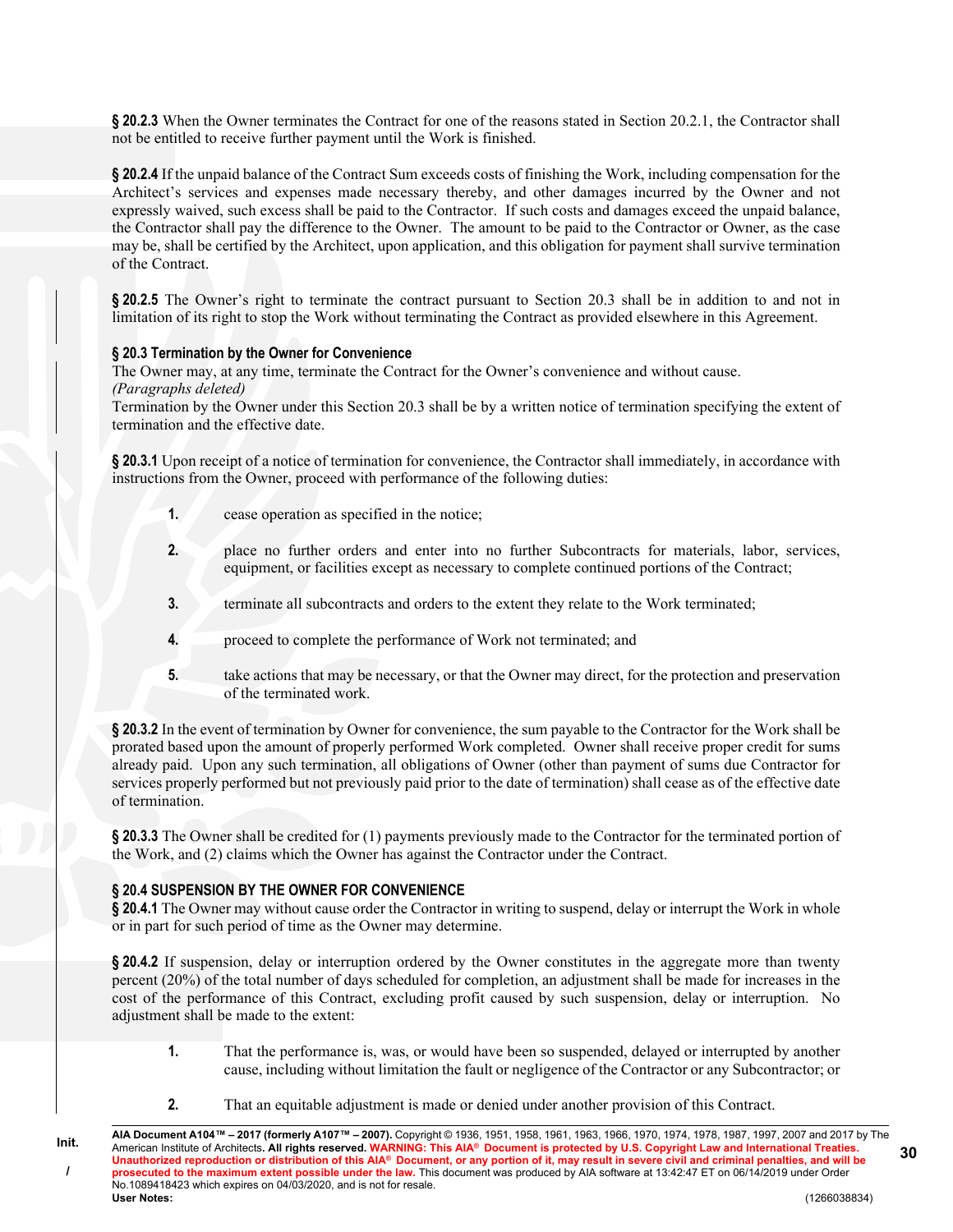**§ 20.4.3** Adjustments made in the cost of performance may have a mutually agreed fixed or percentage fee.

**ARTICLE 21 CLAIMS AND DISPUTES § 21.1** Intentionally Omitted.

# **§ 21.2 Notice of Claims § 21.2.1 Intentionally Omitted.**

§ 21.2.2 Claims by either the Owner or Contractor, where the condition giving rise to the Claim is first discovered after expiration of the period for correction of the Work set forth in Section 18.2, shall be initiated by notice to the other party.

# **§ 21.3 Time Limits on Claims**

The Owner and Contractor shall commence all claims and causes of action against the other and arising out of or related to the Contract in accordance with the requirements of the final dispute resolution method selected in this Agreement whether in contract, tort, breach of warranty, or otherwise, within the period specified by applicable law.

**§ 21.4** If a claim, dispute or other matter in question relates to or is the subject of a mechanic's lien, the party asserting such matter may proceed in accordance with applicable law to comply with the lien notice or filing deadlines.

**§ 21.5 Intentionally Omitted.**

**§ 21.6 Intentionally Omitted.**

**§ 21.7 Intentionally Omitted.**

**§ 21.8 Intentionally Omitted.**

**§ 21.9 Intentionally Omitted.**

# **§ 21.10 Continuing Contract Performance**

Pending final resolution of a Claim, except as otherwise agreed in writing, the Contractor shall proceed diligently with performance of the Contract and the Owner shall continue to make payments in accordance with the Contract Documents.

# **§ 21.11 Waiver of Claims for Consequential Damages**

The Contractor waives claims against the Owner for consequential damages arising out of or relating to this Contract. This mutual waiver

*(Paragraphs deleted)*

includes, but is not limited to, damages incurred by the Contractor for principal office expenses including the compensation of personnel stationed there, for losses of financing, business and reputation, and for loss of profit arising from the Work.

This waiver is applicable, without limitation, to all consequential damages due to Owner's termination in accordance with Article 20.

In any suit or action arising under this Contract the Owner shall be entitled to an award of reasonable attorney's fees and costs of litigation.

# **ARTICLE 22 OTHER CONDITIONS OR PROVISIONS,**

**§ 22.1** The Contractor shall be responsible for the supply and maintenance of any and all temporary equipment, utilities, and facilities necessary to properly and safely complete and protect the Work, including without limitation those required by winter conditions. Contractor shall provide and erect barricades and other safeguards adequate to warn of danger at the site and to protect persons and property from injury resulting from the Work.

**Init. /**

**AIA Document A104™ – 2017 (formerly A107™ – 2007).** Copyright © 1936, 1951, 1958, 1961, 1963, 1966, 1970, 1974, 1978, 1987, 1997, 2007 and 2017 by The American Institute of Architects**. All rights reserved. WARNING: This AIA® Document is protected by U.S. Copyright Law and International Treaties. Unauthorized reproduction or distribution of this AIA® Document, or any portion of it, may result in severe civil and criminal penalties, and will be prosecuted to the maximum extent possible under the law.** This document was produced by AIA software at 13:42:47 ET on 06/14/2019 under Order No.1089418423 which expires on 04/03/2020, and is not for resale.<br>User Notes: **User Notes:** (1266038834) **31**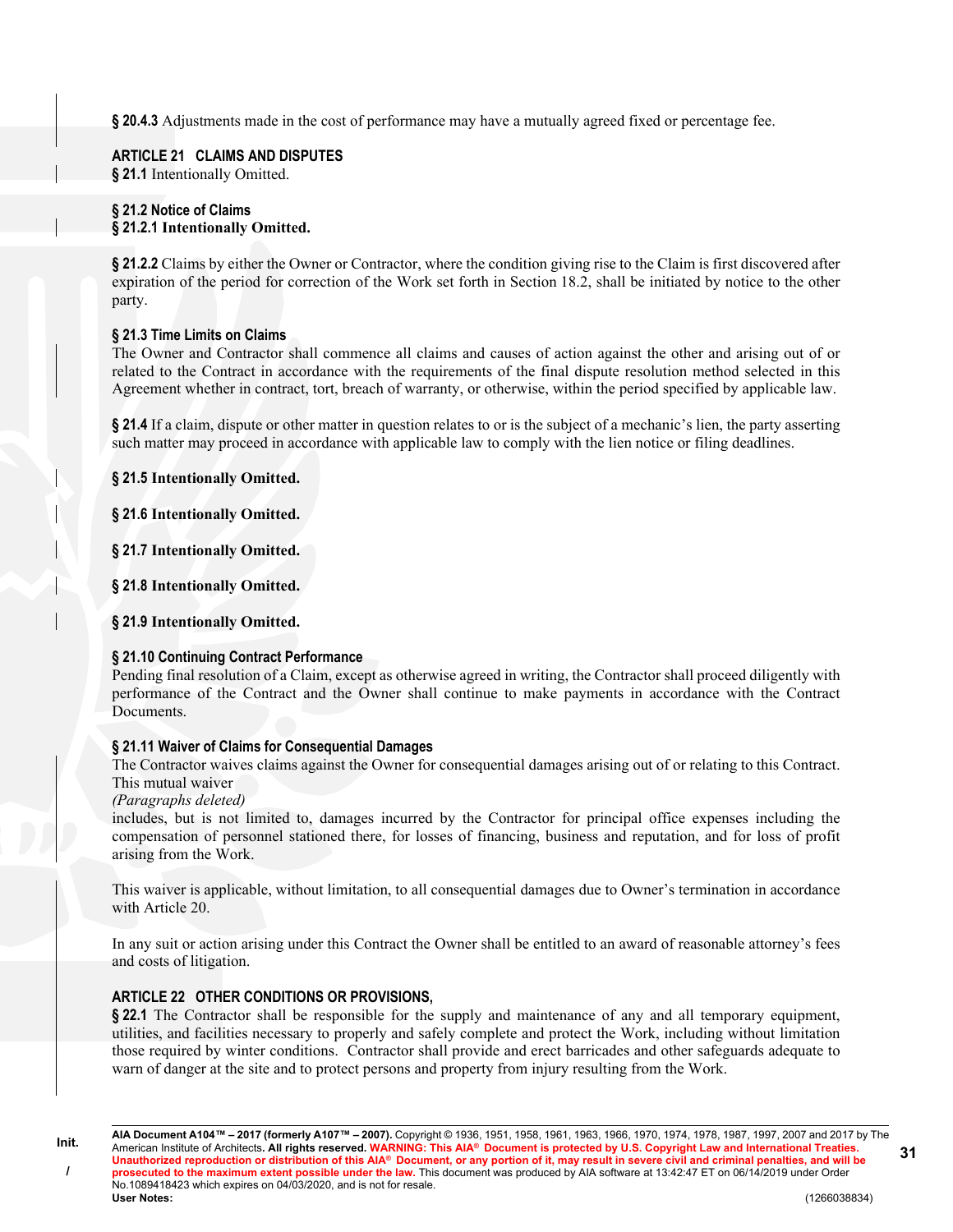**§ 22.2** The Contractor shall limit material and equipment storage to the immediate area of Work and such other areas as Owner may designate. The Contractor shall promptly remove and properly dispose off-site all construction material, trash, garbage and other debris.

**§ 22.3** The Contractor shall notify Architect and Owner in advance (to the extent practicable notice shall be made at least forty-eight (48) hours in advance) of any and all deliveries of major materials to the Project Site and shall give notice of receipt of materials and equipment that Architect or Owner has indicated or customarily would want to inspect prior to commencement of the Work. Prior to resumption of the Work in the event of a temporary suspension lasting longer than seventy-two (72) hours, and at such other time intervals during the process of the Work as requested by Owner, in order to permit Owner to properly coordinate its normal operations and facilities requirements with the Work.

**§ 22.4** The following definitions are added to the Contract:

**"Final completion"** means the date the Contract has been fully performed, all the Work has been completed in accordance with the Contract Documents and the Owner has approved Final Payment to the Contractor.

**"Indicated"** and **"shown"** mean as described, detailed, discussed, scheduled, referenced, or called for in, or reasonably inferable from the Contract Documents in order to produce a first-class Work product.

**"Provide"** or derivatives thereof means the Contractor shall properly fabricate, supply, furnish or procure all labor, materials, equipment, apparatus, and accessory appurtenances necessary to transport, deliver, install, erect and construct the specified item, complete, in place and ready for operation and use, including any final connections, in strict accordance with the Drawings, Specifications and other Contract Documents. The words "Contractor shall" are implied and shall be so understood whenever the direction or term "provide" is used.

**"Unit Price"** is an amount stated in the Contractor's bid proposal or in the Contract Documents as a price per unit of measurement for materials, equipment or services for a portion of the Work as described in the Bidding Documents or the Contract Documents. A Unit Price includes all costs associated with the performance of the portion of the Work for which the Unit Price is provided, including but not limited to labor, materials, equipment, loading, transportation, handling, unloading, overhead and profit.

**§ 22.5** Except as otherwise specifically provided in the Contract Documents, if and to the extent of any inconsistency, ambiguity, conflict, discrepancy or error in the Contract Document, and otherwise in interpreting the Contract Documents, the Parties shall give precedence to the Contract Documents in the following order of priority:

- (i) Modifications;
- (ii) This Agreement, except that the Special and Supplementary Conditions, if any, shall take precedence over the General Conditions of the Contract;
- (iii) Construction drawings.

# **ARTICLE 23 COMPLIANCE WITH LAWS/PREVAILING RATES OF WAGES**

§ 23.1 The Contractor shall comply with all federal, state, county and local laws, codes, rules and regulations applicable to the Work including without limitation all building codes, permit conditions, the American with Disabilities Act and the equal employment opportunity clause of the Illinois Human Rights Act and the rules and regulations of the Illinois Department of Human Rights, the Illinois Prevailing Wage Act, and all laws and regulations pertaining to occupational and work safety, hours of operation and disposal of construction debris. A copy of the Contractor's certification of compliance with applicable laws is attached to and made a part of this Agreement.

§ 23.2 The Contractor shall maintain and shall require its Subcontractors to maintain policies of employment as follows:

**§ 23.3** In the event of the Contractor's non-compliance with the provisions of this equal opportunity clause, the Illinois Human Rights Act or the Rules and Regulations of the Illinois Department of Human Rights ("Department"). Contractor may be declared ineligible for future contracts or subcontracts with the State of Illinois or any of its political subdivisions or municipal corporations, and the Contract may be cancelled or voided in whole or in part, and

**AIA Document A104™ – 2017 (formerly A107™ – 2007).** Copyright © 1936, 1951, 1958, 1961, 1963, 1966, 1970, 1974, 1978, 1987, 1997, 2007 and 2017 by The American Institute of Architects**. All rights reserved. WARNING: This AIA® Document is protected by U.S. Copyright Law and International Treaties. Unauthorized reproduction or distribution of this AIA® Document, or any portion of it, may result in severe civil and criminal penalties, and will be prosecuted to the maximum extent possible under the law.** This document was produced by AIA software at 13:42:47 ET on 06/14/2019 under Order No.1089418423 which expires on 04/03/2020, and is not for resale.<br>User Notes: **User Notes:** (1266038834) **32**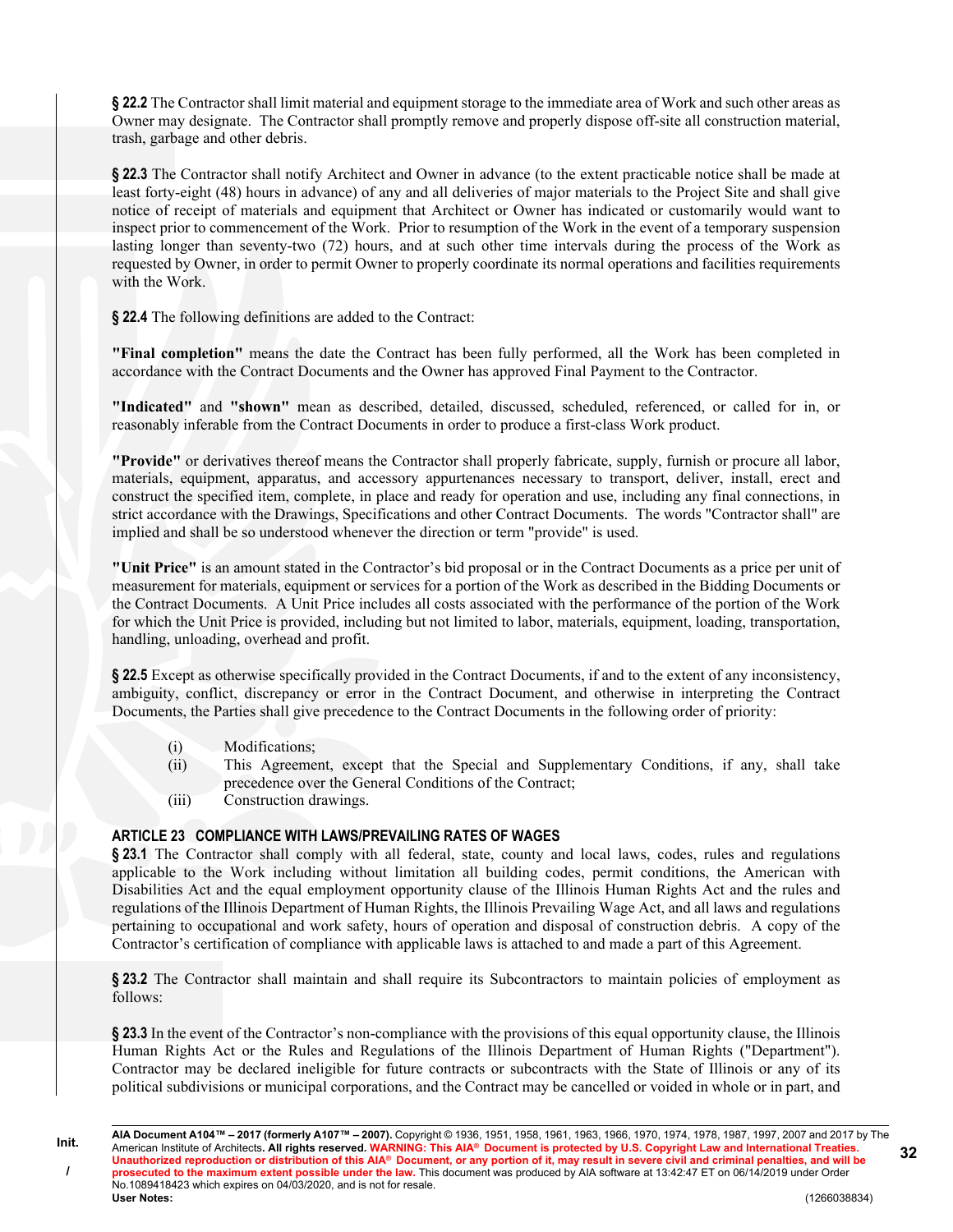such other sanctions or penalties may be imposed or remedies invoked as provided by statute or regulation. During the performance of this Contract, Contractor agrees as follows:

- 1) That it will not discriminate against any employee or applicant for employment because of race, color, religion, sex, sexual orientation or preference, marital status, national origin or ancestry, citizenship status, age, physical or mental disability unrelated to a person's ability to perform the essential functions of the job, association with a person with a disability, military status or an unfavorable discharge from military service, or record of arrest; and further that it will examine all job classifications to determine if minority persons or women are underutilized and will take appropriate affirmative action to rectify any such underutilization.
- 2) That, if it hires additional employees in order to perform this Contract or any portions thereof, it will determine the availability (in accordance with the Department's Rules and Regulations) of minorities and women in the area(s) from which it may reasonably recruit and it will hire for each job classification for which employees are hired in such a way that minorities and women are not underutilized.
- 3) That, in all solicitations or advertisements for employees placed by it or on its behalf, it will state that all applicants will be afforded equal opportunity without discrimination because of race, color, religion, sex, sexual orientation, marital status, national origin or ancestry, c:itizenship status, age, physical or mental handicap or disability unrelated to a person's ability to perform the essential function of the job, or association with a person with a disability, military status or an unfavorable discharge from military service, or record of arrest.
- 4) That it will send to each labor organization or representative of workers with which it has or is bound by a collective bargaining or other agreement or understanding, a notice advising such labor organization or representative of the Contractor's obligations under the Illinois Human Rights Act and the Department's rules and regulations. If any such labor organization or representative fails or refuses to cooperate with the Contractor in its efforts to comply with such Act and rules and regulations, the Contractor will promptly notify the Department and the Owner and will recruit employees from other sources when necessary to fulfill its obligations thereunder.
- 5) That it will submit reports as required by the Department's rules and regulations, furnish all relevant information as may from time to time be requested by the Department or the Owner, and in all respects comply with the Illinois Human Rights Act and the Department's rules and regulations.
- 6) That it will permit access to all relevant books, records, accounts and work sites by personnel of the Owner and the Department for purposes of investigation to ascertain Department's rules and regulations.
- 7) That it will include verbatim or by reference the provisions of this clause in every subcontract it awards under which any portion of the Contract obligations are undertaken or assumed, so that such provisions will be binding upon such subcontractor. In the same manner as with other provisions of this Contract, the Contractor will be liable for compliance with applicable provisions of this clause by such subcontractors; and further it will promptly notify the Owner and the Department in the event any subcontractor fails or refuses to comply therewith. In addition, the Contractor will not utilize any subcontractor declared by the Illinois Human Rights Commission to be ineligible (or contracts or subcontracts with the State of Illinois or any of its political subdivisions or municipal corporations.

**§ 23.4** The Contractor is encouraged to utilize qualified minority businesses as subcontractors for supplies, services and construction.

§ 23.5 The Contractor shall comply with the requirements of the Illinois Prevailing Wage Act (820 ILCS 130/0.01 et seq.) and the Park District's Ordinances requiring payment of prevailing wages. The Contractor shall pay or cause to be paid not less than the prevailing rate of hourly wage in the county the work is performed as determined by the Illinois Department of Labor for the month in which the work is performed including but not limited to all laborers,

**AIA Document A104™ – 2017 (formerly A107™ – 2007).** Copyright © 1936, 1951, 1958, 1961, 1963, 1966, 1970, 1974, 1978, 1987, 1997, 2007 and 2017 by The American Institute of Architects**. All rights reserved. WARNING: This AIA® Document is protected by U.S. Copyright Law and International Treaties. Unauthorized reproduction or distribution of this AIA® Document, or any portion of it, may result in severe civil and criminal penalties, and will be prosecuted to the maximum extent possible under the law.** This document was produced by AIA software at 13:42:47 ET on 06/14/2019 under Order No.1089418423 which expires on 04/03/2020, and is not for resale.<br>User Notes: **User Notes:** (1266038834)

**33**

**Init. /**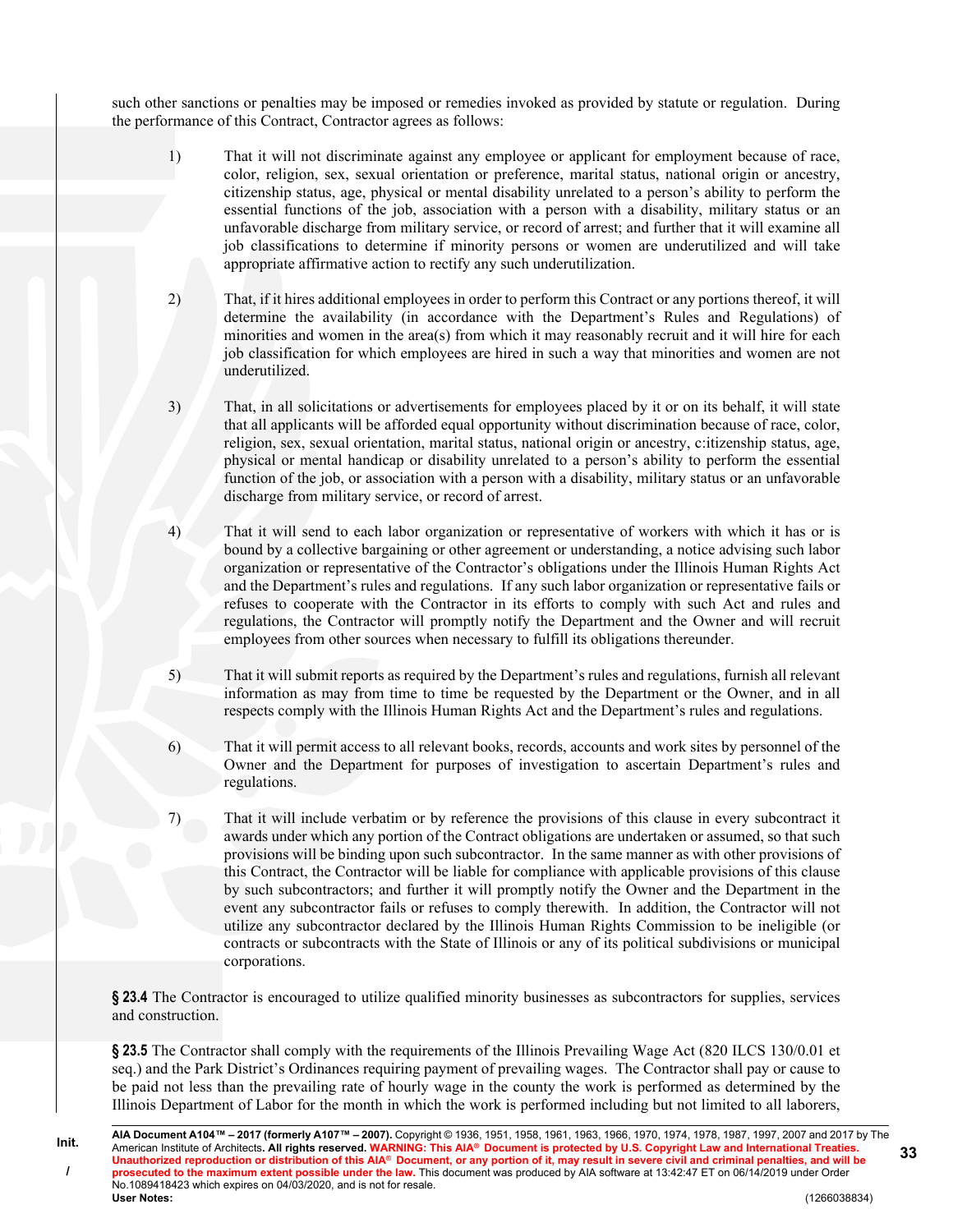workers and mechanics. All contractors and subcontractors rendering services under this contract must comply with all requirements under the Act, including but not limited to, all wage, notice and record keeping duties.

The Contractor is required to verify current prevailing wage prior to the first day of each month and to pay the then-current prevailing wage rate as determined by the Illinois Department of Labor, regardless of the rates contained in the Contract Documents. Any increases in costs to the Contractor due to the changes in the prevailing wage during the term of this Contract shall be at the expense of Contractor and not at the expense of Owner. Current prevailing wage rates are published at the following: http://www.illinois.gov/idol/Laws-Rules/CONMED/Pages/Rates.aspx. The Contractor agrees to indemnify and hold harmless the Park District for any violations of the Prevailing Wage Act.

The Contractor shall also: (1) insert into each subcontract and the project specifications for each subcontract, a written stipulation that the subcontractor shall not pay less than the prevailing rate of hourly wage to all laborers, workers, and mechanics performing work under the contract; and (2) require each subcontractor to insert into each lower-tiered contract and the project specifications for each lower-tiered subcontract, a stipulation that the subcontractor shall not pay less than prevailing rate of hourly wage to all laborers, workers, and mechanics performing work under the contract.

The Contractor shall include on all bonds and shall cause all subcontractors' bonds required under the Contract Documents to guarantee compliance with the Prevailing Wage Act.

Additionally, the Contractor and each subcontractor shall make and keep, for a period of not less than five (5) years from the date of the last payment on a contract or subcontract, records of all laborers, mechanics, and other workers employed by them on the Project; the records shall include each worker's name, address, telephone number when available, social security number, classification or classifications, the hourly wages paid in each pay period, the number of hours worked each day, and the starting and ending times of work each day. The Contractor shall submit monthly, no later than the fifteenth (15th) day of each calendar month, in person, by mail, or electronically a certified payroll to the Park District with each monthly pay request in the form required by the Illinois Prevailing Wage Act. The certified payroll shall be accompanied by a statement signed by the Contractor or subcontractor which states that: (i) he or she has examined the certified payroll and such records are true and accurate; (ii) the hourly rate paid to each worker is not less than the general prevailing rate· of hourly wages required by this Act: and (iii) the Contractor or subcontractor is aware that filing a certified payroll that he or she knows to be false is a Class A misdemeanor. The Contractor may rely on the certification of a lower tier subcontractor, provided the Contractor does not knowingly rely upon a subcontractor's false certification. The records submitted in accordance with this payroll submittal provision shall be considered public records pursuant to Section 5 of the Prevailing Wage Act, 820 ILCS 130/5. The Park District may, at its option, immediately terminate the Contract in the event that Contractor violates any provision of this paragraph or the Prevailing Wage Act.

Contractor shall also post the prevailing wage rates for each craft or type of worker or mechanic needed to complete the project at either: (l) a location on the project site easily accessible to the workers engaged on the project; or (2) in lieu of posting on the project site, if the Contractor has a business location where laborers, workers, ands mechanics may regularly visit, the Contractor may either post the prevailing rate of wages in each county the Contractor works in a conspicuous location or provide the laborers, workers or mechanics engaged on the project a written notice indicating the prevailing rate of wages for the project.

Upon seven (7) business days' notice, the Contractor and each subcontractor shall make available for inspection and copying at a location within this State during reasonable hours, the records identified in 820 ILCS 130/5(a)(l) to the Owner, and its officers and agents.

This Agreement entered into as of the day and year first written above.

LISLE PARK DISTRICT

| <b>OWNER</b> (Signature) |  |
|--------------------------|--|
|--------------------------|--|

**OWNER** *(Signature)* **CONTRACTOR** *(Signature)*

| (Printed name and title) | (Printed name and title) |
|--------------------------|--------------------------|
|--------------------------|--------------------------|

**AIA Document A104™ – 2017 (formerly A107™ – 2007).** Copyright © 1936, 1951, 1958, 1961, 1963, 1966, 1970, 1974, 1978, 1987, 1997, 2007 and 2017 by The American Institute of Architects**. All rights reserved. WARNING: This AIA® Document is protected by U.S. Copyright Law and International Treaties. Unauthorized reproduction or distribution of this AIA® Document, or any portion of it, may result in severe civil and criminal penalties, and will be prosecuted to the maximum extent possible under the law.** This document was produced by AIA software at 13:42:47 ET on 06/14/2019 under Order No.1089418423 which expires on 04/03/2020, and is not for resale.<br>User Notes: **User Notes:** (1266038834) **34**

**Init.**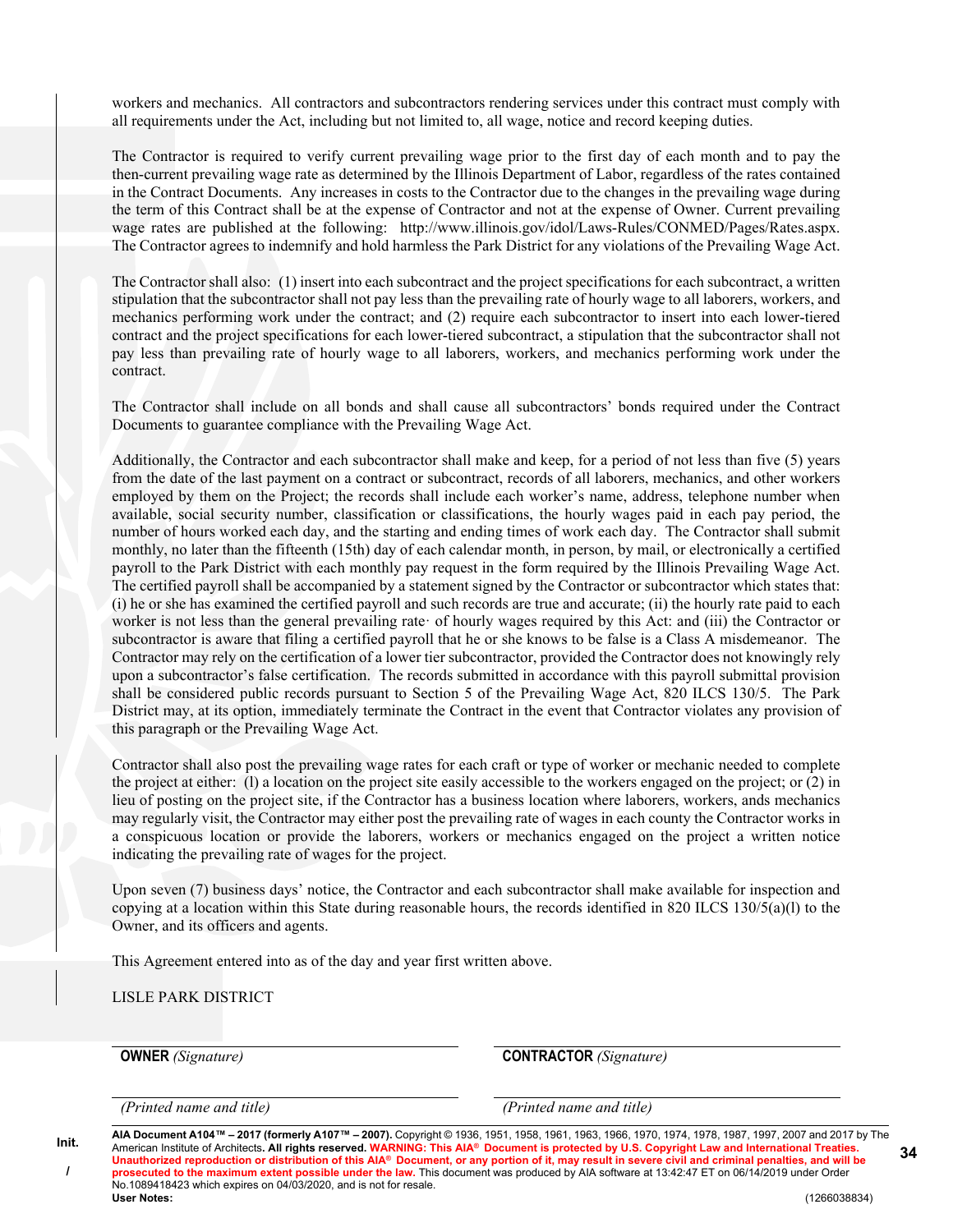# *Additions and Deletions Report for*

*AIA® Document A104TM – 2017*

This Additions and Deletions Report, as defined on page 1 of the associated document, reproduces below all text the author has added to the standard form AIA document in order to complete it, as well as any text the author may have added to or deleted from the original AIA text. Added text is shown underlined. Deleted text is indicated with a horizontal line through the original AIA text.

Note: This Additions and Deletions Report is provided for information purposes only and is not incorporated into or constitute any part of the associated AIA document. This Additions and Deletions Report and its associated document were generated simultaneously by AIA software at 13:42:47 ET on 06/14/2019.

**PAGE 1**

**AGREEMENT** made as of the day of in the year  $\frac{1}{\sqrt{2\pi}}$ 

**…**

Lisle Park District 1925 Ohio Street Lisle, IL 60532 Tel: 630-964-3410 Fax: 630-964-7448

**…**

This Project includes and all other incidental and collateral work necessary to complete the Project in accordance with the Contract Documents. **PAGE 2**

# **22 OTHER CONDITIONS OR PROVISIONS**

**23 COMPLIANCE WITH LAWS**

**EXHIBIT A DETERMINATION OF THE COST OF THE WORK**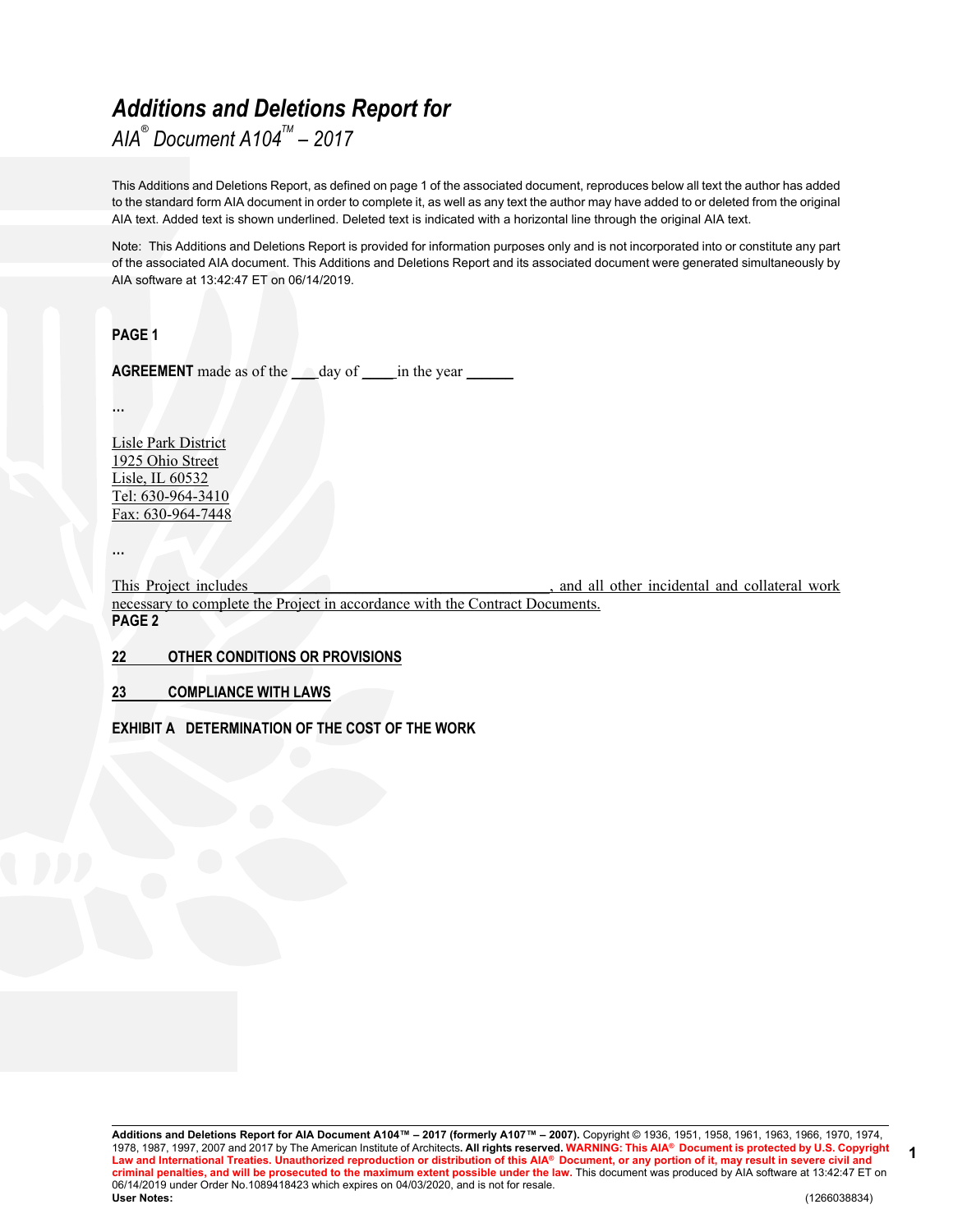## **PAGE 3**

**[X]** A date set forth in a notice to proceed issued by the Owner.

**…**

[ $X$ ] By the following date:

#### **…**

# **§ 2.4 Final Completion**

**§ 2.4.1** Subject to adjustments of the Contract Time as provided in the Contract Documents, the Contractor shall achieve Final Completion of the entire Work:

*(Check the appropriate box and complete the necessary information.)*

Not later than ( ) calendar days from the date of commencement of the Work.

[ $X$ ] By the following date:

**§ 2.4.2** If the Contractor fails to achieve Final Completion as provided in this Section 2.4, liquidated damages, if any, shall be assessed as set forth in Section 3.5.

# **PAGE 4**

**[X]** Stipulated Sum, in accordance with Section 3.2 below

**…**

**§ 3.2** The Stipulated Sum shall be (\$ ), \_\_\_\_\_\_\_\_\_\_\_\_\_\_\_\_\_\_\_\_\_\_\_\_\_\_\_\_\_\_\_ Dollars (\$\_\_\_\_\_\_\_\_\_\_\_\_\_\_\_\_\_\_\_), subject to additions and deductions as provided in the Contract Documents.

**…**

§ 3.3 Cost of the Work Plus Contractor's Fee**§ 3.5** Liquidated damages, if any: *(Insert terms and conditions for liquidated damages, if any.)* **§ 3.3.1** The Cost of the Work is as defined in Exhibit A, Determination of the Cost of the Work.

**§ 3.3.2** The Contractor's Fee:

*(State a lump sum, percentage of Cost of the Work or other provision for determining the Contractor's Fee and the method of adjustment to the Fee for changes in the Work.)*

# **§ 3.4 Cost of the Work Plus Contractor's Fee With a Guaranteed Maximum Price**

**§ 3.4.1** The Cost of the Work is as defined in Exhibit A, Determination of the Cost of the Work.

#### **§ 3.4.2** The Contractor's Fee:

*(State a lump sum, percentage of Cost of the Work or other provision for determining the Contractor's Fee and the method of adjustment to the Fee for changes in the Work.)*

#### **§ 3.4.3 Guaranteed Maximum Price**

**§ 3.4.3.1** The sum of the Cost of the Work and the Contractor's Fee is guaranteed by the Contractor not to exceed (\$ ), subject to additions and deductions by changes in the Work as provided in the Contract Documents. This maximum

**Additions and Deletions Report for AIA Document A104™ – 2017 (formerly A107™ – 2007).** Copyright © 1936, 1951, 1958, 1961, 1963, 1966, 1970, 1974, 1978, 1987, 1997, 2007 and 2017 by The American Institute of Architects**. All rights reserved. WARNING: This AIA® Document is protected by U.S. Copyright Law and International Treaties. Unauthorized reproduction or distribution of this AIA® Document, or any portion of it, may result in severe civil and criminal penalties, and will be prosecuted to the maximum extent possible under the law.** This document was produced by AIA software at 13:42:47 ET on 06/14/2019 under Order No.1089418423 which expires on 04/03/2020, and is not for resale.<br>User Notes: **User Notes:** (1266038834)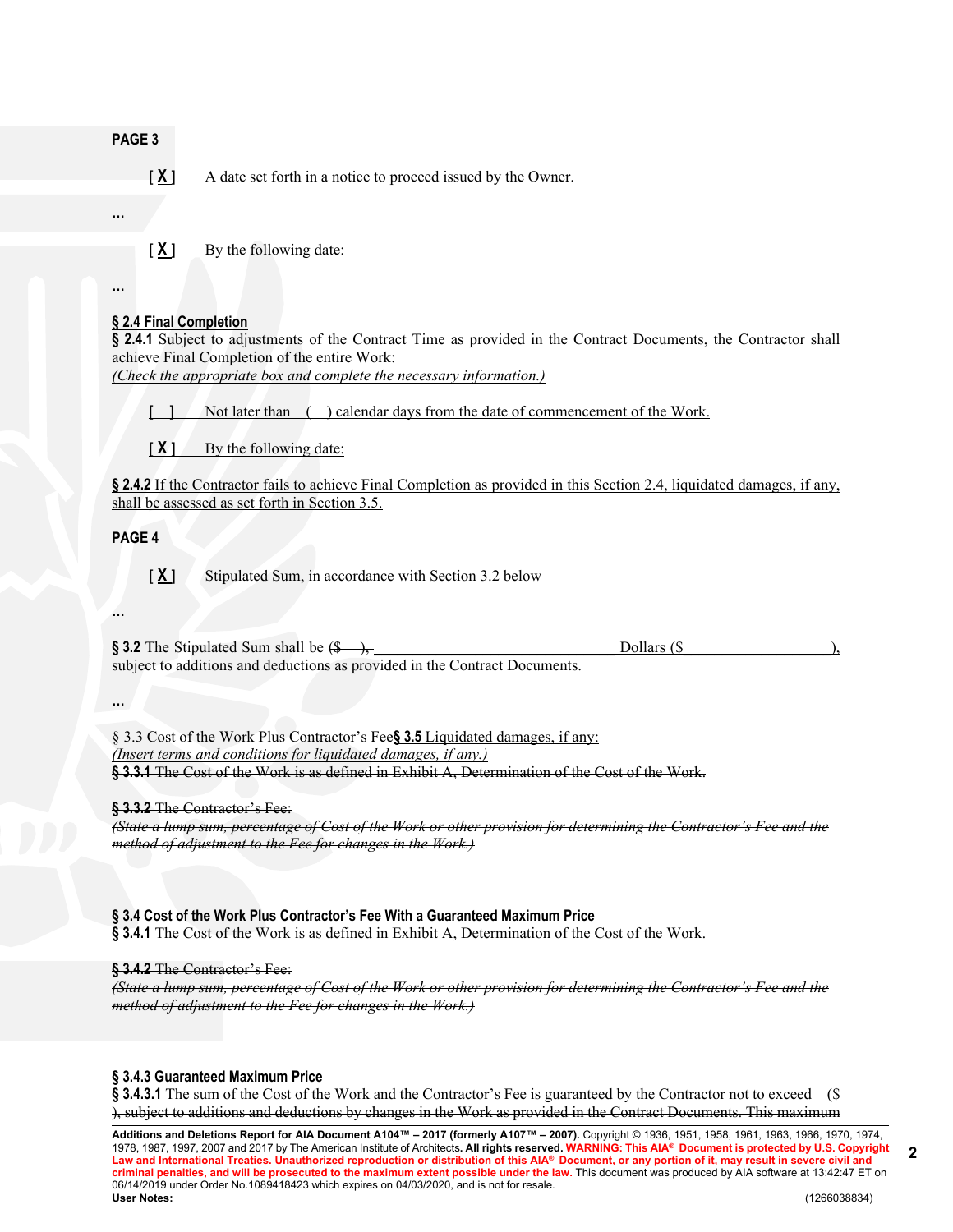sum is referred to in the Contract Documents as the Guaranteed Maximum Price. Costs which would cause the Guaranteed Maximum Price to be exceeded shall be paid by the Contractor without reimbursement by the Owner. *(Insert specific provisions if the Contractor is to participate in any savings.)*

**§ 3.4.3.2** The Guaranteed Maximum Price is based on the following alternates, if any, which are described in the Contract Documents and are hereby accepted by the Owner:

*(State the numbers or other identification of accepted alternates. If the bidding or proposal documents permit the Owner to accept other alternates subsequent to the execution of this Agreement, attach a schedule of such other alternates showing the amount for each and the date when that amount expires.)*

#### **§ 3.4.3.3** Unit Prices, if any:

*(Identify the item and state the unit price and the quantity limitations, if any, to which the unit price will be applicable.)*

**Item Units and Limitations Price per Unit (\$0.00)**

**3**

# **§ 3.4.3.4** Allowances, if any, included in the Guaranteed Maximum Price:

*(Identify each allowance.)*

Time is of the essence to this Contract. Should a Contractor fail to complete the Work on or before the Final Completion Date as stipulated in the Contract or within such extended time as may have been allowed by Owner, the Contractor shall be liable and shall pay to the Owner the sum of \$500.00 per calendar day, not as a penalty but as liquidated damages for each day of overrun in the Contract Time or such extended time as may have been allowed by Owner. The liquidated damages for failure to complete the Contract on time are approximate, due to the impracticality of calculating and proving actual delay costs. The costs of delay represented by the liquidated damages amount are understood to be a fair and reasonable estimate of the costs that will be borne by the Owner during extended and delayed performance by the Contractor for the Work. The liquidated damages amount specified will accrue and be assessed until Final Completion of the

**Item Price**

**§ 3.4.3.5** Assumptions, if any, on which the Guaranteed Maximum Price is based:

**§ 3.4.3.6** To the extent that the Contract Documents are anticipated to require further development, the Guaranteed Maximum Price includes the costs attributable to such further development consistent with the Contract Documents and reasonably inferable therefrom. Such further development does not include changes in scope, systems, kinds and quality of materials, finishes or equipment, all of which, if required, shall be incorporated by Change Order.

**§ 3.4.3.7** The Owner shall authorize preparation of revisions to the Contract Documents that incorporate the agreed-upon assumptions contained in Section 3.4.3.5. The Owner shall promptly furnish such revised Contract Documents to the Contractor. The Contractor shall notify the Owner and Architect of any inconsistencies between the agreed-upon assumptions contained in Section 3.4.3.5 and the revised Contract Documents.

#### **§ 3.5** Liquidated damages, if any: *(Insert terms and conditions for liquidated damages, if any.)*

total physical Work of the Contract even though the Work may be substantially complete. The Owner will deduct these liquidated damages from any monies due or to become due to the Contractor from the Owner. **PAGE 5**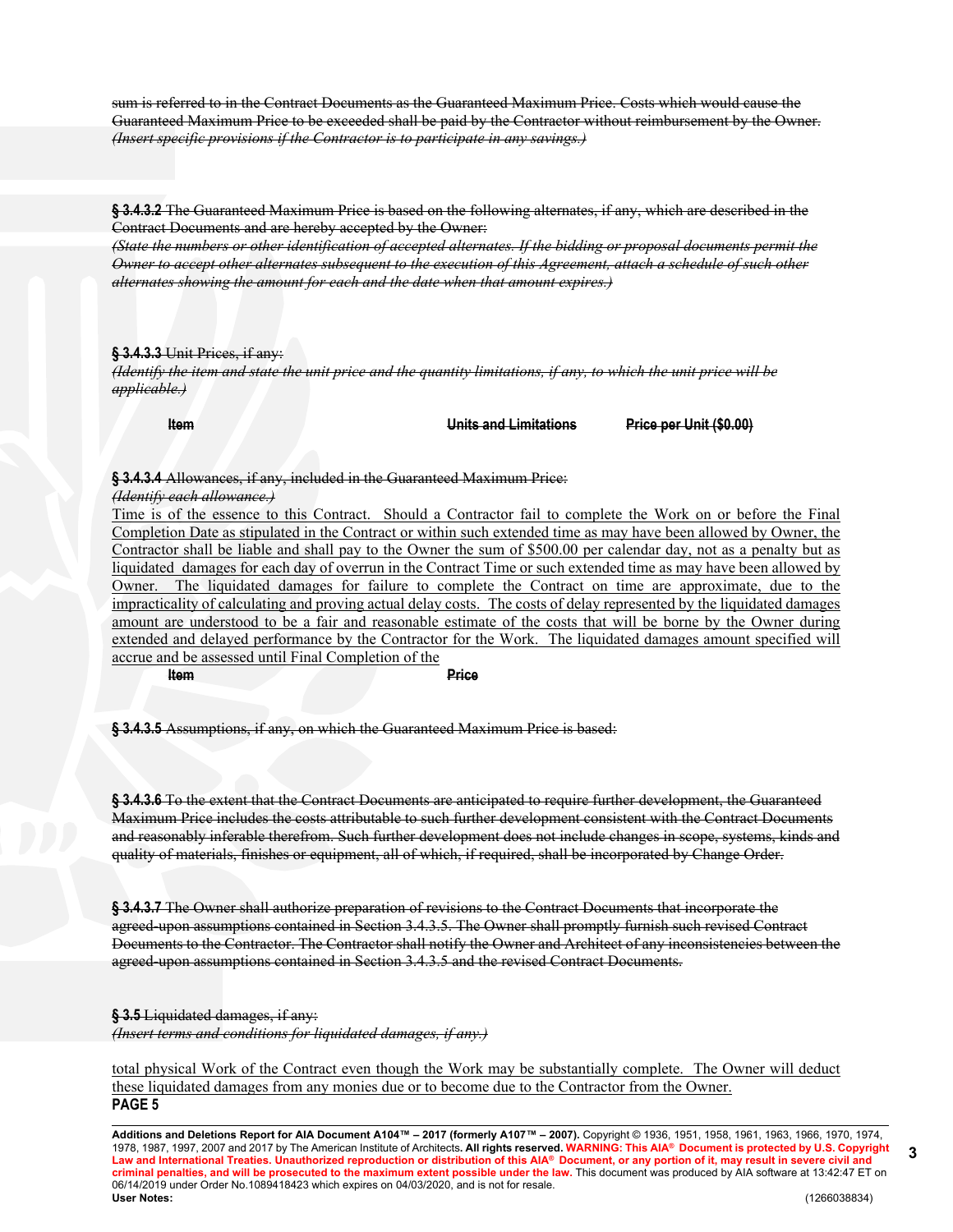§ 4.1.1 Based upon Applications for Payment-Payment, properly completed and accompanied by all supporting documentation and other submittals required by the Contract Documents, submitted to the Architect by the Contractor and Certificates for Payment issued by the Architect, and agreed to by the Owner and not subsequently nullified by the Architect in accordance with the Contract Documents, the Owner shall make progress payments on account of the Contract Sum to the Contractor as provided below and elsewhere in the Contract Documents.

**§ 4.1.2** The period covered by each Application for Payment shall be one calendar month ending on the last day of the month, or as follows:

month.

§ 4.1.3 Provided that an Application for Payment Payment, which is in proper form and accompanied by the required supporting documents and submittals, in form and substance required by the Contract Documents, is received by the Architect not later than the tenth (10<sup>th</sup>) day of a month, certified by the Architect and not subsequently nullified by the Architect, the Owner shall make payment of the certified amount to the Contractor not later than the fifteenth (15<sup>th</sup>) day of the following month. If an Application for Payment is received by the Architect after the date fixed above, payment shall be made by the Owner not later than  $\longleftrightarrow$  forty-five (45) days after the Architect receives the Application for Payment.

**…**

**§ 4.1.4** For each progress payment made prior to Substantial Final Completion of the Work, the Owner may withhold retainage from the payment otherwise due as follows:

**…**

Ten percent (10%) of the Contract Sum.

**§ 4.1.5** Payments due and unpaid under the Contract shall bear interest from the date payment is due at the rate stated below, or in the absence thereof, at the legal rate prevailing from time to time at the place where the Project is located. (Insert rate of interest agreed upon, if any.)Contract, and any late payment penalties associated with same, shall be paid in accordance with the provisions of the Illinois Local Government Prompt Payment Act, 50 ILCS 5051/1 *et seq*.

 $\frac{0}{6}$ 

**…**

- **.1** the Contractor has fully performed the Contract **1.** the Contractor has achieved Final Completion of the Work, including except for the Contractor's responsibility to correct Work as provided in Section 18.2, and to satisfy other requirements, if any, which extend beyond final payment;
- **.2 2.** the Contractor has submitted a final accounting for the Cost of the Work, where payment is on the basis of the Cost of the Work with or without a Guaranteed Maximum Price; and
- **.3** 3. a final Certificate for Payment has been issued by the Architect in accordance with Section 15.7.1.

**§ 4.2.2** The Subject to § 4.2.1, Owner's final payment to the Contractor shall be made no later than 30 thirty (30) days after the issuance of the Architect's final Certificate for Payment, or as follows:

Payment and approval by Owner.

**…**

For any claim subject to, but not resolved by, mediation pursuant to Section 21.5, the The method of binding dispute resolution shall be as follows:

**Additions and Deletions Report for AIA Document A104™ – 2017 (formerly A107™ – 2007).** Copyright © 1936, 1951, 1958, 1961, 1963, 1966, 1970, 1974, 1978, 1987, 1997, 2007 and 2017 by The American Institute of Architects**. All rights reserved. WARNING: This AIA® Document is protected by U.S. Copyright Law and International Treaties. Unauthorized reproduction or distribution of this AIA® Document, or any portion of it, may result in severe civil and criminal penalties, and will be prosecuted to the maximum extent possible under the law.** This document was produced by AIA software at 13:42:47 ET on 06/14/2019 under Order No.1089418423 which expires on 04/03/2020, and is not for resale.<br>User Notes: **User Notes:** (1266038834)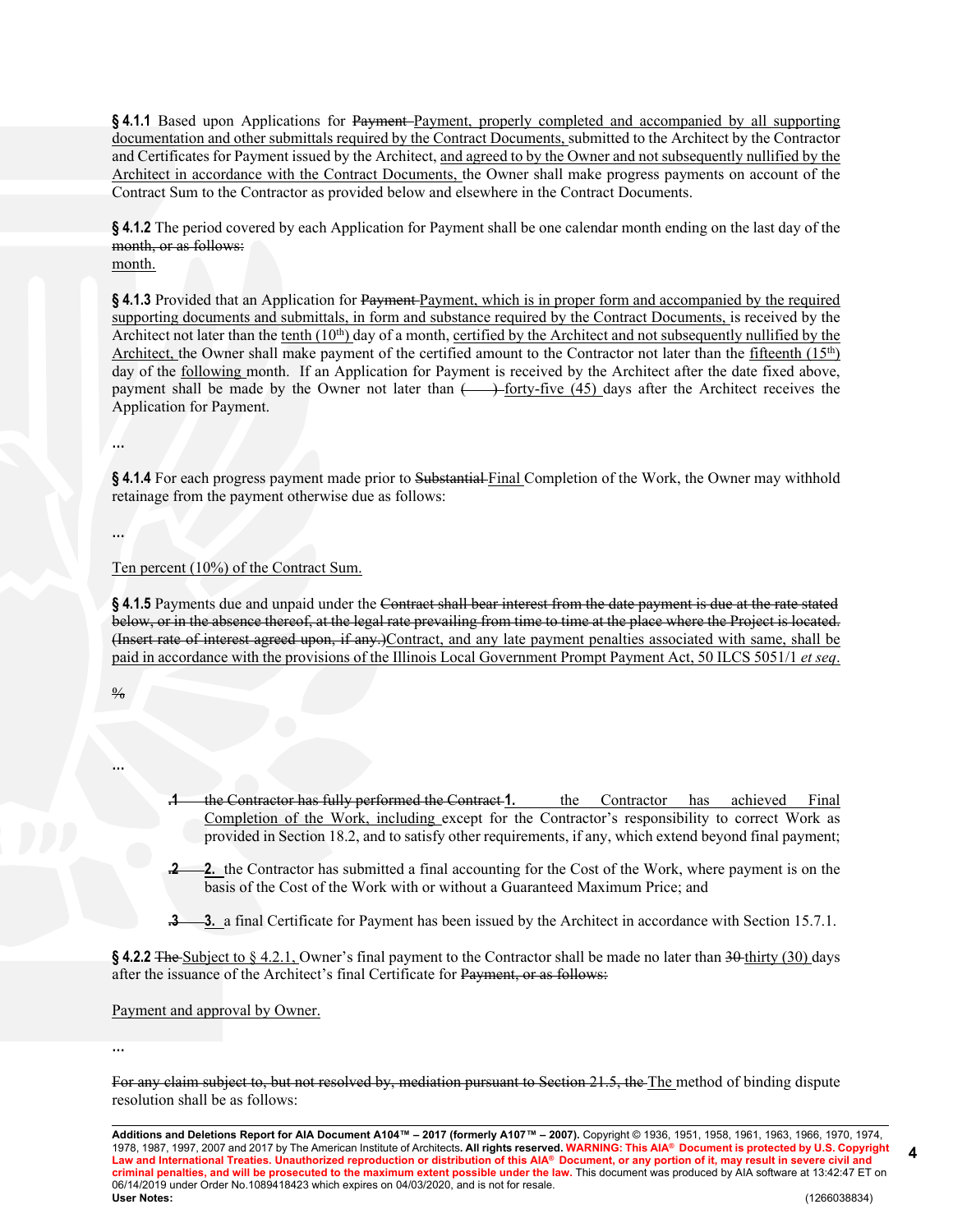**PAGE 6**

**…**

[ $X$ ] Litigation in a court of competent jurisdiction

 If the Owner and Contractor do not select a method of binding dispute resolution, or do not subsequently agree in writing to a binding dispute resolution method other than litigation, claims will be resolved in a court of competent jurisdiction.

**…**

§ 6.1.1 The Agreement is this executed AIA Document A104<sup>™</sup>–2017, Standard Abbreviated Form of Agreement Between Owner and Contractor.Contractor, as modified by Owner.

§ 6.1.2 AIA Document E203<sup>™</sup>–2013, Building Information Modeling and Digital Data Exhibit, dated as indicated below:

*(Insert the date of the E203–2013 incorporated into this Agreement.)*

#### **Intentionally Omitted.**

**§ 6.1.3** The Supplementary and other Conditions of the Contract: Contract are those included in the Project Manual dated \_\_\_\_\_\_\_\_\_\_\_\_\_\_\_.

|  | <b>Document</b> | Fitle | <b>Date</b> | Pages |
|--|-----------------|-------|-------------|-------|
|--|-----------------|-------|-------------|-------|

**§ 6.1.4** The Specifications:

*(Either list the Specifications here or refer to an exhibit attached to this Agreement.)*

§ 6.1.4 The Specifications are those included in the Project Manual dated **Section Title Date Pages**

**§ 6.1.5** The Drawings:

(Either list the Drawings here or refer to an exhibit attached to this Agreement.)Drawings are those included in the Project Manual dated

# **§ 6.1.6** The Addenda, if any: N/A

Number Date **§ 6.1.6** The Addenda, if any: **Number Date Pages**

**…**

**.1 1.** Other Exhibits:

**Additions and Deletions Report for AIA Document A104™ – 2017 (formerly A107™ – 2007).** Copyright © 1936, 1951, 1958, 1961, 1963, 1966, 1970, 1974, 1978, 1987, 1997, 2007 and 2017 by The American Institute of Architects**. All rights reserved. WARNING: This AIA® Document is protected by U.S. Copyright Law and International Treaties. Unauthorized reproduction or distribution of this AIA® Document, or any portion of it, may result in severe civil and criminal penalties, and will be prosecuted to the maximum extent possible under the law.** This document was produced by AIA software at 13:42:47 ET on 06/14/2019 under Order No.1089418423 which expires on 04/03/2020, and is not for resale.<br>User Notes: **User Notes:** (1266038834)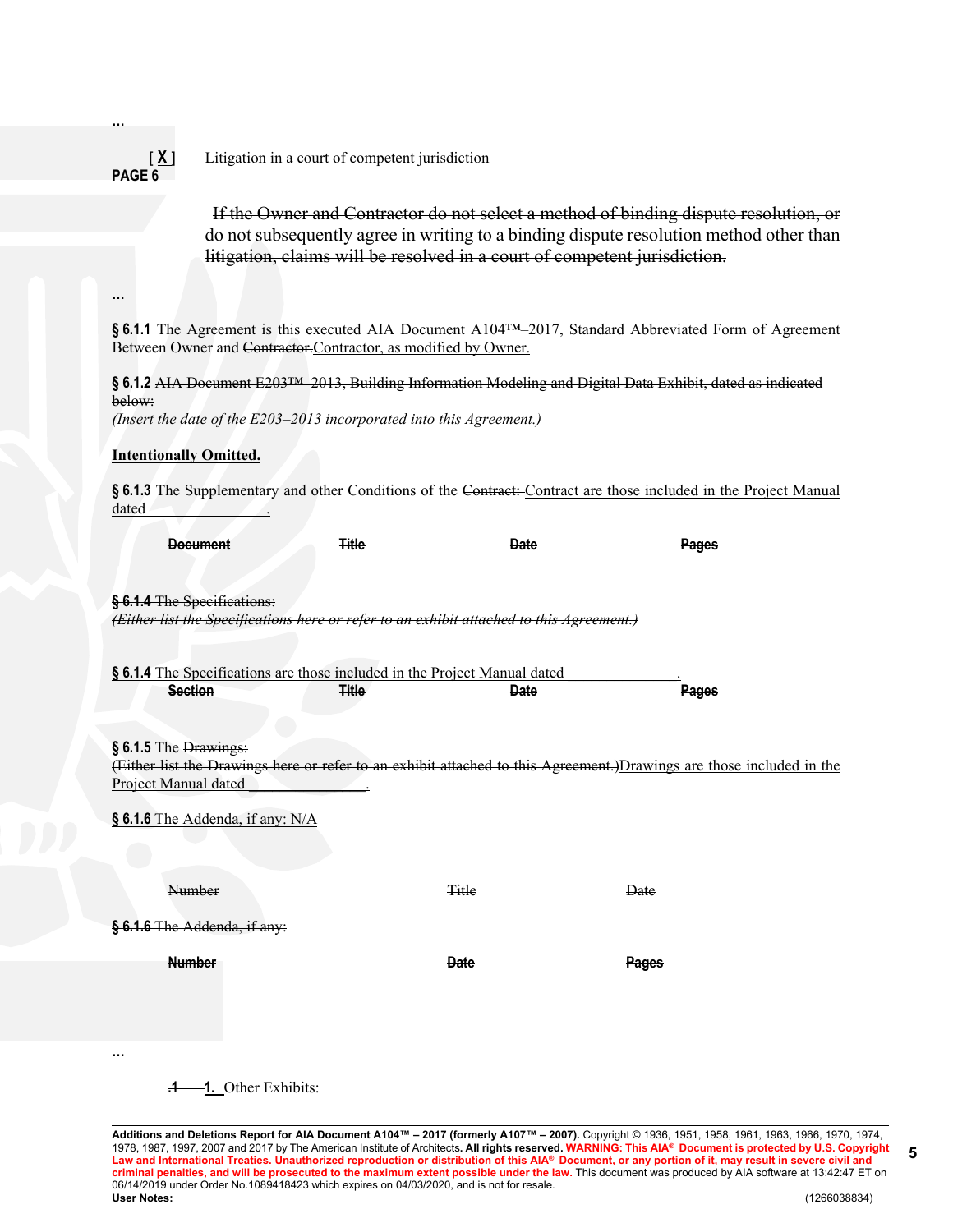**2** 2. Other documents, if any, listed below:

*(List here any additional documents that are intended to form part of the Contract Documents.)*

- a. Project Manual for the Lisle Park District's 2019 Tennis and Basketball Court Repairs Project dated \_\_\_\_\_\_\_\_\_\_\_\_\_\_, incorporated herein by reference.
- b. Contractor's Proposal, dated  $\blacksquare$ , attached hereto as Exhibit A and incorporated herein by reference.
- c. Contractor's Compliance and Certification attached hereto as Exhibit B and incorporated herein by reference.
- d. Performance Bond and Labor and Material Payment Bond attached hereto as Exhibit C and incorporated herein by reference.

#### **PAGE 7**

**…**

**§ 7.5.1** The Architect and the Architect's consultants shall be deemed the authors and owners of their respective Instruments of Service, including the Drawings and Specifications, and will retain all common law, statutory and other reserved rights in their Instruments of Service, including copyrights. The Contractor, Subcontractors, Sub-subcontractors, and suppliers shall not own or claim a copyright in the Instruments of Service. Submittal or distribution to meet official regulatory requirements or for other purposes in connection with the Project is not to be construed as publication in derogation of the Architect's or Architect's consultants' reserved rights.

**§ 7.5.2** The Contractor, Subcontractors, Sub-subcontractors and suppliers are authorized to use and reproduce the Instruments of Service provided to them, subject to the protocols established pursuant to Sections 7.6 and 7.7, if applicable, solely and exclusively for execution of the Work. All copies made under this authorization shall bear the copyright notice, if any, shown on the Instruments of Service. The Contractor, Subcontractors, Sub-subcontractors, and suppliers may not use the Instruments of Service on other projects or for additions to this Project outside the scope of the Work without the specific written consent of the Owner, Architect and the Architect's consultants.

**§ 7.5.3** The Owner is the owner of the Contract Documents. The Contractor may retain one record set for use with this Project only. All copies of the Contract Documents except Contractor's record set shall be returned or suitably accounted for to the Owner on request upon completion of the Work. **PAGE 8**

The parties shall agree upon protocols governing the transmission and use of Instruments of Service or any other information or documentation in digital form. The parties will If applicable, the Parties may use AIA Document E203™–2013, Building Information Modeling and Digital Data Exhibit, to establish the protocols for the development, use, transmission, and exchange of digital data.

**…**

**…**

Any use of, or reliance on, all or a portion of a building information model without agreement to protocols governing the use of, and reliance on, the information contained in the model and without having those protocols set forth in AIA Document E203™–2013, Building Information Modeling and Digital Data Exhibit, if completed, and the requisite AIA Document G202™–2013, Project Building Information Modeling Protocol Form, if completed, shall be at the using or relying party's sole risk and without liability to the other party and its contractors or consultants, the authors of, or contributors to, the building information model, and each of their agents and employees.

# **§ 7.10 Relationship of the Parties**

Where the Contract is based on the Cost of the Work plus the Contractor's Fee, with or without a Guaranteed Maximum Price, the Contractor accepts the relationship of trust and confidence established by this Agreement and covenants with the Owner to cooperate with the Architect and exercise the Contractor's skill and judgment in furthering the interests of the Owner; to furnish efficient business administration and supervision; to furnish at all times an adequate supply of workers and materials; and to perform the Work in an expeditious and economical manner consistent with the Owner's interests. The Owner agrees to furnish and approve, in a timely manner, information

**Additions and Deletions Report for AIA Document A104™ – 2017 (formerly A107™ – 2007).** Copyright © 1936, 1951, 1958, 1961, 1963, 1966, 1970, 1974, 1978, 1987, 1997, 2007 and 2017 by The American Institute of Architects**. All rights reserved. WARNING: This AIA® Document is protected by U.S. Copyright Law and International Treaties. Unauthorized reproduction or distribution of this AIA® Document, or any portion of it, may result in severe civil and criminal penalties, and will be prosecuted to the maximum extent possible under the law.** This document was produced by AIA software at 13:42:47 ET on 06/14/2019 under Order No.1089418423 which expires on 04/03/2020, and is not for resale.<br>User Notes: **User Notes:** (1266038834)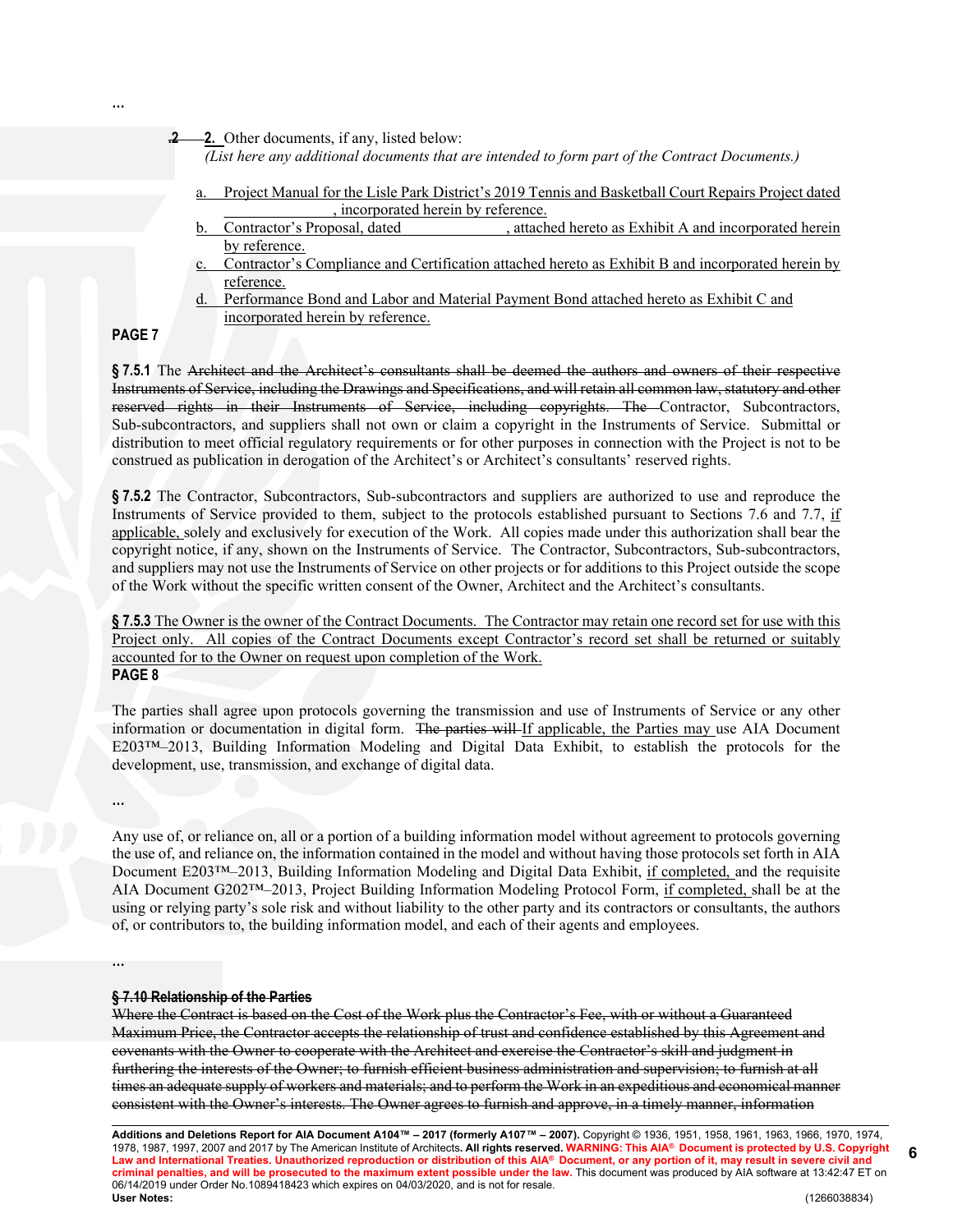required by the Contractor and to make payments to the Contractor in accordance with the requirements of the Contract Documents.

**§ 8.1.1** Prior to commencement of the Work, at the written request by the Contractor, the Owner shall furnish to the Contractor reasonable evidence that the Owner has made financial arrangements to fulfill the Owner's obligations under the Contract. The Contractor shall have no obligation to commence the Work until the Owner provides such evidence. If commencement of the Work is delayed under this Section 8.1.1, the Contract Time shall be extended appropriately.**Intentionally Omitted**.

**…**

**…**

**§ 8.1.3** The–Subject to the Contactor's duties and obligations under the Contract Documents and § 9.1.1 of this Agreement, Contractor shall be entitled to rely on the accuracy of information furnished by the Owner but shall exercise proper precautions relating to the safe performance of the Work. **PAGE 9**

If the Contractor fails to correct Work which is not in accordance with the requirements of the Contract Documents, or repeatedly fails or refuses to provide a sufficient amount of properly supervised and coordinated labor, material, or equipment so as to be able to complete the Work with the Contract Time, or fails to pay subcontractors or material suppliers timely, or to remove or discharge within ten (10) days any lien filed upon the Owner's property or funds by anyone claiming by, through, or under the Contractor, or disregards the instructions of the Architect or Owner when based on the requirements of the Contract Documents, or otherwise fails to carry out the Work in accordance with the Contract Documents, the Owner may issue a written order to the Contractor to stop the Work, or any portion thereof, until the cause for such order is eliminated; however, the right of the Owner to stop the Work shall not give rise to a duty on the part of the Owner to exercise this right for the benefit of the Contractor or any other person or entity.

#### **…**

If the Contractor defaults or neglects to carry out the Work in accordance with the Contract Documents, and fails within a ten-day period after receipt of or fails to perform a duty under or comply with a provision of the Contract Documents or fails within a seven-day period after receipt of written notice from the Owner to commence and continue correction of such default or neglect with diligence and promptness, or fails within such seven (7)-day period to eliminate (or diligently commence to eliminate) the cause of any stop work order issued under Section 8.2 of this Agreement, the Owner may, without prejudice to any other remedies the Owner may have, correct such default or neglect. Such action by the Owner and amounts charged to the Contractor are both subject to prior approval of the Architect and the deficiencies, default, or neglect and may deduct the actual cost thereof, including the Owner's expenses and compensation for the Architect's services made necessary thereby, from the payment then or thereafter due the Contractor. Architect may, pursuant to Section 15.4.3, withhold or nullify a Certificate for Payment in whole or in part, to the extent reasonably necessary to reimburse the Owner for the reasonable cost of correcting such deficiencies, including the Owner's expenses and compensation for the Architect's additional services made necessary by such default, neglect, or failure. If the Contractor disagrees with the actions of the Owner or the Architect, or the amounts claimed as costs to the Owner, the Contractor may file a Claim pursuant to Article 21.

**…**

**§ 9.1.1** Execution of the Contract by the Contractor is a representation that the Contractor has visited the site, become generally familiar with local conditions under which the Work is to be performed and correlated personal observations with requirements of the Contract Documents. By its execution of the Contract, the Contractor acknowledges, agrees, represents, and warrants that: (a) the Contractor has carefully and thoroughly examined the Contract Documents, and the Contract Documents are full and complete, include all items necessary for the proper execution and completion of the Work, are sufficient to have enabled the Contractor to determine the cost of the Work and the time required for performance of the Work and to enable Contractor to construct the Work indicated therein in accordance with laws, ordinances, codes, regulations and rules applicable to the Work, and otherwise to fulfill all its obligations thereunder,

**Additions and Deletions Report for AIA Document A104™ – 2017 (formerly A107™ – 2007).** Copyright © 1936, 1951, 1958, 1961, 1963, 1966, 1970, 1974, 1978, 1987, 1997, 2007 and 2017 by The American Institute of Architects**. All rights reserved. WARNING: This AIA® Document is protected by U.S. Copyright Law and International Treaties. Unauthorized reproduction or distribution of this AIA® Document, or any portion of it, may result in severe civil and criminal penalties, and will be prosecuted to the maximum extent possible under the law.** This document was produced by AIA software at 13:42:47 ET on 06/14/2019 under Order No.1089418423 which expires on 04/03/2020, and is not for resale.<br>User Notes: **User Notes:** (1266038834)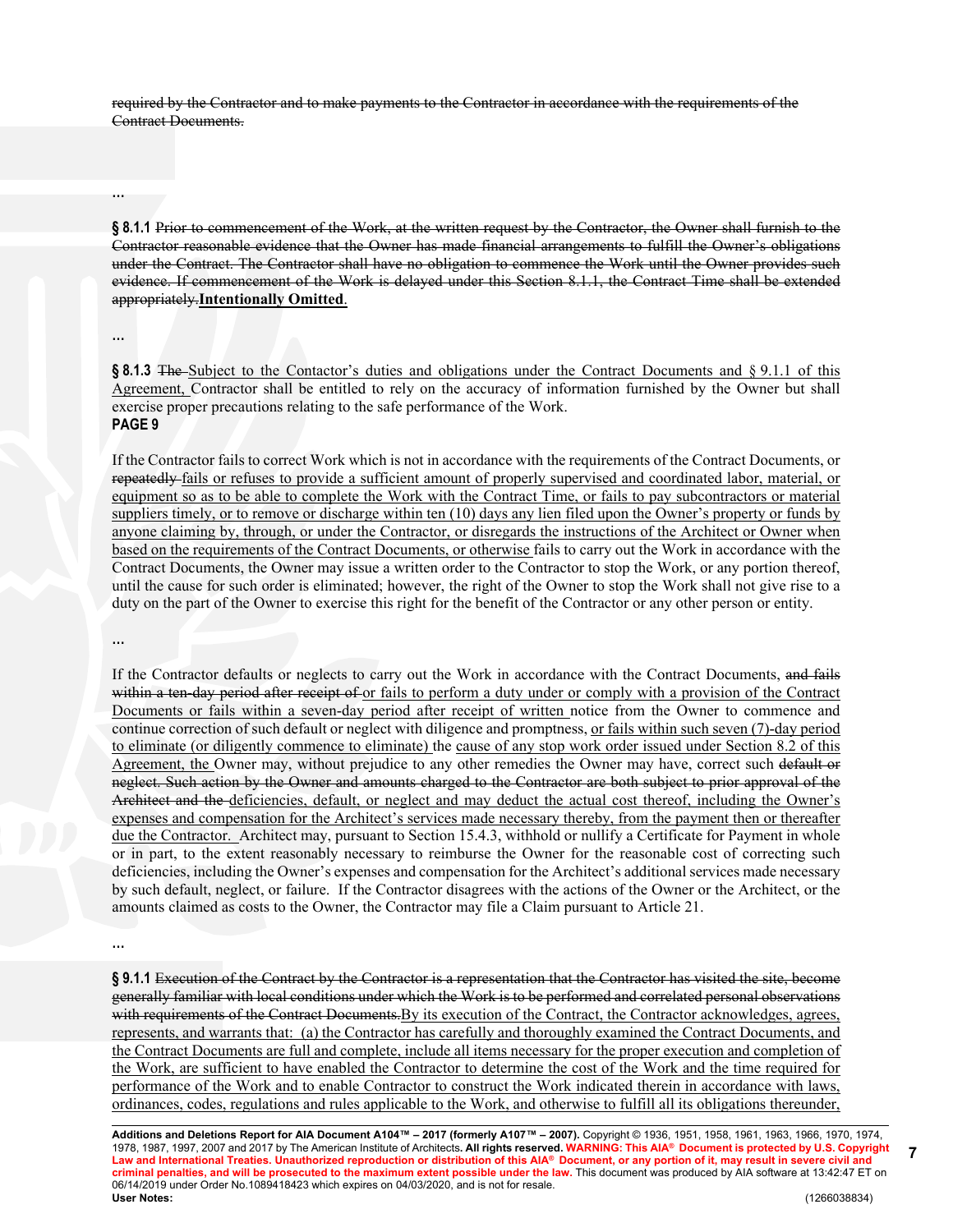including, but not limited to, Contractor's obligation to construct the Work for an amount not in excess of the Contract Sum on or before the date(s) of Substantial and Final Completion established in the Contract; (b) the omission from the Contract Documents of minor details which ordinarily form a part of first class work and are necessary to the completion of the Work as indicated, shall not be cause for any extra cost but shall be included as if specifically mentioned or detailed; (c) the Contractor has visited and examined the Project site and surrounding areas, examined all physical, legal and other conditions affecting the Work and correlated its personal observations with the requirements of the Contract Documents, and understands, is familiar with, and satisfied itself as to the same, including, without limitation: (i) the nature, location, and character of the Project and the site, including, without limitation surface conditions of the site and subsurface conditions observable or ascertainable upon the exercise of reasonable diligence including all structures and obstructions thereon and thereunder, both natural and manmade and all surface and subsurface water conditions of the site and the surrounding area; (ii) the nature, location, and character of the general area in which the Project is located, including without limitation, its generally prevailing climatic conditions, available labor supply and labor costs, and available equipment supply and equipment costs; (iii) the availability, quality, quantity and cost of all labor, materials, supplies, tools, equipment and professional services necessary to complete the Work in the manner and within the cost and time frame indicated by the Contract Documents.

By its execution of the Contract, the Contractor acknowledges, agrees, represents and warrants that it has carefully examined the Drawings, Specifications and other Contract Documents and having visited the Project site it has no actual knowledge of any discrepancies, omissions, ambiguities, or conflicts in or between the Contract Documents except those, if any, which have been clarified by Architect by Addenda to the Contractor's satisfaction, and that if it becomes aware of any such discrepancies, omissions, ambiguities, or conflicts, it has an obligation to and will immediately notify Owner and Architect of such fact, and will not proceed until it shall have received the written interpretation of Owner or Architect. If any such differences or conflicts which were ascertainable by careful review of the documents were not called to the Owner's and Architect's attention prior to submission by the Contractor of its bid proposal, the Architect shall decide which of the conflicting requirements will govern based upon the most stringent or highest quality of the requirements and, subject to the approval of the Owner, the Contractor shall perform the Work at no additional cost and/or time to the Owner in accordance with the Architect's decision. **PAGE 10**

**§ 9.1.3** The Except as otherwise required by the Contract Documents, the Contractor is not required to ascertain that the Contract Documents are in accordance with applicable laws, statutes, ordinances, codes, rules and regulations, or lawful orders of public authorities, but the Contractor shall promptly report to the Architect any nonconformity discovered by or made known to the Contractor as a request for information in such form as the Architect may require.

# **…**

**§ 9.2.1** The Contractor shall supervise and direct the Work, using the Contractor's best skill and attention. attention under the full-time supervision of an approved site superintendent or foreman capable of communicating clearly with the Architect and Owner in English. The Contractor shall be solely responsible for and have control over construction means, methods, techniques, sequences, and procedures, and for coordinating all portions of the Work under the Contract, unless the Contract Documents give other specific instructions concerning these matters.

**…**

**§ 9.2.3** The Contractor has the responsibility to ensure that all material suppliers and Subcontractors, their agents, and employees adhere to the Contract Documents, and that they order materials on time, taking into account the current market and delivery conditions and that they provide materials on time. The Contractor shall coordinate its Work with that of all others on the Project including deliveries, storage, installations, and construction utilities. The Contractor shall be responsible for the space requirements, locations, and routing of its equipment. In areas and locations where the proper and most effective space requirements, locations, and routing cannot be made as indicated, the Contractor shall meet with all others involved, before installation, to plan the most effective and efficient method of overall installation.

**<sup>…</sup>**

**Additions and Deletions Report for AIA Document A104™ – 2017 (formerly A107™ – 2007).** Copyright © 1936, 1951, 1958, 1961, 1963, 1966, 1970, 1974, 1978, 1987, 1997, 2007 and 2017 by The American Institute of Architects**. All rights reserved. WARNING: This AIA® Document is protected by U.S. Copyright Law and International Treaties. Unauthorized reproduction or distribution of this AIA® Document, or any portion of it, may result in severe civil and criminal penalties, and will be prosecuted to the maximum extent possible under the law.** This document was produced by AIA software at 13:42:47 ET on 06/14/2019 under Order No.1089418423 which expires on 04/03/2020, and is not for resale.<br>User Notes: **User Notes:** (1266038834)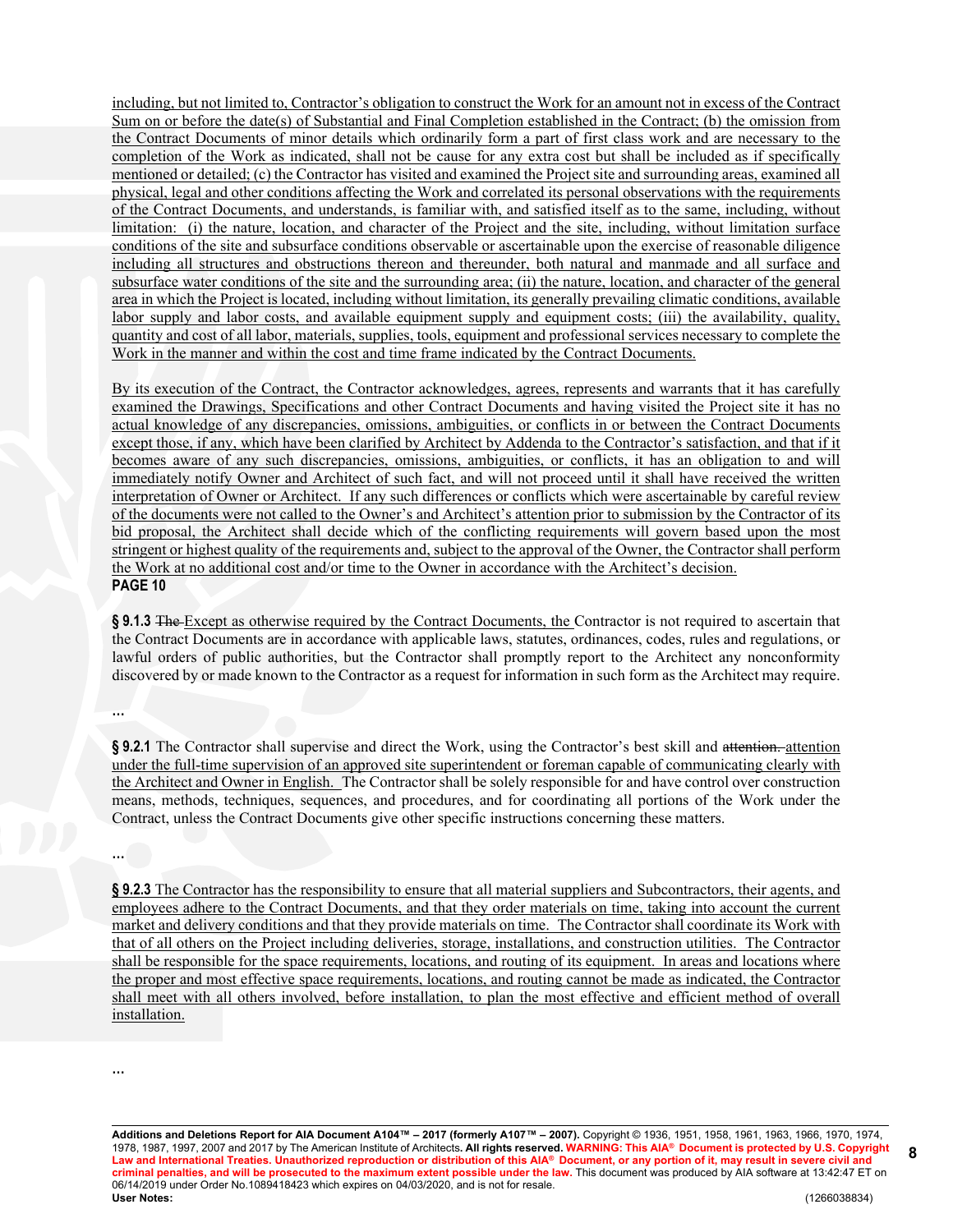**§ 9.3.3** The Contractor may make a substitution equivalent to or superior to the specified materials only with the consent of the Owner, after evaluation by the Architect and approval by the Owner and in accordance with a Modification.

**§ 9.3.4** The Contractor shall only employ labor on the Project or in connection with the Work capable of working harmoniously with all trades, crafts and any other individuals associated with the Project. The Contractor shall also use its reasonable best efforts to minimize the likelihood of any strike, work stoppage or other labor disturbance. The Contractor shall comply with all requirements of OSHA and shall indemnify and hold harmless the Owner against and from any claims, losses, damages or expenses it may incur as a result of the failure of the Contractor or any of its Subcontractors to comply with OSHA requirements.

**§ 9.3.5** If the Work is to be performed by trade unions, the Contractor shall make all necessary arrangements to reconcile, without delay, damage, or cost to the Owner and without recourse to the Architect, Owner's representative or the Owner, any conflict between the Contract Documents and any agreements or regulations of any kind at any time in force among members of councils which regulate or distinguish what activities shall not be included in the Work of any particular trade. In case the progress of the Work is affected by any undue delay in furnishing or installing any items or materials or equipment required under the Contract Documents because of the conflict involving any such agreement or regulations, the Architect or Owner's representative with the Owner's approval may require that other materials or equipment of equal kind and quality be provided at no additional cost to the Owner.

**§ 9.3.6** The Contractor shall carefully inspect all materials delivered on and to the Project site and reject defective materials without waiting for the Architect or Owner to observe the materials.

**§ 9.3.7** The Contractor shall deliver, handle, store and install materials in accordance with manufacturers' or suppliers' instructions.

**§ 9.3.8** Before ordering any material or doing any Work, the Contractor shall verify all measurements at the Project Site and Contractor shall be responsible for the correctness of same. No extra charge or compensation will be allowed to the Contractor on account of any difference between actual dimensions and the measurements shown by the Project Drawings.

**§ 9.3.9** If any person employed by the Contractor on the Work shall appear to the Owner to be incompetent or conduct himself in a disorderly or improper manner, such person or persons shall be removed from the Work immediately on the request of the Owner. Said removal shall not create any additional cost to Owner and shall not extend the time for completion of the Work.

# **PAGE 11**

The Contractor warrants to the Owner and Architect that materials and equipment furnished under the Contract will be of good quality and new unless the Contract Documents require or permit otherwise. The Contractor further warrants that the Work will conform to the requirements of the Contract Documents and will be free from defects, except for those inherent in the quality of the Work the Contract Documents require or permit. faults and defects. Work, materials, or equipment not conforming to these requirements may be considered defective. The Contractor's warranty excludes remedy for damage or defect caused by abuse, alterations to the Work not executed by the Contractor, by persons other than Contractor or subcontractor, improper or insufficient maintenance, improper operation or normal wear and tear under normal usage. All other warranties required by the Contract Documents shall be issued in the name of the Owner, or shall be transferable to the Owner, and shall commence in accordance with Section 15.6.3.to the Owner. Inability, failure or refusal of the subcontractor or supplier responsible for the defective materials, equipment or Work to correct the same shall not excuse the Contractor from performing under the warranty. If required by the Architect or the Owner, the Contractor shall furnish satisfactory evidence as to the kind and quality of materials being furnished.

All warranties shall include labor and materials and shall be signed by the manufacturer or Subcontractor as the case may be and countersigned by the Contractor. All warranties shall be addressed to the Owner and delivered to the Owner upon completion of the Work and before or with the submission of request for final payment. Except as otherwise provided in this Agreement or elsewhere in the Contract Documents, or in any Certificate of Substantial or Partial Completion approved by the Owner and Contractor and/or Subcontractor, as applicable, all warranties shall become effective on the date of Final Completion of the entire Work unless otherwise provided in any Certificate of

**Additions and Deletions Report for AIA Document A104™ – 2017 (formerly A107™ – 2007).** Copyright © 1936, 1951, 1958, 1961, 1963, 1966, 1970, 1974, 1978, 1987, 1997, 2007 and 2017 by The American Institute of Architects**. All rights reserved. WARNING: This AIA® Document is protected by U.S. Copyright Law and International Treaties. Unauthorized reproduction or distribution of this AIA® Document, or any portion of it, may result in severe civil and criminal penalties, and will be prosecuted to the maximum extent possible under the law.** This document was produced by AIA software at 13:42:47 ET on 06/14/2019 under Order No.1089418423 which expires on 04/03/2020, and is not for resale.<br>User Notes: **User Notes:** (1266038834)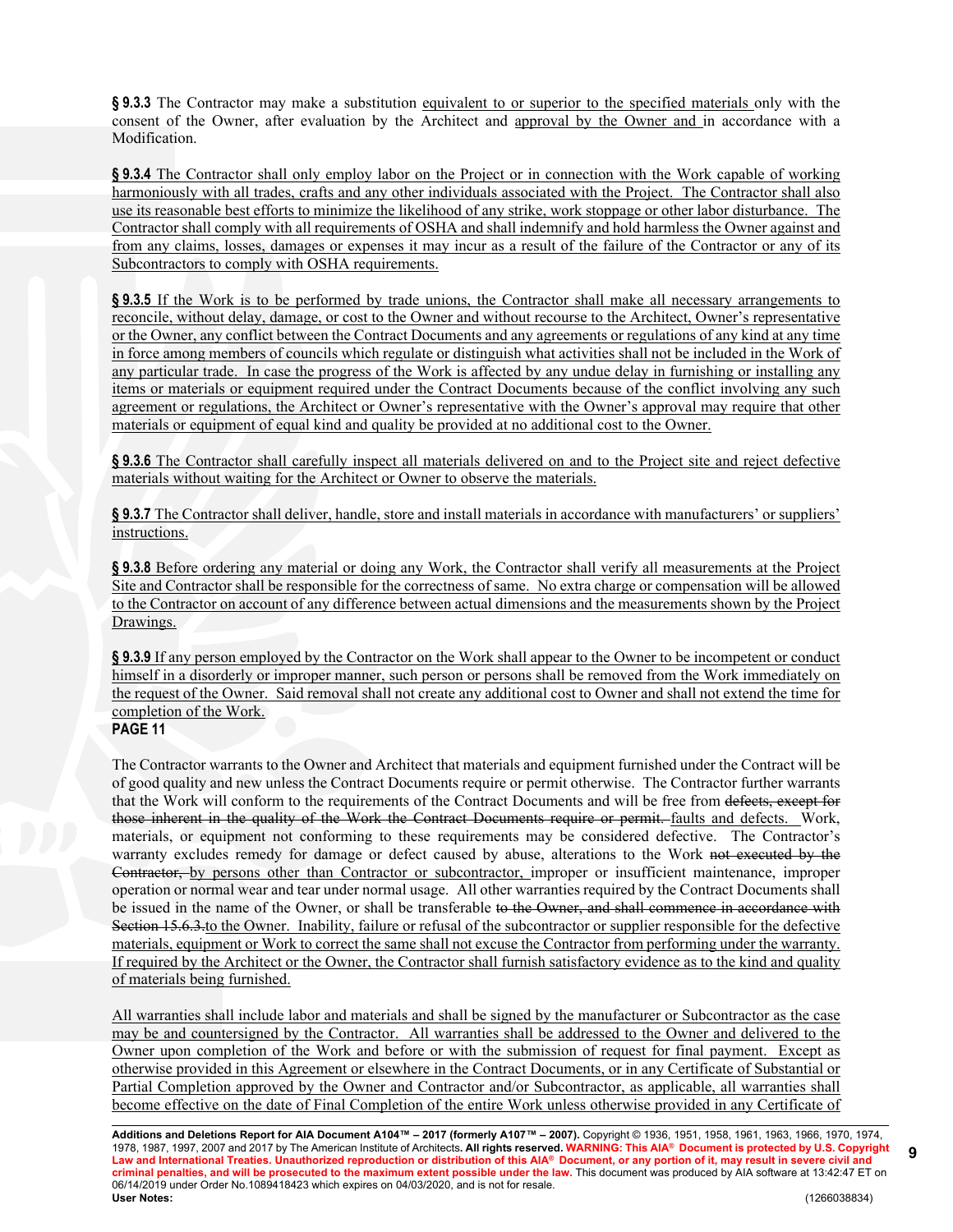Partial or Substantial Completion approved by the Owner and the Contractor or Subcontractor, as applicable, but only with respect to warranties for that specific portion of the Work, and shall run for a twelve (12)-month period, unless a longer period is provided for in the Contract Documents or by law. Where warranties overlap, the more stringent requirement shall govern. The Contractor shall consult with the Owner prior to the submission of any application to the appropriate permitting agency or authority in order to afford Owner the opportunity to obtain a waiver or reduction of any fees or costs associated therewith.

Defective materials, equipment or workmanship occurring within the Warranty period may be repaired where such produces results conforming to the Contract Documents relating to appearance, performance and reliability. Where the nature of the defective materials, equipment or workmanship is such that acceptable results cannot be obtained by repair, such defective items shall be removed and replace with new materials, equipment or workmanship complying with the Contract Documents.

# **PAGE 12**

The Contractor shall pay sales, consumer, use, and other similar taxes that are legally enacted when bids are received or negotiations concluded, whether or not yet effective or merely scheduled to go into effect. Because the Owner is an Illinois unit of local government, the Illinois sales tax is not applicable to materials, equipment and supplies incorporated in the Work or wholly consumed in the performance of the Work. The Owner will provide its sales tax exemption number for use by Contractor in purchasing such materials, equipment and supplies for this Project.

**…**

**§ 9.6.2** The Contractor shall comply with and give notices and permit inspections required by applicable laws, statutes, ordinances, codes, rules and regulations, and lawful orders of public authorities applicable to performance of the Work or having jurisdiction over the Work. The Contractor shall promptly notify the Architect and Owner if any of the Contract Documents appear to be a variance therewith. If the Contractor performs Work knowing it to be contrary to applicable laws, statutes, ordinances, codes, rules and regulations, or lawful orders of public authorities, or had it carried out its obligations under the Contract Documents generally, and under Section 9.1.1 of this Agreement in particular, should reasonably have known it to be contrary to applicable laws, statutes, ordinances, codes, rules and regulations, or lawful orders of public authorities, the Contractor shall assume appropriate responsibility for such Work and shall bear the costs attributable to correction. **PAGE 13**

The Contractor shall confine operations at the site to areas permitted by applicable laws, statutes, ordinances, codes, rules and regulations, lawful orders of public authorities, and the Contract Documents the Contract Documents, and as otherwise directed by Owner, and shall not unreasonably encumber the site with materials or equipment.

# **§ 9.10.1 Parking & Traffic.**

Parking of construction vehicles on the site by the Contractor shall not inhibit construction nor prevent access for emergency or other official vehicles. Parking of private vehicles on the site by the Contractor is prohibited unless said vehicle is necessary in the execution of the Contract. No construction vehicles shall be parked near or under any existing vegetation on the site.

Construction traffic and staging shall be permitted only within construction limits as indicated on plan. The contractor is responsible for repair of any areas disturbed outside of this area, including grading and sodding. No staging will be permitted on existing asphalt without Owner's prior written consent. The cost to repair any damage to existing asphalt will be backcharged to the Contractor.

# **§ 9.10.2 Fencing.**

The Contractor will be responsible for erecting and maintaining construction fencing around the limits of the Project site at all times of construction. Failure to erect or maintain this fencing will result in the correction of the problem by the Park District at the expense of the Contractor. The Contractor's expense will be back charged to the contract, and may include, but are not limited to, the cost of any materials and staff time. This fence must be installed and fully erected before construction operations beginning and tied-up at the end of each working day.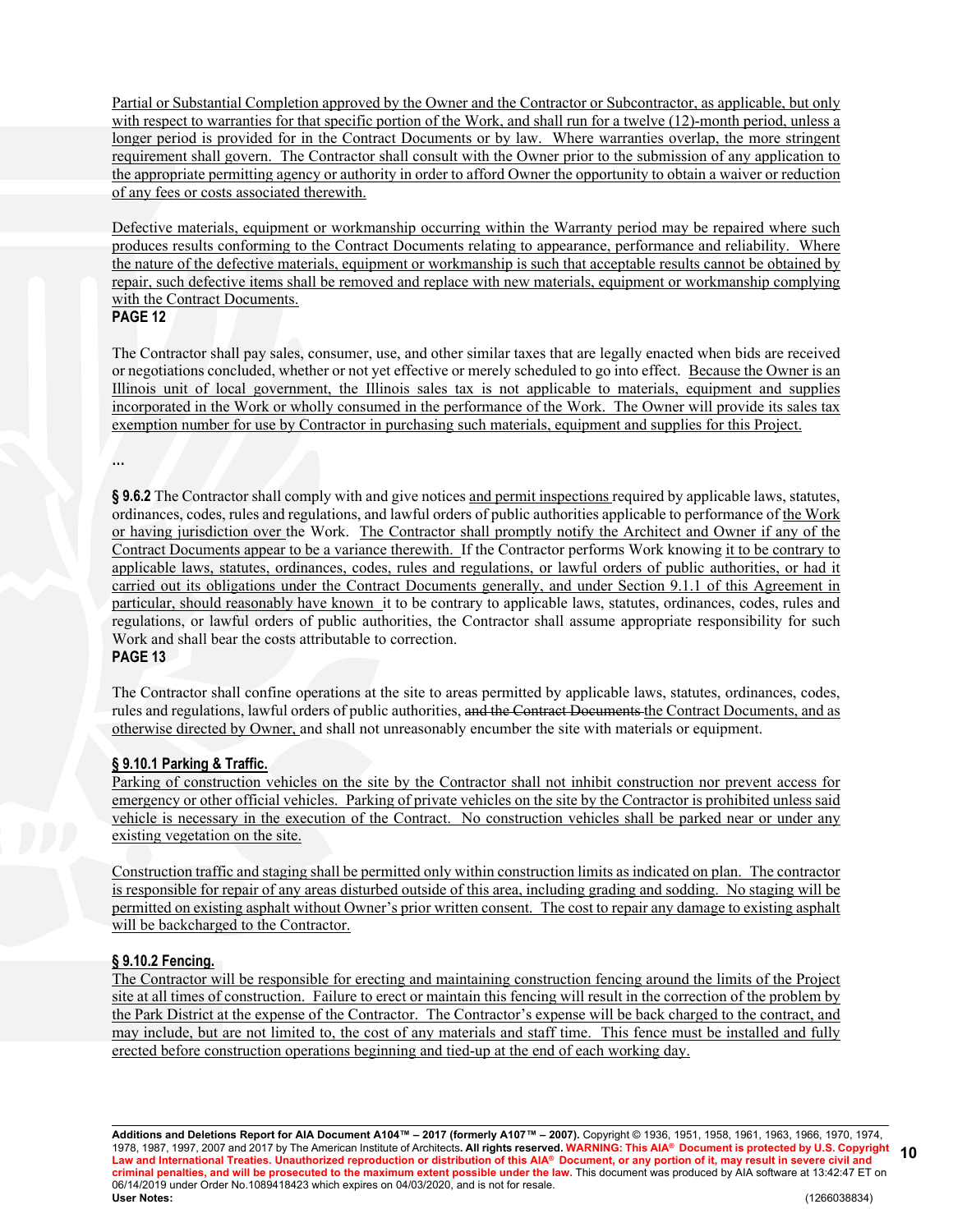#### **§ 9.10.3 Water Removal.**

If, during construction, standing water caused by heavy rains or poor drainage becomes a hazard in the proper execution of the Contract, it shall be the responsibility of the Contractor to provide and make payment for removal of said water to existing drainage swales, storm sewers or other natural or man-made drainage ways.

The Contractor shall keep the premises and surrounding area free from accumulation of waste materials and rubbish caused by operations under the Contract. At completion of the Work, the Contractor shall remove remove, and properly and lawfully dispose of as applicable, waste materials, rubbish, the Contractor's tools, construction equipment, machinery, and surplus material from and about the Project. The Contractor shall clean up and keep all streets, sidewalks and other public ways used for access to the Project site free from accumulation of spillage of fill or soils or other materials caused by operations under the Contract. The Contractor shall strictly comply with all laws and regulations pertaining to same be solely responsible for, and shall pay any fines or penalties assessed as the result of, any violation.

**…**

**§ 9.15.1** To the fullest extent permitted by law, the Contractor waives any right of contribution against, and shall indemnify and hold harmless the Owner, Architect, Architect's consultants, and agents and employees of any of them from and against Owner and its elected and appointed officials, officers, employees, agents, and volunteers from and against all claims, damages, losses and expenses, including but not limited to attorneys' fees, paralegals' fees and court costs, arising out of or resulting from the performance of the Work, Contractor's work, provided that any such claim, damage, loss, or expense (i) is attributable to bodily injury, sickness, disease or death, or to injury to or destruction of tangible property (other than the Work itself), but only to the extent caused by the negligent acts or omissions of the Contractor, a property, other than the work itself, , including the loss of use resulting therefrom and (ii) is caused in whole or in part by any wrongful or negligent act or omission of the Contractor, any Subcontractor, anyone directly or indirectly employed by any of them, or anyone for whose acts they any of them may be liable, regardless of whether or not such claim, damage, loss, or expense it is caused in part by a party indemnified hereunder. Such obligation shall not be construed to negate, abridge, or reduce other rights or obligations otherwise reduce any other right or obligation of indemnity which would otherwise exist as to a-any other party or person described in this Section 9.15.1.Paragraph. Contractor shall similarly protect, indemnify and hold and save harmless the Owner, its elected and appointed officials, officers, employees, agents, and volunteers against and from any and all claims, costs, causes, actions and expenses including but not limited to legal fees, incurred by reason of Contractor's breach of any of its obligations under, or Contractor's default of, any provision of the Contract.

"Claims," "damages," "losses," and "expenses" as those words are used in this Agreement shall be construed to include, but not limited to (1) injury or damage consequent upon the failure of or use or misuse by Contractor, its subcontractors, agents, servants, or employees, of any hoist, rigging, blocking, scaffolding, or any and all other kinds of equipment or other mechanical or structural contrivance erected or construed by any person, or any or all other kinds of equipment whether or not the same is owned, furnished, or loaned by the Owner; (2) all attorneys' fees and costs incurred in bringing an action to enforce the provisions of this indemnity or any other indemnity contained herein; (3) all costs and expenses incurred by the indemnified party; and (4) errors and omissions or defect in any submission made to Architect or its approval or review.

**…**

**§ 10.2** Duties, responsibilities, and limitations of authority of the Architect as set forth in the Contract Documents shall not be restricted, modified, or extended without written consent of the Owner, Contractor, Owner and Architect. Consent shall not be unreasonably withheld. **PAGE 15**

**§ 10.5** Based on the Architect's evaluations of the quality and progress of the Work and of the Contractor's Applications for Payment, the Architect will review and certify the amounts due the Contractor and will issue Certificates for Payment in such amounts.

**…**

**PAGE 14**

**Additions and Deletions Report for AIA Document A104™ – 2017 (formerly A107™ – 2007).** Copyright © 1936, 1951, 1958, 1961, 1963, 1966, 1970, 1974, 1978, 1987, 1997, 2007 and 2017 by The American Institute of Architects**. All rights reserved. WARNING: This AIA® Document is protected by U.S. Copyright Law and International Treaties. Unauthorized reproduction or distribution of this AIA® Document, or any portion of it, may result in severe civil and criminal penalties, and will be prosecuted to the maximum extent possible under the law.** This document was produced by AIA software at 13:42:47 ET on 06/14/2019 under Order No.1089418423 which expires on 04/03/2020, and is not for resale.<br>User Notes: **User Notes:** (1266038834) **11**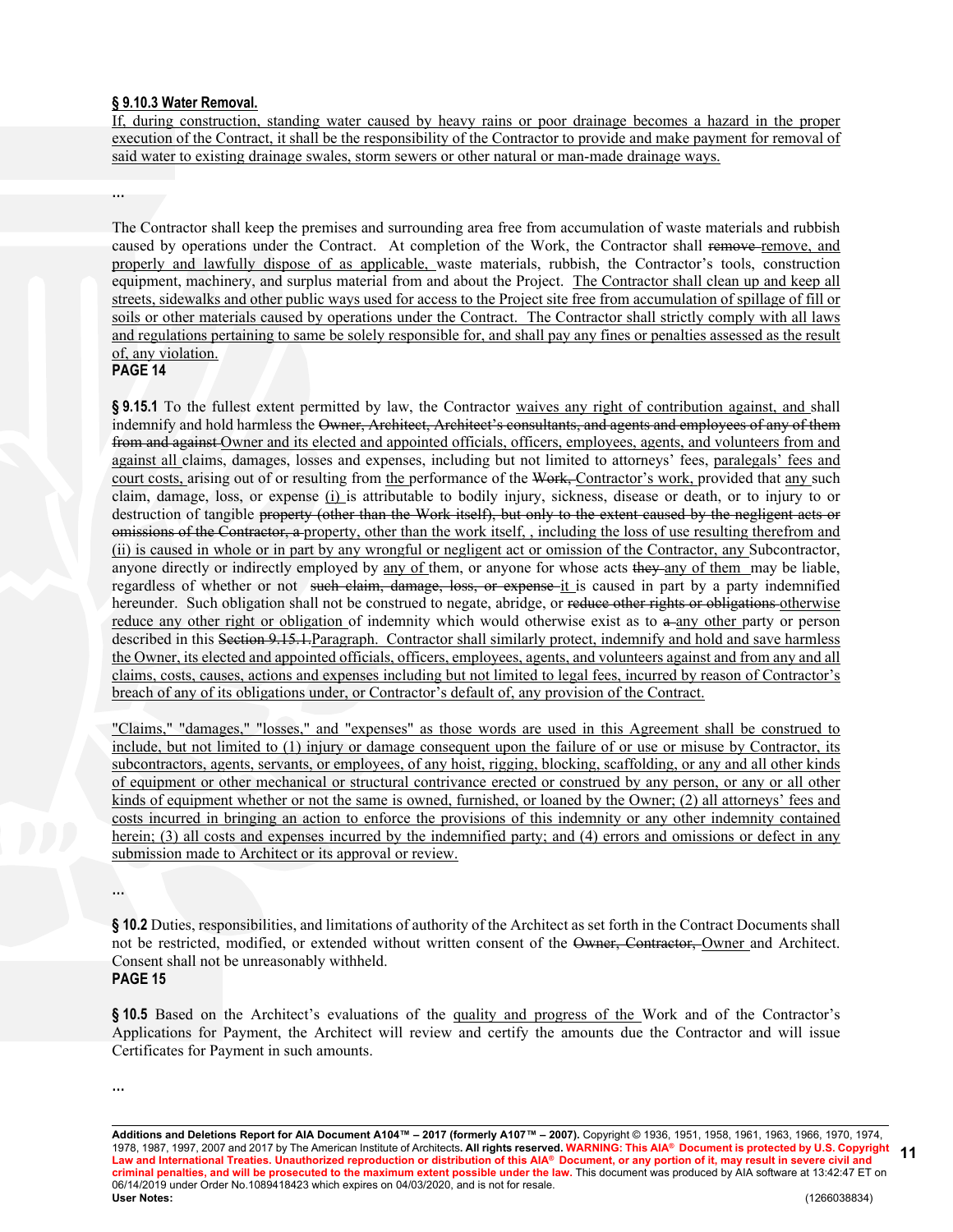**§ 11.2** Unless otherwise stated in the Contract Documents, the Contractor, as soon as practicable after award of the Contract, shall notify the Owner and Architect of the Subcontractors or suppliers in writing of the name, trade, and subcontract amount of each Subcontractor and supplier proposed for each of the principal portions of the Work. The Contractor shall not contract with any Subcontractor or supplier to whom the Owner or Architect has made reasonable written objection within ten (10) days after receipt of the Contractor's written list of Subcontractors and suppliers. If the proposed but rejected Subcontractor was reasonably capable of performing the Work, the Contract Sum and Contract Time shall be increased or decreased by the difference, if any, occasioned by such change, and an appropriate Change Order shall be issued before commencement of the substitute Subcontractor's Work. The Contractor shall not be required to contract with anyone to whom the Contractor has made reasonable objection.

#### **…**

**§ 11.4** All subcontracts shall be in writing and shall specifically provide that the Owner is an intended third-party beneficiary of such subcontract and that the Owner shall have the right to enforce the Subcontractor's obligations thereunder after the occurrence of a default under the Contract by the contractor. Each subcontract agreement shall preserve and protect the rights of the Owner and Architect under the Contract Documents with respect to the Work to be performed by the Subcontractor so that subcontracting thereof will not prejudice such rights, and shall allow to the Subcontractor, unless specifically provided otherwise in the subcontract agreement, the benefit of all rights, remedies and redress against the Contractor that the Contractor, by these Contract Documents, has against the Owner. Where appropriate, the Contractor shall require each Subcontractor to enter into similar written agreements with Sub-subcontractors. The Contractor shall make available to each proposed Subcontractor, prior to the execution of the subcontract agreement, copies of the Contract Documents to which the Subcontractor will be bound, and upon written request of the Subcontractor, identify to the Subcontractor terms and conditions of the proposed subcontract agreement which may be at variance with the Contract Documents. Subcontractors shall similarly make copies of applicable portions of such documents available to their representatives proposed Sub-subcontractors.

§ 11.5 All subcontracts shall conform to the requirements of the Contract Documents and the Contractor hereby irrevocably assigns to the Owner and Owner's permitted assigns all its interest in any subcontract agreements and purchase orders now existing or hereinafter entered into the contactor for performance of any part of the Work, which assignment will be effective in the event of the Contractor's failure to perform the Work in accordance with the Contract Documents and upon acceptance by the Owner in writing and only as to those subcontract agreements and purchase orders that Owner designates in said writing. It is agreed and understood that the Owner may accept said assignment at any time during the course of construction prior to Final Completion. The Contractor shall promptly submit to the Owner a true and complete copy of each subcontract upon execution of same. Each subcontract shall contain a contingent assignment of the subcontract to the Owner, consistent with this Subparagraph. Upon acceptance by the Owner of a subcontract: (1) the Contractor shall promptly furnish to the Owner true and complete copies of the designated subcontract agreements and purchase orders, both as may have been amended by approved change order together with copies of any and all such amendments, and (2) the Owner shall only be required to compensate the designated Subcontractor(s) or supplier(s) for compensation accruing to such party(ies) for Work done or materials delivered from and after the date on which the Owner accepts the subcontract agreement(s) or purchase order(s). All sums due and owing by the Contractor to the designated Subcontractor(s) or supplier(s) for work performed or material supplied prior to the Owner's acceptance of the subcontract agreement(s) or purchase order(s) shall constitute a debt between such parties and the Contractor. It is further agreed that no subcontract agreement or purchase order shall contain any restriction that would prohibit assignment under the terms and conditions stated hereinabove. It is further agreed and understood that such assignment is part of the consideration to Owner for entering into the Contract with the Contractor and may not be withdrawn prior to Final Completion.

# **PAGE 16**

**§ 12.2** The Contractor shall afford the Owner and Separate Contractors reasonable opportunity for introduction and storage of their materials and equipment and performance of their activities, activities and shall connect and coordinate the Contractor's activities with theirs as required by the Contract Documents. **PAGE 17**

§ 13.4 If concealed or unknown physical conditions are encountered at the site that differ materially from those indicated in the Contract Documents or from those conditions ordinarily found to exist, and the Contractor could not have discovered same in the exercise of reasonable diligence as required under subsection 9.1.1 of this Agreement, the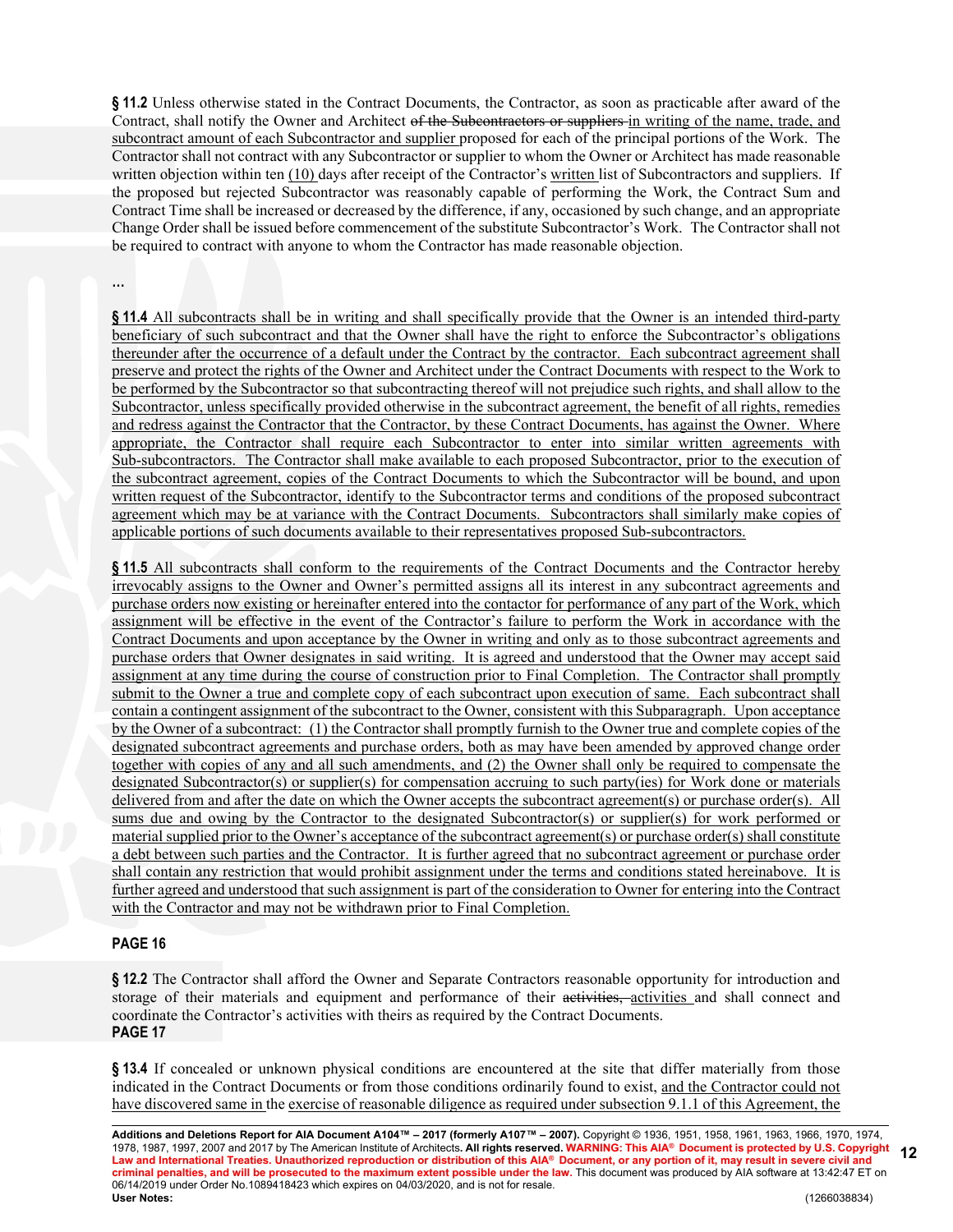Contract Sum and Contract Time shall be equitably adjusted as mutually agreed between the Owner and Contractor; provided that the Contractor provides notice to the Owner and Architect promptly and before conditions are disturbed.

**§ 13.5** Agreement on any Change Order shall constitute a final settlement, and accord and satisfaction between the Owner and Contractor, of all matters relating to the change in the Work which is the subject of the Change Order, including, but not limited to, all direct and indirect costs associated with such change and any and all adjustments to the Contract Sum, Contract Time and Construction Schedule. In the event a Change Order increases the Contract Sum, the Contractor shall include the Work covered by such Change Order in Applications for Payment as if such Work were originally part of the Contract Documents.

**§ 13.6** No change in the Work, whether by way of alteration or addition to the Work, shall be the bases of an addition to the Contract Sum or change in the Contract Time unless and until such alteration or addition has been authorized by a Change Order executed and issued in accordance with and in strict compliance with the requirements of the Contract Documents and applicable law. Accordingly, no course of conduct or dealing between the parties, nor any express or implied acceptance of alterations or additions to the Work and no claim that the Owner has been unjustly enriched shall be the basis of any claim to an increase in the Contract Sum or change in the Contract Time.

**…**

§ **14.1** Time limits stated in the Contract Documents are of the essence of the Contract. By executing this Agreement Agreement, the Contractor confirms that the Contract Time is a reasonable period for performing the Work.

**§ 14.2** Unless otherwise provided, Contract Time is the period of time, including authorized adjustments, allotted in the Contract Documents for Substantial Completion and for Final Completion of the Work.

**…**

**§ 14.4** The date of Substantial Completion is the date dates of Substantial Completion and Final Completion are the dates certified by the Architect in accordance with Section 15.6.3.

**§ 14.5** If the Contractor is delayed at any time in the commencement or progress of the Work by (1) changes ordered in the Work; (2) by labor disputes, fire, unusual delay in deliveries, abnormal adverse weather conditions not reasonably anticipatable, unavoidable casualties, or any causes beyond the Contractor's control; or (3) by other causes that the Contractor asserts, and the Architect determines, justify delay, then determines and the Owner agrees, justify delay, then, as Contractor's sole remedy, the Contract Time shall be extended for such reasonable time as the Architect may determine, subject to the provisions of Article 21.determine. Notwithstanding the foregoing, delays of the Contractor to carry out its obligations under or in accordance with the provisions of the Contract, shall not extend the Contract Time.

**§ 14.6** The Contractor shall carry the Work forward regularly, diligently, uninterruptedly and expeditiously and in a good workmanlike and professional manner at such a rate of progress and with an adequate work force as will insure the completion of the Work in accordance with the Contract Documents by the date established in the Contract. It is expressly understood and agreed by and between Contractor and Owner that the time for completion of the Work is a reasonable time, taking into consideration the average climatic range, usual industrial conditions, and all other conditions and actors prevailing in this locality. **PAGE 18**

**§ 15.2.1** Where the Contract Sum is the Cost of the Work, plus the Contractor's Fee without a Guaranteed Maximum Price pursuant to Section 3.3, the Contractor shall prepare and submit to the Owner a Control Estimate within 14 fourteen (14) days of executing this Agreement. The Control Estimate shall include the estimated Cost of the Work plus the Contractor's Fee.

**…**

**1. 1.** the documents enumerated in Article 6, including all Modifications thereto; **.2**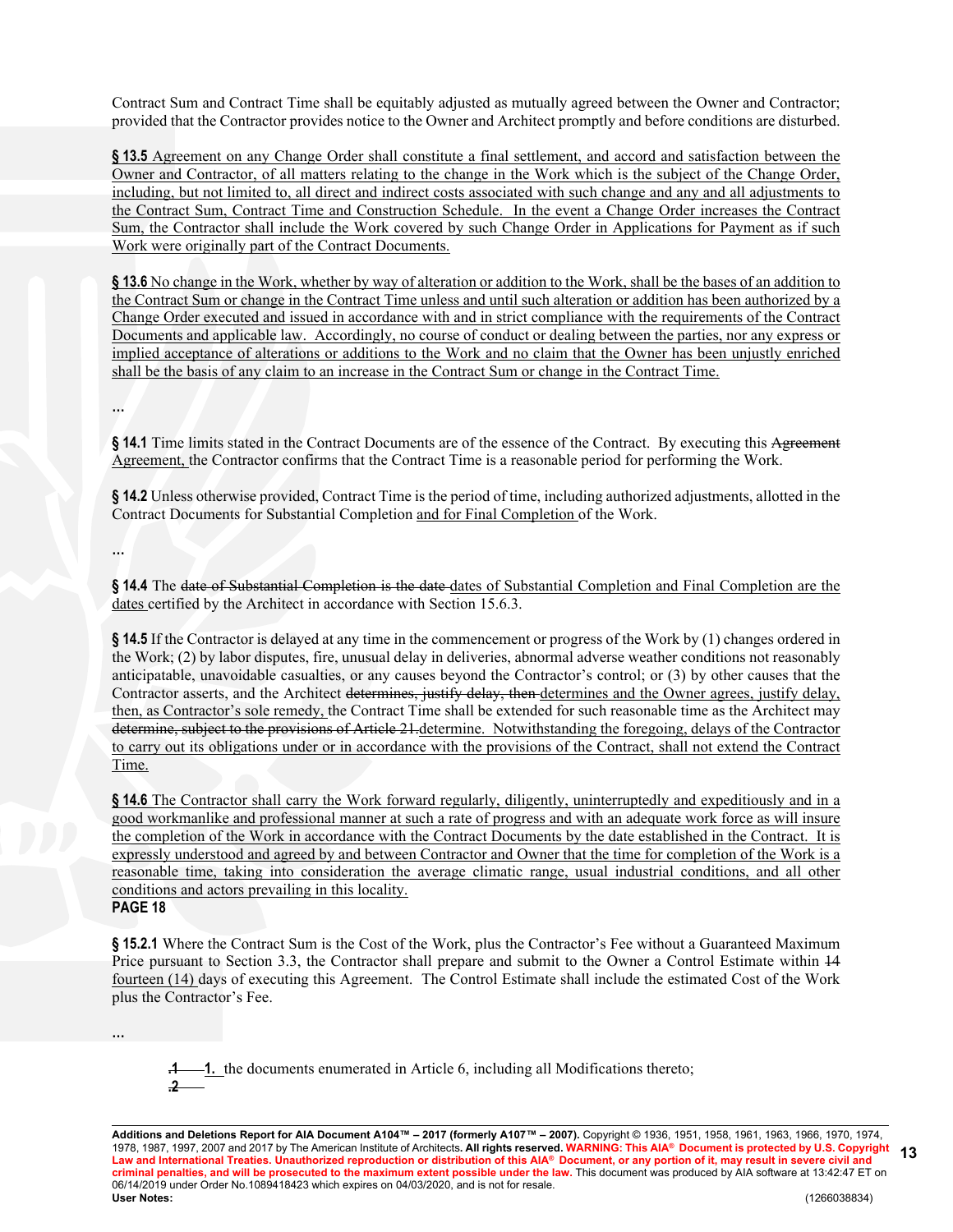- **2.** a list of the assumptions made by the Contractor in the preparation of the Control Estimate to supplement the information provided by the Owner and contained in the Contract Documents;
- **.3** 3. a statement of the estimated Cost of the Work organized by trade categories or systems and the Contractor's Fee;
- **.4 4.** a project schedule upon which the Control Estimate is based, indicating proposed Subcontractors, activity sequences and durations, milestone dates for receipt and approval of pertinent information, schedule of shop drawings and samples, procurement and delivery of materials or equipment the Owner's occupancy requirements, and the date of Substantial Completion; and **.5**
- **5.** a list of any contingency amounts included in the Control Estimate for further development of design and construction.

#### **PAGE 19**

**§ 15.3.1** At least ten (10) days before the date established for each progress payment, the Contractor shall submit to the Architect an itemized Application for Payment prepared in accordance with the schedule of values, if required under Section 15.1, for completed portions of the Work. The application shall be notarized, if required; be supported by all data substantiating the Contractor's right to payment that the Owner or Architect require; shall reflect retainage if provided for in the Contract Documents; and include any revised cost control information required by Section 15.2.4. Applications for Payment shall not include requests for payment for portions of the Work for which the Contractor does not intend to pay a Subcontractor or supplier, unless such Work has been performed by others whom the Contractor intends to pay.

**…**

**§ 15.3.3** Payments Unless approved in advance by the Owner in writing payment shall be made only account of materials and equipment incorporated in the Work. If approved in advance by the Owner, payments shall be made on account of materials and equipment delivered and suitably stored and protected from damage and loss at the site for subsequent incorporation in the Work. If approved in advance by the Owner, payment may similarly be made for materials and equipment delivered and suitably stored, and protected from damage, damage and loss off the site at a location agreed upon in writing. The Owner may condition such approvals on such terms as the Owner in its discretion deems necessary for its protection.

**…**

**§ 15.3.5** Failure to supply waivers of lien or acceptable evidence of payment of all current accounts incurred by this Contract work will be considered grounds for withholding final payment.

**§ 15.3.6** The first payment application shall be accompanied by the Contractor's Partial Waiver of Lien only**,** for the full amount of the payment. Each subsequent monthly payment application shall be accompanied by the Contractor Partial Waiver, and by the Partial lien Waivers of Subcontractor and Suppliers who were included in the immediately preceding payment application to the extent of that payment. Application for Final Payment shall be accompanied by Final Waivers of Lien from the Contractor, Subcontractors and Suppliers who have not previously furnished such Final Waivers. Final Waivers shall be for the full amount of the Contract. All applications for payment shall be accompanied by affidavits, in triplicate, from the Contractor and Subcontractors containing such information and in such form as to comply with the Illinois Mechanics Lien Act (770 ILCS 60/0.01 *et seq.*) and showing in detail the sources of all labor and materials used and contracted to be used on the Project, including names and addresses of subcontractors and material suppliers; amounts paid and remaining to be paid to each; together with all documents as shall be necessary, in the sole judgment of the Architect and Owner, to waive all claims of liens to date and comply with all applicable state and local laws.

All waivers (partial and final) shall include language, as applicable, indicating either that: (i) all material was taken from fully paid stock and delivered to the job site in contractor's or subcontractors' own vehicles and all labor has been fully paid in accordance with prevailing wage laws; or (ii) materials were provided by the following suppliers from whom waivers of lien are attached and all labor has been fully paid in accordance with prevailing wage laws.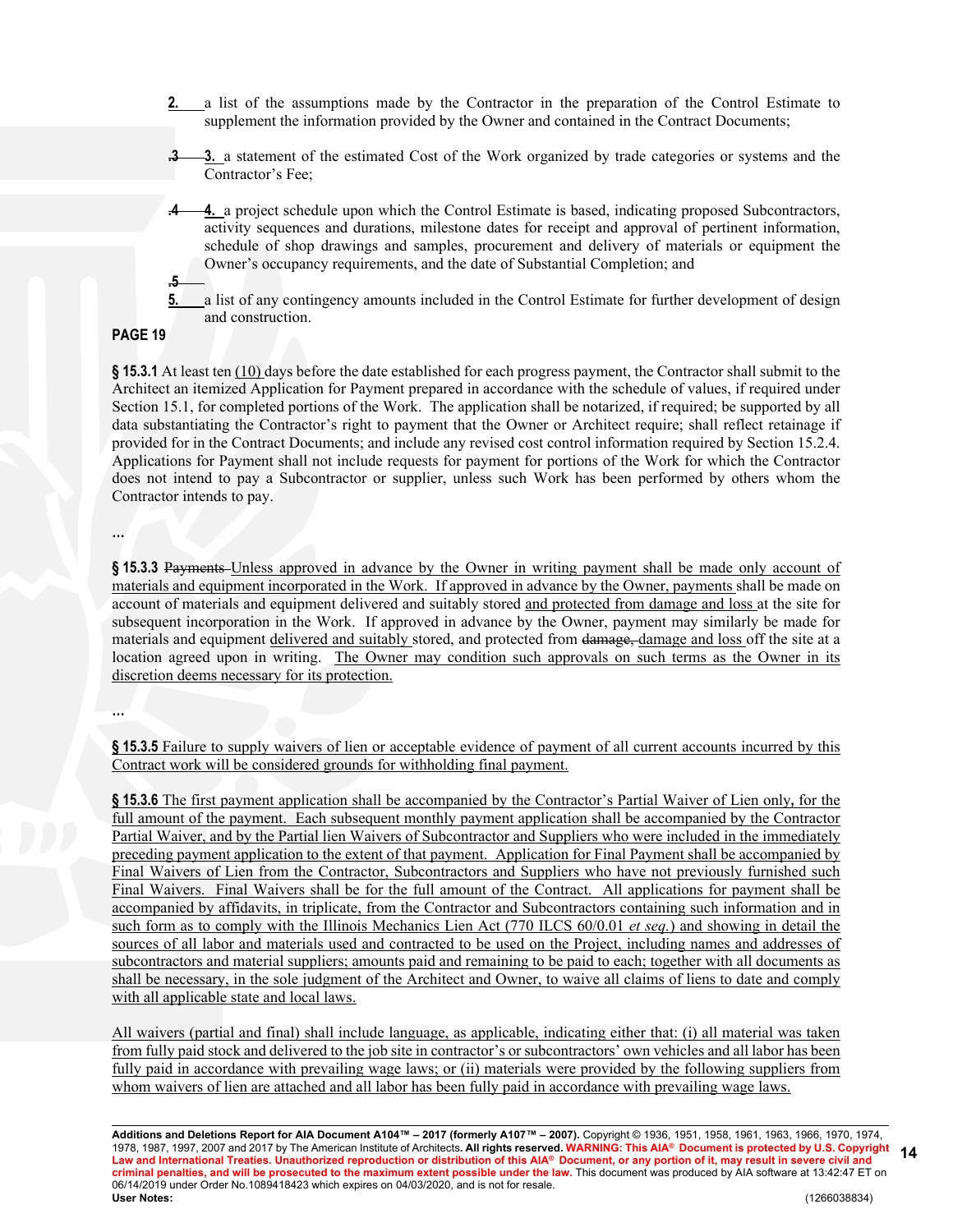**§ 15.4.1** The Architect will, within seven (7) days after receipt of the Contractor's Application for Payment, either issue to the Owner a Certificate for Payment, with a copy to the Contractor, for such amount as the Architect determines is properly due, or notify the Contractor and Owner of the Architect's reasons for withholding certification in whole or in part as provided in Section 15.4.3.

**§ 15.4.2** The issuance of a Certificate for Payment will constitute a representation by the Architect to the Owner, but not to the Contractor, based on the Architect's evaluations of the Work and the data in the Application for Payment, that, to the best of the Architect's knowledge, information, and belief, the Work has progressed to the point indicated, the quality of the Work is in accordance with the Contract Documents, and the Contractor is entitled to payment in the amount certified. The foregoing representations are subject to an evaluation of the Work for conformance with the Contract Documents upon Substantial Completion, to results of subsequent tests and inspections, to correction of minor deviations from the Contract Documents prior to completion and to specific qualifications expressed by the Architect. The issuance of a Certificate for Payment will further constitute a representation to the Owner but not to the Contractor that the Contractor is entitled to payment in the amount certified. However, the issuance of a Certificate for Payment will not be a representation that the Architect has (1) made exhaustive or continuous on-site inspections to check the quality or quantity of the Work; (2) reviewed construction means, methods, techniques, sequences, or procedures; (3) reviewed copies of requisitions received from Subcontractors and suppliers and other data requested by the Owner to substantiate the Contractor's right to payment; or (4) made examination to ascertain how or for what purpose the Contractor has used money previously paid on account of the Contract Sum. **PAGE 20**

**.4** 1. defective Work not remedied;

- **.2 2.** third-party claims filed or reasonable evidence indicating probable filing of such claims unless security acceptable to the Owner is provided by the Contractor;
- **.3** 3. failure of the Contractor to make payments properly to Subcontractors or suppliers for labor, materials or equipment;
- **.4 4.** reasonable evidence that the Work cannot be completed for the unpaid balance of the Contract Sum; **.5**
- **5.** damage to the Owner or a Separate Contractor;
- **.6**
- **6.** reasonable evidence that the Work will not be completed within the Contract Time and that the unpaid balance would not be adequate to cover actual or liquidated damages for the anticipated delay; or

**.7** repeated **7.** failure to carry out the Work in accordance with the Contract Documents.

**§ 15.4.4** When either party disputes the Architect's decision regarding a Certificate for Payment under Section 15.4.3, in whole or in part, that party may submit a Claim in accordance with Article 21.the above reasons for withholding certification are removed, certification will be made for amounts previously withheld. No interest will be paid on amounts withheld.

**…**

§ **15.5.1** The Contractor shall pay each Subcontractor, no later than seven (7) days after receipt of payment from the Owner, the amount to which the Subcontractor is entitled, reflecting percentages actually retained from payments to the Contractor on account of the Subcontractor's portion of the Work. The Contractor shall, by appropriate agreement with each Subcontractor, require each Subcontractor to make payments to sub-subcontractors in a similar manner. This provision is not to be construed as a "conditional payment" or "pay when paid" clause. In the event that payment to the Contractor is delayed without fault of the Subcontractor, payment to the Subcontractor shall be made within a reasonable time after work is properly performed by a subcontractor irrespective of any delay in payment to the Contractor.

# **PAGE 21**

**§ 15.5.4** Provided the Owner has fulfilled its payment obligations under the Contract Documents, the Contractor shall defend and indemnify the Owner from all loss, liability, damage or expense, including reasonable attorney's fees and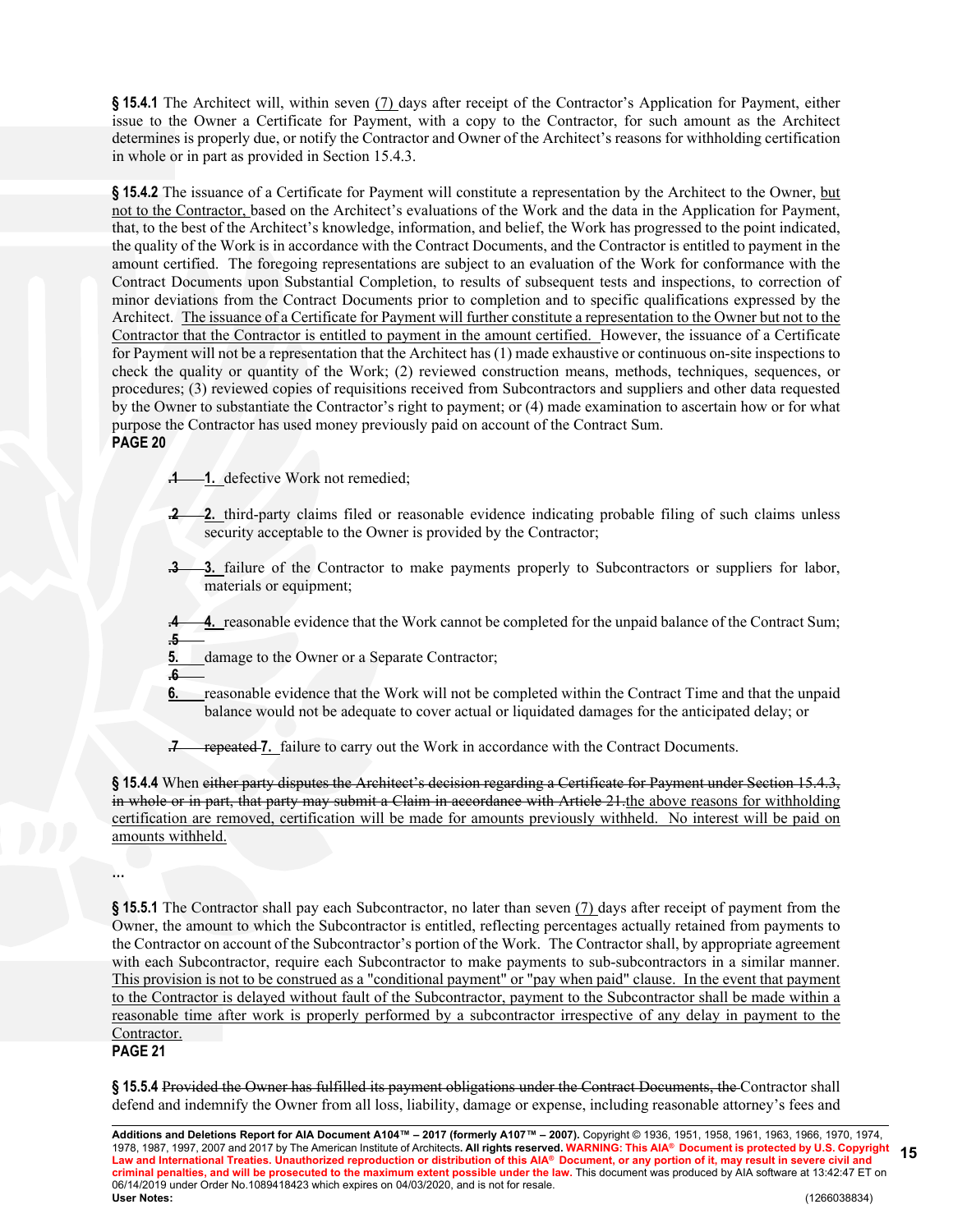litigation expenses, arising out of any lien claim or other claim for payment by any Subcontractor or supplier of any tier. Upon receipt of notice of a lien claim or other claim for payment, the Owner shall notify the Contractor. If approved by the applicable court, when required, the Contractor may substitute a surety bond for the property against which the lien or other claim for payment has been asserted.

**§15.5.5** Anything to the contrary contained or implied herein notwithstanding, no progress payment need be made by Owner until such time as Contractor, Subcontractors or any other persons performing the Work or furnishing materials or equipment for the Project furnishes such documents as Owner may reasonably require (including without limitation sworn notarized contractor's statement, affidavits and waivers of lien).

**…**

**§ 15.6.1** Substantial Completion is the stage in the progress of the Work when the Work or designated portion thereof is sufficiently complete completed in accordance with the Contract Documents so that the Owner can occupy or utilize the Work for its intended use.use and has been accepted by Owner to receive all required occupancy permits.

"Punch List Items" mean and shall be limited to uncompleted items of Work (a) that do not interfere with the use and occupancy of any area of the Site for its intended purpose and (b) that, as a group, are capable of being completed by the Contractor within thirty (30) days of issuance of any Punch List. The "Punch List" is the list containing the Punch List Items.

**…**

**§ 15.6.3** Upon receipt of the Contractor's list, the Architect and Owner will make an inspection to determine whether the Work or designated portion thereof is substantially complete. If the Architect's or Owner's inspection discloses an item, whether or not included in the Contractor's list, which is not in accordance with the Contract Documents and is necessary for Owner's occupancy or utilization of the Work, the Contractor shall before issuance of a Certificate of Substantial Completion, complete such items upon notification from the Architect and Owner. The cost of this and any additional inspections required to establish Substantial Completion due to the failure of the Contractor to properly complete all items of the Work necessary for the Owner's use or occupancy of the Work shall be charged to the Contractor. When the Architect determines that the Work or designated portion thereof is substantially complete, the Architect will issue a Certificate of Substantial Completion to the Owner for review and concurrence by the Owner which shall establish the date of Substantial Completion; establish responsibilities of the Owner and Contractor for security, maintenance, heat, utilities, damage to the Work and insurance; and fix the time within which the Contractor shall finish all items on the list-Punch List accompanying the Certificate. Warranties required by the Contract Documents shall commence on the date of Substantial-Final Completion of the Work or designated portion thereof unless otherwise provided in the Certificate of Substantial Completion.thereof, with the exception of the items of Work contained in the Punch List accompanying the Certificate of Substantial Completion. With respect to Work enumerated on the Punch List, the guarantee or warranty period shall commence upon Contractor's completion and Owner's approval of the Punch List items.

**§ 15.6.4** The Certificate of Substantial Completion shall be submitted to the Owner and Contractor for their written acceptance of responsibilities assigned to them in the Certificate. Upon such acceptance and consent of surety, if any, the Owner shall make payment of retainage applying to the Work or designated portion thereof. Such payment shall be adjusted for Work that is incomplete or not in accordance with the requirements of the Contract Documents. **PAGE 22**

**§ 15.7.1** Upon receipt of the Contractor's notice that the Work is ready for final inspection and acceptance and upon receipt of a final Application for Payment, the Architect will promptly make such inspection and, when the Architect finds the Work acceptable under the Contract Documents and the Contract fully performed, and the Architect has advised the Owner of that finding and Owner has not advised Architect of any objection to such finding, the Architect will promptly issue a final Certificate for Payment to the Owner but not the Contractor stating that to the best of the Architect's knowledge, information and belief, and on the basis of the Architect's on-site visits and inspections, the Work has been completed in accordance with the Contract Documents and that the entire balance found to be due the Contractor and noted in the final Certificate is due and payable. The Architect's final Certificate for Payment will constitute a further representation that conditions stated in Section 15.7.2 as precedent to the Contractor's being entitled to final payment have been fulfilled. The Owner's failure to object to, and the Owner's acceptance of, the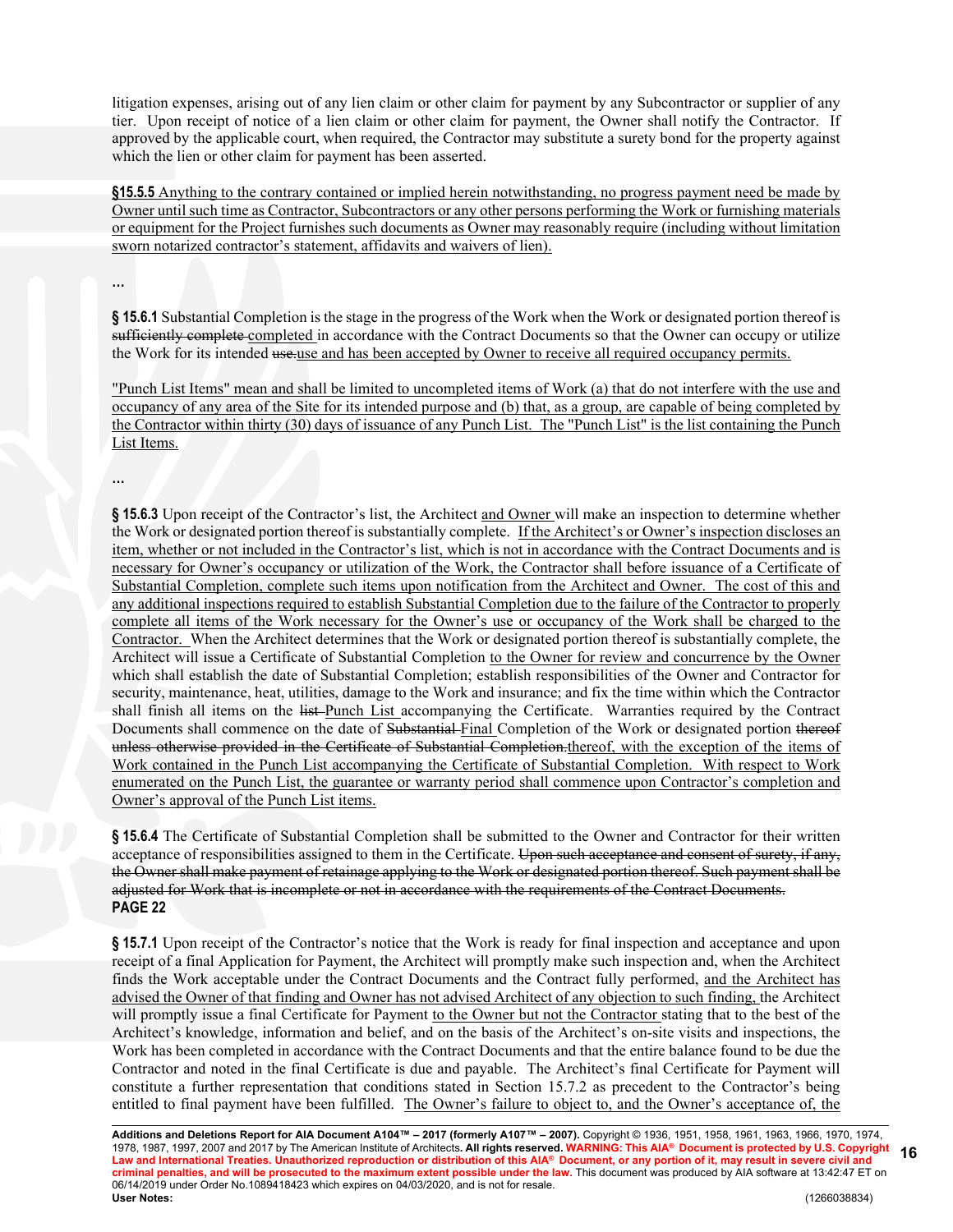Architect's findings and/or certifications hereunder shall not constitute Owner's acceptance of Work not complying with the Contract Documents, or Owner's waiver of any claims or remedies it may have with respect to any such defective or delayed Work.

**§ 15.7.2** Final payment shall not become due until the Contractor has fully performed the contract, including but not limited to delivery of all manufacturer's and supplier's warranties, operating manuals, as-build drawings, and consent of the surety to final payment, pursuant to the Contract Documents, and has delivered to the Owner a complete release of all liens arising out of this Contract or receipts in full covering all labor, materials and equipment for which a lien could be filed, or a bond satisfactory to the Owner to indemnify the Owner against such lien. If such lien remains unsatisfied after payments are made, the Contractor shall refund to the Owner all money that the Owner may be compelled to pay in discharging such lien, including costs and reasonable attorneys' fees.

**…**

**.1**

**…**

**.1**

**1.** liens, claims, security interests or encumbrances arising out of the Contract and unsettled;

**2. 2. h** failure of the Work to comply with the requirements of the Contract Documents;

**.3 3.** terms of special warranties required by the Contract Documents; or

**.4 4.** audits performed by the Owner, if permitted by the Contract Documents, after final payment.

The final payment by Owner shall not relieve the Contractor of the responsibility for the correction of any and all defects in the work performed. Contractor shall correct all defects as notified for the applicable warranty period after final payment.

**1.** employees on the Work and other persons who may be affected thereby;

- **.2 2.** the Work and materials and equipment to be incorporated therein, whether in storage on or off the site, under care, custody, or control of the Contractor, a Subcontractor, or a Sub-subcontractor; and
- **.3** 3. other property at the site or adjacent thereto, such as trees, shrubs, lawns, walks, pavements, roadways, structures and utilities not designated for removal, relocation, or replacement in the course of construction.

# **PAGE 23**

**§ 17.1.1** The Contractor shall purchase and maintain insurance of the types and limits of liability, containing the endorsements, and subject to the terms and conditions, as described in this Section 17.1 or elsewhere and in the Contract Documents. The Contractor shall purchase and maintain the insurance required by this Agreement from an insurance company or insurance companies lawfully authorized to issue insurance in the jurisdiction where the Project is located. Contractor shall procure insurance from insurance companies that have obtained A.M. Best ratings of no less than A VII using the most recent edition of the A.M. Best's Key Rating Guide. If the Best's rating is less than A VII or a Best's rating is not obtained, the Owner has the right to reject insurance written by an insurer it deems unacceptable. Failure to maintain the required insurance may result in termination of the Contract at the Owner's option. Owner shall have the right, but not the obligation, of prohibiting Contractor or any Subcontractor from entering the Project site until such certificates or other evidence that insurance has been placed in complete compliance with these requirements is received and approved by Owner.

Contractor shall maintain commercial general liability (CGL) and, if necessary, commercial umbrella liability insurance with a limit of not less than Two Million Dollars (\$2,000,000.00) each occurrence for at least three (3) years following Substantial Completion of the Work.

**Additions and Deletions Report for AIA Document A104™ – 2017 (formerly A107™ – 2007).** Copyright © 1936, 1951, 1958, 1961, 1963, 1966, 1970, 1974, 1978, 1987, 1997, 2007 and 2017 by The American Institute of Architects**. All rights reserved. WARNING: This AIA® Document is protected by U.S. Copyright Law and International Treaties. Unauthorized reproduction or distribution of this AIA® Document, or any portion of it, may result in severe civil and criminal penalties, and will be prosecuted to the maximum extent possible under the law.** This document was produced by AIA software at 13:42:47 ET on 06/14/2019 under Order No.1089418423 which expires on 04/03/2020, and is not for resale.<br>User Notes: **User Notes:** (1266038834) **17**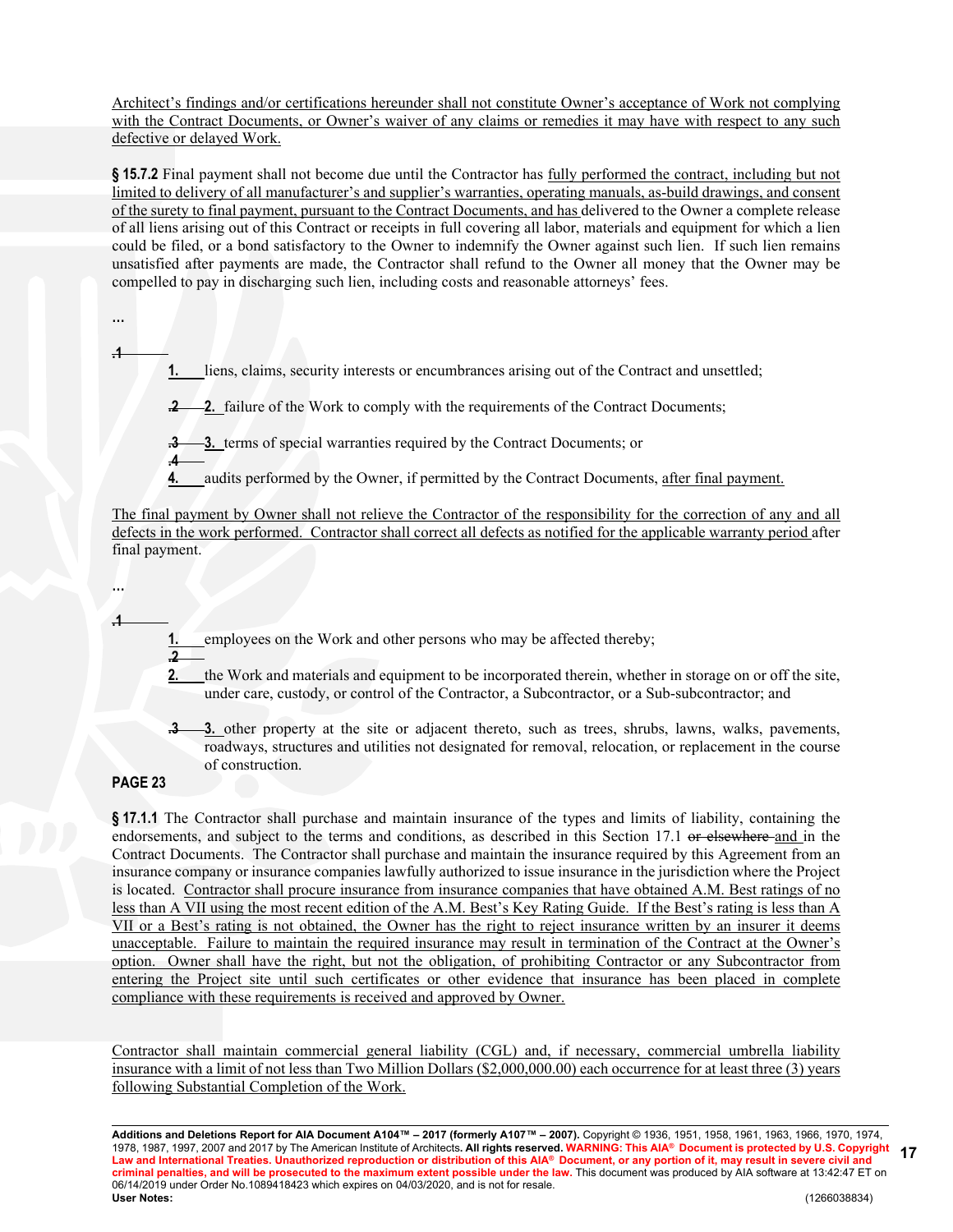**§ 17.1.2** Commercial General Liability insurance for the Project written on an occurrence form with policy limits of not less than (\$ ) each occurrence, (\$ ) general aggregate, and (\$ ) Two Million Dollars (\$2,000,000.00) each occurrence, Two Million Dollars (\$2,000,000.00) general aggregate, and Two Million Dollars (\$2,000,000.00) aggregate for products-completed operations hazard, providing coverage for claims including

**.1 1.** damages because of bodily injury, sickness or disease, including occupational sickness or disease, and death of any person;

$$
\frac{2}{\cdot}
$$

**2.** personal and advertising injury;

**3.** 3. damages because of physical damage to or destruction of tangible property, including the loss of use of such property;

**.4 4.** bodily injury or property damage arising out of completed operations; and

**.5**

**5.** the Contractor's indemnity obligations under Section 9.15.

CGL insurance shall be written on Insurance Services Office (ISO) occurrence form or a substitute form providing equivalent coverage, and shall cover liability arising from premise-operations, independent contractors, products-completed operations, personal injury and advertising injury, and liability assumed under an insured contract (including the tort liability of another assumed in a business contract).

This insurance shall apply as primary insurance with respect to any other insurance or self-insurance afforded to Owner.

There shall be no endorsement or modification of the CGL limiting the scope of coverage for liability Arising from pollution, explosion, collapse, or underground property damage.

# **For Contractor's Continuing Completed Operations Liability Insurance:**

Continuing CGL insurance shall be written on ISO occurrence form CG 00 01 10 93, or substitute form providing equivalent coverage, and shall, at minimum, cover liability arising from products-completed operations and liability assumed under an insured contract.

Continuing CGL insurance shall have a products-completed operations aggregate of at least two (2) times its each occurrence limit.

Continuing commercial umbrella coverage, if any, shall include liability coverage for damage to the insured's completed work equivalent to that provided under ISO form CG 00 01.

§ 17.1.3 Automobile Liability covering vehicles owned by the Contractor-Contractor, hired, and non-owned vehicles used by the Contractor, with policy limits of not less than  $(\frac{1}{2})$  Two Million Dollars (\$2,000,000.00) per accident, for bodily injury, death of any person, and property damage arising out of the ownership, maintenance, and use of those motor vehicles along with any other statutorily required automobile coverage. Business auto insurance shall be written on Insurance Services Office (ISO) form CA 00 01, CA 00 05, CA 00 12, CA 00 20, or a substitute form providing equivalent liability coverage. If necessary, the policy shall be endorsed to provide contractual liability coverage equivalent to that provided in the 1990 and later editions of CA 00 01.

**§ 17.1.4** The Contractor may achieve the required limits and coverage for Commercial General Liability and Automobile Liability through a combination of primary and excess or umbrella liability insurance, provided such primary and excess or umbrella insurance policies result in the same or greater coverage as those required under Section Sections 17.1.2 and 17.1.3, and in no event shall any excess or umbrella liability insurance provide narrower coverage than the primary policy. The excess policy shall not require the exhaustion of the underlying limits only through the actual payment by the underlying insurers.

# **§ 17.1.5 Workers' Compensation**at statutory limits.

**Additions and Deletions Report for AIA Document A104™ – 2017 (formerly A107™ – 2007).** Copyright © 1936, 1951, 1958, 1961, 1963, 1966, 1970, 1974, 1978, 1987, 1997, 2007 and 2017 by The American Institute of Architects**. All rights reserved. WARNING: This AIA® Document is protected by U.S. Copyright Law and International Treaties. Unauthorized reproduction or distribution of this AIA® Document, or any portion of it, may result in severe civil and criminal penalties, and will be prosecuted to the maximum extent possible under the law.** This document was produced by AIA software at 13:42:47 ET on 06/14/2019 under Order No.1089418423 which expires on 04/03/2020, and is not for resale.<br>User Notes: **User Notes:** (1266038834) **18**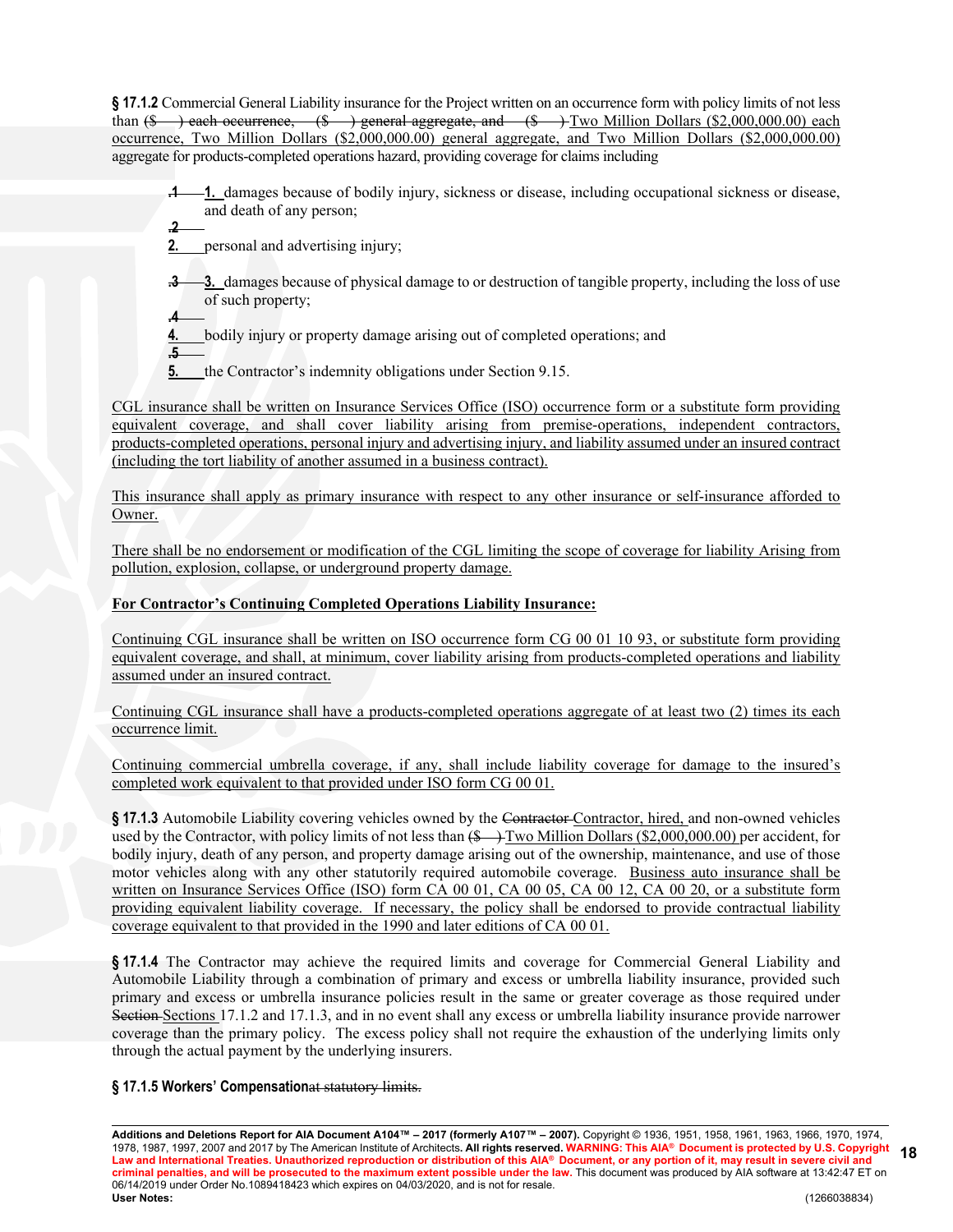Contractor shall maintain workers' compensation as required by statute and employers' liability insurance. The commercial umbrella and/or employer's liability limits shall not be less than One Million Dollars (\$1,000,000.00) each accident for bodily injury by accident or One Million Dollars (\$1,000,000.00) each employee for bodily injury by disease.

If Owner has not been included as an insured under the CGL using ISO additional insured endorsement CG 20 10 under the Commercial General and Umbrella Liability Insurance required in this Contract, the Contractor waives all rights against Owner and its officers, officials, employees, volunteers and agents for recovery of damages arising out of or incident to the Contractor's work

 $§$  17.1.6 Employers' Liability with policy limits not less than  $(\$ \ \)$  each accident,  $(\$ \ \)$  each employee, and  $(\$ \ \)$ One Million Dollars (\$1,000,000.00) each accident, One Million Dollars (\$1,000,000.00) each employee, and One Million Dollars (\$1,000,000.00) policy limit.

**§ 17.1.7** If the Contractor is required to furnish professional services as part of the Work, the Contractor shall procure Professional Liability insurance covering performance of the professional services, with policy limits of not less than (\$ ) per claim and (\$ ) in the aggregate.**Intentionally Omitted.**

**§ 17.1.8** If the Work involves the transport, dissemination, use, or release of pollutants, the Contractor shall procure Pollution Liability insurance, with policy limits of not less than  $(\$\)$  per claim and  $(\$\)$  in the aggregate.**Intentionally Omitted.**

**§ 17.1.9** Coverage under Sections 17.1.7 and 17.1.8 may be procured through a Combined Professional Liability and Pollution Liability insurance policy, with combined policy limits of not less than  $($ \$  $)$  per claim and  $($ \$  $)$  in the aggregate.**Intentionally Omitted.**

**§ 17.1.10** The Contractor shall provide certificates of insurance acceptable to the Owner evidencing compliance with the requirements in this Section 17.1 at the following times: (1) prior to commencement of the Work; (2) upon renewal or replacement of each required policy of insurance; and  $(3)$  upon (3) within ten (10) days upon the Owner's written request. An additional certificate evidencing continuation of liability coverage, including coverage for completed operations, shall be submitted with the final Application for Payment and thereafter upon renewal or replacement of such coverage until the expiration of the period required by Section 17.1.1. The certificates will show the Owner Section 17.1.1 or upon Owner's written request for same. The certificates will show the Owner, and its elected and appointed officials, officers, employees, agents, and volunteers as an additional insured on the Contractor's Commercial General Liability and excess or umbrella liability policy. Failure of Owner to demand such certificate, endorsement or other evidence of full compliance with these insurance requirements or failure of Owner to identify a deficiency from evidence that is provided shall not be construed as a waiver of Contractor's obligation to maintain such insurance.

**§ 17.1.11** The Contractor shall disclose to the Owner any deductible or self- insured retentions applicable to any insurance required to be provided by the Contractor. At the option of the Owner, the Contractor may be asked to eliminate such deductibles or self-insured retentions as respects the Owner, its officers, officials, employees, volunteers and agents or required to procure a bond guaranteeing payment of losses and other related costs including but not limited to investigations, claim administration and defense expenses.

**§ 17.1.12** To the fullest extent permitted by law, the Contractor shall cause the commercial liability coverage required by this Section 17.1 to include (1) the Owner, the Architect, and the Architect's Consultants and its elected and appointed officials, officers, employees, agents and volunteers as additional insureds for claims caused in whole or in part by the Contractor's negligent acts or omissions during the Contractor's operations; and (2) the Owner as an additional insured for claims caused in whole or in part by the Contractor's negligent acts or omissions for which loss occurs during completed operations. The additional insured coverage shall be primary and non-contributory to any of the Owner's general liability insurance policies and shall apply to both ongoing and completed operations. To the extent commercially available, the The additional insured coverage shall be no less than that provided by Insurance Services Office, Inc. (ISO) forms CG 20 10 07 04, CG 20 37 07 04, and, with respect to the Architect and the Architect's Consultants, CG 20 32 07 04.04, or a substitute providing equivalent coverage, and under the commercial umbrella, if any. If Contractor's liability policies do not contain the standard ISO separation of insured's provision, or a substantially similar clause, they shall be endorsed to provide cross-liability coverage.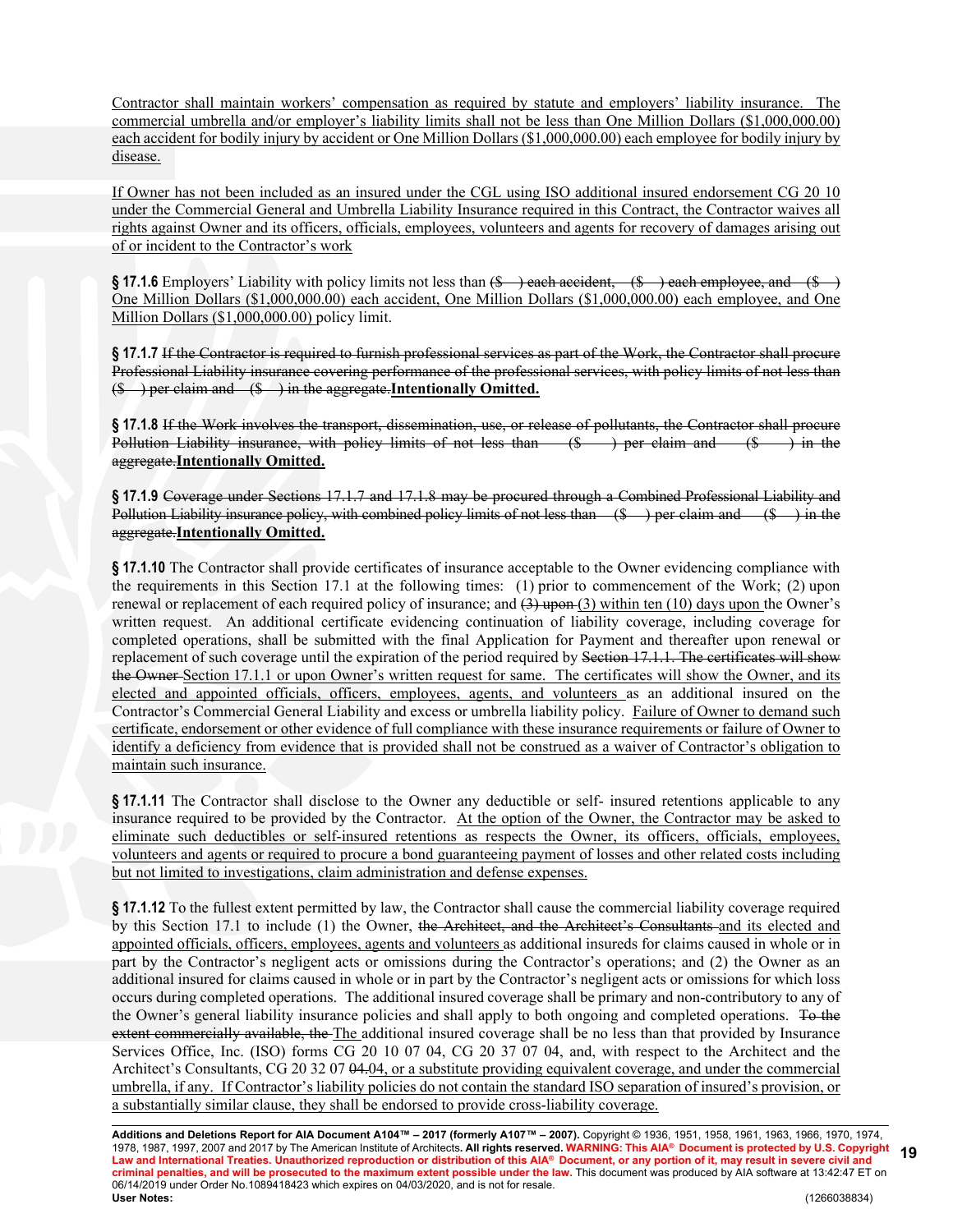**§ 17.1.13** Within three (3) business days of the date the Contractor becomes aware of an impending or actual cancellation or expiration of any insurance required by this Section 17.1, the Contractor shall provide notice to the Owner of such impending or actual cancellation or expiration. All certificates shall provide for thirty (30) days' written notice to Owner prior to the cancellation or material change of any insurance referred to therein. Written notice to Owner shall be by certified mail, return receipt requested. Upon receipt of notice from the Contractor, the Owner shall, unless the lapse in coverage arises from an act or omission of the Owner, have the right to shall have the right to either stop the Work until the lapse in coverage has been cured by the procurement of replacement coverage by the Contractor. The the Contractor or terminate the Contract, at the Owner's option. In the event Owner does not terminate, the furnishing of notice by the Contractor shall not relieve the Contractor of any contractual obligation to provide any required coverage.

**PAGE 26**

# **Coverage Limits**

Contractor shall cause each subcontractor employed by Contractor to purchase and maintain insurance of the type specified above. When requested by the Owner, Contractor shall furnish copies of certificates of insurance evidencing coverage for each subcontractor.

**…**

#### **§ 17.2.1 Owner's Liability Insurance**

**The Owner shall be responsible for purchasing and maintaining the Owner's usual liability insurance.**Unless otherwise provided, the Owner shall purchase and maintain, in a company or companies lawfully authorized to do business in the jurisdiction in which the Project is located, property insurance in the amount of the initial Contract Sum as well as subsequent modifications thereto for the entire Work at the site on a replacement cost basis without voluntary deductibles. Such property insurance shall be maintained, unless otherwise provided in the Contract Documents or otherwise agreed in writing by all persons and entities who are beneficiaries of such insurance, until final payment has been made as provided in Article 15.7 or until no person or entity other than the Owner has an insurable interest in the property required by this Paragraph 17.2.1 to be covered, whichever is earlier. This insurance shall include the respective interests of the Owner, the Contractor, Subcontractors and Sub-subcontractors in the Work.

**§ 17.2.2 Property Insurance**Property insurance shall be on a course of construction policy form and shall insure against the perils of fire and extended coverage and physical loss or damage including, without duplication of coverage, theft, vandalism, malicious mischief, collapse, false work, windstorm, testing and start-up, temporary buildings and debris removal, including demolition, and shall cover reasonable compensation for the Architect's, any of the Owner's Consultant's services and expenses required as a result of such insured loss. Coverage for other perils shall not be required unless otherwise provided in the Contract Documents. Property insurance provided by the Owner shall not cover Contractor's, Subcontractor's or Sub-subcontractor's liability or any tools, apparatus, machinery, scaffolding, hoists, forms, staging, shoring or other similar items commonly referred to as construction equipment, which may be on the site and the capital value of which is not included in the Work. The Contractor shall make his own arrangements for any insurance he may require on such construction equipment.

**§ 17.2.2.1** The Owner shall purchase and maintain, from an insurance company or insurance companies lawfully authorized to issue insurance in the jurisdiction where the Project is located, property insurance written on a builder's risk "all-risks" completed value or equivalent policy form and sufficient to cover the total value of the entire Project on a replacement cost basis. The Owner's property insurance coverage shall be no less than the amount of the initial Contract Sum, plus the value of subsequent Modifications and labor performed or materials or equipment supplied by others. The property insurance shall be maintained until Substantial Completion and thereafter as provided in Section 17.2.2.2, unless otherwise provided in the Contract Documents or otherwise agreed in writing by the parties to this Agreement. This insurance shall include the interests of the Owner, Contractor, Subcontractors, and Sub-subcontractors in the Project as insureds. This insurance shall include the interests of mortgagees as loss payees.

**§ 17.2.2.2** Unless the parties agree otherwise, upon Substantial Completion, the Owner shall continue the insurance required by Section 17.2.2.1 or, if necessary, replace the insurance policy required under Section 17.2.2.1 with property insurance written for the total value of the Project that shall remain in effect until expiration of the period for correction of the Work set forth in Section 18.4.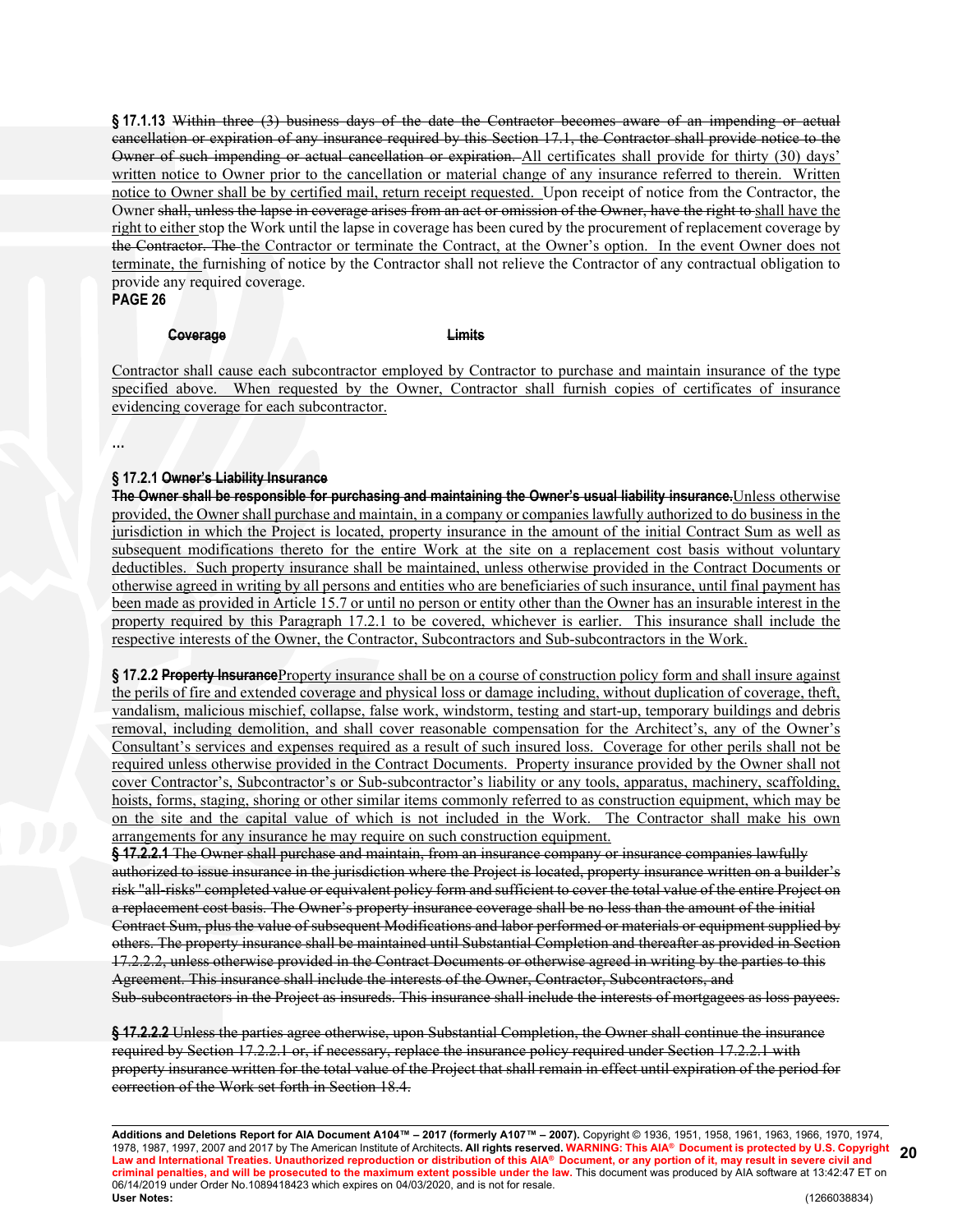**§ 17.2.2.3** If the insurance required by this Section 17.2.2 is subject to deductibles or self-insured retentions, the Owner shall be responsible for all loss not covered because of such deductibles or retentions.

**§ 17.2.2.4** If the Work involves remodeling an existing structure or constructing an addition to an existing structure, the Owner shall purchase and maintain, until the expiration of the period for correction of Work as set forth in Section 18.4, "all-risks" property insurance, on a replacement cost basis, protecting the existing structure against direct physical loss or damage, notwithstanding the undertaking of the Work. The Owner shall be responsible for all co-insurance penalties.

**§ 17.2.2.5** Prior to commencement of the Work, the Owner shall secure the insurance, and provide evidence of the coverage, required under this Section 17.2.2 and, upon the Contractor's request, provide a copy of the property insurance policy or policies required by this Section 17.2.2. The copy of the policy or policies provided shall contain all applicable conditions, definitions, exclusions, and endorsements.

**§ 17.2.2.6** Within three (3) business days of the date the Owner becomes aware of an impending or actual cancellation or expiration of any insurance required by this Section 17.2.2, the Owner shall provide notice to the Contractor of such impending or actual cancellation or expiration. Unless the lapse in coverage arises from an act or omission of the Contractor: (1) the Contractor, upon receipt of notice from the Owner, shall have the right to stop the Work until the lapse in coverage has been cured by the procurement of replacement coverage by either the Owner or the Contractor; (2) the Contract Time and Contract Sum shall be equitably adjusted; and (3) the Owner waives all rights against the Contractor, Subcontractors, and Sub-subcontractors to the extent any loss to the Owner would have been covered by the insurance had it not expired or been cancelled. If the Contractor purchases replacement coverage, the cost of the insurance shall be charged to the Owner by an appropriate Change Order. The furnishing of notice by the Owner shall not relieve the Owner of any contractual obligation to provide required insurance.

#### **§ 17.2.2.7 Waiver of Subrogation**

**§ 17.2.2.7.1** The Owner and Contractor waive all rights against (1) each other and any of their subcontractors, sub-subcontractors, agents, and employees, each of the other; (2) the Architect and Architect's consultants; and (3) Separate Contractors, if any, and any of their subcontractors, sub-subcontractors, agents, and employees, for damages caused by fire, or other causes of loss, to the extent those losses are covered by property insurance required by this Agreement or other property insurance applicable to the Project, except such rights as they have to proceeds of such insurance. The Owner or Contractor, as appropriate, shall require similar written waivers in favor of the individuals and entities identified above from the Architect, Architect's consultants, Separate Contractors, subcontractors, and sub-subcontractors. The policies of insurance purchased and maintained by each person or entity agreeing to waive claims pursuant to this Section 17.2.2.7 shall not prohibit this waiver of subrogation. This waiver of subrogation shall be effective as to a person or entity (1) even though that person or entity would otherwise have a duty of indemnification, contractual or otherwise, (2) even though that person or entity did not pay the insurance premium directly or indirectly, or (3) whether or not the person or entity had an insurable interest in the damaged property.

**§ 17.2.2.7.2** If during the Project construction period the Owner insures properties, real or personal or both, at or adjacent to the site by property insurance under policies separate from those insuring the Project, or if after final payment property insurance is to be provided on the completed Project through a policy or policies other than those insuring the Project during the construction period, to the extent permissible by such policies, the Owner waives all rights in accordance with the terms of Section 17.2.2.7.1 for damages caused by fire or other causes of loss covered by this separate property insurance.

**§ 17.2.2.8** A loss insured under the Owner's property insurance shall be adjusted by the Owner as fiduciary and made payable to the Owner as fiduciary for the insureds, as their interests may appear, subject to requirements of any applicable mortgagee clause. The Owner shall pay the Architect and Contractor their just shares of insurance proceeds received by the Owner, and by appropriate agreements, written where legally required for validity, the Architect and Contractor shall make payments to their consultants and Subcontractors in similar manner.

(List below any other insurance coverage to be provided by the Owner and any applicable limits.)The Contractor shall effect insurance which will protect the interests of the Contractor, Subcontractors and Sub-subcontractors in the Work.

**Additions and Deletions Report for AIA Document A104™ – 2017 (formerly A107™ – 2007).** Copyright © 1936, 1951, 1958, 1961, 1963, 1966, 1970, 1974, 1978, 1987, 1997, 2007 and 2017 by The American Institute of Architects**. All rights reserved. WARNING: This AIA® Document is protected by U.S. Copyright 21 Law and International Treaties. Unauthorized reproduction or distribution of this AIA® Document, or any portion of it, may result in severe civil and criminal penalties, and will be prosecuted to the maximum extent possible under the law.** This document was produced by AIA software at 13:42:47 ET on 06/14/2019 under Order No.1089418423 which expires on 04/03/2020, and is not for resale.<br>User Notes: **User Notes:** (1266038834)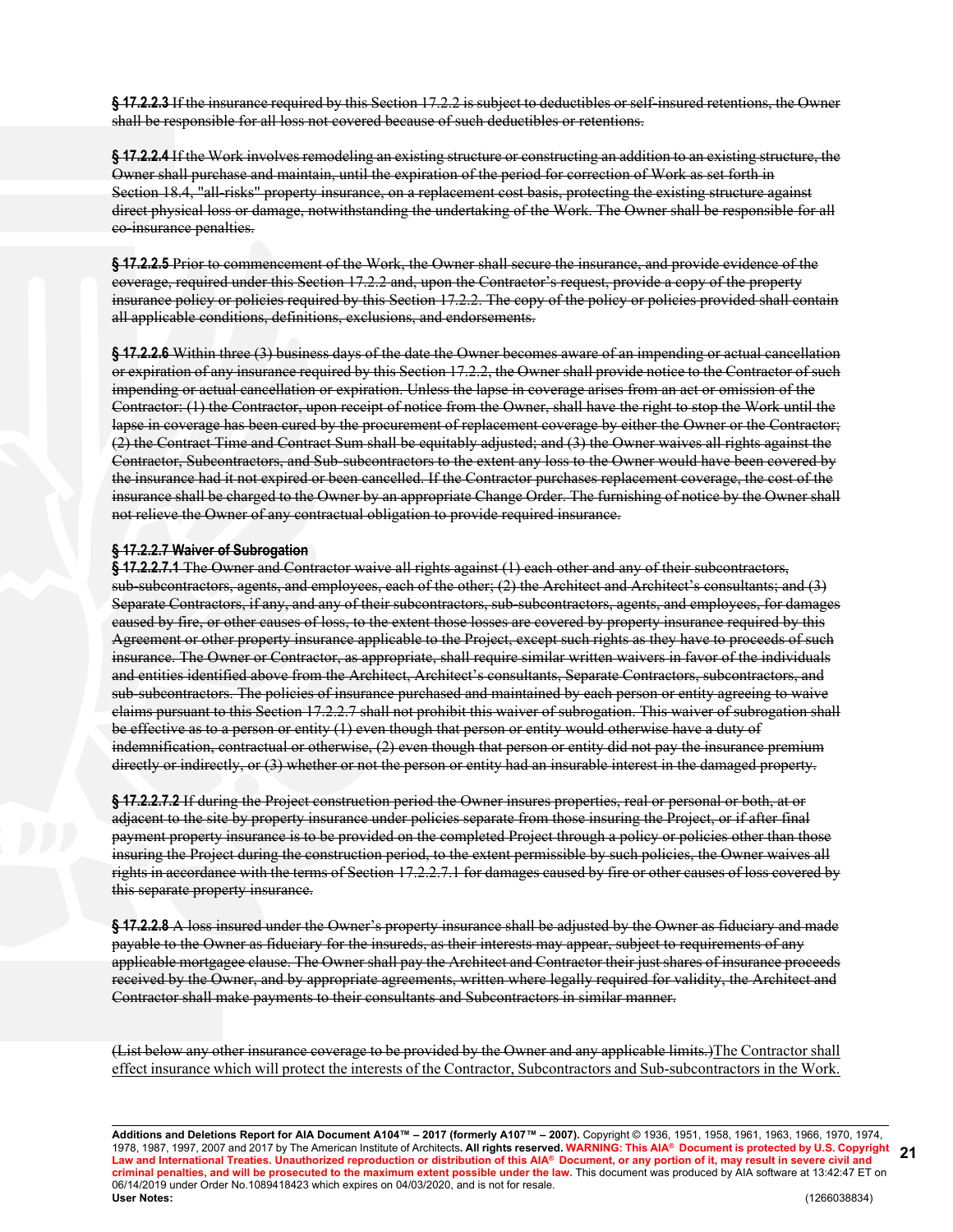**§ 17.2.4** If the property insurance requires minimum deductibles and such deductibles are identified in the Contract Documents, the Contractor shall pay costs not covered because of deductibles. If the Owner or insurer increases the required minimum deductibles above the amounts so identified or if the Owner elects to purchase this insurance with voluntary deductible amounts, the Owner shall be responsible for payment of the additional costs not covered because of such increased or voluntary deductibles. If deductibles are not identified in the Contract Documents, the Owner shall pay costs not covered because of deductibles.

**§ 17.2.5** Unless otherwise provided in the Contract Documents, this property insurance shall cover portions of the Work stored off the site and paid for by Owner after written approval of the Owner at the value established in the approval, and also portions of the Work in transit and paid for by Owner.

**§ 17.2.6** Partial occupancy or use shall not commence until the insurance company or companies providing property insurance have consented to such partial occupancy or use by endorsement or otherwise. The Owner and the Contractor shall take reasonable steps to obtain consent of the insurance company or companies and shall, without mutual written consent, take no action with respect to partial occupancy or use that would cause cancellation, lapse or reduction of insurance.

**§ 17.2.7** The Owner shall purchase and maintain boiler and machinery insurance required by the Contract Documents or by law, which shall specifically cover such insured objects during installation and until final acceptance by the Owner; this insurance shall include interests of the Owner, Contractor Subcontractors and Sub-subcontractors in the Work, and the Owner and the Contractor shall be named insureds.

**§ 17.2.8** If the Contractor requests in writing that insurance for risks other than those described herein or other special causes of loss be included in the property insurance policy, the Owner shall, if possible, include such insurance, and the cost thereof shall be charged to the Contractor by appropriate Change Order.

#### **Coverage Limits**

**§ 17.2.9** Notwithstanding any provision contained in Article 17, the Owner's obligation to purchase insurance shall herein be deemed satisfied by the Owner's membership in a self-insured risk management agency or pool. The Contractor agrees that any obligation the Owner has to purchase property insurance shall be satisfied by the Owner's membership in a self-insured risk management agency or pool. The Contractor further agrees that it will only have rights allowable to it under any coverage provided through the Owner's membership in a self-insured risk management agency or pool.

# **PAGE 27**

**§ 17.3.3** If required by the Owner, the Contractor, before commencing the Work, shall furnish a Performance Bond and a Labor and Material Payment Bond. The Performance Bond shall be in an amount equal to 110% of the full amount of the Contract Sum as security for the faithful performance of the obligations of the Contract Documents, including the payment of prevailing wages in accordance with Article 23 of this Agreement, and the Labor and Material Payment Bond shall be in an amount equal to 110% of the full amount of the Contract Sum as security for required payments to all persons performing labor and furnishing materials in connection with the Work. Such bonds shall be on AIA Document A-312 (**2010 Edition**), issued by the American Institute of Architects, shall be issued by a surety satisfactory to the Owner, and shall name the Owner as primary co-obligee. Such bonds shall be from an Illinois Admitted Bonding Company acceptable to the Owner and having a minimum policy holder rating of "B+" in the latest edition of Best's Insurance Guide in effect as of the date of the Contract. Bonds shall remain in full force and effect for at least one year following the date of Final Completion of the Work or for the entire duration of the longest warranty period provided for the Work, whichever is longer. The cost of the bonds is to be included in the Contract Sum stated by the Contractor in its Bid Proposal.

**§ 17.3.4** The Contractor shall (i) furnish with all bonds a certified copy of the power of attorney from the Surety Company stating that the person executing said bond is duly authorized by the Surety Company to execute said bond; (ii) furnish a certified copy of the certificate from said Surety Company's state showing said Surety Company licensed and authorized to transact business and execute said bond in Illinois; and (iii) if requested by Owner, furnish a copy of current financial statements of said Surety Company.

**Additions and Deletions Report for AIA Document A104™ – 2017 (formerly A107™ – 2007).** Copyright © 1936, 1951, 1958, 1961, 1963, 1966, 1970, 1974, 1978, 1987, 1997, 2007 and 2017 by The American Institute of Architects**. All rights reserved. WARNING: This AIA® Document is protected by U.S. Copyright Law and International Treaties. Unauthorized reproduction or distribution of this AIA® Document, or any portion of it, may result in severe civil and criminal penalties, and will be prosecuted to the maximum extent possible under the law.** This document was produced by AIA software at 13:42:47 ET on 06/14/2019 under Order No.1089418423 which expires on 04/03/2020, and is not for resale.<br>User Notes: **User Notes:** (1266038834) **22**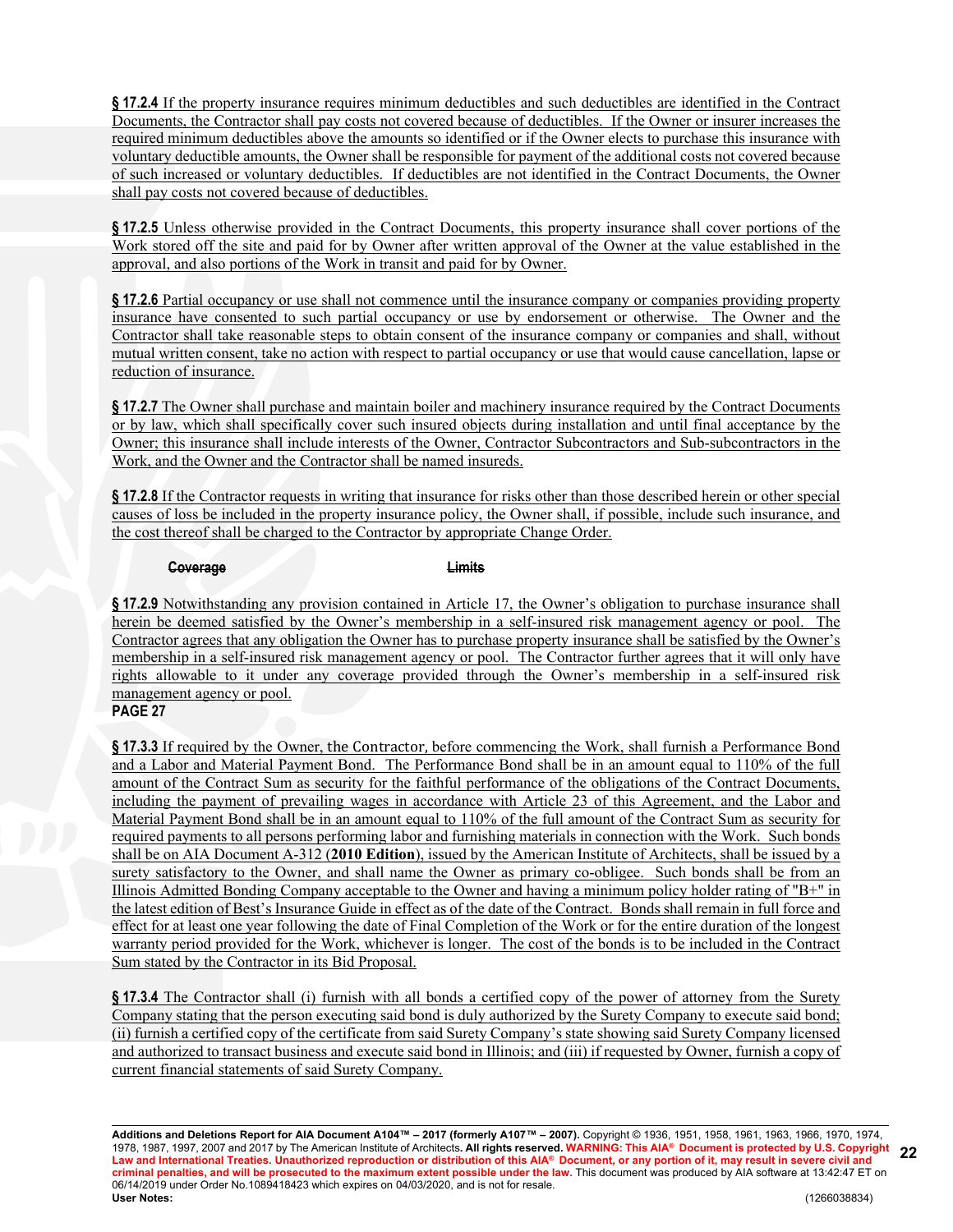**§ 18.1** The Contractor shall promptly correct Work rejected by the Architect or failing to conform to the requirements of the Contract Documents, whether discovered before or after Substantial Completion and whether or not fabricated, installed, or completed. Costs of correcting such rejected Work, including additional testing and inspections, the cost of uncovering and replacement, and compensation for the Architect's services and expenses made necessary thereby, shall be at the Contractor's expense, unless compensable under Section A.1.7.3 in Exhibit A, Determination of the Cost of the Work.expense. If prior to the date of Final Completion the Contractor, a Subcontractor, or anyone for who either of them is responsible, uses or damages any portion of the Work, including but not limited to mechanical, electrical, plumbing or other building system, machinery, equipment or other mechanical device, the Contractor shall cause such item to be replaced or if permitted by the Owner restored to " like new" condition, at no expense to the Owner.

**§ 18.2** In addition to the Contractor's obligations under Section 9.4, if, within one year after the date of Substantial Final Completion of the Work or designated portion thereof or after the date for commencement of warranties established under Section 15.6.3, or by terms of an applicable special warranty required by the Contract Documents, any of the Work is found to be not in accordance with the requirements of the Contract Documents, the Contractor shall correct it promptly after receipt of notice from the Owner to do so unless the Owner has previously given the Contractor a written acceptance of such condition. The Owner shall give such notice promptly after discovery of the condition. During the one-year period for correction of Work, if the Owner fails to notify the Contractor and give the Contractor an opportunity to make the correction, the Owner waives the rights to require correction by the Contractor and to make a claim for breach of warranty.The obligation under this Section 18.2 shall survive acceptance of the Work under the Contract and termination of the Contract. Corrective Work shall be warranted to be free from defects for a period equal to the longer of twelve (12) months after the completion of the corrective Work or one (1) year from the date of Final Completion of the Work, or such longer period of time as may be prescribed by law or in equity or by the terms of any applicable special warranty. Notwithstanding the foregoing, Contractor shall correct Work deficiently or defectively performed and replace defective or non-conforming materials and equipment, even though such deficiency, defect or non-conformity may be discovered more than one (1) year after Final Completion, if the correction is of a latent defect and arises from poor workmanship or improper materials or equipment, or is required to be made to Work, materials or equipment covered by the Contractor or a Subcontractor contrary to the Architect's or Owner's request or to the request of a governmental officer, or to the requirements of the Contract Documents or Governmental Requirements, and was therefore not visible for inspection by the Architect, Owner or governmental officer, as applicable, at the time of inspection. Contractor shall, within a reasonable time under the circumstances, after receipt of written notice thereof, correct, repair, replace and otherwise make good any defects or non-conformity in the Work. **PAGE 28**

**§ 18.5** The one-year period for correction of Work shall not be extended by corrective Work performed by the Contractor pursuant to this Article 18.Contractor shall remove from the site portions of the Work that are not in accordance with the requirements of the Contract Documents and are neither corrected by the Contractor nor accepted by the Owner.

**§ 18.6** The Contractor shall bear the cost of correcting destroyed or damaged construction, whether completed or partially completed, of the Owner or separate contractors caused by the Contractor's correction or removal of the Work that is not in accordance with the requirements of the Contract Documents.

**…**

The Contract shall be governed by the law of the place where the Project is located, excluding that jurisdiction's choice of law rules. If the parties have selected arbitration as the method of binding dispute resolution, the Federal Arbitration Act shall govern Section 21.6.located.

**…**

Tests, inspections, and approvals of portions of the Work required by the Contract Documents or by applicable laws, statutes, ordinances, codes, rules and regulations, or lawful orders of public authorities shall be made at an appropriate time. Unless otherwise provided, the Contractor shall make arrangements for such tests, inspections, and approvals with an independent testing laboratory or entity acceptable to the Owner, or with the appropriate public authority, and shall bear all related costs of tests, inspections, and approvals. The Contractor shall give the Architect timely notice of when and where tests and inspections are to be made so that the Architect may be present for such procedures. The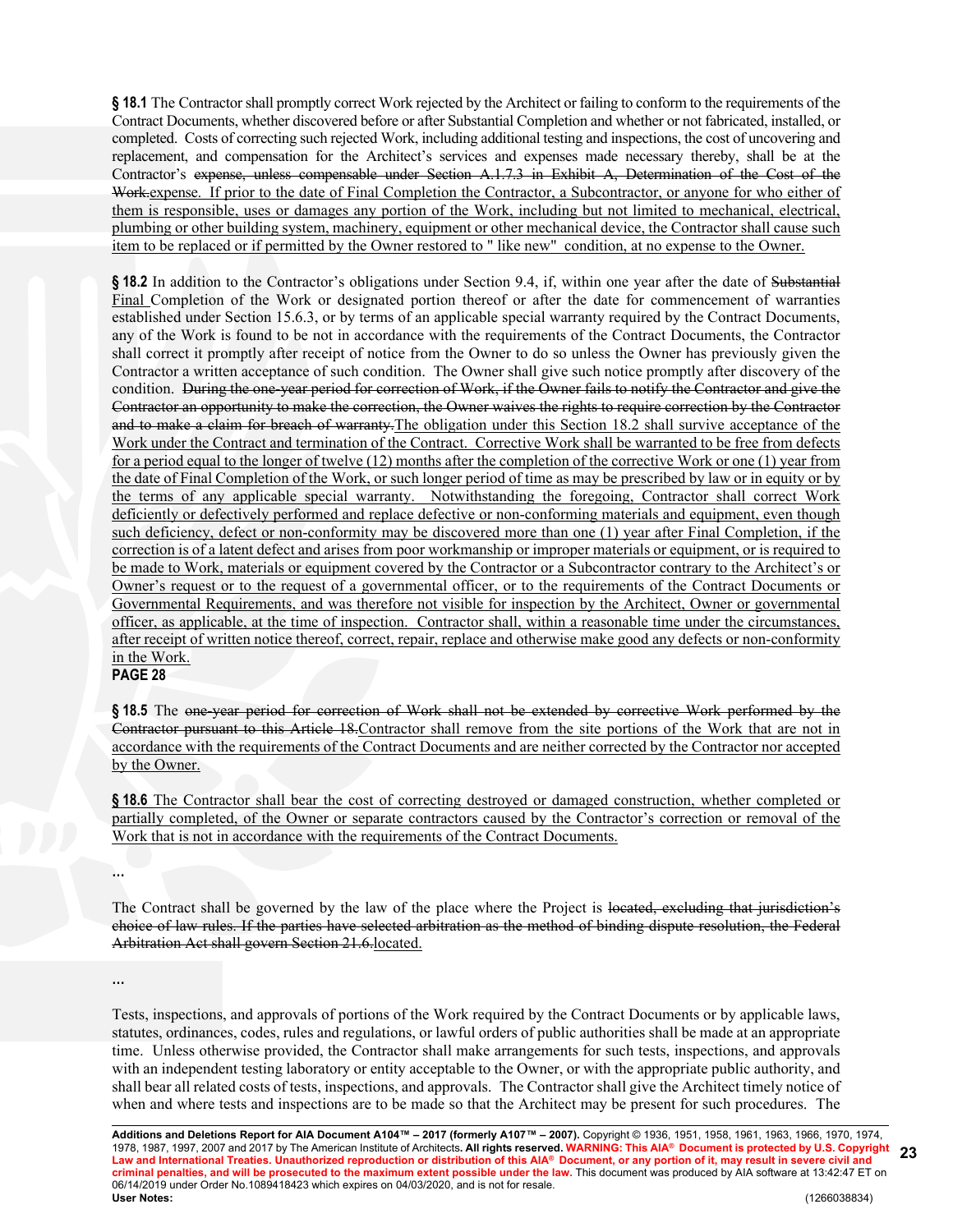Owner shall bear costs of the costs of: (1) tests, inspections, or approvals that do not become requirements until after bids are received or negotiations concluded, concluded; and (2) tests, inspections or approvals where building codes or applicable laws or regulations prohibit the Owner from delegating the costs to the Contractor, unless such tests, inspection or approvals were necessitated by the Contractor's failure to perform the Work in accordance with the Contract Documents in which event the Contractor shall bear the costs. The Owner shall directly arrange and pay for tests, inspections, or approvals where building codes or applicable laws or regulations so require.

**…**

Aaron Cerutti Superintendent of Parks and Facilities Lisle Park District 1925 Ohio Street Lisle, IL 60532 Tel: 630-353-4381 Fax: 630-964-7448 **PAGE 29**

**§ 19.6** Neither the Owner's nor the Contractor's representative shall be changed without ten (10) days' prior notice to the other party.

**…**

If the Architect fails to certify payment as provided in Section 15.4.1 for a period of 30 days through no fault of the Contractor, thirty (30) days through no fault of the Contractor or for any undisputed payment and has not notified Contractor for the reason for withholding payment, or if the Owner fails to make payment as provided in Section 4.1.3 for a period of 30 days, the Contractor may, thirty (30) days through no fault of the Contractor or for any undisputed payment and has not notified Contractor for the reason for withholding payment, and such failure continues for a period of ninety (90) days after notice from the Contractor, the Contractor may, as its sole remedy, upon seven additional days' notice to the Owner and the Architect, unless this reason is cured prior to the expiration of the notice period, terminate the Contract and recover from the Owner payment for Work executed, including reasonable overhead and profit, costs incurred by reason of such termination, and damages.Work properly executed in accordance with the Contract Documents (the basis for such payment shall be as provided in the Contract) provided said Work was authorized in advance by Owner. The Owner shall have the right to cure any defect or default prior to the date of termination stated in any written notice from Contractor as provided herein, in which event Contractor shall continue with the Work. If the Contractor terminates the Work and receives payment in connection with his equipment, tools or materials such items shall be left and remain on the Site if the Owner so elects. Owner shall not be responsible for damages for loss of anticipated profits on Work not performed.

**…**

**§ 20.2.1** The Owner may terminate the Contract if the Contractor

- **.1** repeatedly refuses or fails to supply enough properly skilled workers or proper materials;
- **2** fails to make shall institute proceedings or consent to proceeding requesting relief or arrangement under the Federal Bankruptcy Act or any applicable Federal or State Law, or if a petition under any federal or state insolvency law is filed against the Contractor and such petition is not dismissed within sixty (60) days from the date of the filing, or if the Contractor admits in writing his inability to pay his debts generally as they become due, or if he makes a general assignment for the benefit of his creditors, or if a receiver, liquidator, trustee, or assignee is appointed on account of his bankruptcy or insolvency; or if a receiver of all or any substantial portion of the Contractor's properties is appointed; or if the Contractor abandons the Work; or if he fails, except in cases for which extension of time is provided, to prosecute promptly and diligently the Work or to supply enough properly skilled workmen or proper materials for the Work; or if the Contactor submits an application for payment, sworn statement, waiver of lien, affidavit or document of any nature whatsoever which is intentionally falsified; or if the Contractor fails to make prompt payment to Subcontractors for materials or labor in accordance with the respective agreements between the Contractor and the Subcontractors;

**Additions and Deletions Report for AIA Document A104™ – 2017 (formerly A107™ – 2007).** Copyright © 1936, 1951, 1958, 1961, 1963, 1966, 1970, 1974, 1978, 1987, 1997, 2007 and 2017 by The American Institute of Architects**. All rights reserved. WARNING: This AIA® Document is protected by U.S. Copyright Law and International Treaties. Unauthorized reproduction or distribution of this AIA® Document, or any portion of it, may result in severe civil and criminal penalties, and will be prosecuted to the maximum extent possible under the law.** This document was produced by AIA software at 13:42:47 ET on 06/14/2019 under Order No.1089418423 which expires on 04/03/2020, and is not for resale.<br>User Notes: **User Notes:** (1266038834) **24**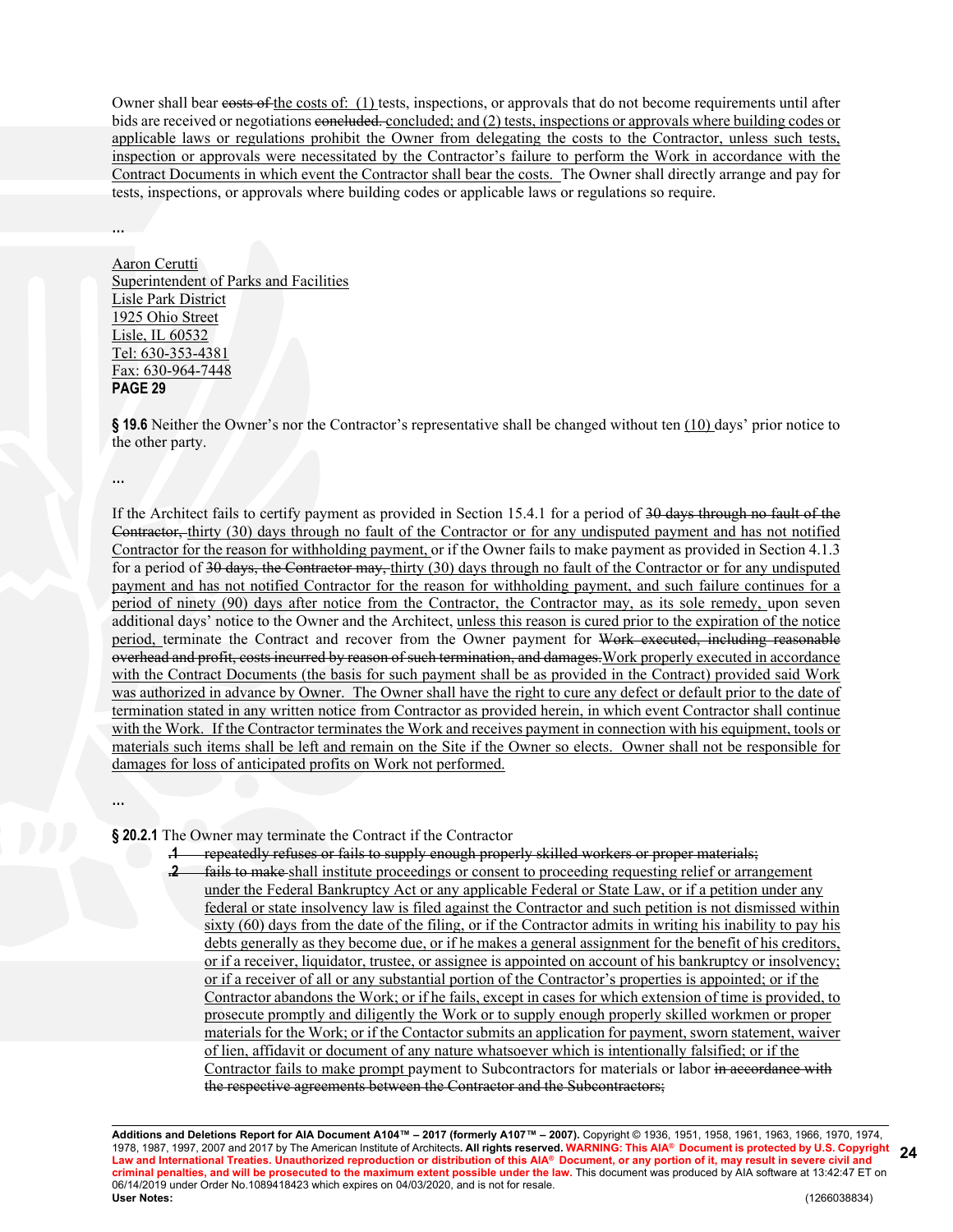#### **.3** repeatedly disregards applicable laws, statutes, ordinances, codes, rules and regulations, or lawful orders of a public authority; or

**.4** otherwise is guilty of substantial breach of a provision of the Contract Documents.or otherwise breaches obligations under any subcontract with a Subcontractor; or if a lien or a notices of lien is filed against any part of the Project or Project funds or if the Contractor disregards any laws, statues, ordinances, rules, regulations or orders of any governmental body or public or quasi-public authority having jurisdiction of the Work or the Project premises; or if the Contractor otherwise violates any material provision of the Contract Documents, then, without prejudice to any right or remedy available Owner may, after giving the Contractor seven (7) days' written notice, terminate the Contractor, and take possession of the Project and all materials, equipment, tools, construction equipment and machinery thereon owned by the Contractor and accept assignment of Subcontracts and may complete the Work by whatever reasonable method the Owner may deem expedient. If requested by the Owner, the Contractor shall remove any part or all of this equipment, machinery and supplies from the Project within seven (7) days from the date of such request, and in such event at the Contractor's expense. Upon request of the Contractor, the Owner shall furnish to the Contractor a reasonably detailed accounting of the costs incurred by the Owner in completing the Work.

**§ 20.2.2** When any of the reasons described in Section 20.2.1 exists, the Owner, upon certification by the Architect that sufficient cause exists to justify such action, may, without prejudice to any other remedy the Owner may have and after giving the Contractor seven days' notice, terminate the Contract and take possession of the site and of all materials, equipment, tools, and construction equipment and machinery thereon owned by the Contractor and may finish the Work by whatever reasonable method the Owner may deem expedient. Upon request of the Contractor, the Owner shall furnish to the Contractor a detailed accounting of the costs incurred by the Owner in finishing the Work.Intentionally Omitted.

**PAGE 30**

**§ 20.2.5** The Owner's right to terminate the contract pursuant to Section 20.3 shall be in addition to and not in limitation of its right to stop the Work without terminating the Contract as provided elsewhere in this Agreement.

The Owner may, at any time, terminate the Contract for the Owner's convenience and without cause. The Owner shall pay the Contractor for Work executed; and costs incurred by reason of such termination, including costs attributable to termination of Subcontracts; and a termination fee, if any, as follows:

*(Insert the amount of or method for determining the fee payable to the Contractor by the Owner following a termination for the Owner's convenience, if any.)*

Termination by the Owner under this Section 20.3 shall be by a written notice of termination specifying the extent of termination and the effective date.

**§ 20.3.1** Upon receipt of a notice of termination for convenience, the Contractor shall immediately, in accordance with instructions from the Owner, proceed with performance of the following duties:

|    | cease operation as specified in the notice;                                                           |
|----|-------------------------------------------------------------------------------------------------------|
| 2. | place no further orders and enter into no further Subcontracts for materials, labor, services,        |
|    | equipment, or facilities except as necessary to complete continued portions of the Contract;          |
|    |                                                                                                       |
| 3. | terminate all subcontracts and orders to the extent they relate to the Work terminated;               |
| 4. | proceed to complete the performance of Work not terminated; and                                       |
| 5. | take actions that may be necessary, or that the Owner may direct, for the protection and preservation |
|    | of the terminated work.                                                                               |

**§ 20.3.2** In the event of termination by Owner for convenience, the sum payable to the Contractor for the Work shall be prorated based upon the amount of properly performed Work completed. Owner shall receive proper credit for sums already paid. Upon any such termination, all obligations of Owner (other than payment of sums due Contractor for services properly performed but not previously paid prior to the date of termination) shall cease as of the effective date of termination.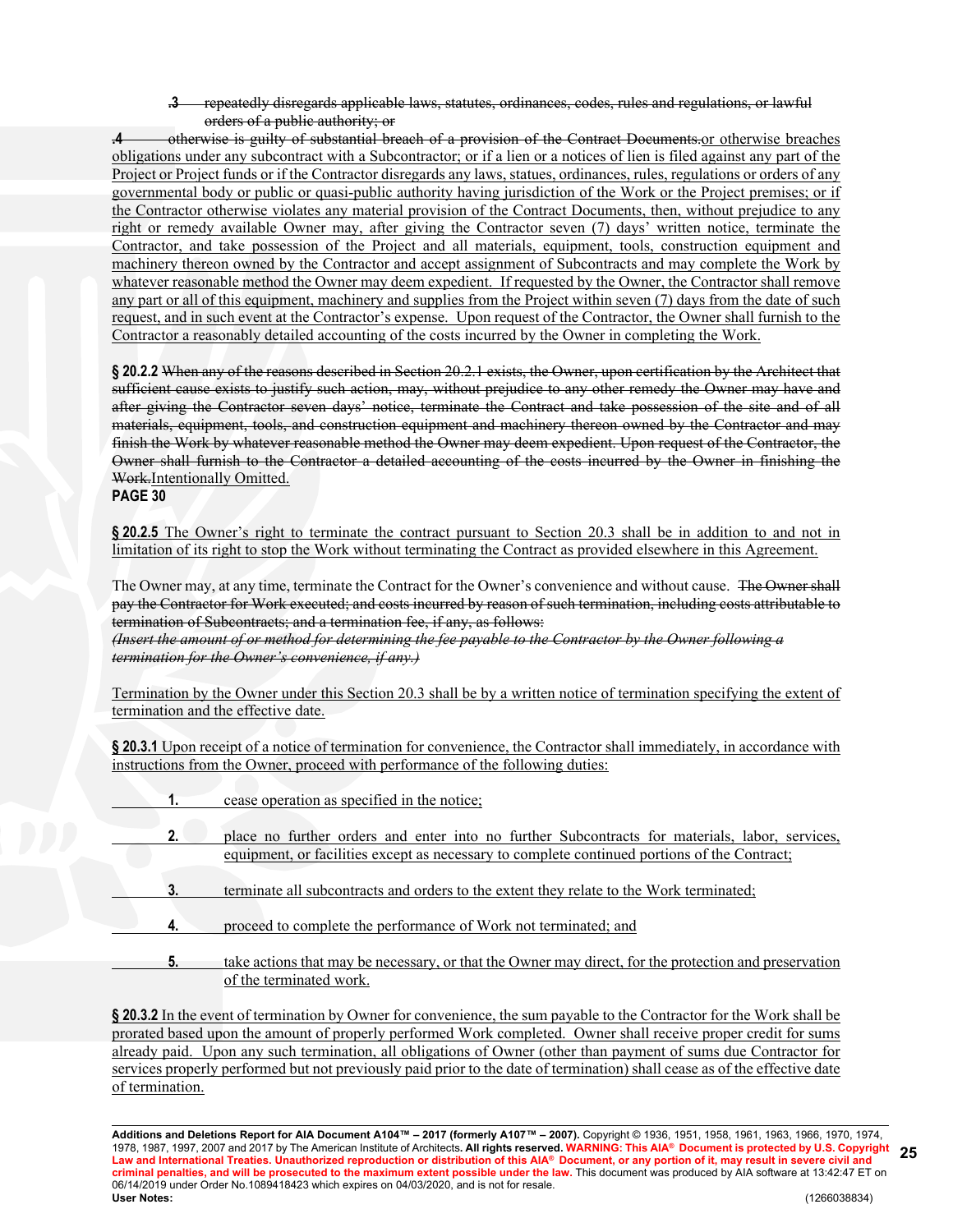**§ 20.3.3** The Owner shall be credited for (1) payments previously made to the Contractor for the terminated portion of the Work, and (2) claims which the Owner has against the Contractor under the Contract.

#### **§ 20.4 SUSPENSION BY THE OWNER FOR CONVENIENCE**

**§ 20.4.1** The Owner may without cause order the Contractor in writing to suspend, delay or interrupt the Work in whole or in part for such period of time as the Owner may determine.

**§ 20.4.2** If suspension, delay or interruption ordered by the Owner constitutes in the aggregate more than twenty percent (20%) of the total number of days scheduled for completion, an adjustment shall be made for increases in the cost of the performance of this Contract, excluding profit caused by such suspension, delay or interruption. No adjustment shall be made to the extent:

- **1.** That the performance is, was, or would have been so suspended, delayed or interrupted by another cause, including without limitation the fault or negligence of the Contractor or any Subcontractor; or
	- **2.** That an equitable adjustment is made or denied under another provision of this Contract.

#### **§ 20.4.3** Adjustments made in the cost of performance may have a mutually agreed fixed or percentage fee.

**§ 21.1** Claims, disputes, and other matters in question arising out of or relating to this Contract, including those alleging an error or omission by the Architect but excluding those arising under Section 16.2, shall be referred initially to the Architect for decision. Such matters, except those waived as provided for in Section 21.11 and Sections 15.7.3 and 15.7.4, shall, after initial decision by the Architect or 30 days after submission of the matter to the Architect, be subject to mediation as a condition precedent to binding dispute resolution.Intentionally Omitted. **PAGE 31**

**§ 21.2.1** Claims by either the Owner or Contractor, where the condition giving rise to the Claim is first discovered prior to expiration of the period for correction of the Work set forth in Section 18.2, shall be initiated by notice to the Architect within 21 days after occurrence of the event giving rise to such Claim or within 21 days after the claimant first recognizes the condition giving rise to the Claim, whichever is later.**Intentionally Omitted.**

**…**

The Owner and Contractor shall commence all claims and causes of action against the other and arising out of or related to the Contract in accordance with the requirements of the final dispute resolution method selected in this Agreement whether in contract, tort, breach of warranty, or otherwise, within the period specified by applicable law, but in any case not more than 10 years after the date of Substantial Completion of the Work. The Owner and Contractor waive all claims and causes of action not commenced in accordance with this Section 21.3.law.

**…**

**§ 21.5** The parties shall endeavor to resolve their disputes by mediation which, unless the parties mutually agree otherwise, shall be administered by the American Arbitration Association in accordance with their Construction Industry Mediation Procedures in effect on the date of this Agreement. A request for mediation shall be made in writing, delivered to the other party to this Agreement, and filed with the person or entity administering the mediation. The request may be made concurrently with the binding dispute resolution but, in such event, mediation shall proceed in advance of binding dispute resolution proceedings, which shall be stayed pending mediation for a period of 60 days from the date of filing, unless stayed for a longer period by agreement of the parties or court order. If an arbitration is stayed pursuant to this Section, the parties may nonetheless proceed to the selection of the arbitrator(s) and agree upon a schedule for later proceedings.**Intentionally Omitted.**

**§ 21.6** If the parties have selected arbitration as the method for binding dispute resolution in this Agreement, any claim, subject to, but not resolved by, mediation shall be subject to arbitration which, unless the parties mutually agree otherwise, shall be administered by the American Arbitration Association, in accordance with the Construction Industry Arbitration Rules in effect on the date of this Agreement. Demand for arbitration shall be made in writing, delivered to the other party to the Contract, and filed with the person or entity administering the arbitration. The award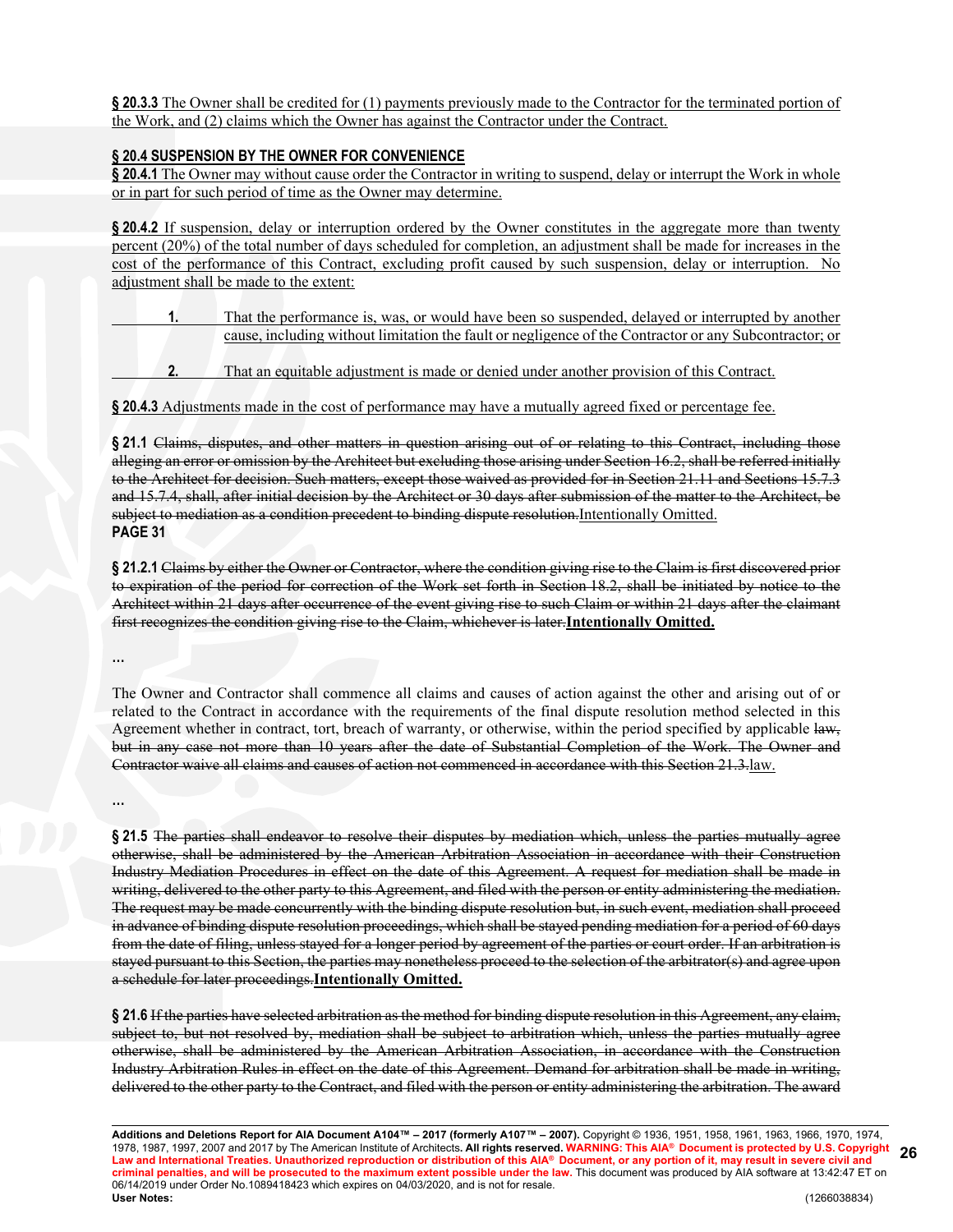rendered by the arbitrator or arbitrators shall be final, and judgment may be entered upon it in accordance with applicable law in any court having jurisdiction thereof.**Intentionally Omitted.**

**§ 21.7** Subject to the rules of the American Arbitration Association or other applicable arbitration rules, either party, at its sole discretion, may consolidate an arbitration conducted under this Agreement with any other arbitration to which it is a party provided that (1) the arbitration agreement governing the other arbitration permits consolidation; (2) the arbitrations to be consolidated substantially involve common questions of law or fact; and (3) the arbitrations employ materially similar procedural rules and methods for selecting arbitrator(s).**Intentionally Omitted.**

**§ 21.8** Subject to the rules of the American Arbitration Association or other applicable arbitration rules, any party to an arbitration may include by joinder persons or entities substantially involved in a common question of law or fact whose presence is required if complete relief is to be accorded in arbitration provided that the party sought to be joined consents in writing to such joinder. Consent to arbitration involving an additional person or entity shall not constitute consent to arbitration of a Claim not described in the written Consent.**Intentionally Omitted.**

**§ 21.9** The foregoing agreement to arbitrate and other agreements to arbitrate with an additional person or entity duly consented to by parties to this Agreement, shall be specifically enforceable under applicable law in any court having jurisdiction thereof.**Intentionally Omitted.**

**…**

The Contractor and Owner waive claims against each other waives claims against the Owner for consequential damages arising out of or relating to this Contract. This mutual waiver includes

**.1** damages incurred by the Owner for rental expenses, for losses of use, income, profit, financing,

business and reputation, and for loss of management or employee productivity or of the services of such persons; and

damages incurred by the includes, but is not limited to, damages incurred by the Contractor for principal office expenses including the compensation of personnel stationed there, for losses of financing, business and reputation, and for loss of profit except anticipated profit arising directly from the Work.

This mutual waiver is applicable, without limitation, to all consequential damages due to either party's Owner's termination in accordance with Article 20.Nothing contained in this Section 21.11 shall be deemed to preclude an award of liquidated damages, when applicable, in accordance with the requirements of the Contract Documents.

In any suit or action arising under this Contract the Owner shall be entitled to an award of reasonable attorney's fees and costs of litigation.

# **ARTICLE 22 OTHER CONDITIONS OR PROVISIONS,**

§ 22.1 The Contractor shall be responsible for the supply and maintenance of any and all temporary equipment, utilities, and facilities necessary to properly and safely complete and protect the Work, including without limitation those required by winter conditions. Contractor shall provide and erect barricades and other safeguards adequate to warn of danger at the site and to protect persons and property from injury resulting from the Work.

**§ 22.2** The Contractor shall limit material and equipment storage to the immediate area of Work and such other areas as Owner may designate. The Contractor shall promptly remove and properly dispose off-site all construction material, trash, garbage and other debris.

**§ 22.3** The Contractor shall notify Architect and Owner in advance (to the extent practicable notice shall be made at least forty-eight (48) hours in advance) of any and all deliveries of major materials to the Project Site and shall give notice of receipt of materials and equipment that Architect or Owner has indicated or customarily would want to inspect prior to commencement of the Work. Prior to resumption of the Work in the event of a temporary suspension lasting longer than seventy-two (72) hours, and at such other time intervals during the process of the Work as requested by Owner, in order to permit Owner to properly coordinate its normal operations and facilities requirements with the Work.

**§ 22.4** The following definitions are added to the Contract: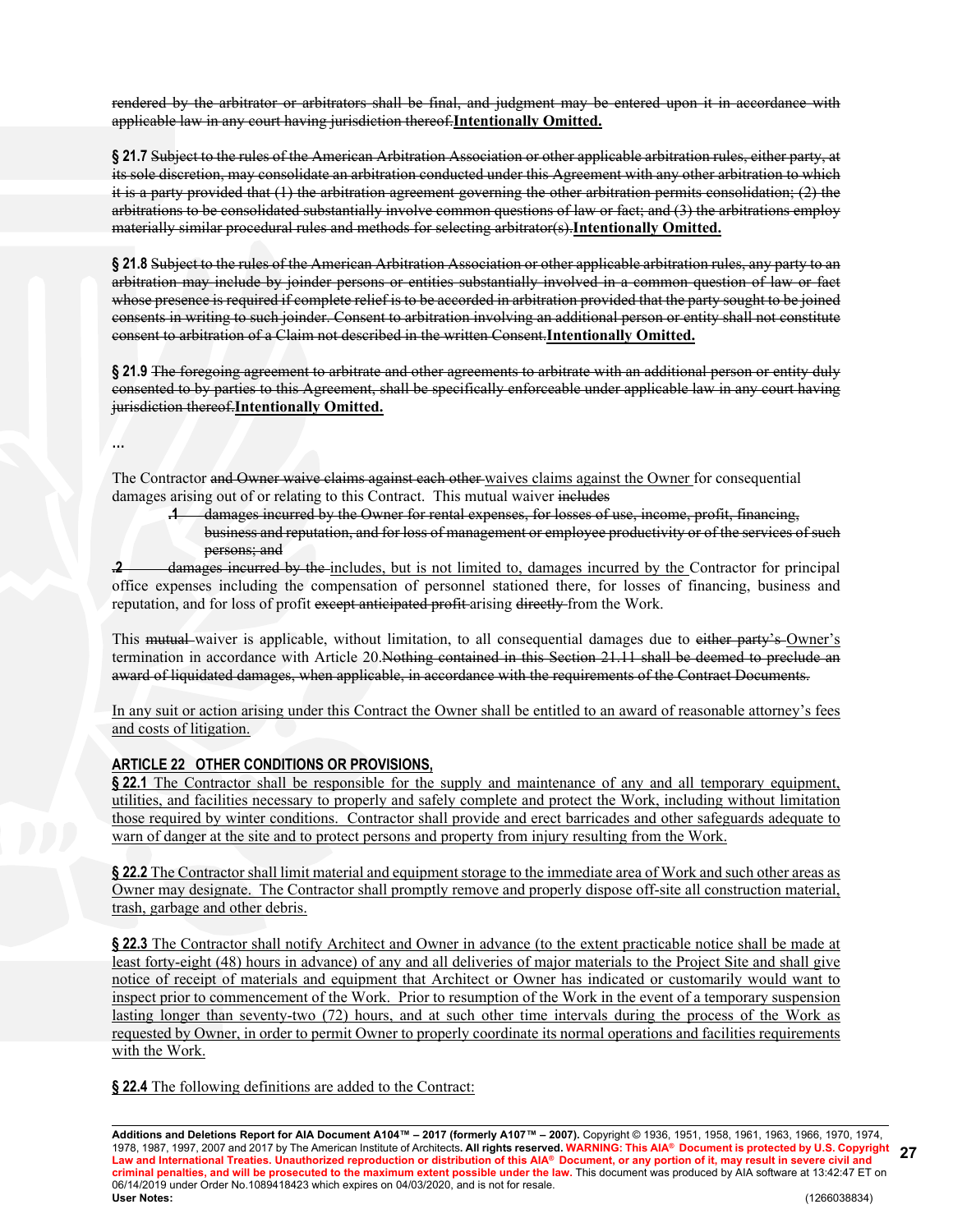**"Final completion"** means the date the Contract has been fully performed, all the Work has been completed in accordance with the Contract Documents and the Owner has approved Final Payment to the Contractor.

**"Indicated"** and **"shown"** mean as described, detailed, discussed, scheduled, referenced, or called for in, or reasonably inferable from the Contract Documents in order to produce a first-class Work product.

**"Provide"** or derivatives thereof means the Contractor shall properly fabricate, supply, furnish or procure all labor, materials, equipment, apparatus, and accessory appurtenances necessary to transport, deliver, install, erect and construct the specified item, complete, in place and ready for operation and use, including any final connections, in strict accordance with the Drawings, Specifications and other Contract Documents. The words "Contractor shall" are implied and shall be so understood whenever the direction or term "provide" is used.

**"Unit Price"** is an amount stated in the Contractor's bid proposal or in the Contract Documents as a price per unit of measurement for materials, equipment or services for a portion of the Work as described in the Bidding Documents or the Contract Documents. A Unit Price includes all costs associated with the performance of the portion of the Work for which the Unit Price is provided, including but not limited to labor, materials, equipment, loading, transportation, handling, unloading, overhead and profit.

**§ 22.5** Except as otherwise specifically provided in the Contract Documents, if and to the extent of any inconsistency, ambiguity, conflict, discrepancy or error in the Contract Document, and otherwise in interpreting the Contract Documents, the Parties shall give precedence to the Contract Documents in the following order of priority:

(i) Modifications; (ii) This Agreement, except that the Special and Supplementary Conditions, if any, shall take precedence over the General Conditions of the Contract; (iii) Construction drawings.

# **ARTICLE 23 COMPLIANCE WITH LAWS/PREVAILING RATES OF WAGES**

**§ 23.1** The Contractor shall comply with all federal, state, county and local laws, codes, rules and regulations applicable to the Work including without limitation all building codes, permit conditions, the American with Disabilities Act and the equal employment opportunity clause of the Illinois Human Rights Act and the rules and regulations of the Illinois Department of Human Rights, the Illinois Prevailing Wage Act, and all laws and regulations pertaining to occupational and work safety, hours of operation and disposal of construction debris. A copy of the Contractor's certification of compliance with applicable laws is attached to and made a part of this Agreement.

**§ 23.2** The Contractor shall maintain and shall require its Subcontractors to maintain policies of employment as follows:

**§ 23.3** In the event of the Contractor's non-compliance with the provisions of this equal opportunity clause, the Illinois Human Rights Act or the Rules and Regulations of the Illinois Department of Human Rights ("Department"). Contractor may be declared ineligible for future contracts or subcontracts with the State of Illinois or any of its political subdivisions or municipal corporations, and the Contract may be cancelled or voided in whole or in part, and such other sanctions or penalties may be imposed or remedies invoked as provided by statute or regulation. During the performance of this Contract, Contractor agrees as follows:

- 1) That it will not discriminate against any employee or applicant for employment because of race, color, religion, sex, sexual orientation or preference, marital status, national origin or ancestry, citizenship status, age, physical or mental disability unrelated to a person's ability to perform the essential functions of the job, association with a person with a disability, military status or an unfavorable discharge from military service, or record of arrest; and further that it will examine all job classifications to determine if minority persons or women are underutilized and will take appropriate affirmative action to rectify any such underutilization.
- 2) That, if it hires additional employees in order to perform this Contract or any portions thereof, it will determine the availability (in accordance with the Department's Rules and Regulations) of minorities and women in the area(s) from which it may reasonably recruit and it will hire for each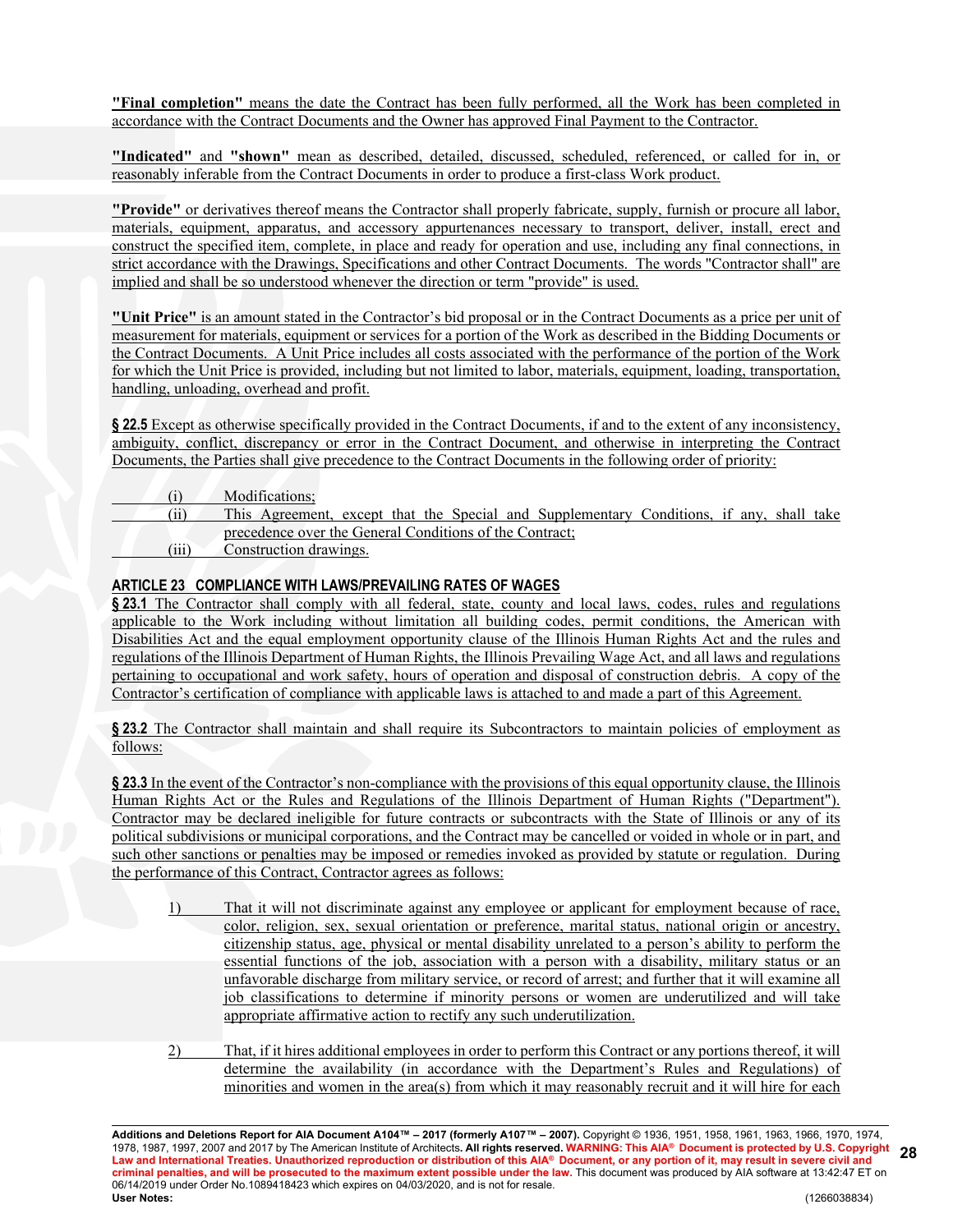job classification for which employees are hired in such a way that minorities and women are not underutilized.

- 3) That, in all solicitations or advertisements for employees placed by it or on its behalf, it will state that all applicants will be afforded equal opportunity without discrimination because of race, color, religion, sex, sexual orientation, marital status, national origin or ancestry, c:itizenship status, age, physical or mental handicap or disability unrelated to a person's ability to perform the essential function of the job, or association with a person with a disability, military status or an unfavorable discharge from military service, or record of arrest.
- That it will send to each labor organization or representative of workers with which it has or is bound by a collective bargaining or other agreement or understanding, a notice advising such labor organization or representative of the Contractor's obligations under the Illinois Human Rights Act and the Department's rules and regulations. If any such labor organization or representative fails or refuses to cooperate with the Contractor in its efforts to comply with such Act and rules and regulations, the Contractor will promptly notify the Department and the Owner and will recruit employees from other sources when necessary to fulfill its obligations thereunder.
- 5) That it will submit reports as required by the Department's rules and regulations, furnish all relevant information as may from time to time be requested by the Department or the Owner, and in all respects comply with the Illinois Human Rights Act and the Department's rules and regulations.
- 6) That it will permit access to all relevant books, records, accounts and work sites by personnel of the Owner and the Department for purposes of investigation to ascertain Department's rules and regulations.
- 7) That it will include verbatim or by reference the provisions of this clause in every subcontract it awards under which any portion of the Contract obligations are undertaken or assumed, so that such provisions will be binding upon such subcontractor. In the same manner as with other provisions of this Contract, the Contractor will be liable for compliance with applicable provisions of this clause by such subcontractors; and further it will promptly notify the Owner and the Department in the event any subcontractor fails or refuses to comply therewith. In addition, the Contractor will not utilize any subcontractor declared by the Illinois Human Rights Commission to be ineligible (or contracts or subcontracts with the State of Illinois or any of its political subdivisions or municipal corporations.

# **§ 23.4** The Contractor is encouraged to utilize qualified minority businesses as subcontractors for supplies, services and construction.

**§ 23.5** The Contractor shall comply with the requirements of the Illinois Prevailing Wage Act (820 ILCS 130/0.01 et seq.) and the Park District's Ordinances requiring payment of prevailing wages. The Contractor shall pay or cause to be paid not less than the prevailing rate of hourly wage in the county the work is performed as determined by the Illinois Department of Labor for the month in which the work is performed including but not limited to all laborers, workers and mechanics. All contractors and subcontractors rendering services under this contract must comply with all requirements under the Act, including but not limited to, all wage, notice and record keeping duties.

The Contractor is required to verify current prevailing wage prior to the first day of each month and to pay the then-current prevailing wage rate as determined by the Illinois Department of Labor, regardless of the rates contained in the Contract Documents. Any increases in costs to the Contractor due to the changes in the prevailing wage during the term of this Contract shall be at the expense of Contractor and not at the expense of Owner. Current prevailing wage rates are published at the following: http://www.illinois.gov/idol/Laws-Rules/CONMED/Pages/Rates.aspx. The Contractor agrees to indemnify and hold harmless the Park District for any violations of the Prevailing Wage Act.

The Contractor shall also: (1) insert into each subcontract and the project specifications for each subcontract, a written stipulation that the subcontractor shall not pay less than the prevailing rate of hourly wage to all laborers, workers, and mechanics performing work under the contract; and (2) require each subcontractor to insert into each lower-tiered contract and the project specifications for each lower-tiered subcontract, a stipulation that the subcontractor shall not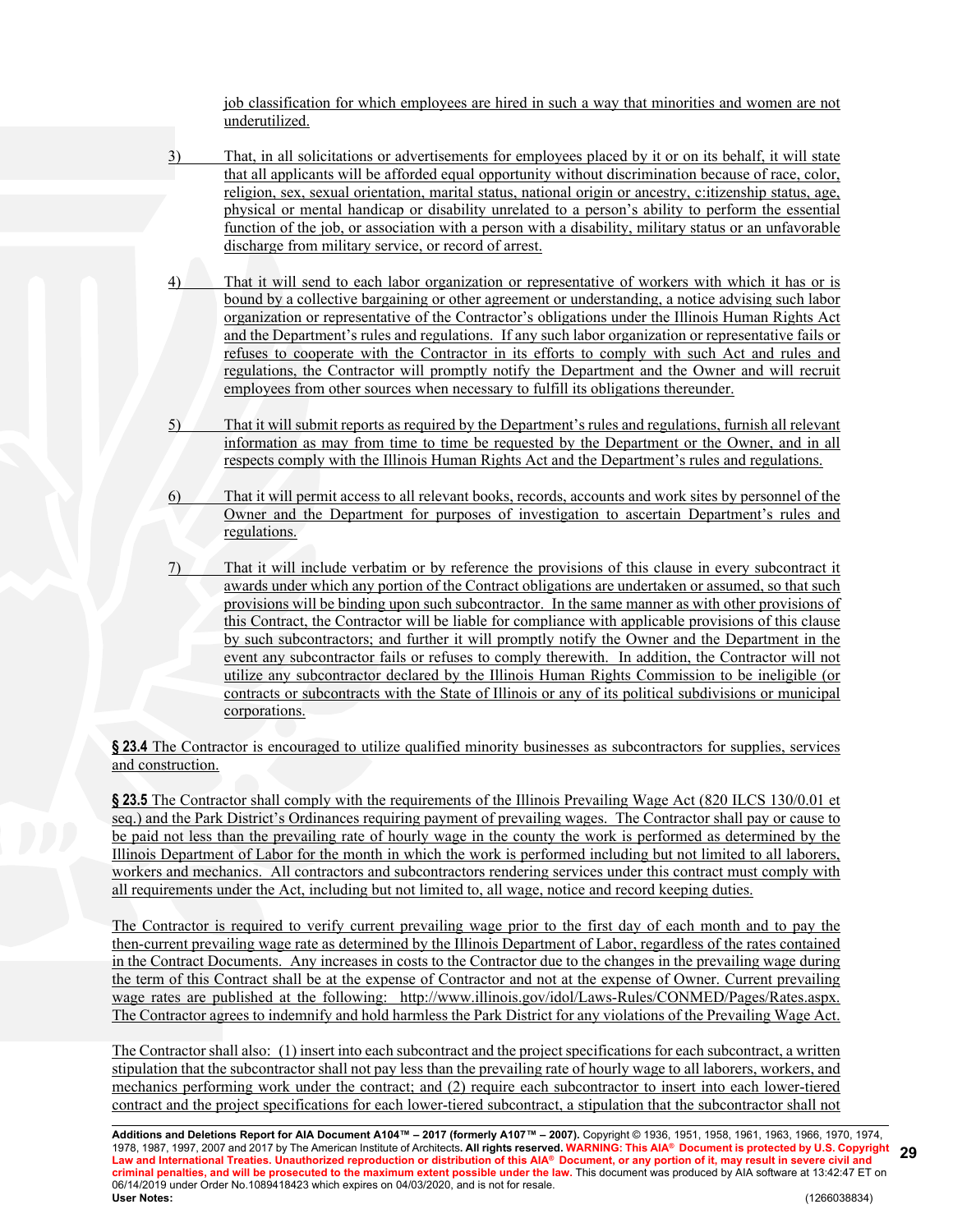pay less than prevailing rate of hourly wage to all laborers, workers, and mechanics performing work under the contract.

The Contractor shall include on all bonds and shall cause all subcontractors' bonds required under the Contract Documents to guarantee compliance with the Prevailing Wage Act.

Additionally, the Contractor and each subcontractor shall make and keep, for a period of not less than five (5) years from the date of the last payment on a contract or subcontract, records of all laborers, mechanics, and other workers employed by them on the Project; the records shall include each worker's name, address, telephone number when available, social security number, classification or classifications, the hourly wages paid in each pay period, the number of hours worked each day, and the starting and ending times of work each day. The Contractor shall submit monthly, no later than the fifteenth (15th) day of each calendar month, in person, by mail, or electronically a certified payroll to the Park District with each monthly pay request in the form required by the Illinois Prevailing Wage Act. The certified payroll shall be accompanied by a statement signed by the Contractor or subcontractor which states that: (i) he or she has examined the certified payroll and such records are true and accurate; (ii) the hourly rate paid to each worker is not less than the general prevailing rate· of hourly wages required by this Act: and (iii) the Contractor or subcontractor is aware that filing a certified payroll that he or she knows to be false is a Class A misdemeanor. The Contractor may rely on the certification of a lower tier subcontractor, provided the Contractor does not knowingly rely upon a subcontractor's false certification. The records submitted in accordance with this payroll submittal provision shall be considered public records pursuant to Section 5 of the Prevailing Wage Act, 820 ILCS 130/5. The Park District may, at its option, immediately terminate the Contract in the event that Contractor violates any provision of this paragraph or the Prevailing Wage Act.

Contractor shall also post the prevailing wage rates for each craft or type of worker or mechanic needed to complete the project at either: (l) a location on the project site easily accessible to the workers engaged on the project; or (2) in lieu of posting on the project site, if the Contractor has a business location where laborers, workers, ands mechanics may regularly visit, the Contractor may either post the prevailing rate of wages in each county the Contractor works in a conspicuous location or provide the laborers, workers or mechanics engaged on the project a written notice indicating the prevailing rate of wages for the project.

Upon seven (7) business days' notice, the Contractor and each subcontractor shall make available for inspection and copying at a location within this State during reasonable hours, the records identified in 820 ILCS 130/5(a)(l) to the Owner, and its officers and agents.

LISLE PARK DISTRICT